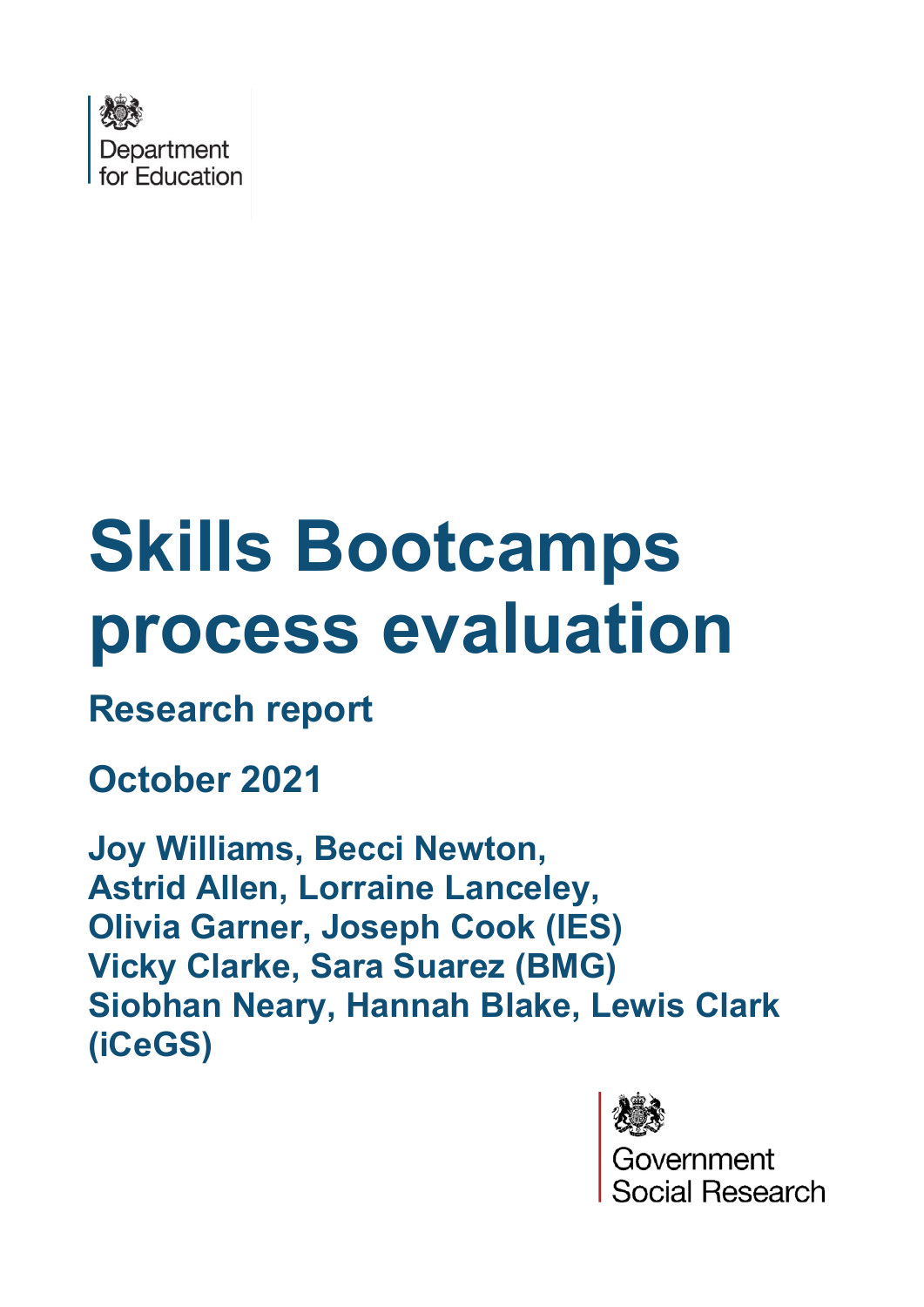# **Contents**

| List of figures |                                                                    | 5  |
|-----------------|--------------------------------------------------------------------|----|
| List of tables  |                                                                    | 6  |
|                 | <b>Executive summary</b>                                           | 8  |
|                 | <b>Courses and intake</b>                                          | 8  |
|                 | Implementation                                                     | 9  |
|                 | Level of demand and recruitment processes                          | 10 |
|                 | Delivery and course experiences                                    | 10 |
|                 | Understanding quality                                              | 11 |
|                 | <b>Outcomes</b>                                                    | 12 |
|                 | Conclusions                                                        | 13 |
| 1 <sub>1</sub>  | Introduction                                                       | 14 |
| 1.1             | Aims and objectives                                                | 15 |
| 1.2.            | About the process evaluation                                       | 16 |
|                 | Analysis of the management information (MI) collected by providers | 16 |
|                 | <b>Qualitative case studies</b>                                    | 18 |
|                 | Survey of learners                                                 | 19 |
|                 | Qualitative interviews with learners                               | 20 |
|                 | Feasibility study                                                  | 20 |
| 1.3.            | About this report                                                  | 21 |
| 2.              | Courses, employers, applicants and take-up                         | 22 |
| 2.2.            | Bootcamp set-up                                                    | 22 |
| 2.3.            | <b>Employers</b>                                                   | 23 |
| 2.4.            | Bootcamp applicants and learners                                   | 23 |
|                 | Gender                                                             | 23 |
| Age             |                                                                    | 24 |
|                 | <b>Ethnicity</b>                                                   | 25 |
|                 | <b>Disability</b>                                                  | 25 |
|                 | Caring responsibility                                              | 26 |
|                 | Prior qualification                                                | 26 |
|                 | <b>Employment status</b>                                           | 27 |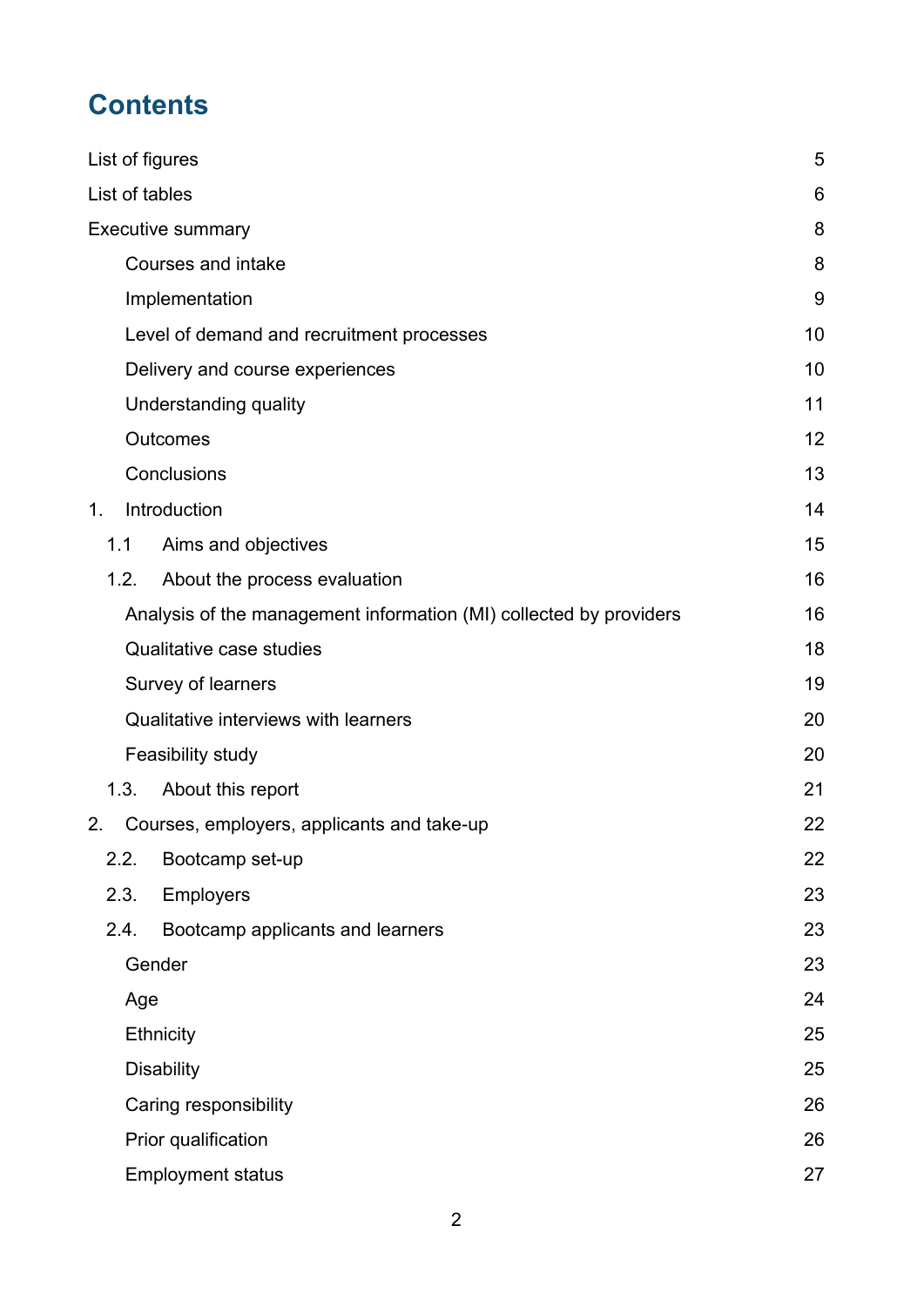|    |       | Occupation                                                | 28 |
|----|-------|-----------------------------------------------------------|----|
|    |       | Intention to work alongside training                      | 29 |
| 3. |       | Implementation                                            | 30 |
|    | 3.2.  | Fit of bootcamps within local labour markets              | 30 |
|    | 3.3.  | Developing the offer                                      | 30 |
|    | 3.4.  | Contracting                                               | 32 |
| 4. |       | Recruitment                                               | 34 |
|    | 4.2.  | Planned selection processes                               | 35 |
|    | 4.3.  | Planned target groups                                     | 36 |
|    | 4.4.  | Advertising bootcamps                                     | 37 |
|    | 4.5.  | <b>Referral routes</b>                                    | 37 |
|    | 4.6.  | Routes in noted by learners                               | 38 |
|    | 4.7.  | What learners were doing prior to bootcamps               | 40 |
|    | 4.8.  | How learners were assessed for their place                | 40 |
|    | 4.9.  | Recruiting existing employees for bootcamps               | 41 |
|    | 4.10. | Motivations amongst learners                              | 41 |
|    |       |                                                           |    |
| 5. |       | <b>Delivery</b>                                           | 44 |
|    | 5.2.  | Impact of Covid                                           | 44 |
|    | 5.3.  | Revised delivery models                                   | 45 |
|    | 5.4.  | Importance of flexibility in delivery                     | 48 |
|    | 5.5.  | The role of learner support                               | 48 |
|    | 5.6.  | Whether learners' needs were met                          | 49 |
|    | 5.7.  | Learners' acquisition of new skills                       | 50 |
|    | 5.8.  | Understanding the quality of provision                    | 51 |
|    | 5.9.  | Spotlight on employer involvement                         | 55 |
| 6. |       | Progression and job outcomes                              | 60 |
|    | 6.2.  | Measuring and reporting planned outcomes                  | 60 |
|    | 6.3.  | Other planned outcomes from bootcamp training             | 61 |
|    | 6.4.  | Course completions                                        | 62 |
|    | 6.5.  | Challenges experienced by learners                        | 68 |
|    | 6.6.  | Changes in work status since getting involved in training | 69 |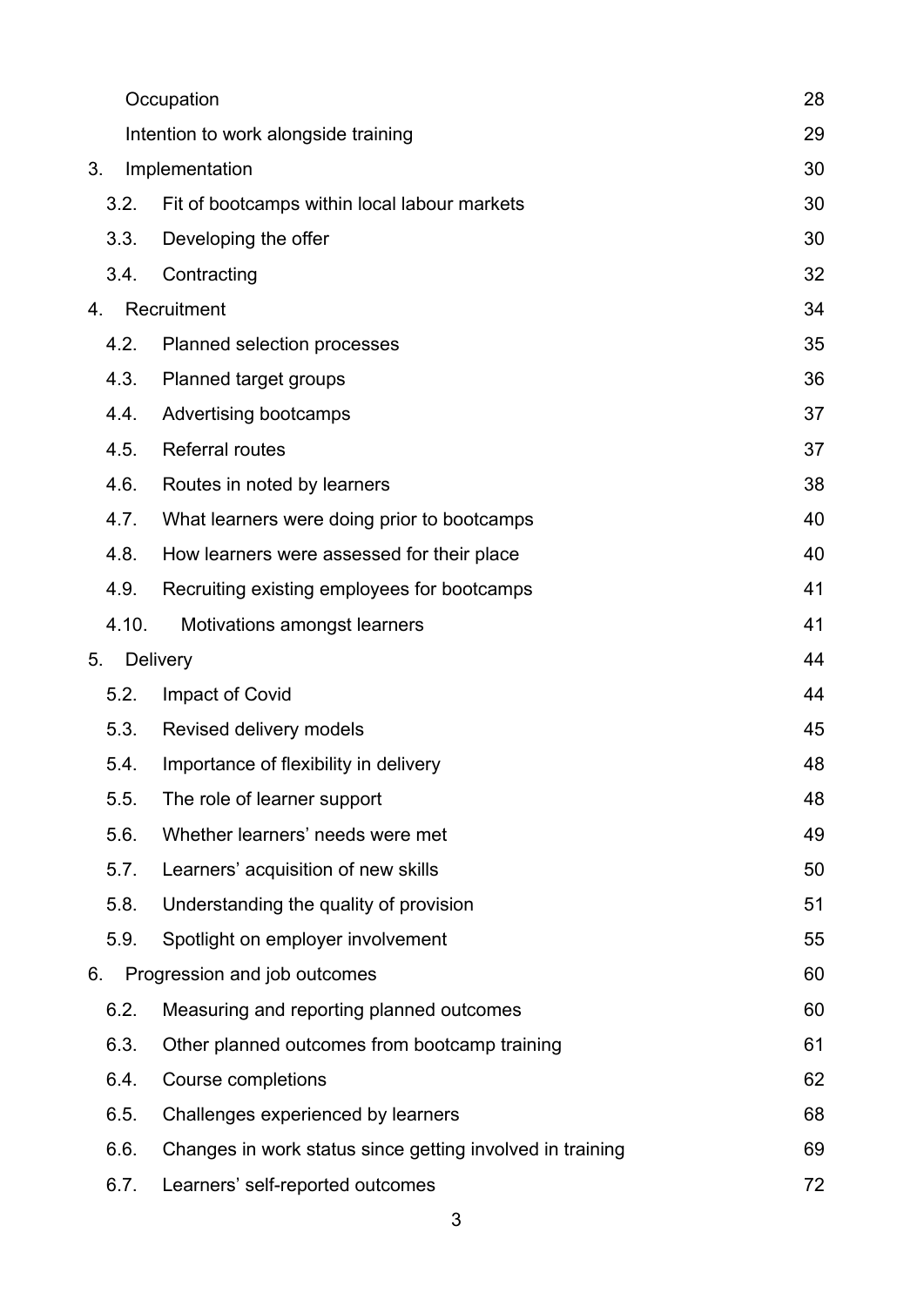| Certificates and accreditations                          | 72 |
|----------------------------------------------------------|----|
| Offer of job interviews                                  | 74 |
| Is training sufficient to find work                      | 76 |
| Views and satisfaction with outcomes                     | 77 |
| Interest in apprenticeships                              | 77 |
| Whether course helped learners to find work              | 78 |
| Post-training recruitment of bootcamp learners<br>6.8.   | 79 |
| Value of bootcamps for employers<br>6.9.                 | 80 |
| Employer views on proposed Wave 2 payment model<br>6.10. | 81 |
| Conclusions<br>7.                                        | 82 |
| Successes and challenges                                 | 82 |
| Lessons for the future                                   | 84 |
| Next steps for the programme                             | 85 |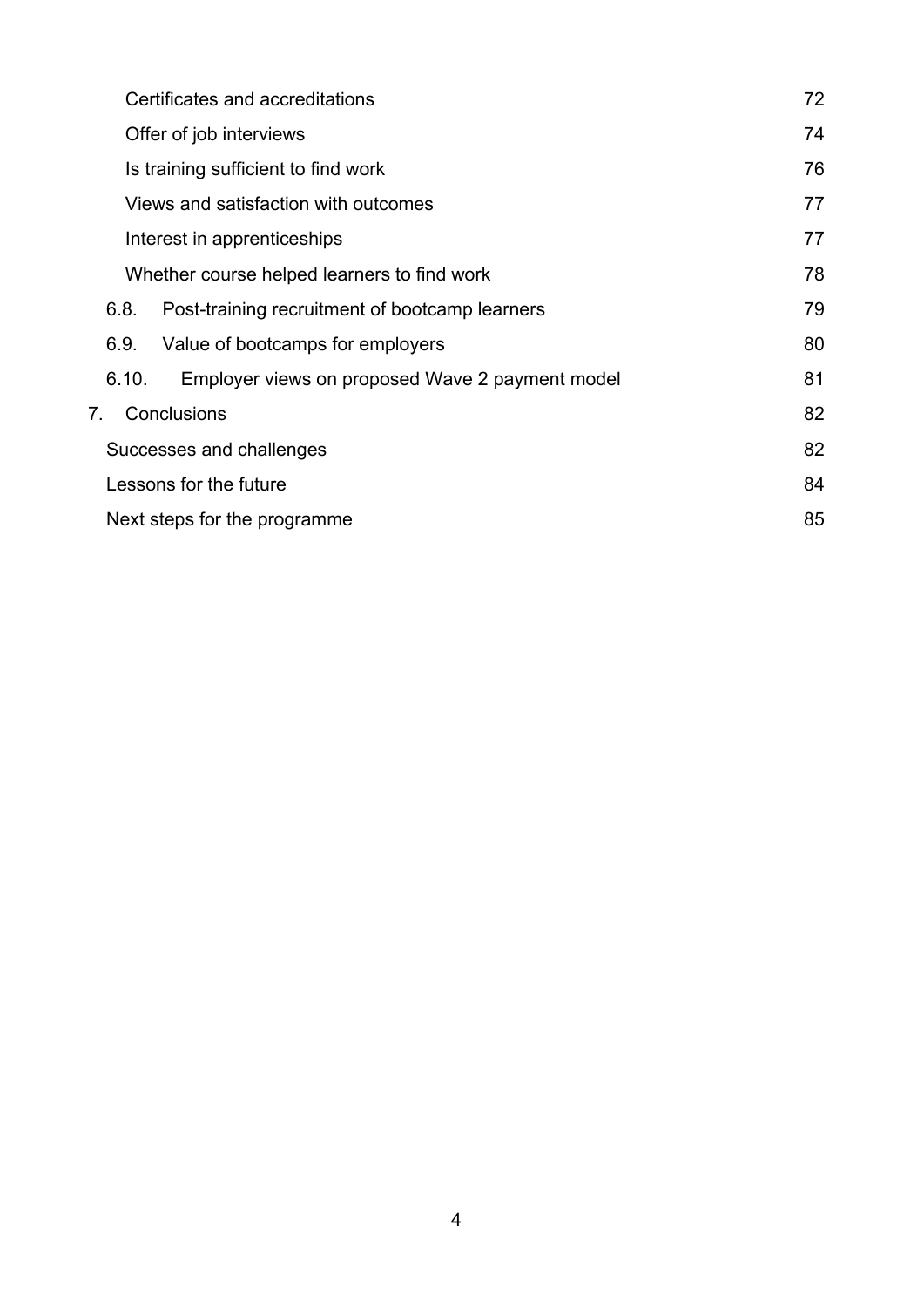# **1 List of figures**

| Figure 1: How learners heard about Bootcamps                                | 39 |
|-----------------------------------------------------------------------------|----|
| Figure 2: Motivations for enrolling                                         | 42 |
| Figure 3: Perceptions of course length                                      | 46 |
| Figure 4: Perceptions of provider support                                   | 49 |
| Figure 5: Perceptions of training meeting needs                             | 50 |
| Figure 6: Perceptions of training helping to develop skills                 | 51 |
| Figure 7: Perceptions of quality of teaching                                | 52 |
| Figure 8: Perceptions of quality of training content                        | 53 |
| Figure 9: Satisfaction with course                                          | 53 |
| Figure 10: Whether would recommend course                                   | 54 |
| Figure 11: Perceptions of involvement from employers                        | 59 |
| Figure 12: Whether completed course                                         | 67 |
| Figure 13: Progress on course                                               | 67 |
| Figure 14: Change in working status                                         | 70 |
| Figure 15: Whether in same job                                              | 71 |
| Figure 16: Current occupational classification                              | 72 |
| Figure 17: Whether gained a qualification or certificate                    | 73 |
| Figure 18: Perceptions of training credibility                              | 73 |
| Figure 19: Whether offered an interview with an employer                    | 75 |
| Figure 20: Whether expecting an interview with an employer                  | 75 |
| Figure 21: Perceptions of how qualified they are/will be to apply for a job | 77 |
| Figure 22: Contribution of course to finding employment                     | 79 |
| Figure 23: Perceptions of whether the training helped them find a job       | 79 |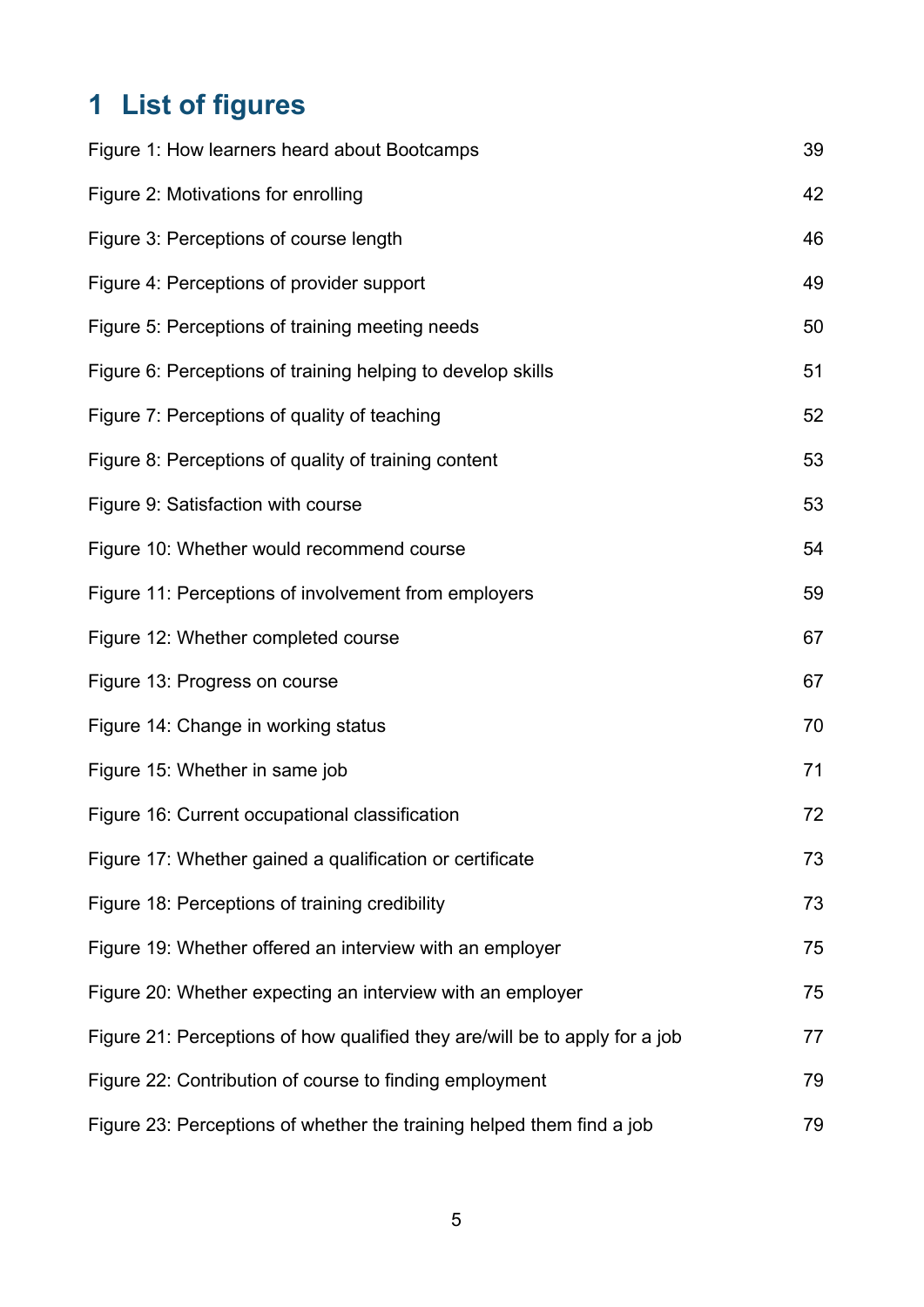# **2 List of tables**

| Table 1.1: Case study interviewees by area                              | 19 |
|-------------------------------------------------------------------------|----|
| Table 1.2: Case study interviewees by area                              | 20 |
| Table 2.1: Areas, providers and courses                                 | 22 |
| Table 2.2: Number of employers by area                                  | 23 |
| Table 2.3: Gender of bootcamp applicants and learners                   | 24 |
| Table 2.4: Age of bootcamp applicants and learners                      | 24 |
| Table 2.5: Ethnicity of bootcamp applicants and learners                | 25 |
| Table 2.6: Disability amongst bootcamp applicants and learners          | 26 |
| Table 2.7: Carers amongst bootcamp applicants and learners              | 26 |
| Table 2.8: Prior qualifications of bootcamp applicants and learners     | 27 |
| Table 2.9: Employment status of bootcamp applicants and learners        | 28 |
| Table 2.10: Occupations of bootcamp applicants and learners             | 29 |
| Table 2.11: Intentions to work while training amongst bootcamp learners | 29 |
| Table 4.1: Demand for Wave 1 bootcamp courses                           | 34 |
| Table 4.2: Unemployment rate by LEP, region, and county                 | 35 |
| Table 5.1: Employer size                                                | 55 |
| Table 5.2: Number of vacancies on offer by employer                     | 55 |
| Table 5.3: Main industries involved employers are operating in          | 56 |
| Table 5.4: Type of co-investment                                        | 58 |
| Table 6.1: Course participation indicators                              | 62 |
| Table 6.2: Course participation indicators by area                      | 63 |
| Table 6.3: Course participation indicators by gender                    | 63 |
| Table 6.4: Course participation indicators by age group                 | 64 |
| Table 6.5: Course participation indicators by ethnic group              | 65 |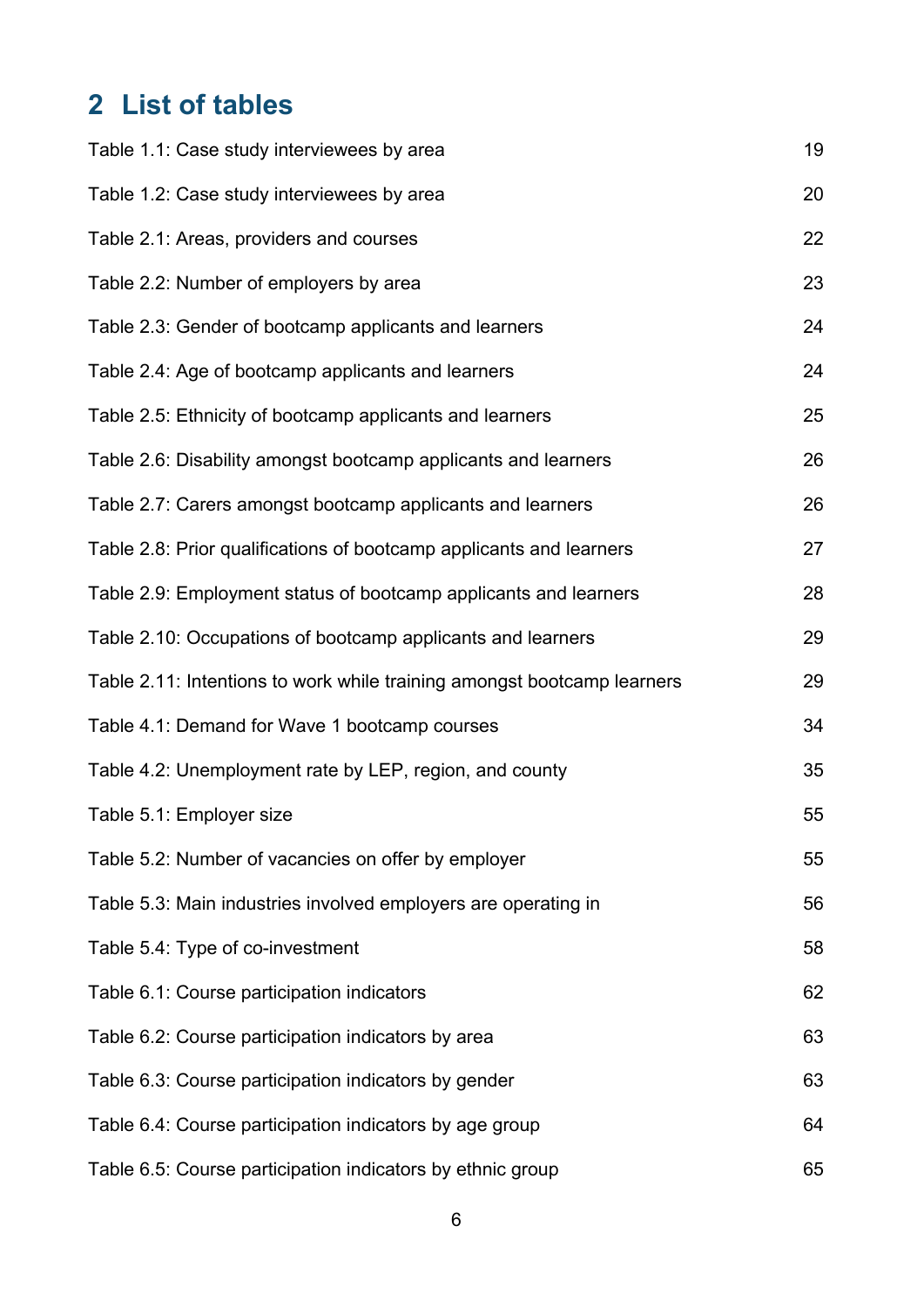| Table 6.6: Course participation indicators by carer status      | 65 |
|-----------------------------------------------------------------|----|
| Table 6.7: Course participation indicators by employment status | 66 |
| Table 6.8: Change in working status by pilot area               | 71 |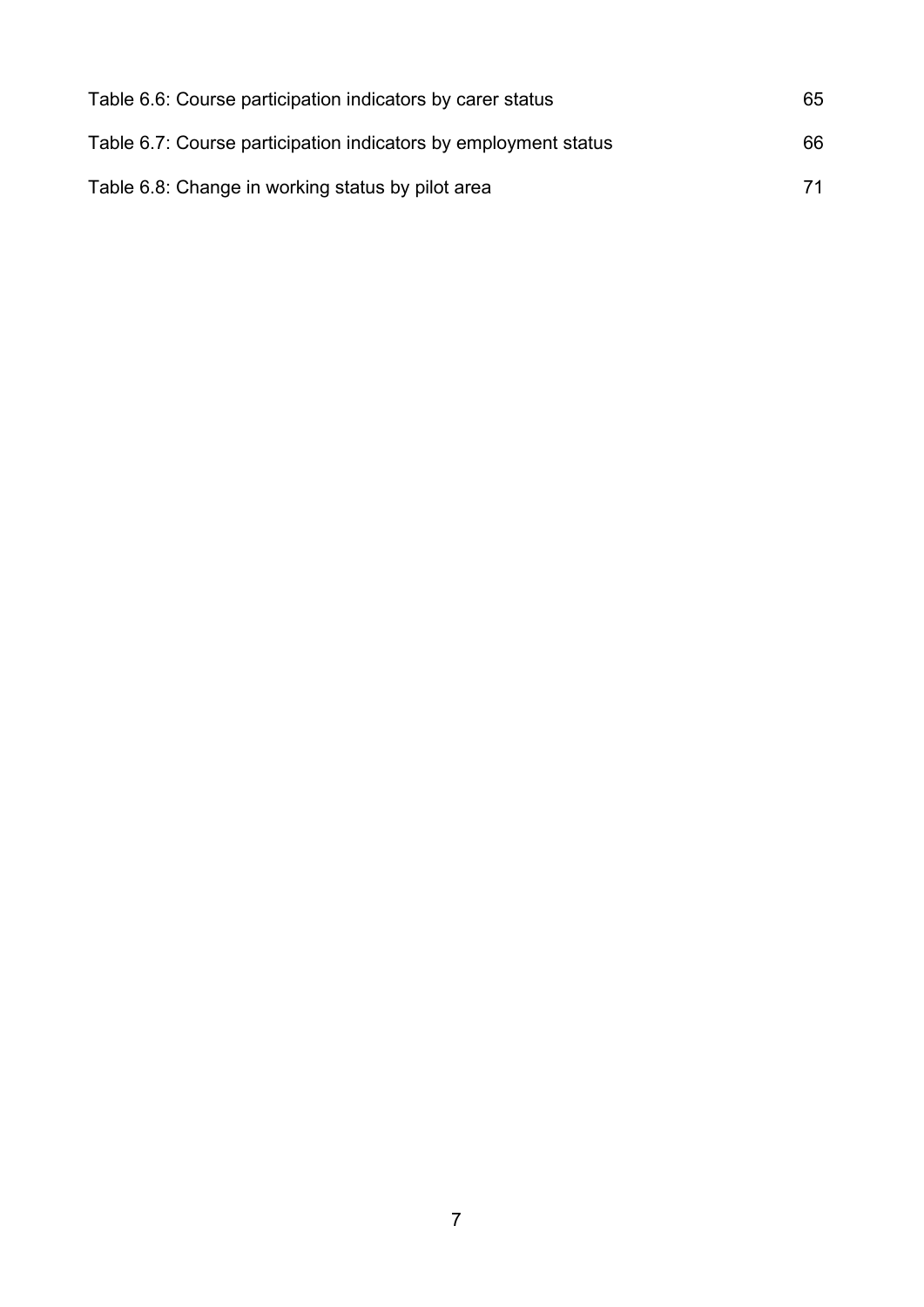## **Executive summary**

The Skills Bootcamps (employer-led training initiatives) were announced in September 2020 and aimed to test approaches for roll-out to other industries and skillsets. The aim of bootcamps was to help individuals adjust to the changing economy through training to upskill or reskill so to enable transition from work in declining sectors and occupations into new career directions. Outcome measures set by the Department for Education (DfE) concerned entry into work or a different job and whether this represented any form of progression.

The bootcamps – which also involved a small number of technical skills courses – comprised intensive, short training programmes (around 2-to-3 month) designed to meet employers' skills needs. There was an additional focus on equality, diversity and inclusion (EDI) given the digital and technical workforces are white, male dominated.

In Wave 1 – the subject of this process evaluation, the West Midlands Combined Authority (WMCA), Greater Manchester Combined Authority (GMCA), Liverpool City Region (LCR), West Yorkshire Combined Authority (WYCA) implemented via Leeds City Region, the South West local enterprise partnership (LEP) – Heart of the South West (HotSW) and the Derbyshire/Nottinghamshire LEP (D2N2) were involved. These areas received grant funding from the Department to develop bootcamps provision for delivery from autumn 2020. In spring 2021, the Department set about commissioning a second wave of bootcamps that would cover all regions of England (Wave 2).

A process evaluation was commissioned to commence in early 2021 and to track the implementation of the Wave 1 bootcamps through qualitative interviews with a range of stakeholders, a survey of learners and analysis of the management information (MI) that was available and of suitable quality at the time of reporting. These data did not cover all of the bootcamps and more problematically did not consistently cover all of the geographic areas involved. They therefore cannot be viewed as an accurate picture of all bootcamp provision. Instead, they offer an illustrative overview of the bootcamps that submitted full data.

Alongside the process evaluation, a feasibility study considered the potential and optimal approach to a counterfactual impact assessment of Wave 2 bootcamps. This is being used by the Department to assist its considerations in taking forward a robust evaluation approach to future waves of bootcamps.

The process evaluation of Wave 1 is the subject of this report.

#### **Courses and intake**

Across the six areas, some 89 courses were offered ranging predominantly from Level 3 to Level 5 with some Level 6 and 7 courses. Digital provision operated in all areas, and covered topics ranging from digital marketing, women in software engineering, cloud services engineer, computer aided design (CAD), coding, cybersecurity, IT, social media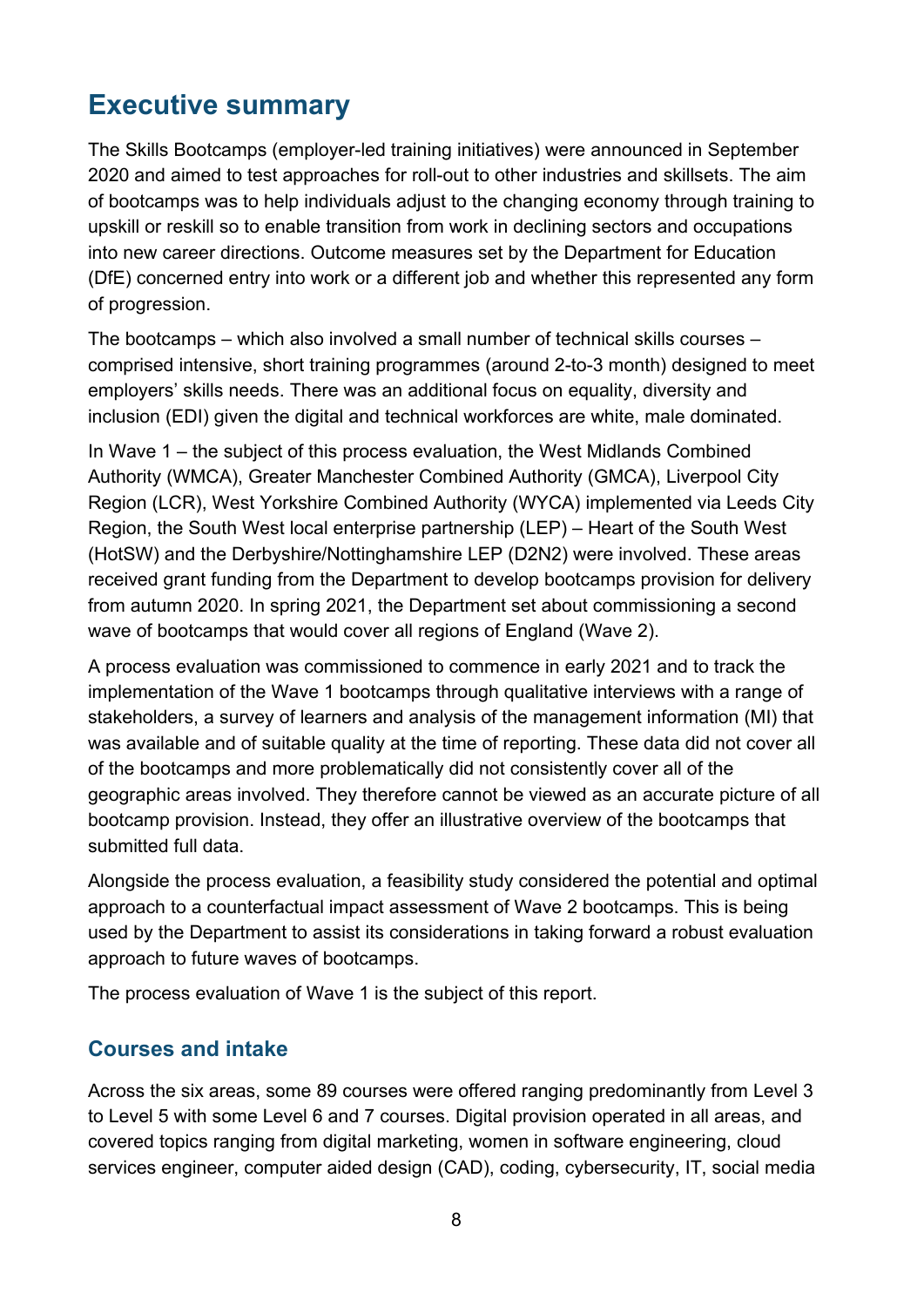and digital leadership. HotSW introduced some technical skills courses including energy and marine design, welding, and electrical and mechanical skills.

Over 350 employers were recorded as being involved, however as no data on this were reported in some areas, the actual number was likely to be higher. DfE set a target for 60% of employers to be SMEs; the management information (MI) indicated that bootcamps outperformed this target, with 76% of employers involved having no more than 249 employees.

The MI data from those providers submitting data of suitable quality to analyse, suggested that over 2,500 people were recorded having applied to bootcamps courses. Of these, around 820 gained a place on a bootcamp. While the proportion of women enrolled was slightly less than the proportion of men, at 48%, this still represented a much higher proportion of women than seen in the digital workforce (which is reported to have been just under 20% for some considerable time). The biggest age group of learners taking part was 26-35 years (44%), with 36-45 year olds forming the second largest age group. Around a third of learners were from minority ethnic groups with the Asian / Asian British and other ethnic groups<sup>[1](#page-8-0)</sup> showing the largest proportions beyond the white / white British group. A tenth of the learners were disabled. Just under a quarter had caring responsibilities.

Over a third of learners recorded in the analysable MI were already qualified to Level 6 and a quarter were qualified to Level 3. Sixteen per cent were at or below Level 2. Twothirds were working on joining their courses – either full-time, part-time or self-employed and the majority of these intended to continue working alongside training. The largest occupational group of learners taking part was associate professional occupations[2](#page-8-1), representing around a third of the cohort.

#### **Implementation**

The regional leads indicated that the bootcamps were a good fit for local priorities, which were identified in local industrial strategies and local inclusive growth strategies. The pandemic had hastened longer term trends in some industries, which meant the bootcamps were well timed to support individuals to make career transitions; it had also increased employers' needs for basic digital skills as well as higher level digital skills.

The bootcamps offer was developed at speed. Some areas built on existing consortia and partnerships for prior pilot bootcamps, and all drew on existing relationships in some way. A key constraint was the limited time to engage employers in co-design. This was mitigated through building on prior provision that had been co-designed with employers

<span id="page-8-0"></span><sup>1</sup> Covering those who were not captured by All other white; Mixed/ multiple ethnic groups; Black/ African/ Caribbean/ Black British or Preferred not to say.

<span id="page-8-1"></span> $2$  See Table 2.10 in the main body of the report for a full occupational breakdown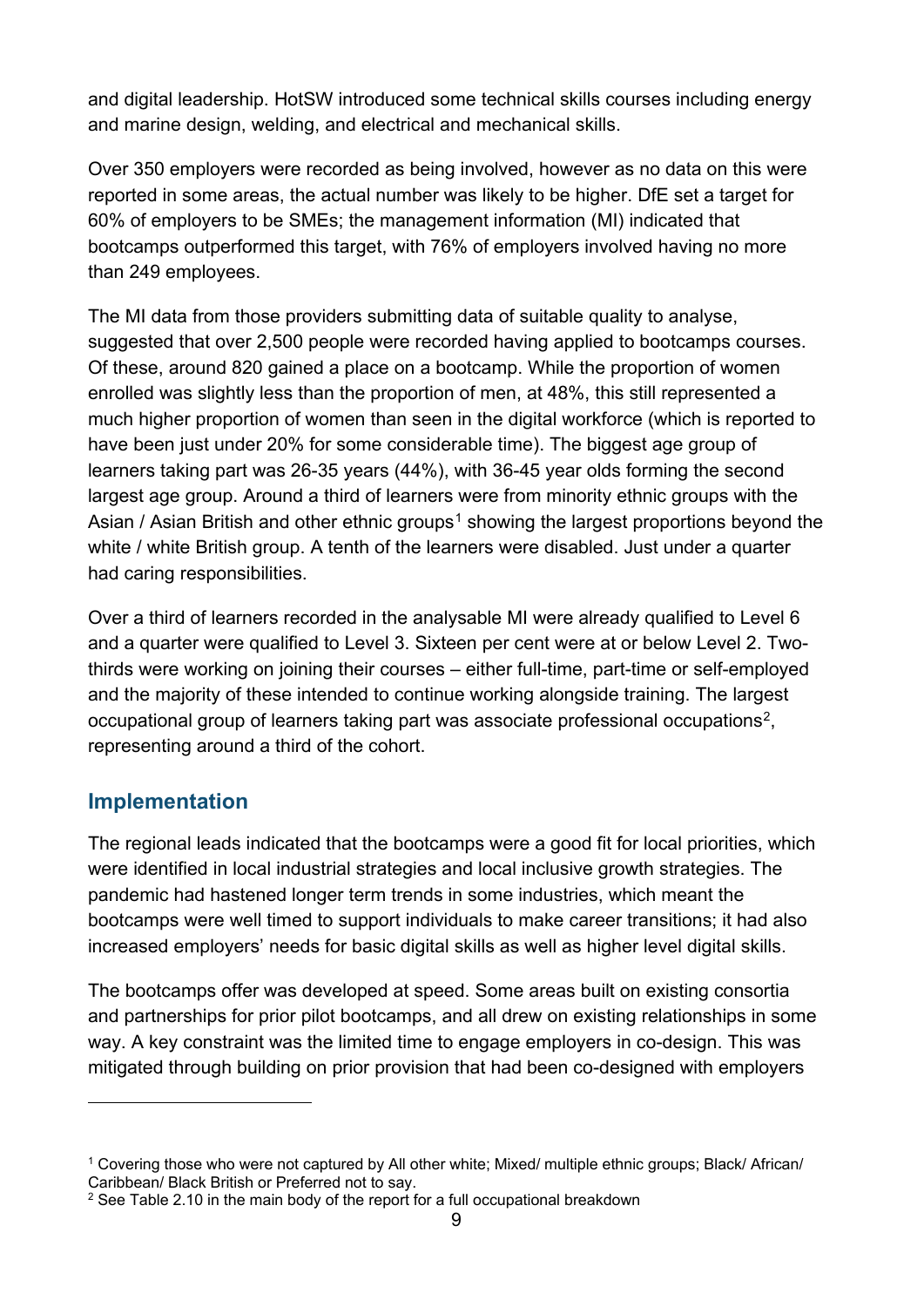and working with employers already in providers' and regional leads' networks. Where they had been involved, employers valued the opportunity to input into the content of bootcamps as it meant they felt confident that the skills learners acquired would mean they would be productive staff after training. Notably, technical skills bootcamps were all located with specific employers, which indicated close involvement at the design stage.

## **Level of demand and recruitment processes**

For the most part, social media platforms and other advertising were used to market digital and technical bootcamps, including Instagram, TikTok, Facebook and LinkedIn although for technical bootcamps, working with employers was common. Learners typically indicated that they had referred themselves to training, though in some areas, Jobcentre Plus referred unemployed people as did some third parties such as employment support services.

The MI data indicated that there were more than 2 learners applying for each place available, although this varied considerably by area and given the very different rate in WMCA (4:1) may have indicated recording differences. Some areas had a waiting list from their prior, pilot bootcamps whereas others were generating demand from scratch.

In terms of selecting learners to take part, providers participating in this evaluation did not rely particularly on prior education level or qualifications. These providers instead tended to focus on capability and motivation to work in the industry which might be judged by having done some prior self-directed relevant learning discussed during recruitment interviews or expressing a passion and motivation to work in the industry. Some focused further to identify those learners, who despite their passion, were facing obstacles in gaining work in the digital industry. As noted, DfE wished to actively pursue equality, diversity and inclusion in recruitment for bootcamps. Accordingly, some courses were specialised (e.g., women in software engineering) or providers took care to ensure a range of learners were included. Learners taking part in the qualitative research reported the selection processes had been straightforward.

Most commonly learners joined their courses in order 'to gain new skills' (88% of survey respondents), followed by 'to gain new qualifications' (55%), 'to gain employment in another industry' (51%) and 'to find out about a different career' (43%). The potential for contact with employers and industry experts, as well as experience and exposure in the field was important to all learners taking part in the qualitative interviews.

## **Delivery and course experiences**

The delivery of courses was affected by COVID-19. This meant a rapid move to pure, online learning for the digital courses i.e. with no face-to-face elements. Broadly, this transition went well with providers and regional leads working to overcome digital inclusion issues and providers setting in place group chat opportunities to replace learner networking that would be established as part of classroom learning. In contrast, technical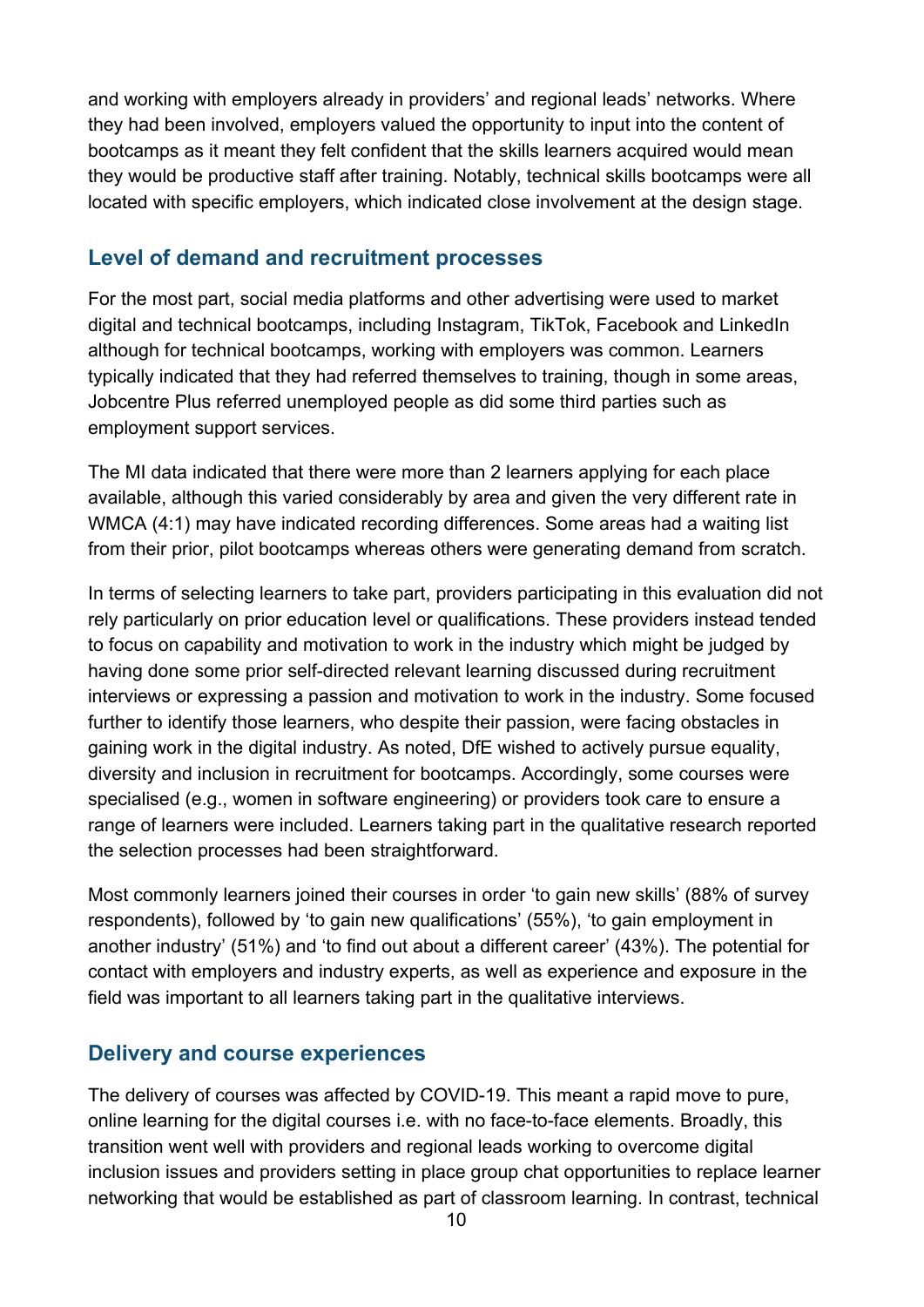skills bootcamps had to be delayed until guidance allowed face-to-face delivery with social distancing. As these latter courses were being delivered for specific employers and their employees, this made the process easier to manage.

The shift to fully online provision for digital bootcamps mostly increased flexibility in delivery with providers offering the training input and tutorial sessions at various times of the day including evenings and weekends. Despite fears that the increased burdens on parents, particularly mothers, from home-schooling would increase rates of drop-out, the MI indicated no gender or caring dimensions to this, and an early exit rate of around 10% which is broadly in line with retention rates seen for adult Level 3 provision<sup>3</sup>.

Overall, flexibility in the delivery of training was shown to be a critical success factor for the digital bootcamps and enabled large numbers of learners to continue working while training.

Learning support was also important, both in terms of tutorials and wider support. The support related to the curriculum included recording virtual classroom sessions so that learners could go over content again, or catch up easily if they missed a session, and embedding peer support through using group chat apps. Some providers also described wrap-around support covering: technical assistance, additional 'stretch' learning activity for capable learners; support to build confidence, on career plans as well as welfare and personal issues.

Three-quarters of the respondents to the learner survey believed that their training met or was meeting their needs. Nearly all of these learners agreed that their course was helping or had helped them to develop new skills.

## **Understanding quality**

3

Providers participating in this evaluation identified a few factors that indicated the quality of the provision. The first was that it was employer-led and met employers' skills needs. A second factor was the quality of teaching and learning, and particularly of teaching staff who were people with industry experience and often high profiles in the industry. Providers also highlighted the role for learner feedback in determining quality.

The learner survey indicated that just under three-quarters of respondents agreed that they were satisfied with the *quality of the teaching they received*, and just over threequarters (76%) of respondents agreed that they were satisfied with the *quality of the content of their training*. Moreover, nearly four-in-five (79%) were *satisfied with their course* overall. Where learners reported positive experiences of their courses, it was

<span id="page-10-0"></span>https://assets.publishing.service.gov.uk/government/uploads/system/uploads/attachment\_data/file/874731/ NARTs\_statistical\_release\_201819.pdf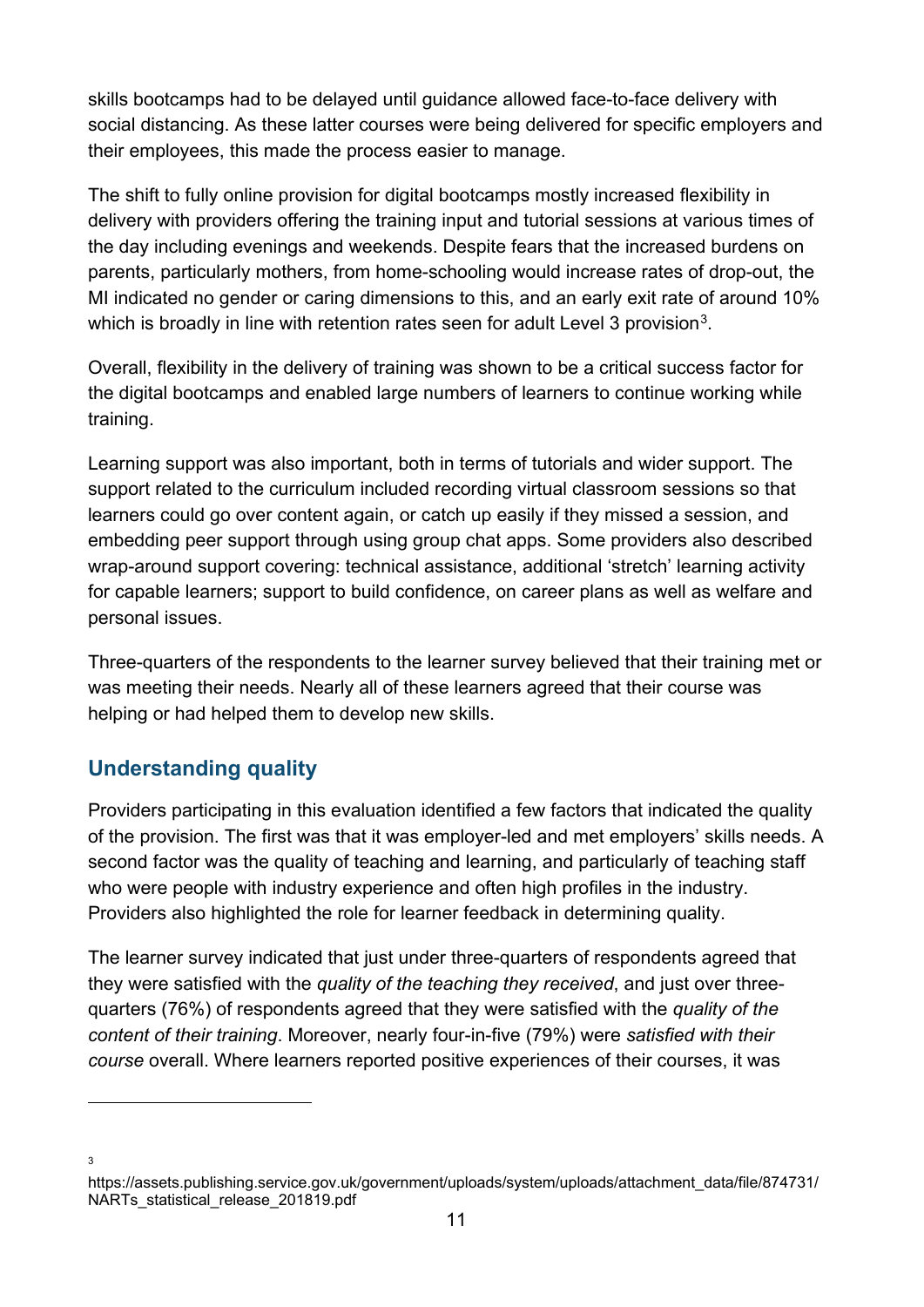often related to the teaching style, or an individual trainer. This was particularly true when trainers went the 'extra mile' in the service that they provided.

## **Reported outcomes**

Data sets were incomplete and therefore cannot be considered a comprehensive source on outcomes however, the MI that could be analysed for this process evaluation suggested that 84% of learners completed all their assessments and assignments and 81% passed their assessments. The average attendance rate was close to 65%. The analysis of these data (covering only those providers and course for which there was suitable quality data) suggested that women had much higher attendance rates than men, were more likely to complete all the assignments and assessments than men, and also, they were much more likely to pass all the assessments than their male counterparts. There were no substantial differences in rates of completion or passing assessment by ethnic group, so BAME learners got on as well as white / white British learners in their courses. Being a carer did not have a negative impact on these outcomes.

As noted earlier, large numbers of learners started their course while working. At the time of survey fieldwork, results indicated very little change in working status for respondents. However, while white learners were more likely to be employed on starting their courses (66% compared to the overall rate of 63%) and BAME learners were more likely to be unemployed (33% compared to the total of 31% unemployed). Data suggested that the proportion of BAME learners who were unemployed at the time of the survey was lower than seen immediately prior to course (43% were unemployed prior to their course).

Just under three-in-five (59%) of all respondents to the learner survey agreed that their bootcamps training would give or had given them a certificate, portfolio or accreditation that is valued by employers. Learners in the qualitative research cited the value of applied experience and demonstrable skills to themselves and employers. Some saw their portfolio as a substitute for a formal qualification and highlighted the tangible examples of their skills this meant that they had to offer employers.

A little over two-in-five (44%) survey respondents agreed that their training and provision would be sufficient for them to apply for a job in their industry, which was a strong finding given that most had yet to complete their courses (19% of the respondents reported that they had completed their courses) and many were training from a position of employment, potentially in relation to their current role.

Learners taking part in the qualitative research were generally positive about their outcomes at the end of their courses. While many had not yet finished their training at the time of interview, they believed the bootcamps would add to their repertoire of skills and allow for future success. Where learners favoured self-employment or further education over getting a job, they reported the learning as improving the opportunities of their selfemployment or opening the door for further educational pathways.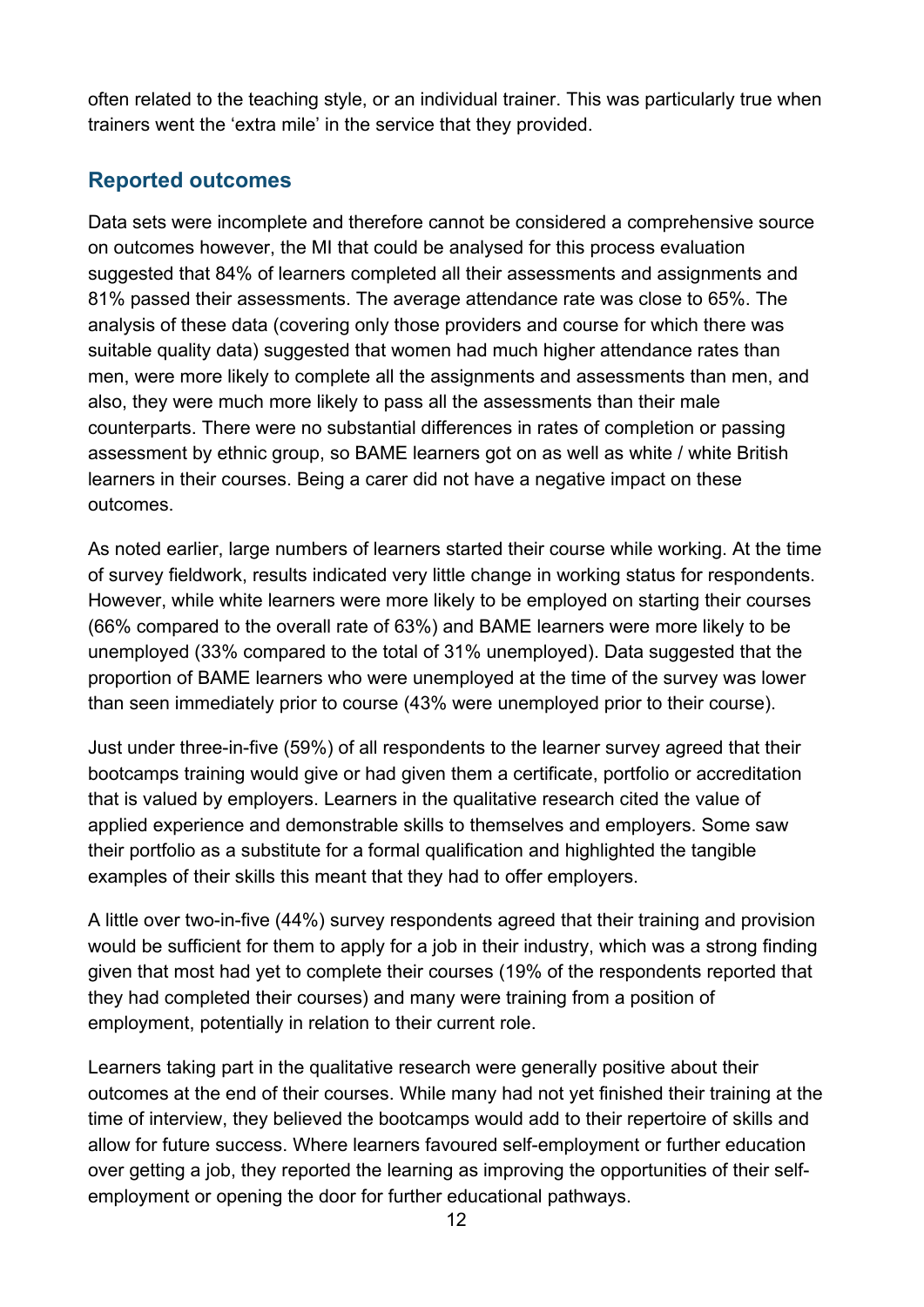## **Conclusions**

The bootcamps were well received by all stakeholders engaged in the evaluation. The supplied management information (MI) – while providing an incomplete picture suggested high rates of completion alongside learners passing the planned assessments and assignments. It was notable that women participants saw high rates of success in courses, and despite the impacts of the pandemic on carers (including those looking after dependent children) this did not appear to have a substantial effect on outcomes. There was overwhelming support for bootcamps to continue to be offered amongst those involved in the evaluation.

This evaluation suggests that critical success factors in delivering the bootcamps included flexible and responsive provision which supported learners to train around their existing employment and personal commitments. Second, highly skilled training courses and the close alignment of provision to employers needs were highlighted. Finally, employer involvement in bootcamp training delivery – through learner talks, project briefs and wider networking meant that learners felt well briefed on industry needs.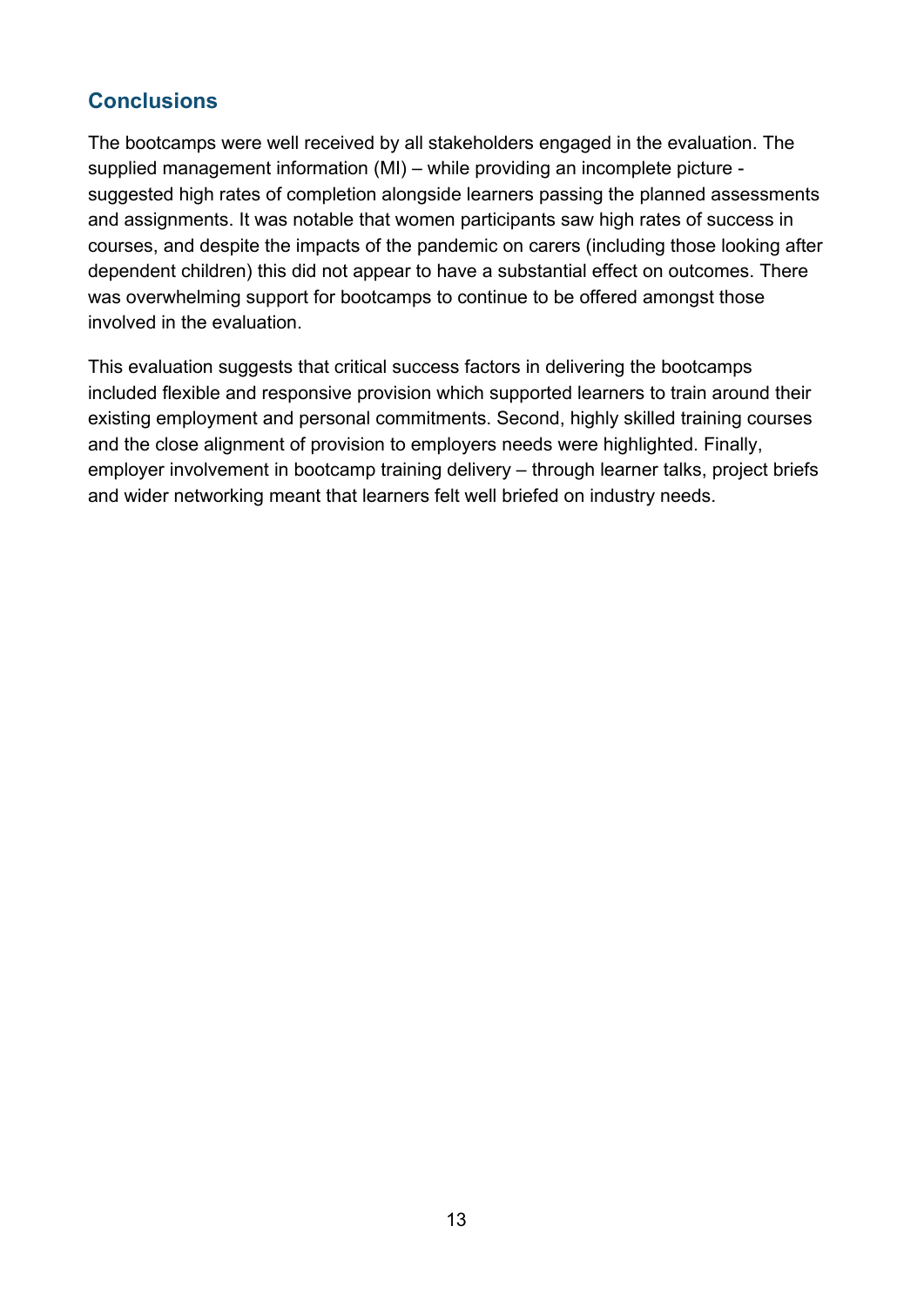# **1 Introduction**

Increasing productivity in the UK economy is a longstanding ambition – to achieve a highskills economy and avoid the productivity loss seen in low-skilled work. Several factors are creating urgent impetus for this agenda: the 'megatrends', specifically, *automation* particularly in entry-level jobs; and an *ageing society* bringing longer working lives and upskilling and retraining needs; macroeconomic factors including *Brexit*; and the recessionary effect of COVID-19 with its uneven impacts on industries, communities, and regions. Connecting individuals to growth sectors and preparing them to fill high skills vacancies where employers struggle to recruit is a critical way to achieve better social equity, shared prosperity as well as increasing productivity.

The pandemic has caused a drastic effect on the economy, creating a rise in unemployment with particular risks for younger and older workers. It accelerated longerterm decline in some industries and has caused shorter term shocks in others. Although it has acted as a catalyst for the digitalisation of business models, its overall impact has been to constrain employment opportunities. It has had a higher impact on the Midlands and North where economies were already challenged by the decline in hard industries. Consequently the 'levelling up' agenda was at forefront of the skills bootcamps policy which could be particularly discerned in the selection of areas to take part in early trials.

The National Skills Fund - this government's flagship skills provision, building on the National Retraining Scheme (NRS), is exploring how best to respond to employer demands for skills, plug skills shortages at the high skills level and address demand from individuals for retraining as a protective measure for sustained employment. Putting employers at the heart of training specification, understanding their varied needs and responding to local contexts, is intended to ensure the training pipeline provides skills employers value. In the causal pathway, this should mean individuals can access high quality jobs in sectors that are sustainable.

The Digital Bootcamps (employer-led training initiatives) were announced in September 2020 and are testing approaches for roll-out to other industries and skillsets. The aim is to help individuals adjust to the changing economy through training to upskill or reskill so that they can transition from work in declining sectors and occupations that offer limited progression and achieve new career directions. Outcome measures therefore set by the Department concerned entry into work (or a different job) and whether this represented any form of progression; and salary level of this job, again focused on whether this represented a progression for individuals.

The bootcamps – which also cover technical skills in some cases – comprise intensive, short (8 to 12 week) training programmes that are designed to meet employers' needs and to lead to a guaranteed job interview. The provision is designed to meet employers' needs and there is a focus on equality, diversity and inclusion (EDI) given the digital and technical workforce is white, male dominated. A screening process ensures that learners have the prior skill level and knowledge they need to succeed in training.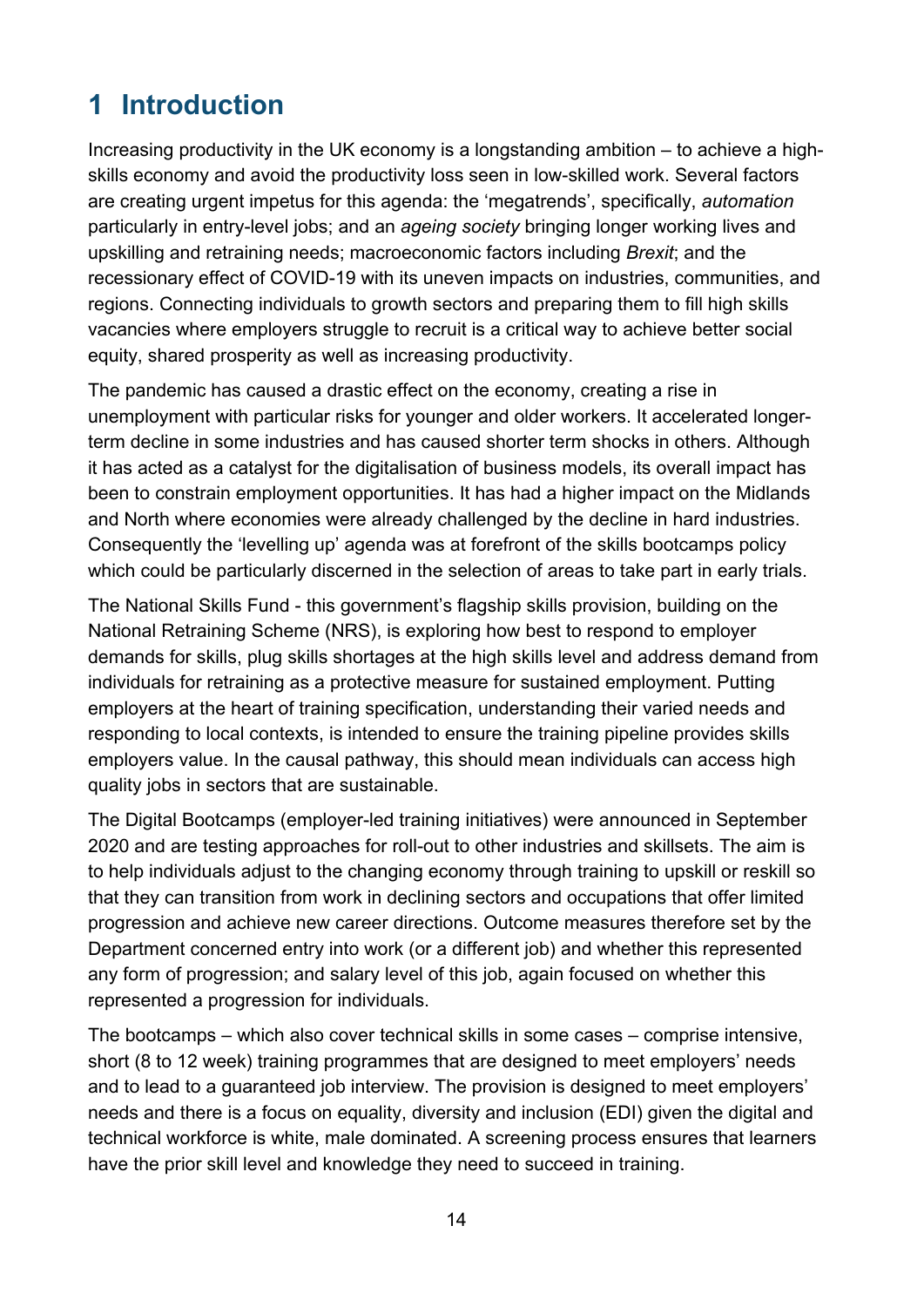In Wave 1 – the subject of this process evaluation, the West Midlands Combined Authority (WMCA), Greater Manchester Combined Authority (GMCA), Liverpool City Region (LCR), West Yorkshire Combined Authority (WYCA) implemented via Leeds City Region, the South West local enterprise partnership – Heart of the South West (HotSW) and the Derbyshire/Nottinghamshire local enterprise partnership (D2N2) were involved. These areas received grant funding from the Department for Education (DfE) to develop bootcamps provision for delivery from autumn 2020.

In some of these areas, bootcamps had already been operating under different funding provided by the DfE, and separately the Department for Culture, Media and Sport (DCMS). In relation to the current research, the areas offered bootcamps between autumn 2020 and spring 2021 and due to the implications of the pandemic shifted from plans to deliver in person to fully remote delivery (except for technical skills bootcamps, which could only start much later in the period due to the COVID-19 restrictions).

In winter 2021, the Department began the process of commissioning a second wave of bootcamps. This covered extending funding to the existing bootcamps in the six existing areas and inviting new tenders to enable a scale-up to all regions of England. The Wave 2 bootcamps also expand the provision more consistently to cover technical and construction skills – the latter potentially providing a progression when compared to the Construction Skills Fund which has focused on sector entry.

## **1.1 Aims and objectives**

The Department set out a number of high-level questions for the process evaluation to consider. These were:

- How the Wave 1 bootcamps were being implemented, whether delivery varied across areas / providers, whether the implementation of some bootcamps more successful than others and why?
- What challenges were encountered during delivery? What lessons could be learned for the Wave 2 roll-out?
- What the monitoring data (which covered participant rates, drop-out rates, completion rates) suggests about the success of the Wave 1 bootcamps and their suitability for Wave 2 roll-out?
- Whether and how employers engage with the bootcamps e.g., are employers willing to guarantee interviews, are they confident in the training content and delivery model, including the co-investment element?

Additionally, the Department wished to understand the impact – or perceived effects on outcomes, hence a final research question concerned:

• How participants' employment and wage outcomes compare to their baseline data collected before participating in the bootcamps?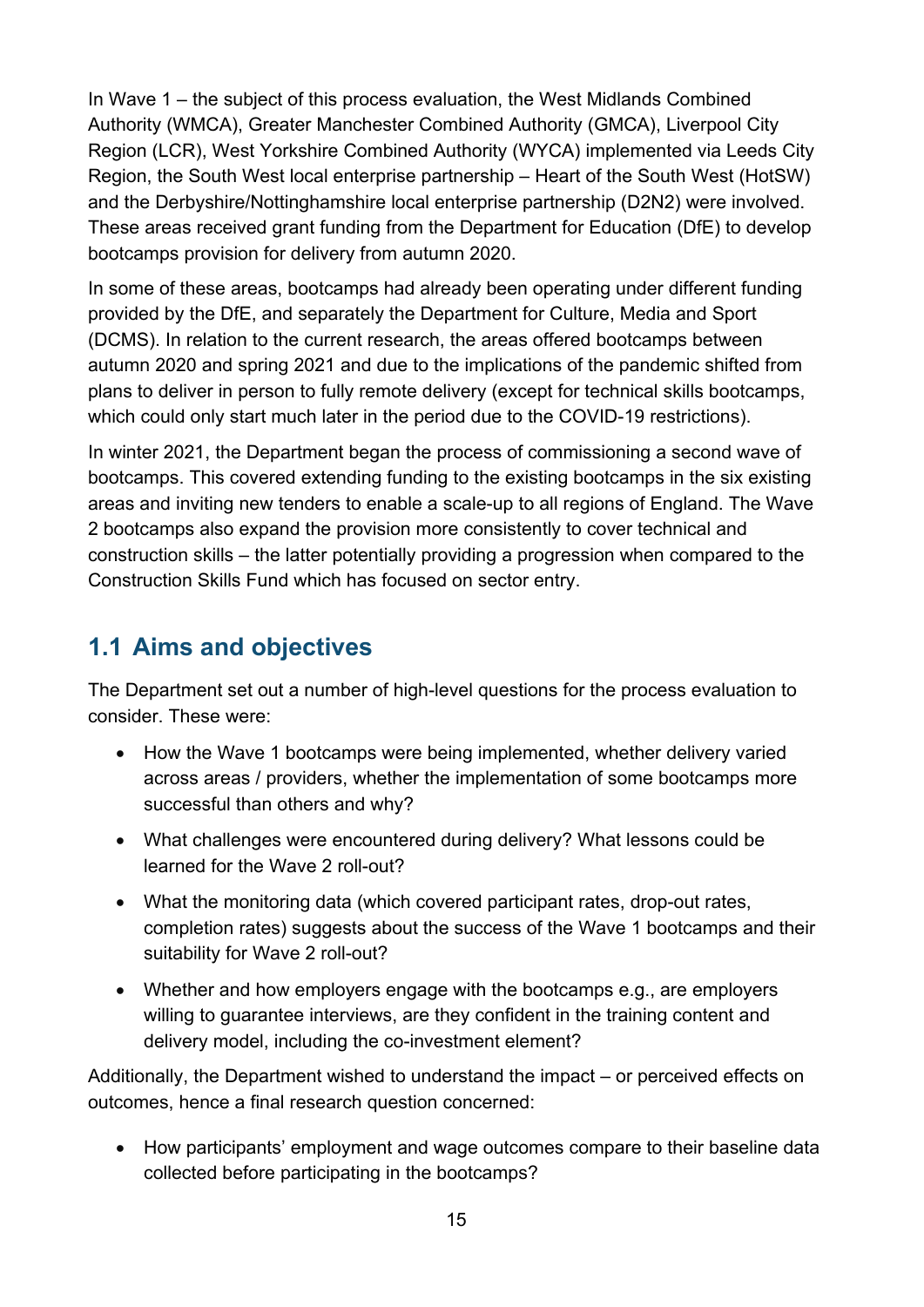## **1.2 About the process evaluation**

A multi-stranded process evaluation was designed and implemented to address these research questions and engaged the full range of stakeholders in the evaluation. Alongside this, a feasibility study considered how a robust evaluation of impact could be taken forward in the Wave 2 bootcamps.

The research involved the following 5 evaluation activities:

#### **Analysis of the management information (MI) collected by providers**

The MI was designed to cover employers and learners, and for learners was intended to track individuals from application through enrolment and then outcomes in respect of course completion, movement into employment and salary level achieved. The MI covered information on courses and target group, and also equality, diversity and inclusion characteristics of those applying for and/or enrolled on courses. The quality of the MI varied between areas and providers. For example, while the MI should have captured consent for learners and employers to be contacted for primary research as part of the evaluation, all WMCA providers, and some others in other areas, had not included this information in their returns meaning the research team could not use the contact information.

#### **Planned coverage of the MI**

MI was supplied by DfE at four points, with the two latter points intended to overcome issues with quality (these issues are elaborated below): in September 2020 which focused on areas and course options; and then December 2020 to feed into interim reporting; in March 2021 for GMCA to cover gaps in the earlier release; and in April 2021 to cover all bootcamps and outcomes available in the evaluation period. The latter three MI transfers covered employers, applicants and participants in the bootcamps.

The first wave Management Information (MI) data were collected by the Digital Bootcamp providers using a form provided to them by the Department for Education. This data covered the period between December 2020 – March 2021. The form had four sections:

- Employer engagement
- Applicant information
- Participant information
- Course participation rates

The employer engagement section collected information on the employers participating in the bootcamps by offering vacancies. Information was collected on employers such as company name, the number of vacancies offered for bootcamp participants, the size of the employer (i.e., number of employees), main industry, type and extend of co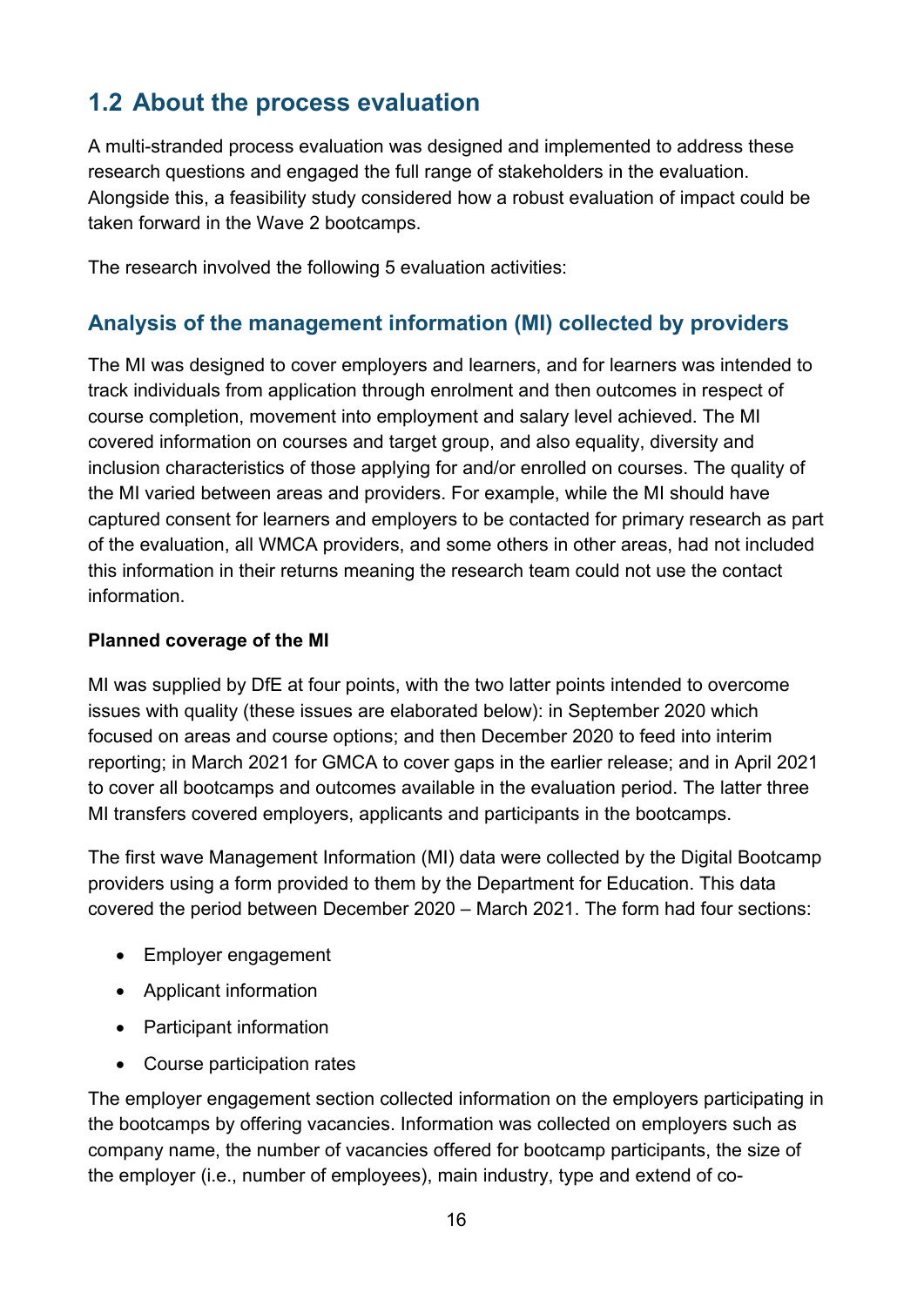investment committed by the employer, and finally contact details. Each employer was also asked if they consent to being contacted for research and evaluation purposes.

The applicant information section collected data on educational level, employment status, occupation, carer status, and demographic characteristics such as age, gender, disability status, marital status, and ethnicity. National Insurance number was also collected.

Not everyone who applied for a course was eligible, and the participant information section collected data on the individuals who were judged to be eligible and went on to register for a course. The data included course title, whether the learner planned to work alongside the bootcamp, and contact details along with consent to being contacted for research and evaluation purposes. The applicant and participant data could be linked using first name and surname of the individuals, however in some cases where this information had not been stored correctly this did not prove possible.

The course participation section collected information on the attendance of each participant, average number of hours participated in classes weekly, average number of hours the learner has engaged in additional activities, and whether they completed all the necessary assessments and assignments. Where learners dropped out, this was also recorded and further information on the reason was collected. Where learners continued in their training, information was captured on whether they have completed the course or if it was ongoing.

Finally, some questions focussed on the employment outcomes; whether the learner had a successful interview, a job offer, and if they had a job offer what wage was offered. This information was not collected by some of the providers. This section could be linked to the participant information using the National Insurance number, however in some cases where this information had not been stored correctly this was not possible.

#### **Problems with quality of MI data**

As illustrated by the description above, there were a number of problems with the completeness of the MI data sheets returned to DfE and these had implications for monitoring and research. The following data issues should be noted when referring to findings from this research report.

- **Mis-categorised data:** Each course for each provider had a particular course name which was used to identify which type of provision the learner applied for and was attending. Some providers in two areas used a mix of course names and course identifiers such as course A or course B making it unclear which course the learner was linked to.
- **Inconsistent consent recording:** There was systematic missing data that meant the research team could not contact learners and employers, which impacted on the samples that could be accessed for the learner survey, and qualitive interviews. The risk was bias in the sample available to participate in research as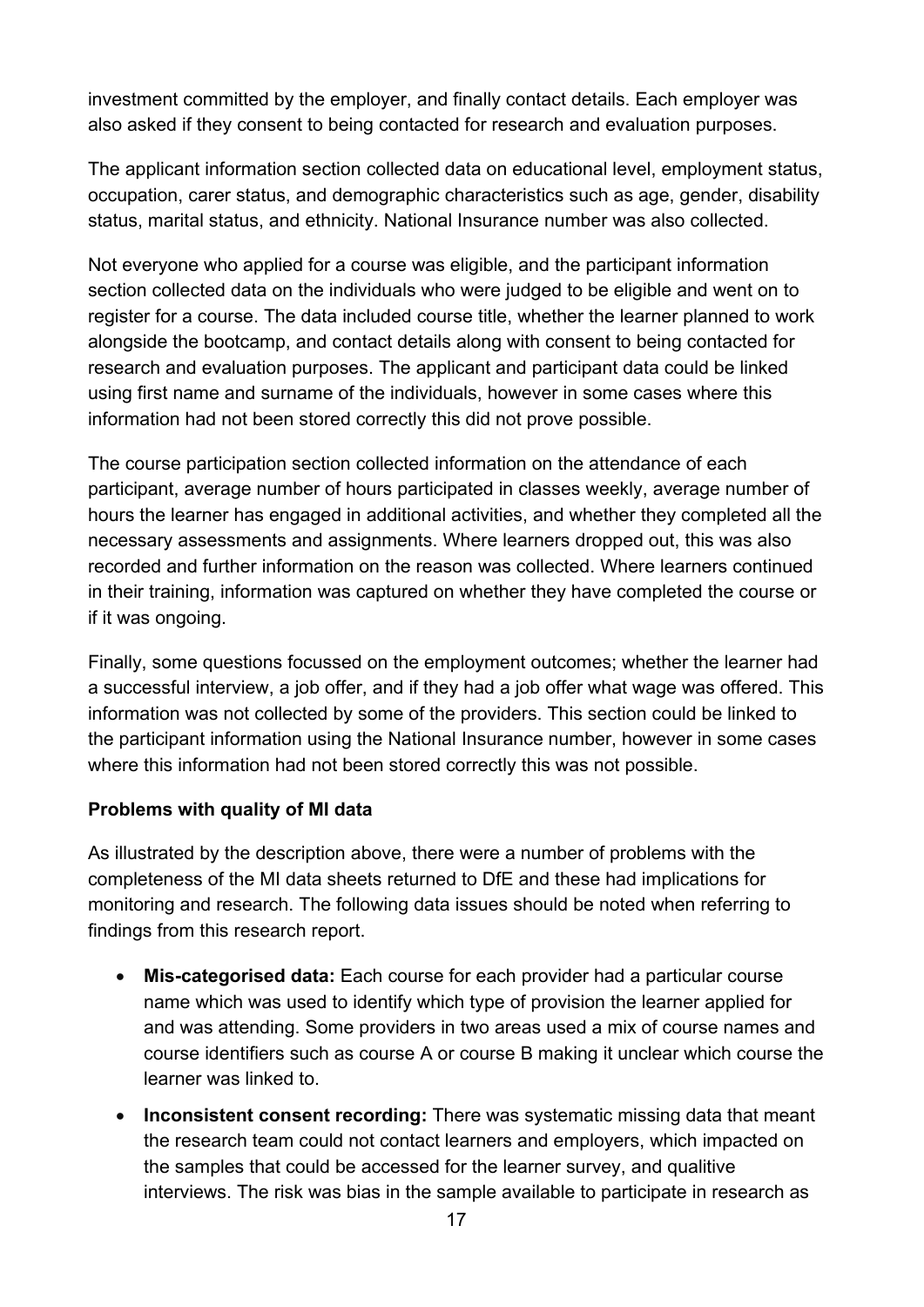for some providers the entire cohort was marked as opted-out, some were missing indications either way – with the effect that they could not be contacted, or contact details were missing meaning that individuals could not be approached.

- **Duplicate records:** While applicants could appear linked to different courses, for some of the participants there were duplicate records linked to the same or different courses. This occurred for multiple providers in different areas. It was unclear which record would be the correct record to retain.
- **Incomplete data:** Linkage of data from application to participation was sometimes not possible due to errors in categories of data that identified individuals i.e., National Insurance Numbers, full names or unique identifying numbers, in some cases this was missing or stored differently between the applicant and participant data sheet.

As part of the process evaluation, the research team worked to address these inconsistencies so far as possible, working with DfE and providers to improve data quality, or to find alternative strategies for reaching out to learners for the survey research. However, this did not overcome all the issues encountered. As this was a process evaluation – which is intentionally focuses on implementation issues rather than seeking to reach a robust assessment of outcomes, the research team was able to produce data analyses of those courses that provided suitable data to DfE to provide a descriptive account.

Due to the data issues and inconsistencies, data should not be viewed as a complete accurate picture of all bootcamp provision; instead, it provides an overview of those bootcamps that submitted full data. Lessons for providers and DfE for collecting such data in the future are included in section 7.2 of this report.

#### **Qualitative case studies**

Case studies were conducted in each of the six areas involved in delivery covering the perspectives of: representatives of the regional lead body (i.e. combined authority or LEP), a range of providers, other stakeholders involved in referral or support, and employers. Each case study aimed to engage between eight to 12 stakeholders in each area with a sub-target for one-to-two employers in each (see Table 1.1). In total, 58 individuals took part in case study interviews. All interviews were conducted by phone or video-conference and recorded/transcribed with the permission of interviewees.

The Department made introductions to the lead contact for each area, then the lead assisted the evaluation to engage providers. Employers were either recommended by providers or sampled through the MI – the latter approach taken mainly in WMCA as consent status was not recorded for learners or employers in the MI.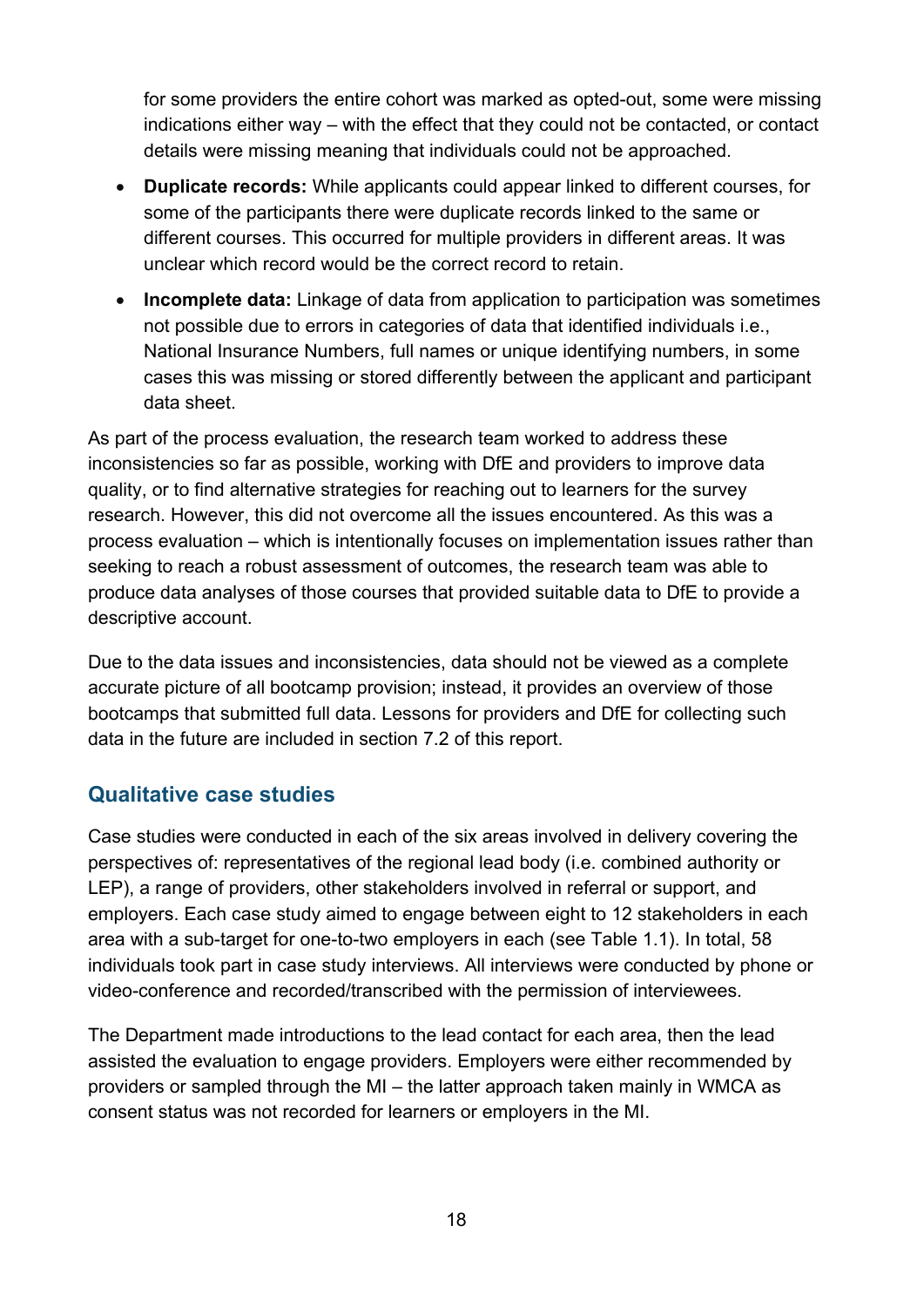| <b>Type of</b><br>interviewee | <b>D2N2</b>    | <b>GMCA</b>    | <b>HotSW</b> | <b>LCR</b>     | <b>WMCA</b>    | <b>WYCA</b>    |
|-------------------------------|----------------|----------------|--------------|----------------|----------------|----------------|
| Regional<br>leads             | $\overline{2}$ | $\overline{2}$ | 1            | 4              | $\overline{2}$ | $\overline{2}$ |
| Providers                     | 6              | 6              | 5            | $\overline{4}$ | $\overline{4}$ | 5              |
| <b>Employers</b>              | (1)            | 6              |              | 5              |                | 3              |
| Other<br>stakeholders         |                |                |              |                |                | $\overline{2}$ |

**Table 1.1: Case study interviewees by area**

Source: research team monitoring data

## **Survey of learners**

An online survey of learners in all areas was also undertaken. All learners who consented to take part in primary research were invited to take part in the online survey. The survey was designed to take around 10 minutes to complete, and covered application and enrolment, satisfaction with the experience and quality of training and outcomes. The survey was conducted between  $18<sup>th</sup>$  February and  $25<sup>th</sup>$  March 2021. All respondents were identified as currently undertaking or having previously completed an employer-led digital or technical training course in one of the five pilot areas. A mixed-methods approach was used for data collection, incorporating self-completion online surveys and telephone interviewing.

In five of the six pilot areas the contact details of learners were shared with the evaluation team and each learner was sent an initial email invite asking them to complete the survey. Reminder emails were sent at weekly intervals to those who had not completed the survey. Any learners who had not completed the survey after three weeks were then contacted over the telephone, where telephone numbers were included in the contact databases, and asked to either complete the survey over the phone or were re-sent their online invite. In total, 317 learners completed the survey from these five pilot areas; 207 learners completed the survey online, and 110 completed the survey over the phone. In total, 815 valid contacts were received, meaning the response rate for these five areas is 39 per cent.

In WMCA personal data for the learners was not available due to the lack of information on consent. Here, survey links were shared with the providers, who in turn shared them with leaners through their own internal systems. From this, 37 learners in WMCA completed the online survey. It is not possible to calculate the response rate for these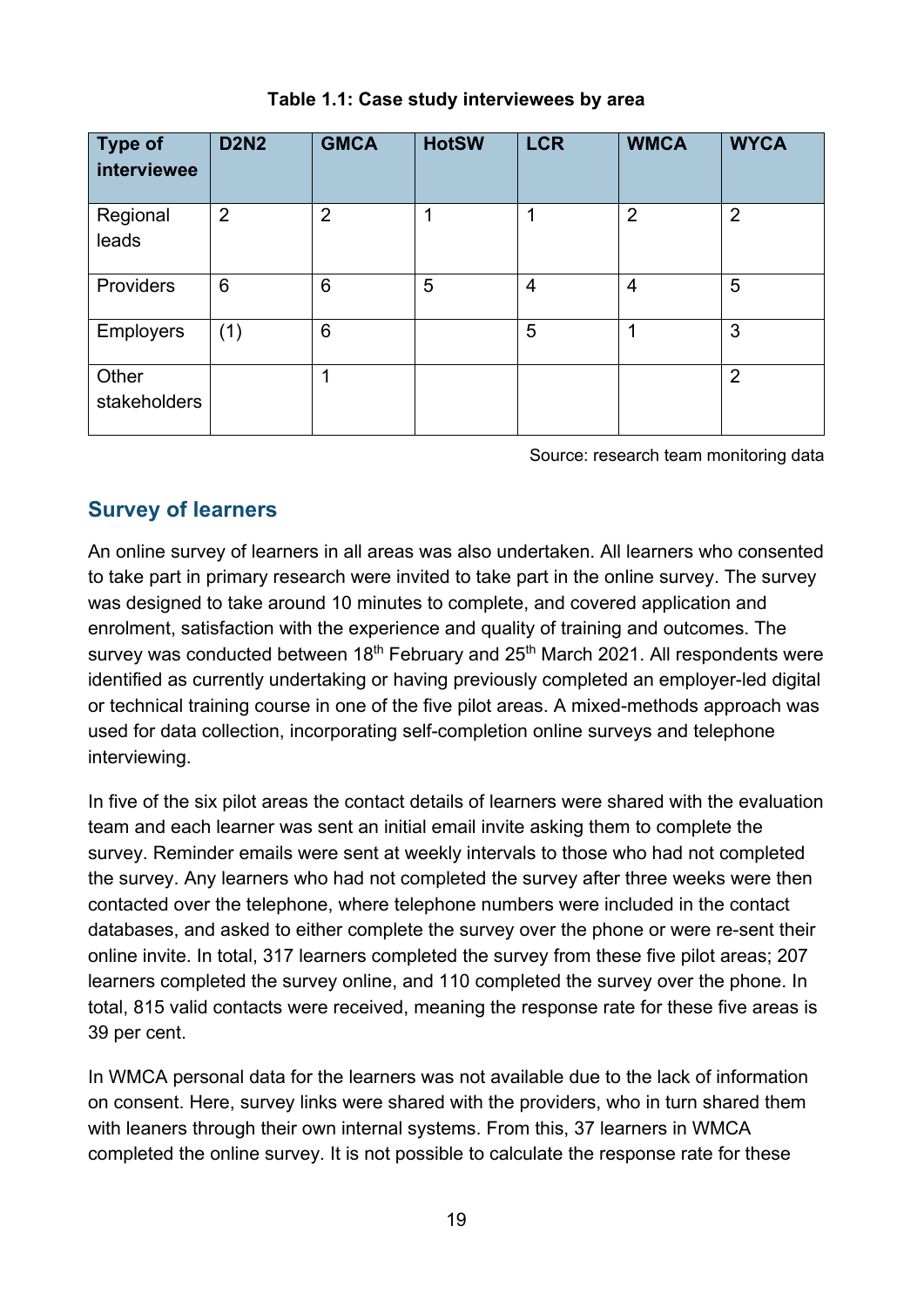learners as we do not know how many learners in WMCA were invited to participate by the providers.

In total, 354 responses were received from learners. This is split by pilot area as:

- 87 in Heart of the South West (HotSW)
- 48 in West Yorkshire City Region (WYCA)
- 96 in Derby, Derbyshire, Nottingham and Nottinghamshire (D2N2)
- 41 in Greater Manchester Combined Authority (GMCA)
- 45 in Liverpool City Region (LCR)
- 37 in West Midlands Combined Authority (WMCA).

## **Qualitative interviews with learners**

These aimed to provide material that would enrich and explain the survey findings. A target was set for five learners in each of the six areas. In five areas, learners who had given consent were contacted by the research team to invite them to participate in telephone interviews. In WMCA, providers facilitated the research team's contact with a small number of learners. Overall, 29 interviews were achieved with learners; while fewer were achieved in WMCA, attempts were made to compensate for this number in the other areas (see Table 1.2).

| Table 1.2: Case study interviewees by area |  |  |
|--------------------------------------------|--|--|
|--------------------------------------------|--|--|

| <b>Type of</b><br><i>interviewee</i> | <b>D2N2</b> | <b>GMCA</b> | <b>HotSW</b> | <b>LCR</b> | <b>WMCA</b> | <b>WYCA</b> |
|--------------------------------------|-------------|-------------|--------------|------------|-------------|-------------|
| Learners                             | $3(+1)$     | b           |              | N          |             |             |

Source: research team monitoring data

## **Feasibility study**

As noted above, a final strand of work sought to assess the **feasibility to conduct robust impact evaluation** of the bootcamps, and specifically to test the viability of implementing a randomised controlled trial (RCT) in Wave 2. This involved desk research and culminated in a feasibility report intended for in-house use by the Department. The report found that it would be possible to implement an RCT, with randomisation occurring at the individual level.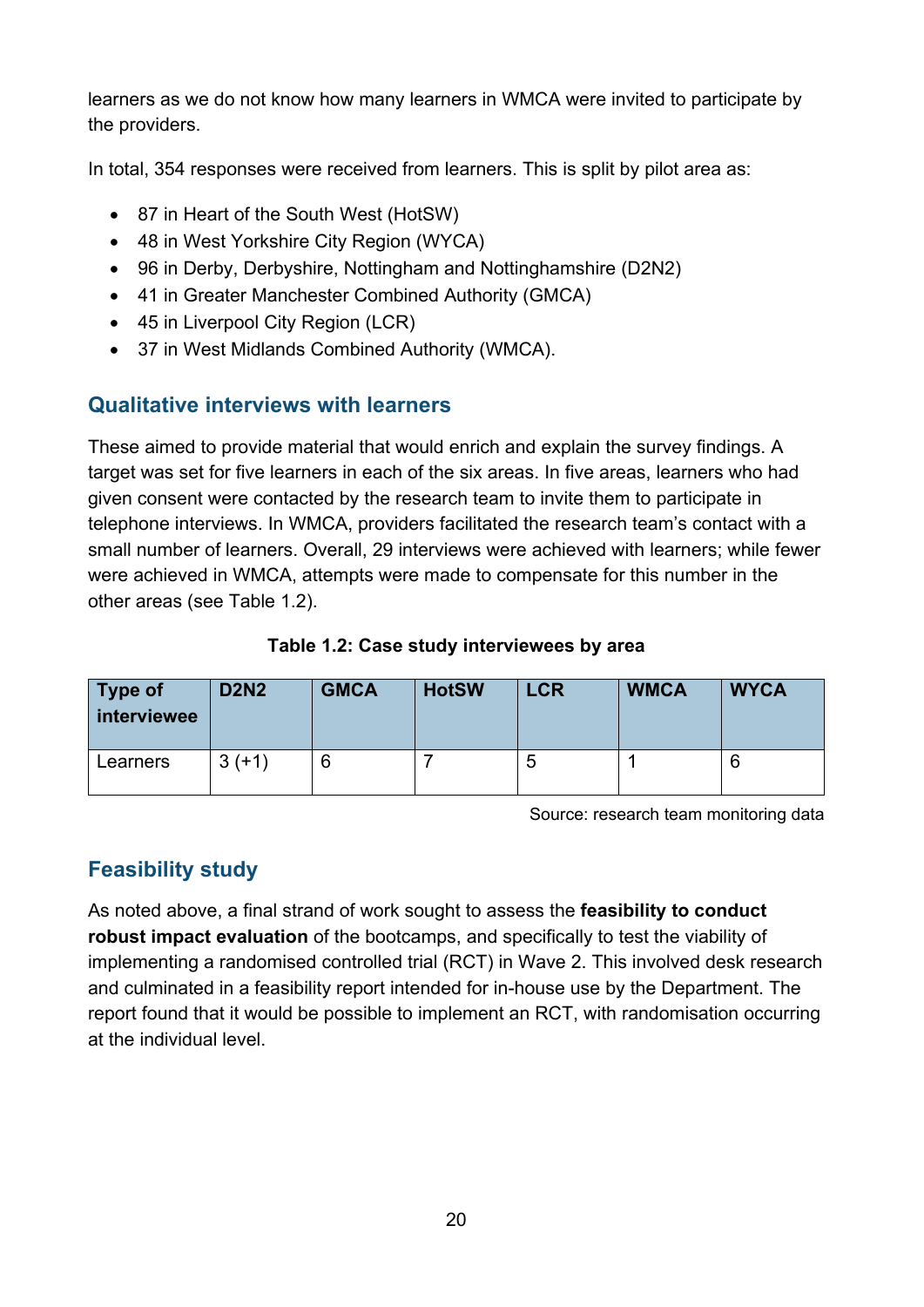## **1.3 About this report**

This report covers the process evaluation of Wave 1 bootcamps. Chapter 2 uses the management information (MI) to describe the bootcamps – from the courses to employers involved and learners applying taking part.

Chapter 3 covers the approach to implementation in each area, how this was linked to demand in local labour markets and how the offer was commissioned and developed including how employers were involved and contractual arrangements with providers.

The report then turns to how demand amongst learners was generated (Chapter 4) including approaches to recruitment and selection, groups targeted for training, marketing and referral routes.

Delivery is explored in Chapter 5 including how COVID-19 impacted on plans. This section covers views on the quality of provision as well as support offered by providers and employers during and on completion of training.

Chapter 6 throws a spotlight on outcomes, including course completion, satisfaction and challenges, accreditation and certification, and employment and employability following training. It includes employers' views on the value of bootcamps as well as their thoughts on the future funding model.

The report concludes in Chapter 7 with a summary of successes and challenges and lessons for future delivery.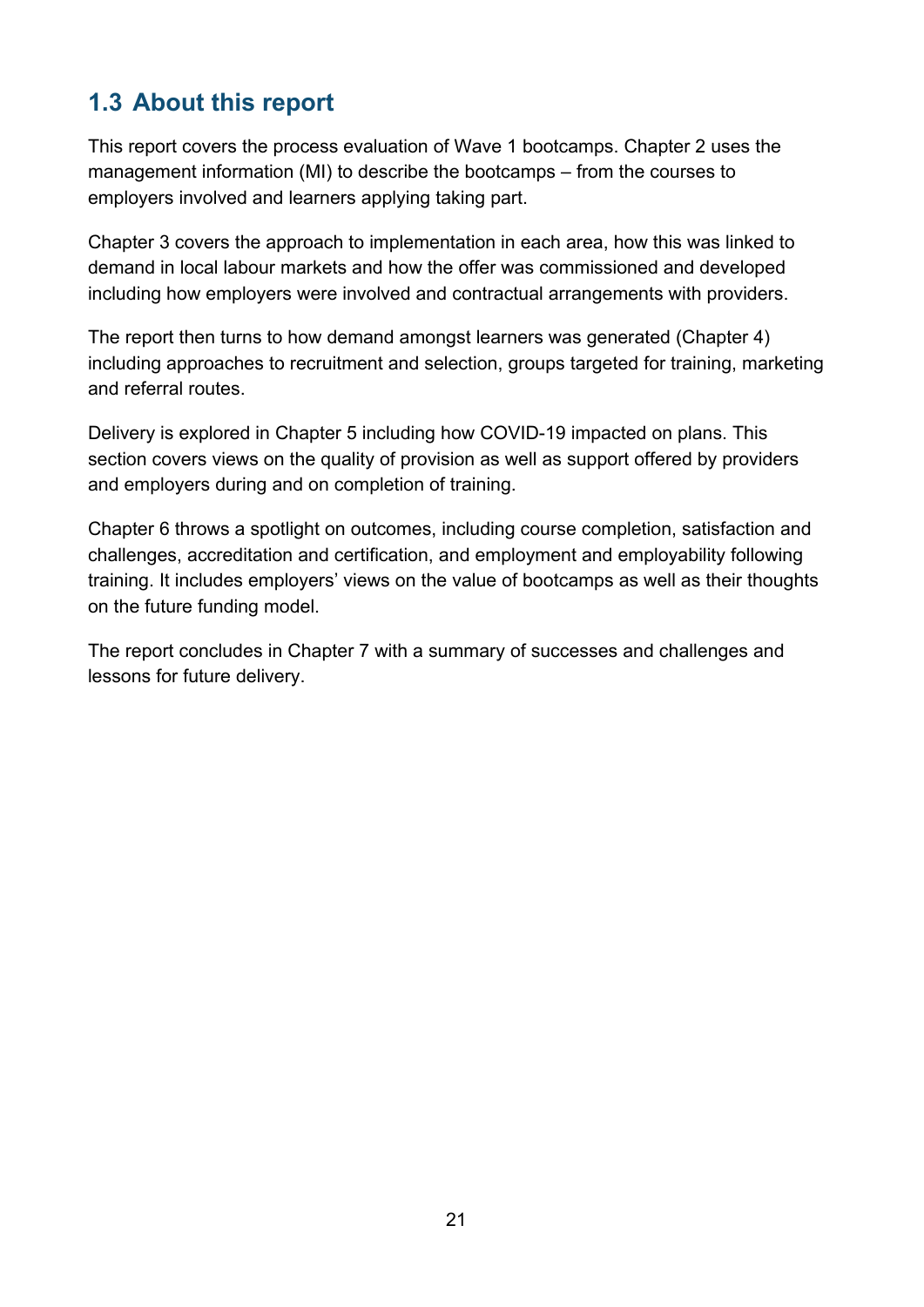# **2 Courses, employers, applicants and take-up**

This chapter uses the management information (MI) to report on the characteristics of applicants to the bootcamps as well as learners taking part in the training. The MI is based on December 2020. It should be noted that the majority of learners reported in the MI were taking part in digital courses. As described in the introduction to this report, the analysis presented here reflects those providers who submitted data that was of a suitable quality to analyse – therefore is illustrative of the provision and cannot be considered comprehensive. Please refer to 'Problems with quality of MI data' in 1.2 when utilising these findings.

## **2.1 Bootcamp set-up**

Each of the regional leads led the commissioning process for their local bootcamps and established the delivery model that would be taken forward with providers. The models varied from building a relatively small consortia of providers to deliver the bootcamps, to operating a pool of providers that would be commissioned on a call-off basis. The areas with prior experience of offering bootcamps under different funding regimes, tended to build on these prior partnerships in the commissioning approach. Table 2.1 provides an overview of providers and courses in each of the regional areas.

| Area         | Number of providers and coverage            | <b>Number of courses</b>                                                    |
|--------------|---------------------------------------------|-----------------------------------------------------------------------------|
| <b>D2N2</b>  | 10 providers<br>Digital skills              | 34 courses from Level 3 to 6                                                |
| <b>GMCA</b>  | 10 providers<br>Digital skills              | 10 courses from Level 3 to 6                                                |
| <b>HotSW</b> | 9 providers<br>Digital and technical skills | 7 digital courses from Level 3 to 5<br>6 technical courses at Levels 3 to 4 |
| <b>LCR</b>   | 10 providers<br><b>Digital skills</b>       | 18 digital courses at Levels 3 to 4                                         |
| <b>WMCA</b>  | 4 providers<br>Digital skills               | 4 digital courses at Levels 3 and 4                                         |
| <b>WYCA</b>  | 4 providers<br>Digital skills               | 10 courses all at Level 3                                                   |

Source: October Management information

Digital provision operated in all six areas, and covered topics ranging from digital marketing, women in software engineering, Cloud services engineer, computer aided design (CAD), coding, cybersecurity, IT, social media and digital leadership. There were many more course titles, and some were designed for particular employment settings.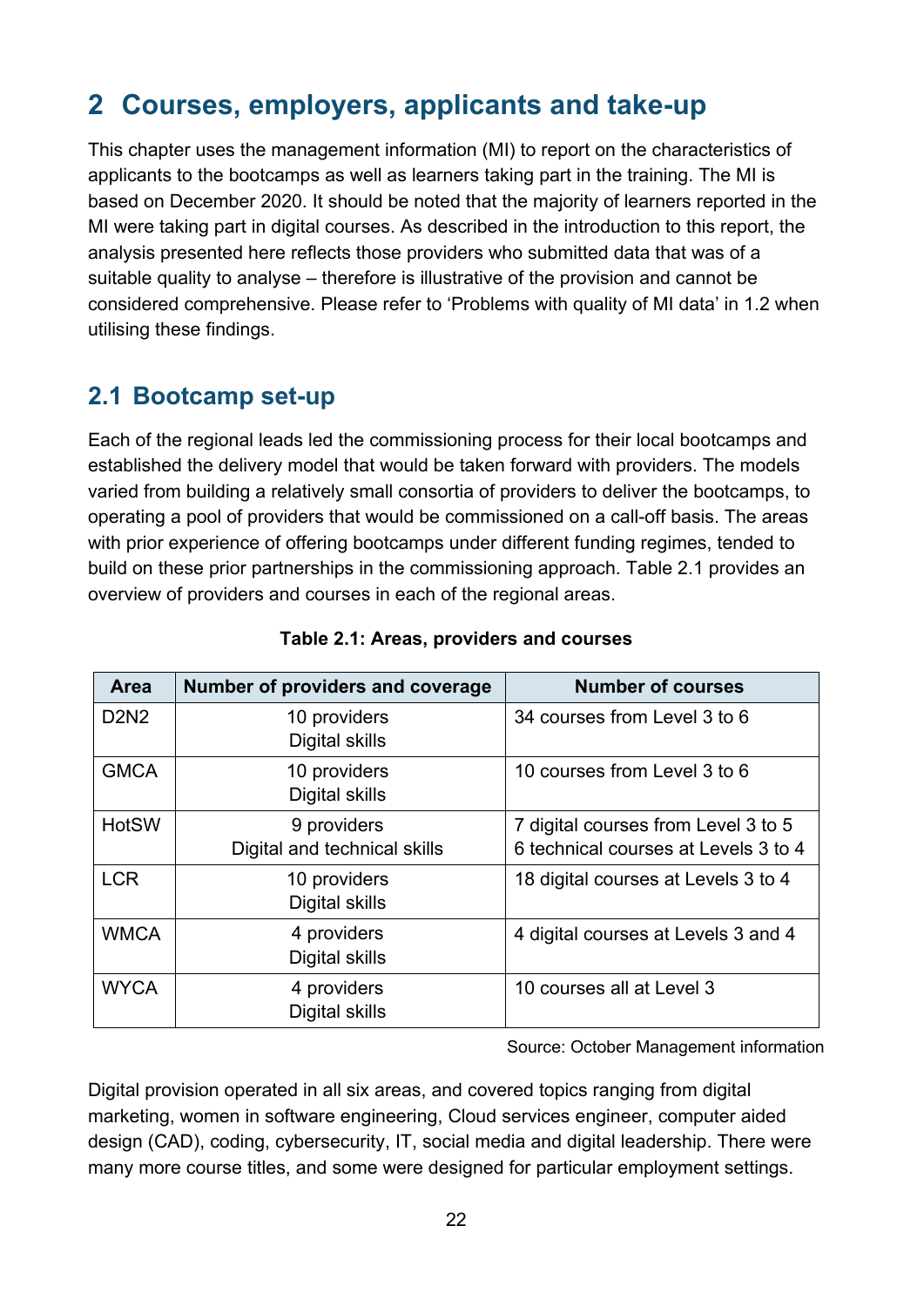HotSW introduced some courses focused on technical skills. These included energy and marine design, welding, and electrical and mechanical skills, amongst others. Each was designed and delivered in collaboration with an employer, whose workforce then used the training.

## **2.2 Employers**

Over 350 employers were recorded as involved in the bootcamps in this evaluation. Almost two-fifths of these were recorded, in D2N2 and one-fifth in GMCA which shows inconsistent approaches to recording these data between areas. It should be noted that in all the areas at least one provider recorded that no employers were involved.

|              | <b>Number</b> | $\frac{9}{6}$ |
|--------------|---------------|---------------|
| <b>D2N2</b>  | 149           | 39.5          |
| <b>GMCA</b>  | 70            | 18.6          |
| <b>HoTSW</b> | 37            | 9.8           |
| <b>WYCA</b>  | 37            | 9.8           |
| <b>LCR</b>   | 44            | 11.7          |
| <b>WMCA</b>  | 40            | 10.6          |

**Table 2.2: Number of employers by area**

Source: Bootcamps MI 2021

## **2.3 Bootcamp applicants and learners**

## **Gender**

The bootcamps policy had ambitions to increase equality, diversity and inclusion (EDI) in the workforce and some providers prioritised women's access to the digital industry. While males represented over 50% of applicants and learners, representation of women is high in relation to the proportion of females employed in the relevant sectors, which has been around 17% over the course of a decade<sup>[4](#page-22-0)</sup>. Furthermore, the number of women

<span id="page-22-0"></span><sup>4</sup> https://unu.edu/media-relations/releases/new-equals-research-group-report-unveils-persistent-digitalgaps-and-the-complexity-of-gender-equality-in-ict-access-skills-and-leadership.html#:~:text=Explore- ,EQUALS%20Research%20Group%20Report%20Unveils%20Persistent%20Digital%20Gaps%20and%20t he,ICT%20Access%2C%20Skills%2C%20and%20Leadership&text=New%20York%2C%2015%20March% 202019,today%20under%20the%20EQUALS%20Partnership.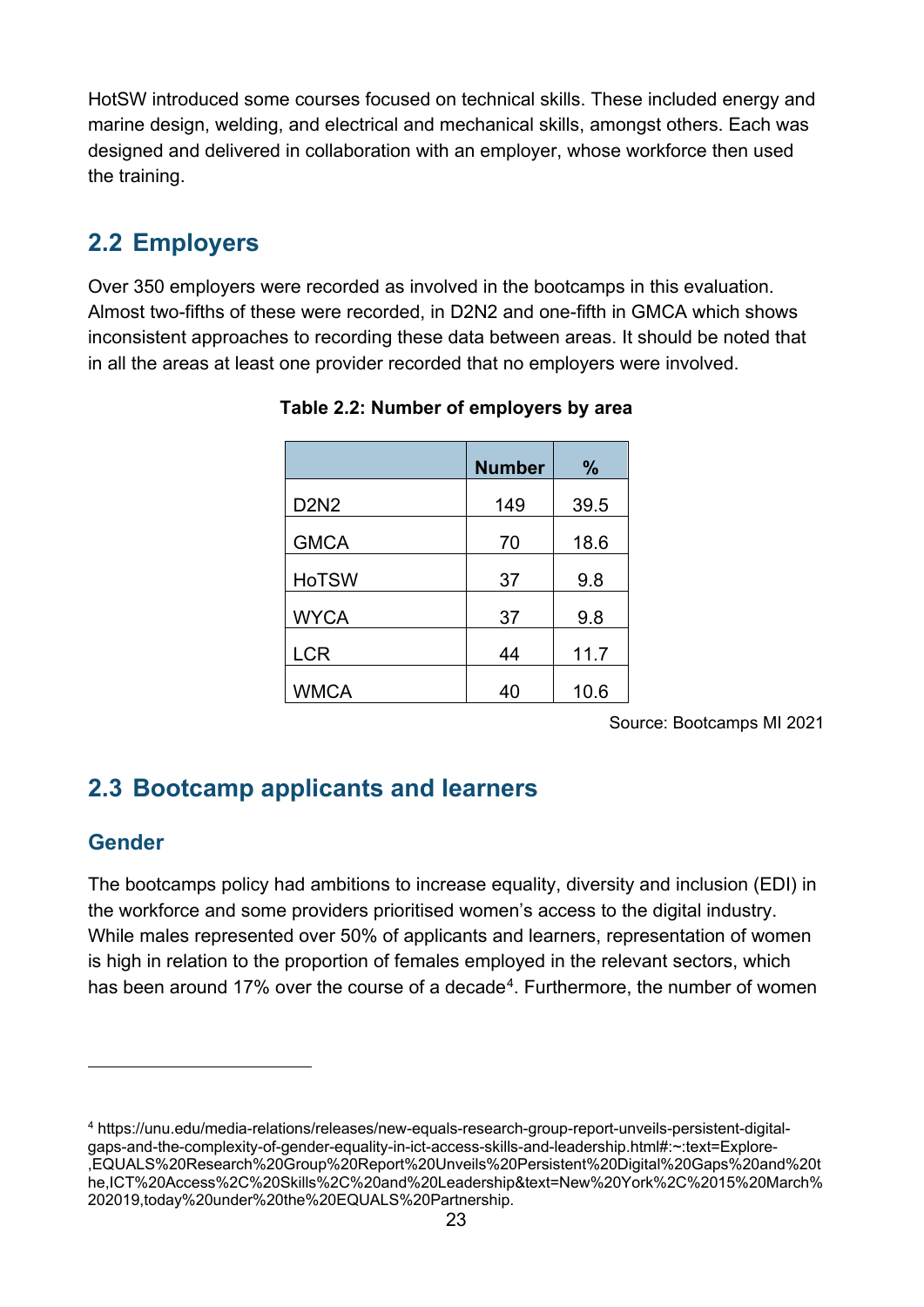taking part in bootcamps increased on the amount who had applied for a place (see Table 2.3).

|                   | <b>Applicants</b> |               | <b>Participants</b> |               |
|-------------------|-------------------|---------------|---------------------|---------------|
|                   | No.               | $\frac{0}{0}$ | No.                 | $\frac{0}{0}$ |
| Female            | 1,116             | 43.6          | 394                 | 47.9          |
| Male              | 1,411             | 55.1          | 418                 | 50.9          |
| Other             | 9                 | 0.4           | 4                   | 0.5           |
| Prefer not to say | 26                | 1.0           | 6                   |               |

| Table 2.3: Gender of bootcamp applicants and learners |  |
|-------------------------------------------------------|--|
|-------------------------------------------------------|--|

Source: Bootcamps MI 2021

#### **Age**

Learners applying and enrolled on bootcamps were spread across age groups. Data collected as part of this evaluation suggests that those age 25 to 30 were the largest group in the applicant pool and their representation increased in the participant pool to just over a quarter. Data suggests that the largest group of participants were aged between 31 and 40 (27%) although this age group was slightly smaller in the applicant pool. Broadly, the representation of other age groups did not change particularly between application and enrolment, with the exception of 41-50 year olds, whose proportion was slightly smaller (see Table 2.4).

|       | <b>Applicants</b> |      |     | <b>Participants</b> |
|-------|-------------------|------|-----|---------------------|
|       | No.               | %    | No. | $\frac{0}{0}$       |
| 16-25 | 546               | 26.9 | 144 | 22.0                |
| 26-35 | 880               | 43.4 | 286 | 43.6                |
| 36-45 | 503               | 24.8 | 186 | 28.4                |
| 56-65 | 88                | 4.3  | 37  | 5.6                 |
| $65+$ | 13                | 0.6  | 3   | 0.5                 |

#### **Table 2.4: Age of bootcamp applicants and learners**

Source: Bootcamps MI 2021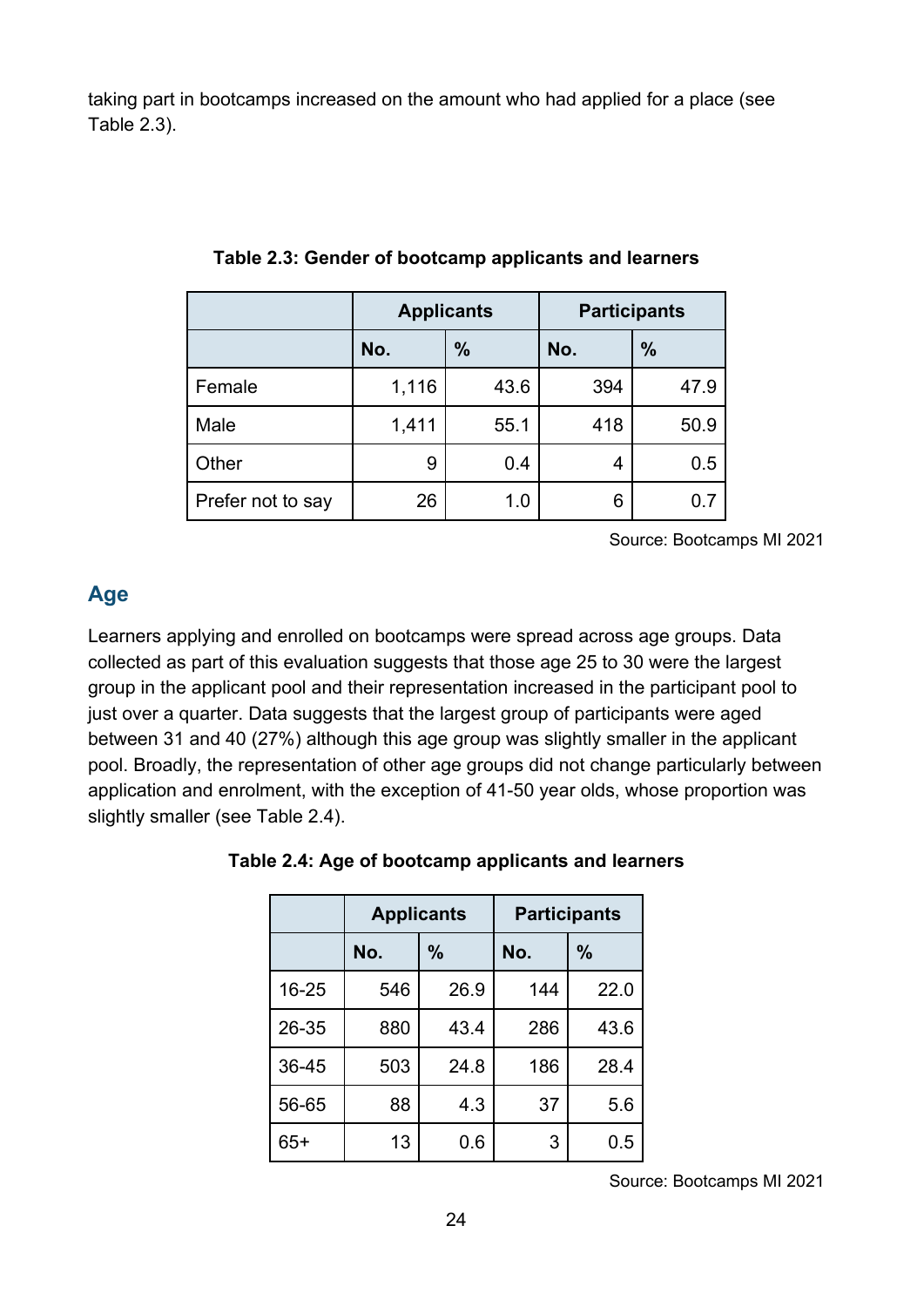## **Ethnicity**

Addressing diversity in the digital workforce was an aim for some bootcamp providers and the data suggests that a higher proportion of black and minority ethnic groups were attracted to the offer. Data analysed and collected as part of this evaluation suggests that just over 30% of applicants were from other ethnic groups rather than white (compared to just over 20% in the general population, based on [ONS data\)](https://www.ons.gov.uk/peoplepopulationandcommunity/populationandmigration/populationestimates/articles/researchreportonpopulationestimatesbyethnicgroupandreligion/2019-12-04). Again, this is high when considered in the context of these white dominated sectors – the British Computer Society estimates that only 1 to 2% of the digital workforce are drawn from BAME communities<sup>[5](#page-24-0)</sup>. However, any effect or signs of positive discrimination were hard to discern in the trends between applying and being accepted for a place. The proportion of white learners increased between application and enrolment from two-thirds to just under three-quarters. All other ethnic groups formed proportionately less of the participant pool than they had the applicant pool (see Table 2.5).

|                                           | <b>Applicants</b> |      | <b>Participants</b> |               |
|-------------------------------------------|-------------------|------|---------------------|---------------|
|                                           | No.               | $\%$ | No.                 | $\frac{0}{0}$ |
| <b>White British</b>                      | 1,323             | 56.7 | 542                 | 66.5          |
| All other white                           | 1                 | 0.0  | 1                   | 0.1           |
| Mixed / multiple ethnic groups            | 82                | 3.5  | 28                  | 3.4           |
| Asian / Asian British                     | 379               | 16.2 | 100                 | 12.3          |
| Black/African / Caribbean / Black British | 176               | 7.5  | 31                  | 3.8           |
| Other ethnic group                        | 288               | 12.3 | 87                  | 10.7          |
| Prefer not to say                         | 86                | 3.7  | 26                  | 3.2           |

#### **Table 2.5: Ethnicity of bootcamp applicants and learners**

Source: Bootcamps MI 2021

## **Disability**

Table 2.6 shows self-declared disability for applicants and participants. There was a small decrease in the rate of inclusion of disabled people in training and commensurate increase for people who said they were not disabled.

<span id="page-24-0"></span><sup>5</sup> https://www.diversityintech.co.uk/the-lack-of-bame-in-tech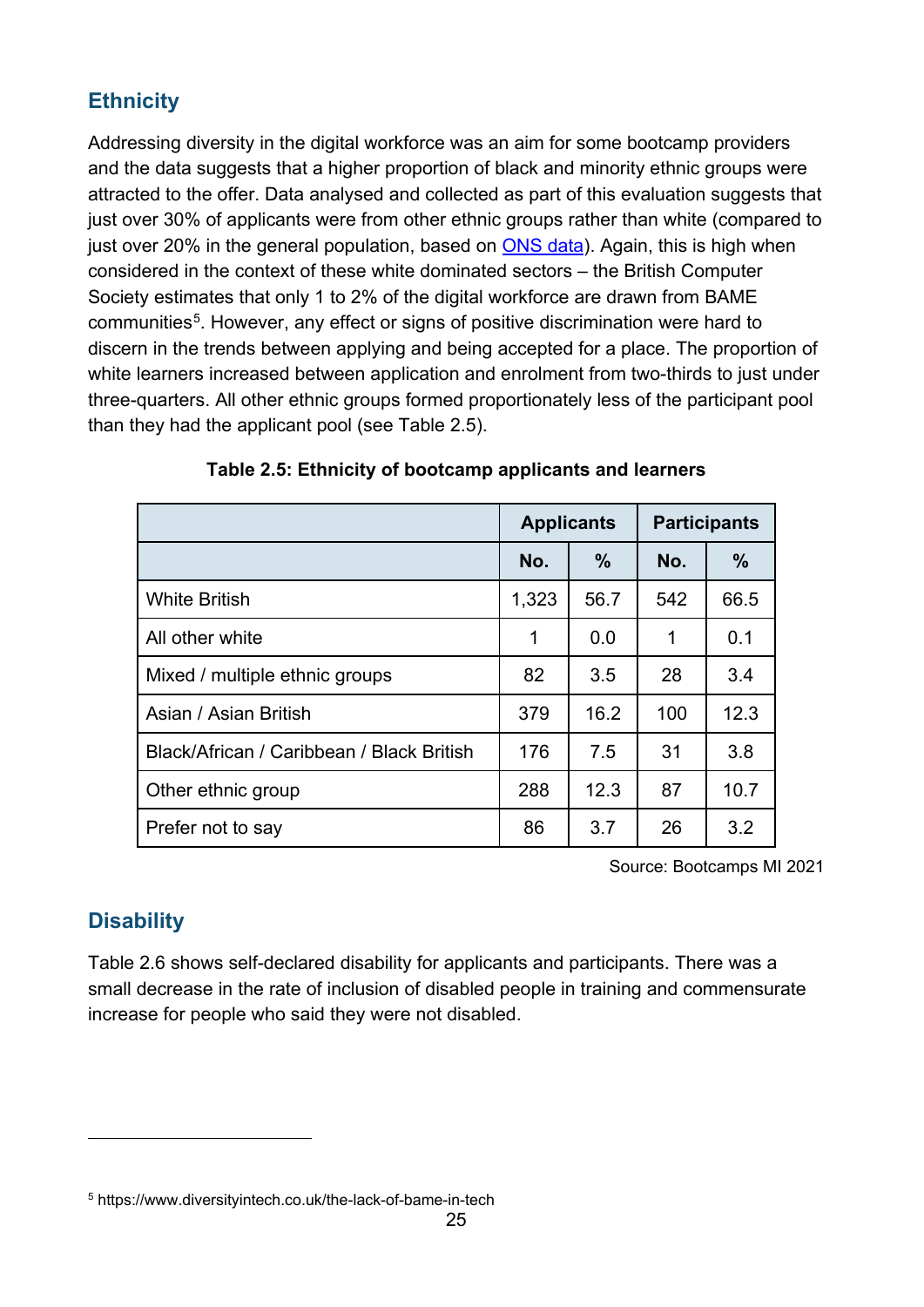|                   | <b>Applicants</b> |               |     | <b>Participants</b> |
|-------------------|-------------------|---------------|-----|---------------------|
|                   | No.               | $\frac{0}{0}$ | No. | $\frac{9}{6}$       |
| <b>Disabled</b>   | 259               | 11.3          | 82  | 10.4                |
| Not disabled      | 1,941             | 84.4          | 671 | 85.3                |
| Prefer not to say | 99                | 4.3           | 34  | 4.3                 |

#### **Table 2.6: Disability amongst bootcamp applicants and learners**

Source: Bootcamps MI 2021

## **Caring responsibility**

Data collected through this evaluation suggests that over a quarter of applicants said they were a carer when they applied for a bootcamp; their proportion however reduced a little in the participant pool (see Table 2.7).

|  |  |  |  | Table 2.7: Carers amongst bootcamp applicants and learners |  |  |
|--|--|--|--|------------------------------------------------------------|--|--|
|--|--|--|--|------------------------------------------------------------|--|--|

|             | <b>Participants</b><br><b>Applicants</b> |      |     |               |
|-------------|------------------------------------------|------|-----|---------------|
|             | $\frac{0}{0}$<br>No.                     |      | No. | $\frac{0}{0}$ |
| Not a carer | 1,681                                    | 73.9 | 606 | 76.8          |
| Carer       | 594                                      | 26.1 | 183 | 23.2          |

Source: Bootcamps MI 2021

## **Prior qualification**

Table 2.8 shows the prior qualification of bootcamp learners. While data suggest that there are some increases and decreases in the proportion of learners with different levels between application and enrolment, this data is harder to interpret because some bootcamps operated at high level, and required higher level prior skills than others. Additionally, people who are retraining may opt for provision at a lower level than existing qualifications in order to secure a new career.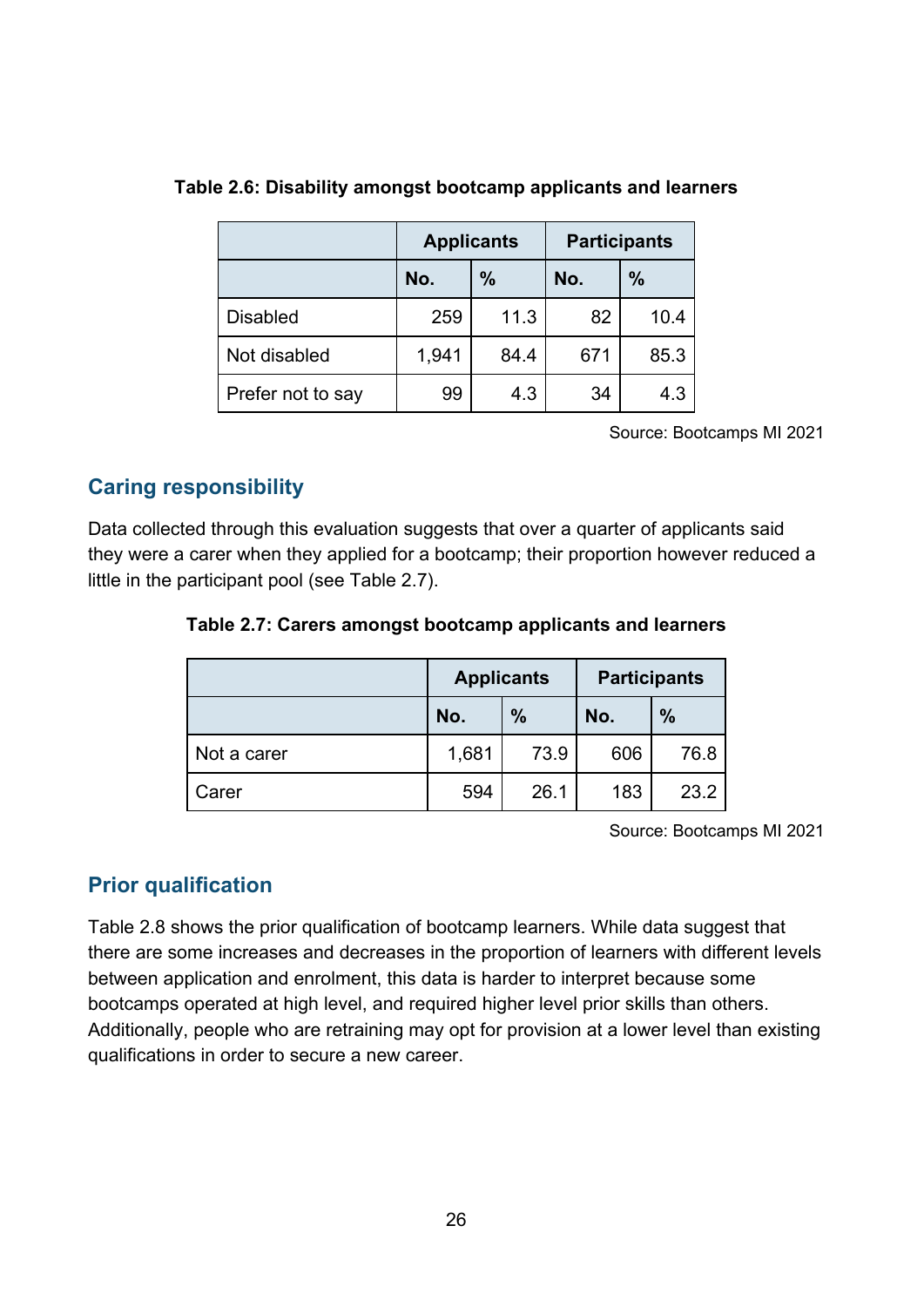|                    | <b>Applicants</b> |               | <b>Participants</b> |               |
|--------------------|-------------------|---------------|---------------------|---------------|
|                    | No.               | $\frac{9}{6}$ | No.                 | $\frac{9}{6}$ |
| Entry              | 67                | 2.7           | 11                  | 1.3           |
| Level 1            | 73                | 2.9           | 12                  | 1.5           |
| Level <sub>2</sub> | 343               | 13.7          | 110                 | 13.4          |
| Level 3            | 549               | 21.9          | 207                 | 25.2          |
| Level 4            | 122               | 4.9           | 35                  | 4.3           |
| Level 5            | 139               | 5.6           | 39                  | 4.8           |
| Level 6            | 822               | 32.8          | 288                 | 35.1          |
| Level 7            | 345               | 13.8          | 109                 | 13.3          |
| Level 8            | 43                | 1.7           | 10                  | 1.2           |

**Table 2.8: Prior qualifications of bootcamp applicants and learners**

Source: Bootcamps MI 2021

#### **Employment status**

From data analysed as part of this evaluation, a large proportion of applicants and participants were employed on applying to join the bootcamps (46% full-time and 11% part-time; see Table 2.9). Their representation increased in the participant pool. The selfemployed group decreased slightly in representation between application and participation.

This data suggests that the representation of people unemployed for less than 12 months also decreased a little between application and enrolment although those unemployed for more than 12 months increased slightly between the two phases.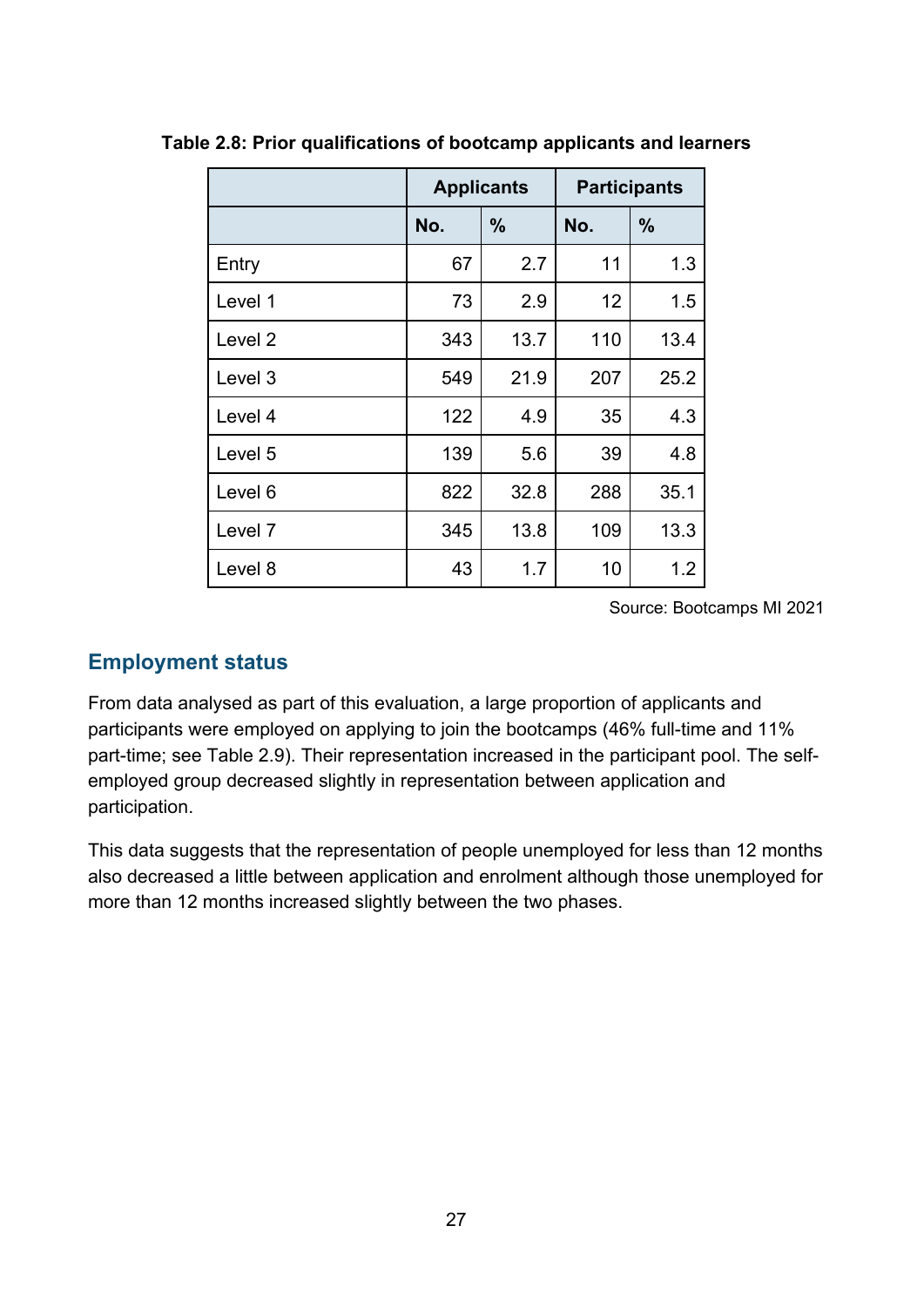|                                    | <b>Applicants</b> |               | <b>Participants</b> |               |
|------------------------------------|-------------------|---------------|---------------------|---------------|
|                                    | No.               | $\frac{0}{0}$ | No.                 | $\frac{9}{6}$ |
| <b>Employed - Full Time</b>        | 1,141             | 46.3          | 824                 | 47.1          |
| <b>Employed - Part Time</b>        | 274               | 11.1          | 243                 | 13.9          |
| Self Employed                      | 152               | 6.2           | 98                  | 5.6           |
| Unemployed For Less Than 12 Months | 726               | 29.4          | 466                 | 26.6          |
| Unemployed For More Than 12 Months | 122               | 5.0           | 94                  | 5.4           |
| In Training / Education            | 39                | 1.6           | 19                  | 1.1           |
| <b>Retired</b>                     | 4                 | 0.2           | $\overline{2}$      | 0.1           |
| <b>Long Term Sickness</b>          | 8                 | 0.3           | 3                   | 0.2           |

**Table 2.9: Employment status of bootcamp applicants and learners**

Source: Bootcamps MI 2021

#### **Occupation**

Of the data collected and analysed, a large proportion of applicants and participants were drawn from professional and associate professional occupations (See Table 2.10). While this might indicate a high degree of people wishing to retrain rather than upskill, it is unclear how occupational level was established in the MI, which might mean there are inaccuracies.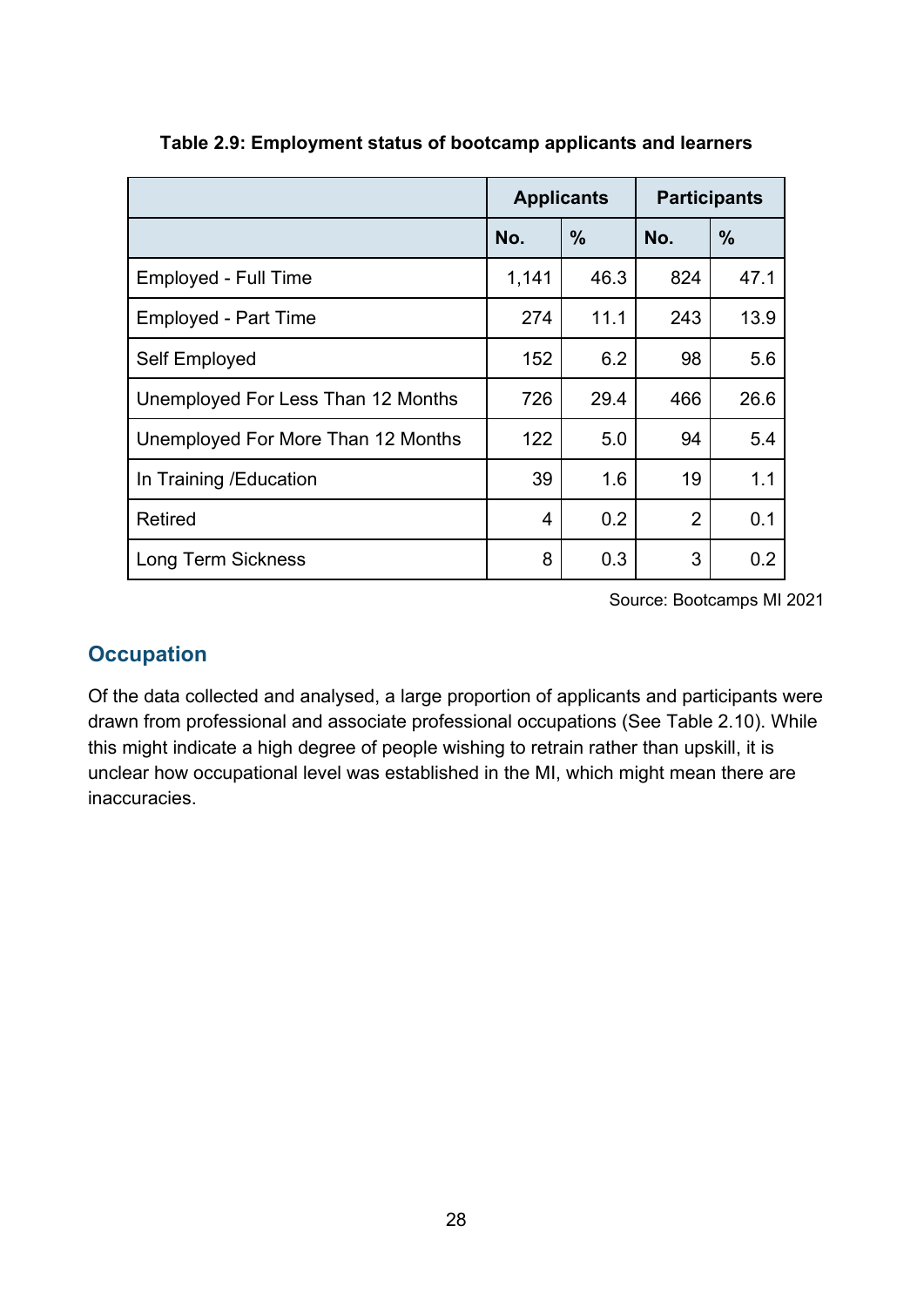|                                               | <b>Applicants</b> |               | <b>Participants</b> |               |
|-----------------------------------------------|-------------------|---------------|---------------------|---------------|
|                                               | No.               | $\frac{0}{0}$ | No.                 | $\frac{0}{0}$ |
| Managers, Directors and Senior Official       | 35                | 4.5           | 23                  | 4.2           |
| <b>Professional Occupations</b>               | 161               | 20.8          | 122                 | 22            |
| <b>Associate Professional Occupations</b>     | 252               | 32.5          | 182                 | 32.9          |
| Administrative and Secretarial Occupation     | 71                | 9.2           | 44                  | 7.9           |
| <b>Skilled Trades Occupations</b>             | 46                | 5.9           | 34                  | 6.1           |
| Caring, Leisure and Other Service Occupation  | 27                | 3.5           | 22                  | 4             |
| <b>Sales and Customer Service Occupations</b> | 57                | 7.4           | 38                  | 6.9           |
| Process, Plant and Machine Operatives         | 19                | 2.5           | 12                  | 2.2           |
| <b>Elementary Occupations</b>                 | 108               | 13.9          | 77                  | 13.9          |

**Table 2.10: Occupations of bootcamp applicants and learners**

Source: December 2020 MI for 5 areas and March 2020 MI for GMCA

## **Intention to work alongside training**

It appeared that for the large part, from the data collected and analyses, those learners who were employed on recruitment to their bootcamps, intended to continue working alongside training (see Table 2.11). Some of these employees may have been on furlough, and those in self-employment were likely to wish to maintain their businesses.

**Table 2.11: Intentions to work while training amongst bootcamp learners**

|                               | <b>Participants</b> |               |  |
|-------------------------------|---------------------|---------------|--|
|                               | No.                 | $\frac{0}{0}$ |  |
| Yes - in Full-time Employment | 686                 | 41.9          |  |
| Yes – in Part Time Employment | 262                 | 16.0          |  |
| Yes - as Self Employed        | 101                 | 6.2           |  |
| Not working                   | 589                 | 36.0          |  |

Source: Bootcamps MI 2021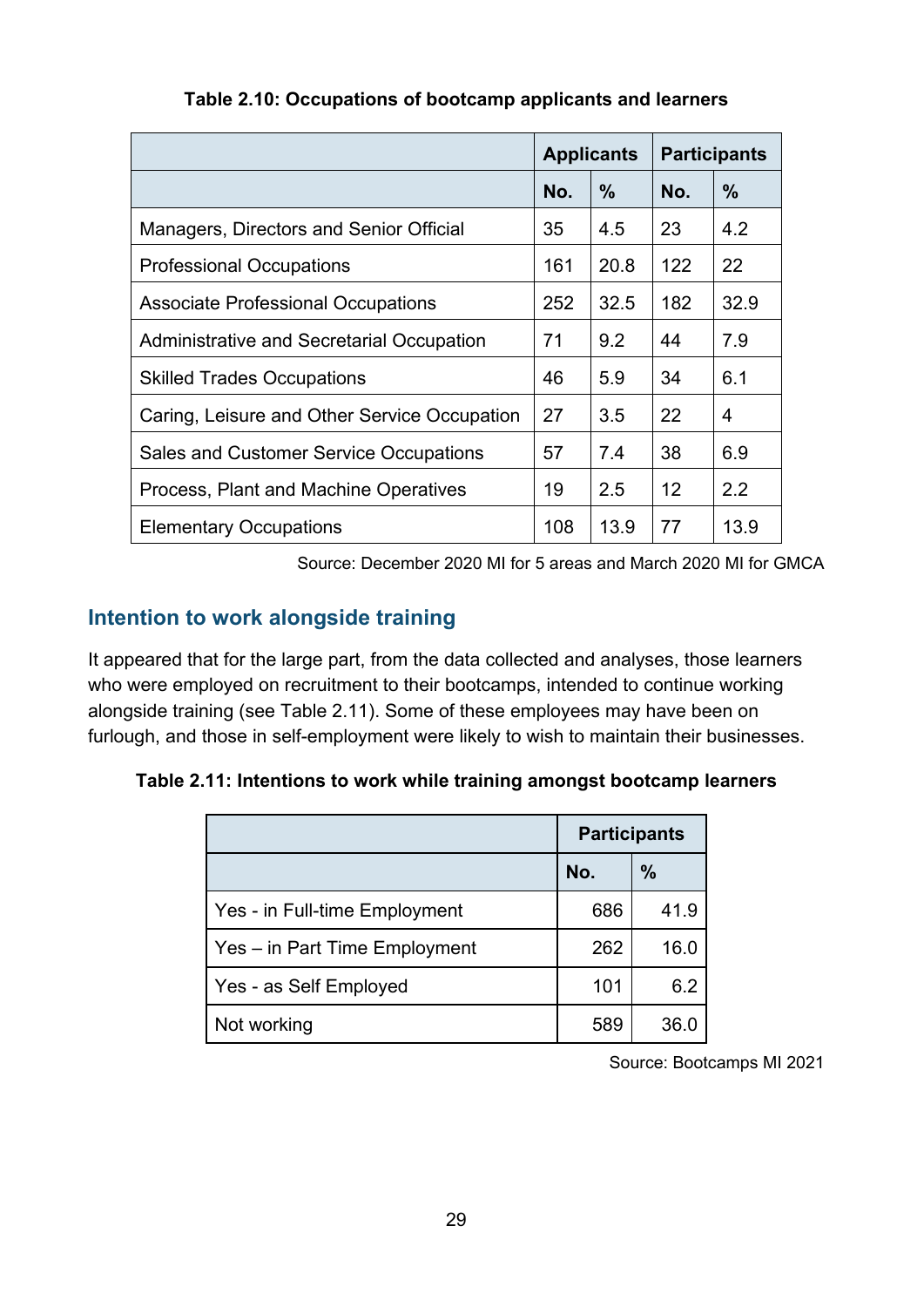# **3 Implementation**

This section focuses on implementation of the Wave 1 bootcamps and considers their fit in the local labour market and how the offer was developed and contracted.

## **3.1 Fit of bootcamps within local labour markets**

Regional leads reported a close fit between the national decision to take forward a new form of training focused predominantly on digital skills and needs in local areas. Local industrial and inclusive growth strategies identify these alongside some technical skills as key to growth.

Digital skills gaps were highlighted in the local industrial strategies and skills plans. The Combined Authorities and Local Enterprise Partnership (LEP) (i.e., the regional lead organisations) reported a clear rationale for the focus on digital skills that cut across a range of sectors as well as the digital sector itself.

The need for digital skills was further accelerated by the impact of the COVID-19 pandemic and the move to working from home, and learning from home, for many people. This has led to an upsurge in online consumerism, with a dramatic increase in digital consumerism alongside a shift to accessing services online. New processes being implemented to enable a continued trading relationship with the EU following Brexit, and global issues centred on cybersecurity also highlighted the on-going need for digital skills.

In respect of the influence this had on shaping provision, the known skills needs were passed on by the leads to potential delivery providers to respond with appropriate provision. In addition, some delivery providers had good awareness of local skills gaps and employer demand for skills that they were using to develop their offer, particularly those who had been offering pilot bootcamps under the prior funding schemes.

## **3.2 Developing the offer**

It was notable that providers often already had a working relationship with the regional lead and that it was through these existing relationships they had first found out about the plans to initiate bootcamp programmes based on new DfE funding; for example, some providers said the regional lead had suggested they could be part of the programme during the period when the tendering process was being set up.

The tendering process offered providers the opportunity to propose new courses or show how they would adapt an existing programme to meet the requirements of the digital and technical skills bootcamps.

In order to lead design, some providers also consulted with employers. Those with prior experience of bootcamps delivery and/or employer-responsive training, typically had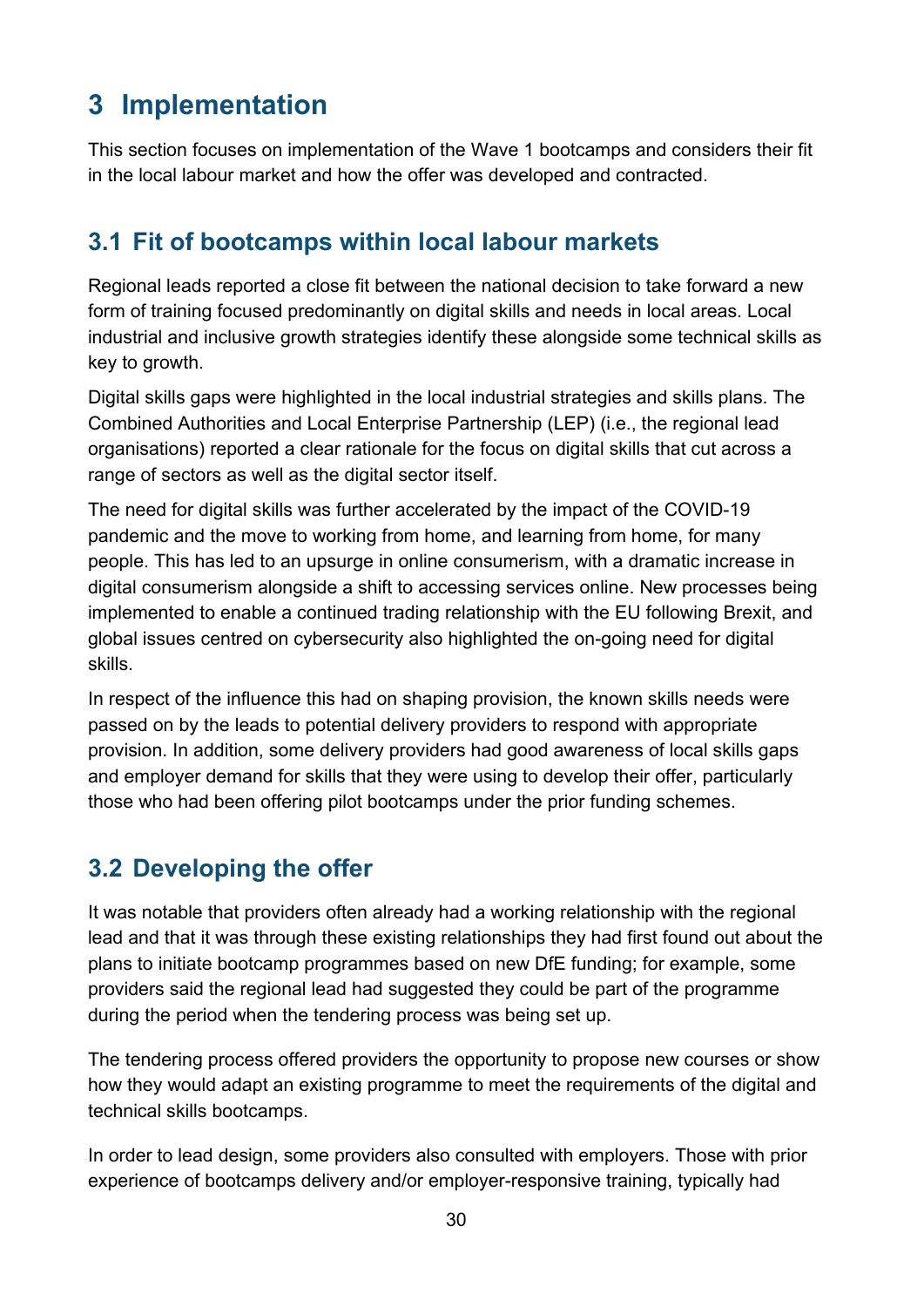existing relevant training offers and established networks of employers with whom they could consult about current skills needs and shortages. As a result of their longer-term engagement with employers and often prior work histories in the industry, many of the providers had detailed insights into longer-term recruitment and development needs, including forecasts of new and changing skill needs. Employers responded well to this engagement with trusted providers, as they were building from a previous base of what they could offer. Regional leads noted the value of this, as well as the constraints on employer engagement in the available timeline.

*When we set this up for the very first time, to get employers engaged and link them up with providers … we did absolutely loads [the prior bootcamps] had to be codesigned, but there just wasn't the time for that sort of things this time.* 

Regional lead

Some employers during interviews gave examples of informing the content of the digital and technical Bootcamp training. These employers were mostly drawn from the areas where the prior pilot bootcamps had taken place, and employers discussing this in interviews had been invited to meet with the regional lead and providers to explore their skills needs.

*As an employer, I was very pleased. The consortium was very receptive to our needs as a business, so I was very pleased with the consultation, with the number of opportunities, the blue sky approach to meeting the needs of the businesses around the table. They were good at finding common ground for the organisations.* 

Employer

However, some employers felt the needs of their sector had been overlooked in the development process, which may indicate an opportunity for future development. This was raised by some charitable-sector organisations, which can be a substantial employment sector in some local economies and where employers share common issues and specific digital skills needs. As bootcamps roll-out, leading further consultations with employers is likely to be important to their success.

Where they had been involved, employers valued the opportunity to input into the content of bootcamps as it meant they felt confident that the skills learners acquired would mean they would be productive staff after the training. Notably, some employers had agreed to be involved in elements of training delivery as part of this development process, through offering practical sessions and site visits. Unfortunately, due to lockdown restrictions they had not been able to take this forward (though would in the future) and some still supported with sessions delivered online.

Beyond provision that was responsive to particular employers, some providers developed a modular suite of skills-based learning that could be readily tailored to the needs of specific employers. For example, a large provider described how they could map their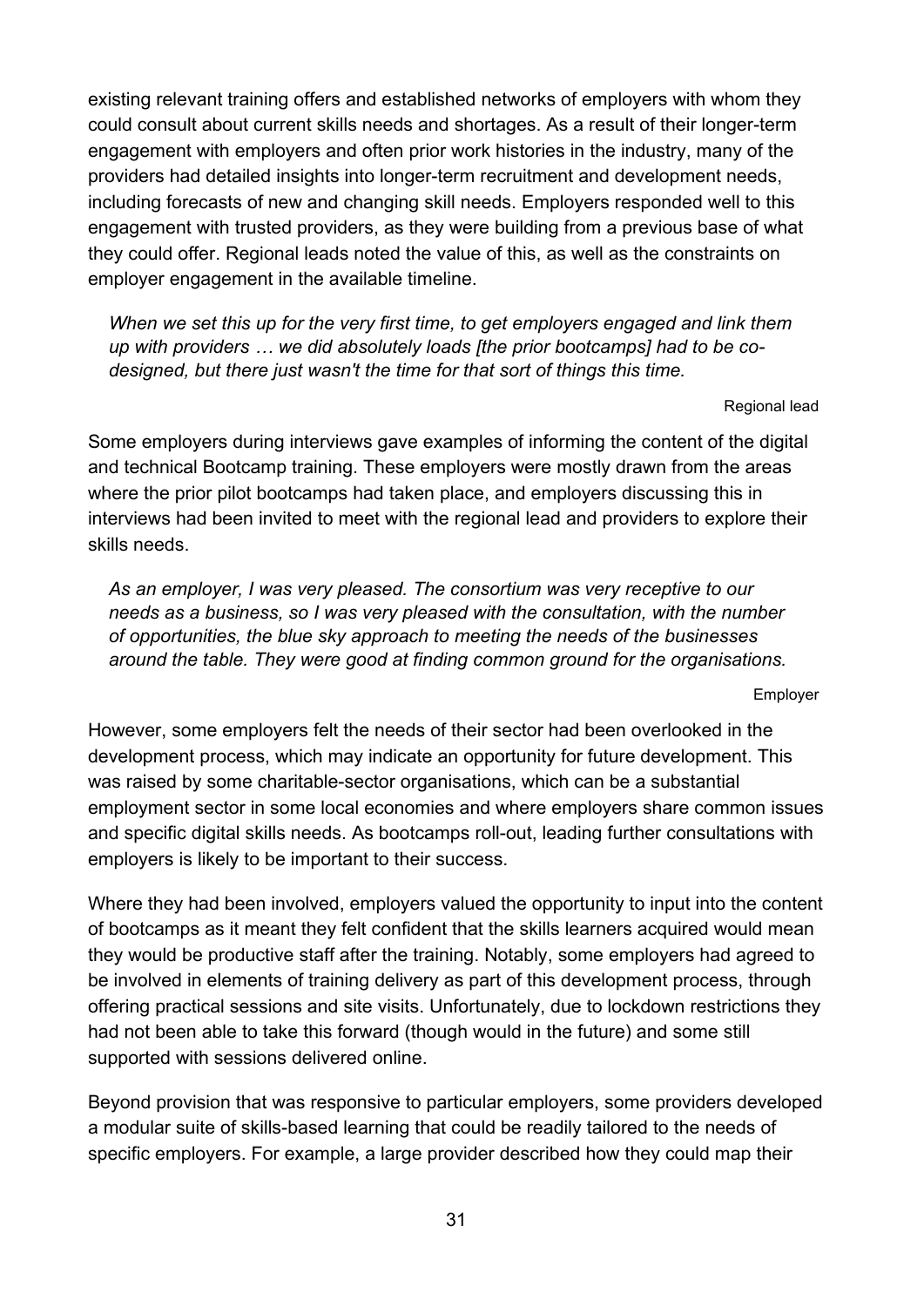'menu of provision' to a particular employer's needs to deliver a learning pathway that would meet the need of that specific employers (and others) as well as those of learners.

## **3.3 Contracting**

The regional leads reported that the contracting for the Wave 1 bootcamps took place over a very tight timescale. They stressed the importance of the good relationship established with DfE during this process which built upon pre-existing lines of communication in those areas that had already been involved in DfE-funded bootcamps delivered during the prior pilot phase.

The leads reported that this short-contracting period had a number of implications: it limited the involvement of employers not already in providers' networks due to the time needed to build new employer engagement, which represented a risk in respect of the development of the training suited to their needs. It also affected the way in which the bootcamps were advertised, which focused more on social media campaigns and networking rather than large-scale marketing campaigns.

Some of the regional leads said they would have preferred a contracting and payments model that was more flexible: they had passed on some of the contracting requirements from DfE regarding payments for starts and outcomes, however they would have liked more flexibility to allow providers more flexibility in payment schedules to take into account high upfront costs and agility needed for this new programme. Some believed that the approach they had pragmatically taken forward could have inflated overall price and thereby might not reflect best value for money. Some regional leads located in combined authorities reported that they had introduced greater flexibility at least for some of their providers over payment schedules. This included splitting the outcome-weighted 50% on completion payment into two, with one payment focused on progress towards completion (25%) and the second on completion (25%).

Providers also said that contracting had happened at high speed, which some thought had impacted negatively on the quality of what they were contracted to deliver. These believed that given the short time available they were not able to develop their programme and course materials to the degree they would have liked nor recruit as many people for the first cohorts as they would have wished. This was compounded by the move into a third national lockdown in January 2021 which necessitated a shift to 100% pure online delivery rather than face-to-face or blended provision. While some providers were delivering one course under the bootcamps umbrella, others were delivering multiple courses, which increased the additional work involved in being ready for delivery in the short timescale. Many interviewees highlighted this timescale as a key challenge in the implementation but one that was amply met by providers, which was seen as a success by many including employers.

*The speed that the bootcamp came out and was delivered is incredible.*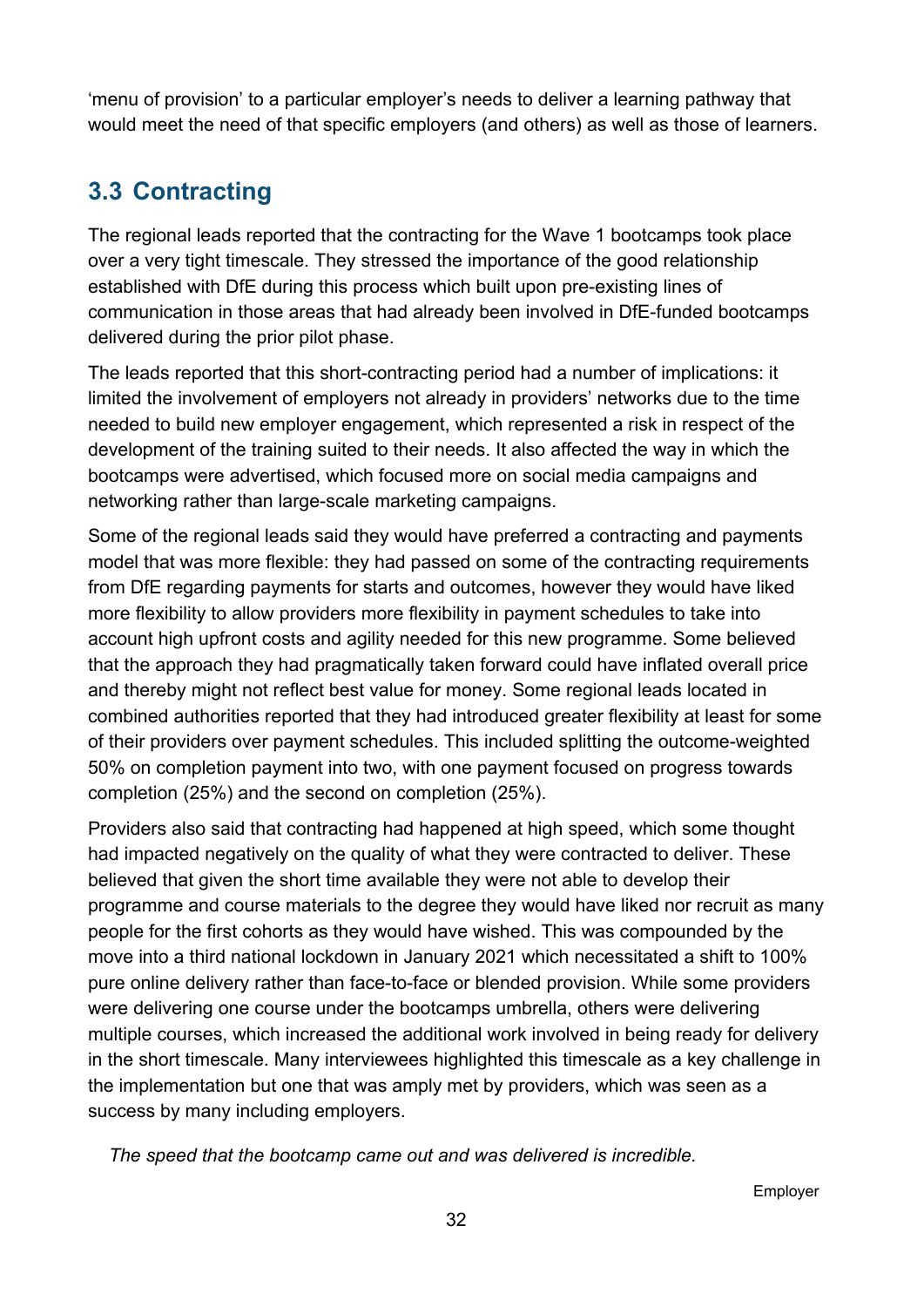Other providers highlighted that disadvantages could have stemmed from their different starting points and related this to the commissioning process. This especially concerned where they not being involved in the prior pilot bootcamps or commissioning activities in the region they worked in. These believed that organisations who had prior involvement were also familiar with the regional leads' procurement processes whereas those who were not had found that the negotiating the procurement and contracting process was a steep learning curve. These believed that smaller providers new to this type of contracting would have faced barriers that were disproportionate.

Following the commissioning process, close collaboration between providers and the regional leads was striking and appeared to be a critical success factor for delivery. Through this relationship, collaboration between the providers in each region could also be established. The providers also established their own networks with the other local providers. In some areas, the collaborations between providers helped to mitigate against overlaps in provision and competition in recruitment practices.

As noted in Chapter 2, areas took different approaches in respect of the number of providers they engaged, and how they worked with them. The example from Liverpool below was unique and demonstrated how connections were made with key partners from the point of commissioning.

#### **Case study: Liverpool City Region**

Rather than allocate all of the Bootcamps funding at the beginning of the process, the Liverpool City Region engaged a pool of providers and ran mini-competitions once demand was identified for a particular type of course. Providers submitted course proposals before being approved to participate. Once sufficient demand was identified among employers (including 15 employers engaged via the Jobcentre Plus large employer recruitment team) and the target learner groups, the relevant providers were mobilised to deliver. This approach meant that, although some providers were not given the go ahead, others ran multiple courses. For example, several digital marketing courses were delivered to meet an upsurge in demand for skills in this field (from web design and data analysis through to delivering social media campaigns).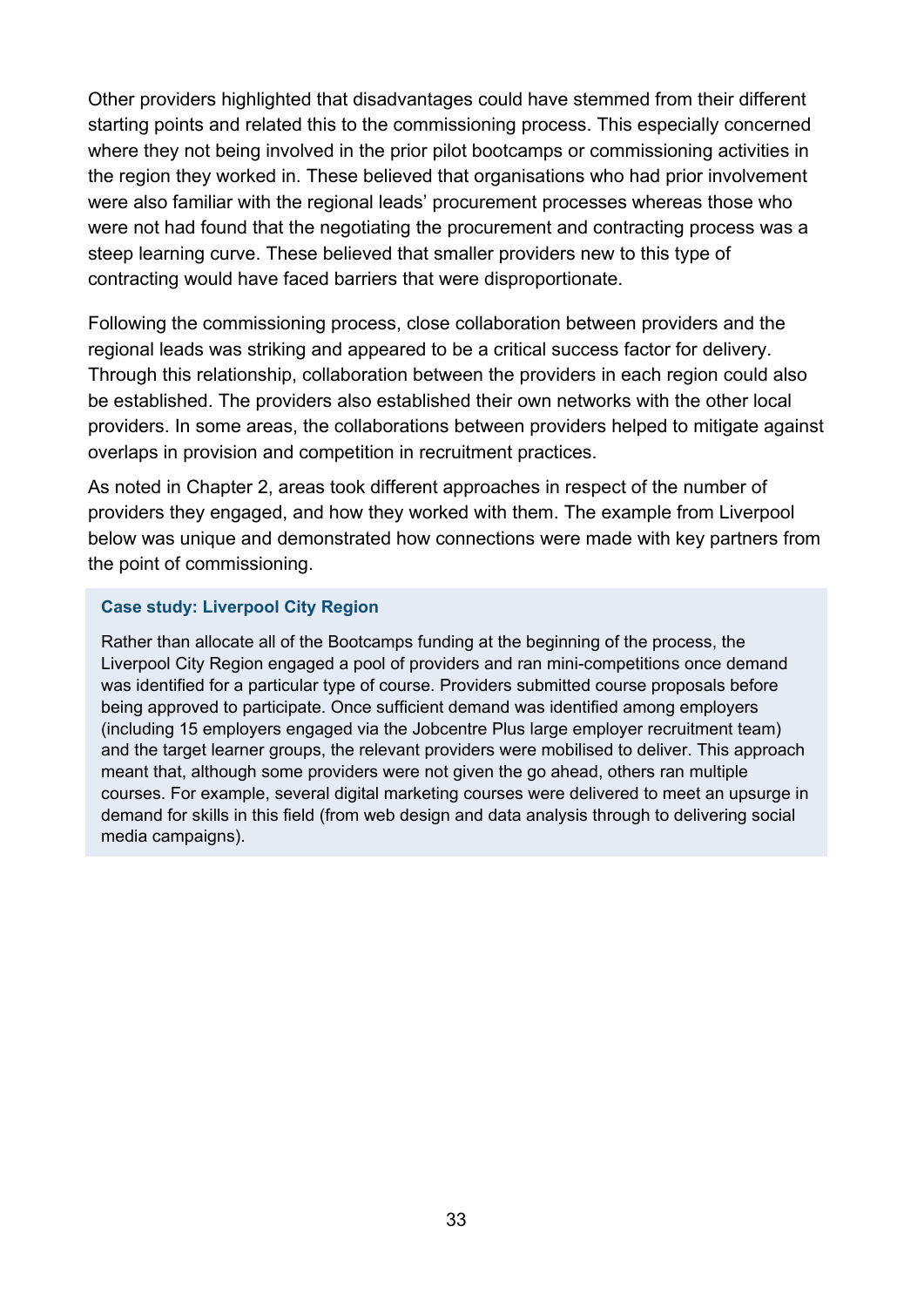# **4 Recruitment**

Recruitment was said to have gone well for all of the areas overall, and regional leads reported that some providers had more than twice the number of applicants to places available.

*The courses were hugely oversubscribed, in terms of the number of people who wanted to go onto them. There's no end of demand for this re-training and the number of people that we have got getting in touch asking for support is significant.*

Lead

The MI data collected as part of this evaluation suggested the level of subscription for bootcamps in each area (Table 4.1). The highest level of demand was seen in WMCA, followed by GMCA and then HotSW and WYCA. The other two regions, D2N2 and LCR had a lower ratio. However, regional leads reported that waiting lists were in operation. It is not possible to judge how far areas varied in recording rates of applications, specifically whether all applications were included in the MI or whether only applications from those deemed eligible for a place were entered in the data. Caution should also be noted due to the analysis being able to report only on those providers that submitted data that was of a suitable quality to analyse.

| <b>Area</b>  | <b>Applicants</b> | <b>Participants</b> | <b>Demand ratio</b> |
|--------------|-------------------|---------------------|---------------------|
| <b>D2N2</b>  | 427               | 323                 | 1.3                 |
| <b>GMCA</b>  | 1,027             | 396                 | 2.6                 |
| <b>HoTSW</b> | 699               | 435                 | 1.6                 |
| <b>WYCA</b>  | 247               | 153                 | 1.6                 |
| Liverpool    | 337               | 258                 | 1.3                 |
| <b>WMCA</b>  | 1,368             | 290                 | 4.7                 |
| <b>Total</b> | 4,105             | 1,855               | 2.2                 |

#### **Table 4.1: Demand for Wave 1 bootcamp courses**

Source: Bootcamps MI 2021

An example of the approach in local areas is shown in the box below.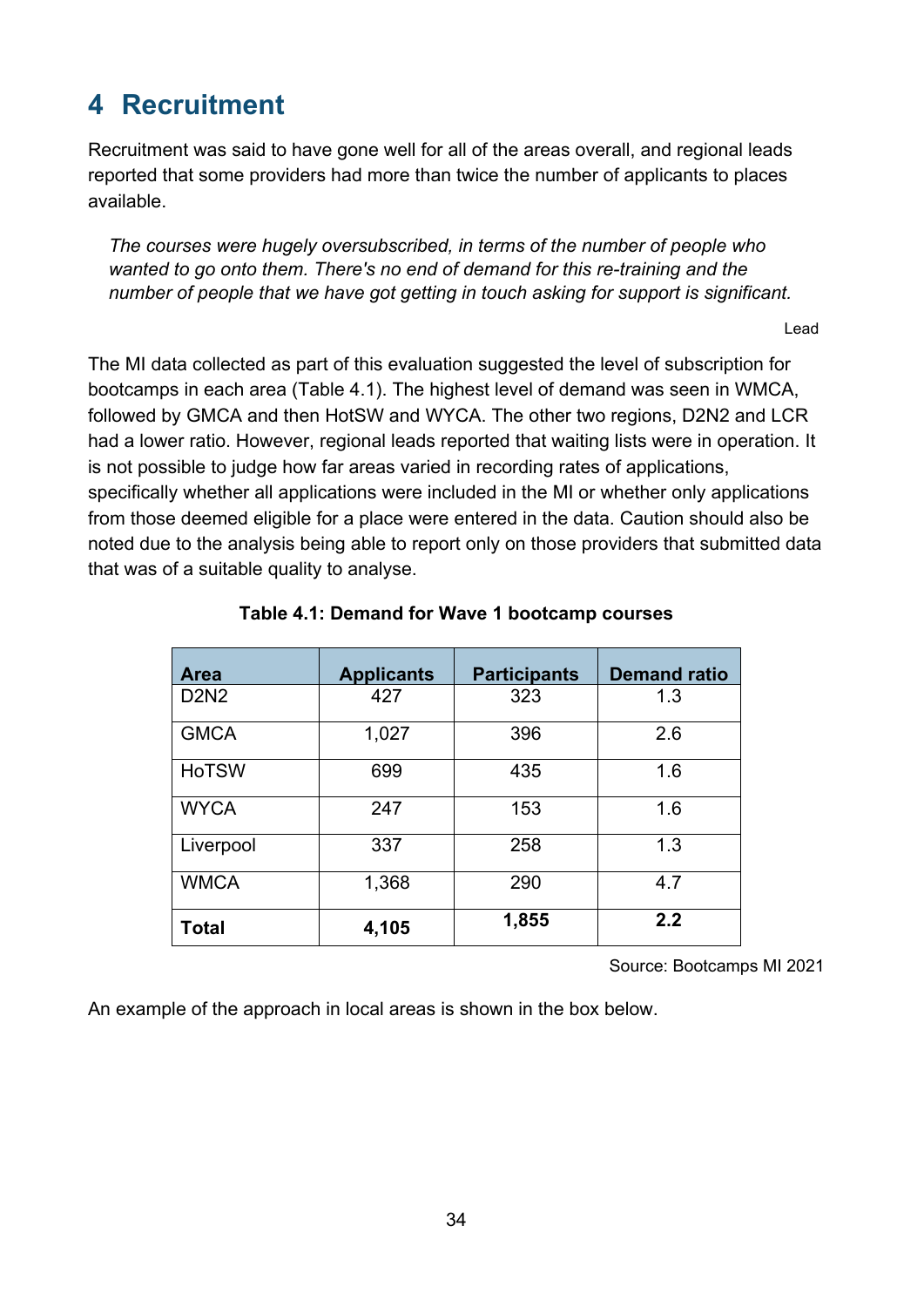#### **Case study: HotSW**

Despite the contracting process condensing the recruitment period and a national lockdown complicating the Bootcamp training offer in so many ways, providers we spoke to in the Heart of the South West LEP area successfully filled their Bootcamp places. Indeed, places for some courses were oversubscribed. Networking through existing partners was critical to the providers' success. Examples included building on established relationships with employers – particularly important to the delivery of the technical bootcamps, to identify applicants and cascading information through previous learner cohorts or referral partners, such as recruitment agencies. Social media campaigning played an important role in reaching out to potential applicants.

The data suggest that while unemployed people formed a minority of learners overall, rates of unemployment put the level of demand into some context. The two areas with the highest demand ratio (WMCA and GMCA) were the ones with the highest unemployment rates across the group, being about 1 percentage point above the England average in 2019-2020

(Table 4.2). However, there was not a clear pattern for the rest of the areas matching the unemployment rate rating to the demand ratio rating.

|                | <b>Unemployment rate</b> |
|----------------|--------------------------|
| <b>GMCA</b>    | 5.3                      |
| <b>WMCA</b>    | 5.3                      |
| <b>D2N2</b>    | 4.8                      |
| <b>England</b> | 4.4                      |
| <b>WYCA</b>    | 4.3                      |
| <b>HoTSW</b>   | 4.0                      |
| <b>LCR</b>     | 3.7                      |

#### **Table 4.2: Unemployment rate by LEP, region, and county**

Source: NOMIS, Oct 2019 – Sep 2020

## **4.1 Planned selection processes**

Many providers described that they acted on the eligibility requirements for the course that were set by the regional leads. Most commonly, providers reported that targeting and eligibility for their programmes was firstly based on postcode (since bootcamps operated within subregional administrative boundaries) and then a requirement that learners could not be unemployed for more than 12 months. Other eligibility requirements were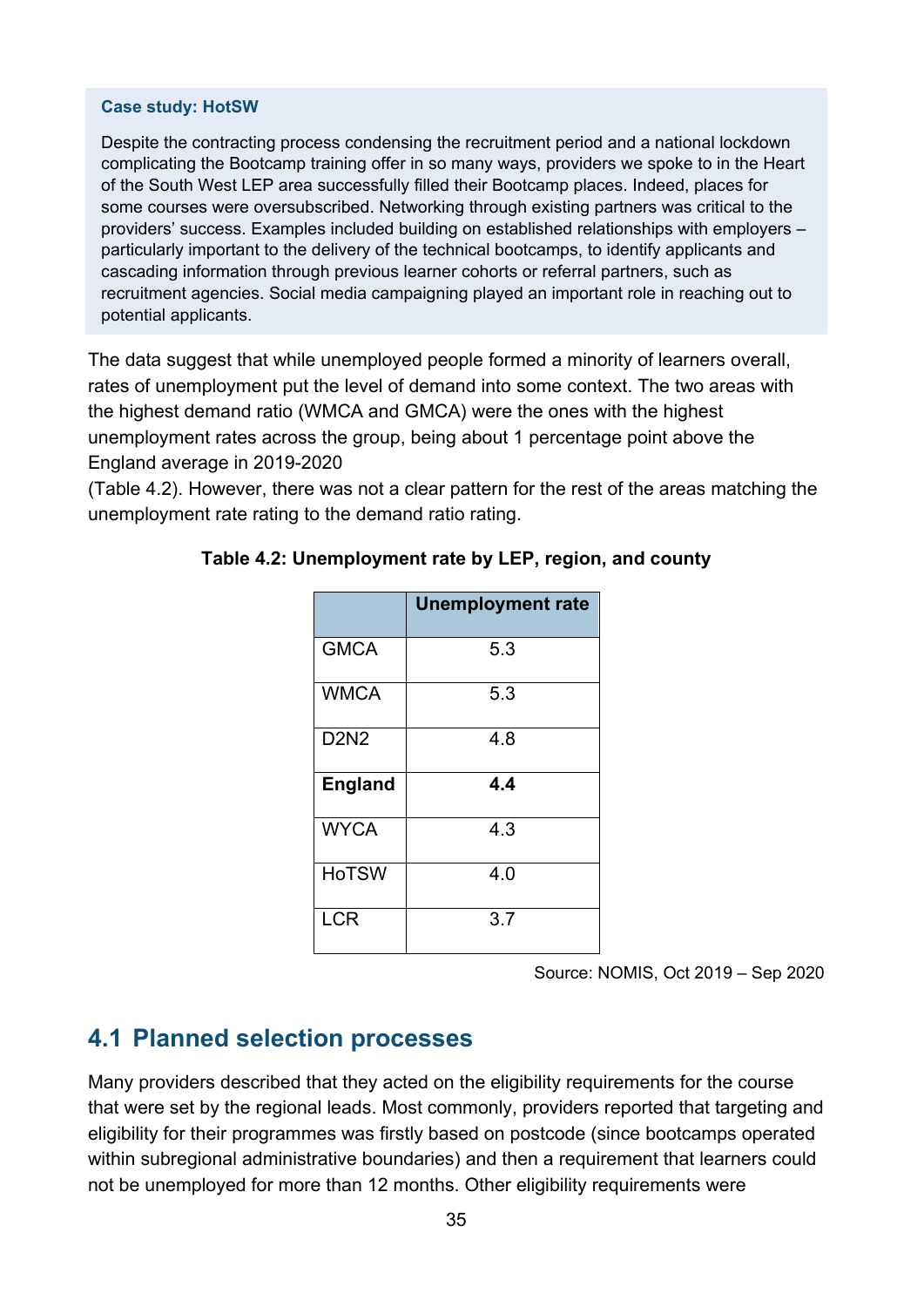described by some providers as 'loose' targets and others described operating eligibility criteria such as having a National Insurance number and the right to work in the UK.

As noted, many providers were over-subscribed for their provision and so put in place selection processes to fill the courses. Providers handled these processes in different ways, including interviews with applicants and checking on previous qualifications held, and methods to assess motivation for a career in the sector e.g., demonstrated by taking part in prior self-directed learning. One provider specifically mentioned giving some careers support at the selection stage and as part of their wrap around support. However, others did not mention whether they provided careers advice to aid individuals' decisionmaking on which course might be most suitable for their ambitions, with transferable learning goals or with the labour market in mind. For some this was brought it at a later stage when learners were already progressed part way through the training. Some sought to identify through the discussions, those people for whom they could achieve the greatest impact i.e., those whom, despite their passion for the industry, were experiencing obstacles to securing a job. The overall aim of the checks was to ensure that learners who most needed the support of bootcamps could secure a place.

A number of providers included tests to check prior knowledge: specific knowledge such as the Python programming language; and knowledge – critical thinking, problem solving, psychometric tests for verbal and numerical reasoning, and English – with minimum scores that had to be achieved. Some providers did not ask for prior experience or particular levels of qualifications and aimed instead to support those furthest away from the digital labour market. Others included taster sessions as a way of assessing motivation and commitment. The aim of these approaches and criteria was to ensure that learners would be retained more likely to achieve the positive outcomes. Providers also reported over-recruiting to counteract anticipated withdrawals and drop-outs or separating the courses into modules with completion of modules enabling progress through the whole course.

## **4.2 Planned target groups**

Diversity was built into the aims of the programme to help address diversity issues within the digital and technical sector workforces. It was common for providers to report the drive for greater gender equality in the digital sector and particular roles and the importance of gender balance in training to help drive equality in the future through the pipeline of future recruits. Likewise, many providers highlighted the lack of ethnic diversity in much of the digital sector and need to ensure diversity in the bootcamps training group in order to have an impact on the workforce.

Given the number of providers involved in delivering the bootcamps, there were also a number of programmes that had specific target groups and these included people with specific learning disabilities such as Autism, by age group, for employed people, and people whose jobs had been affected by COVID-19.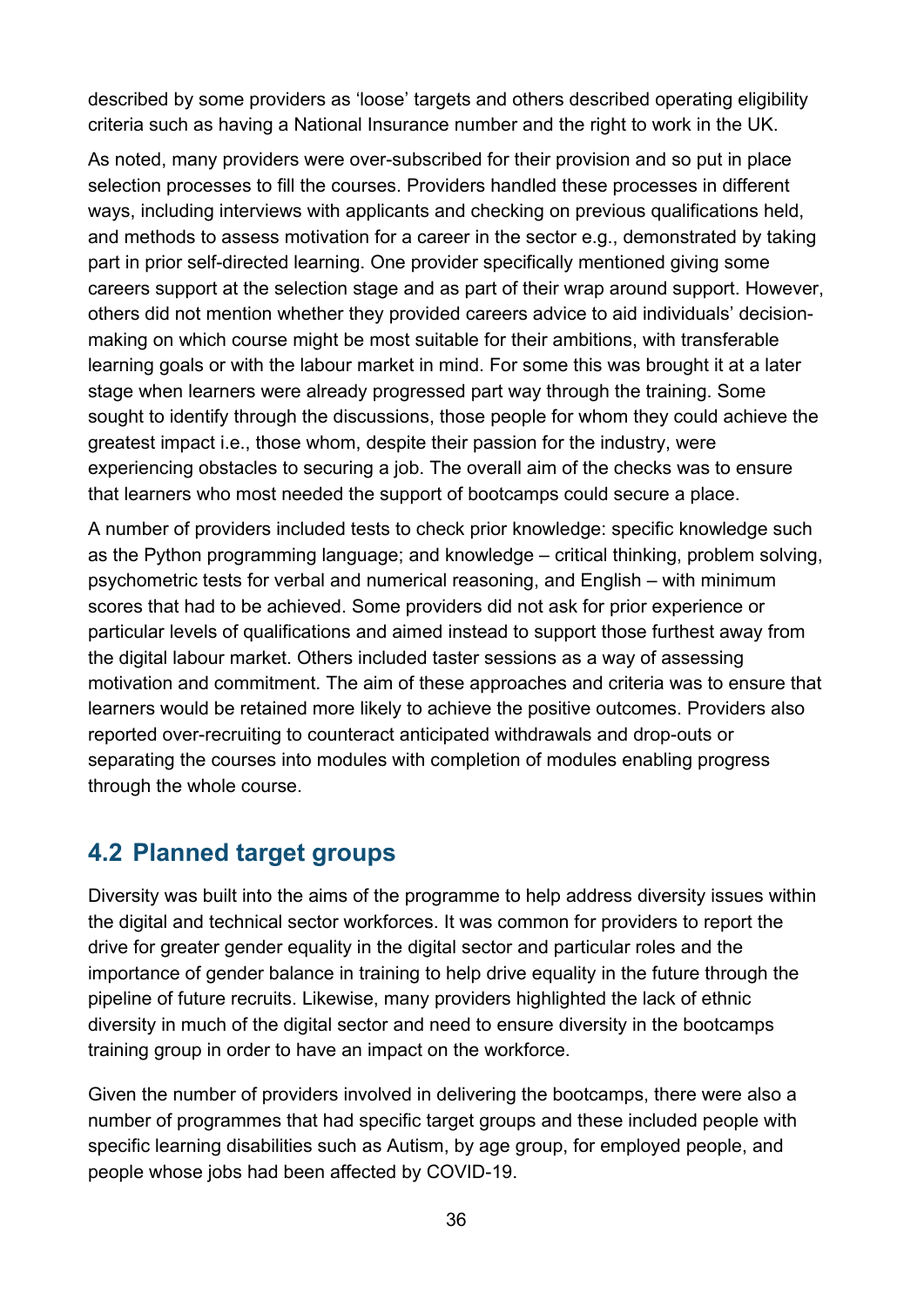These targets sometimes came from the regional leads as each region had set key priorities. An example was where a provider described how the regional lead had asked that bootcamp intakes align with the local industrial strategy and particular underrepresented groups noted therein.

However, the diversity of the groups targeted for training also reflected existing priorities amongst the providers. These aimed to build on what they were already successfully doing to try and tackle diversity and inclusion in the industry. For example, some had female trainers, mentors and coaches in place and staff from a range of backgrounds and cultures, and some linked with organisations that were aimed at supporting neurodiversity in the workplace.

Not all providers had prior experience of outreach and support for the groups they were targeting and this could lead to some difficulties in recruiting the anticipated number of training participants. This included providers who were aiming to attract young people who were not in education, employment or training (NEET), some who intended to work with employed learners who were seeking a career change, and others that had intended to recruit unemployed learners. In this latter example, the issue could concern barriers with undertaking intensive training courses while claiming unemployment benefits, However, for the most part, providers were not sure why they had been unsuccessful with certain groups; although some believed that the limited time to forge new contacts for different target groups had been a constraint.

### **4.3 Advertising bootcamps**

The data suggested that the digital bootcamps mainly used digital methods to advertise the provision including targeted social media campaigns to advertise specifically to women and people from black, Asian and minority ethnic (BAME) groups. The social media platforms used included Instagram, TikTok, Facebook and LinkedIn. Some providers used job search sites such as Indeed, however it was not possible to target adverts to specific demographics. One provider described how they had used a marketing agency on a payment-by-results basis, whereby the agency would be paid once a learner met the eligibility criteria and had started on the course.

The technical bootcamps also used social media, radio, and links with employers for training their new recruits.

### **4.4 Referral routes**

Self-referral was a key route in the bootcamps in response to marketing and social media campaigns, according to regional leads and providers. Accordingly, some delivery providers did not report working with any referral organisations, but successfully recruited through their own networks and marketing methods, targeting previous customers and existing waiting lists.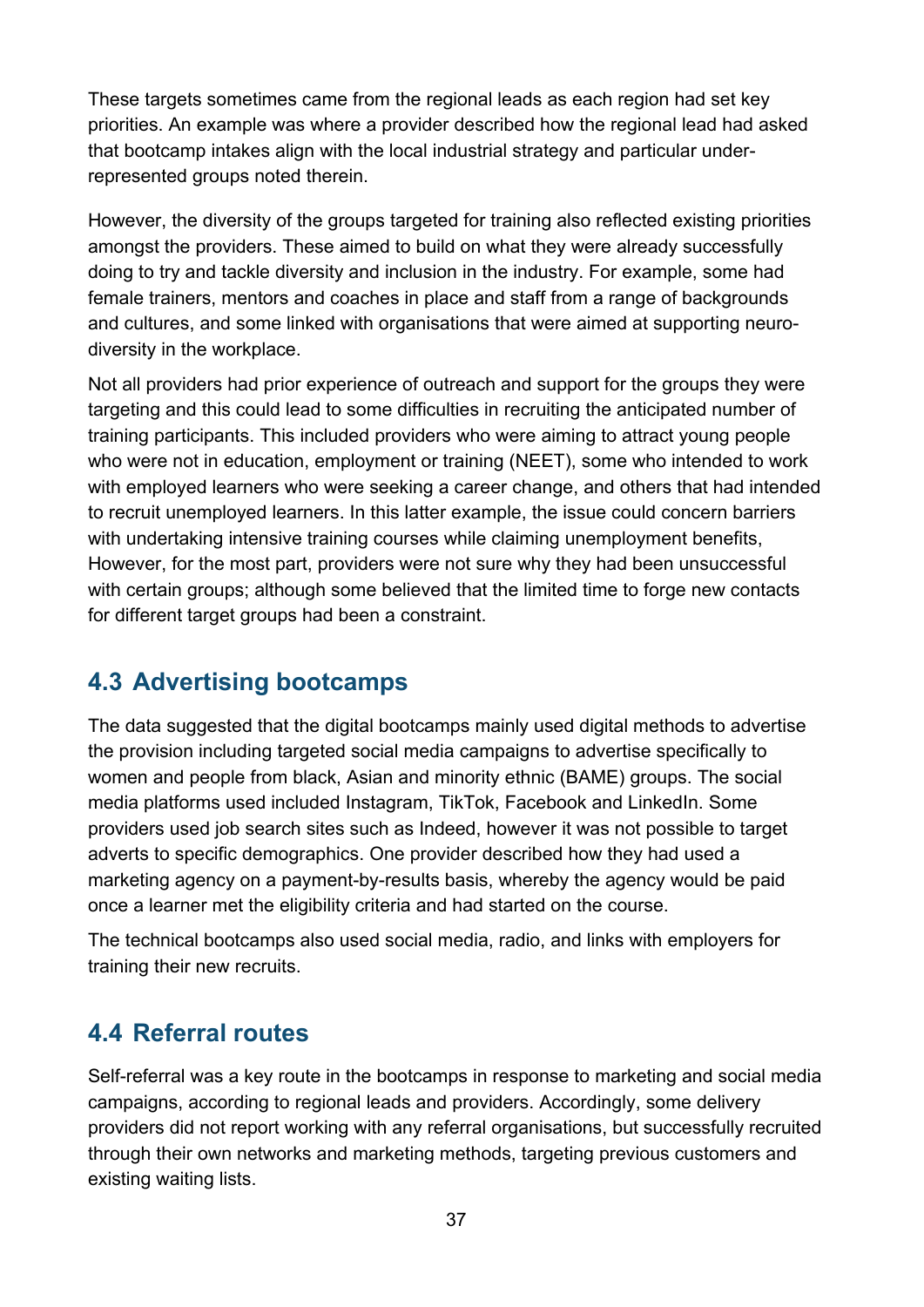However, other providers discussed fostering local relationships to build referral routes to their training and worked with organisations such as Jobcentre Plus, mental health charities, housing associations, and universities – depending on the level of skill and the particular target groups they were seeking to recruit. Some of these providers had existing relationships related to other provision they offered and these were able to mobilise these quickly to start getting referrals on to their provision. Absent from providers accounts of referral routes were links with local National Careers Service (NCS) provision who could potentially support the Bootcamps by referring people that have identified through a careers conversation that this could be a viable routeway for them. At the time of reporting, the department was strengthening links with NCS for the next phase of bootcamps.

Experience in a range of settings indicates that it can take time to foster and develop new referral relationships, for the referring organisation to understand the provision on offer and the suitability of referrals. There was therefore some concern amongst regional leads and providers about how referral routes would work given the limited timescales involved. To try and ensure that Jobcentre Plus Work Coaches were aware of their provision and the opportunities for retraining and upskilling, some providers met with the Work Coaches to explain the bootcamps and who these could support. Some providers were successful in setting their bootcamp course as an 'opportunity' on the Jobcentre Plus computer systems, while others indicated that the computer system referred only to the regional lead for onward referral to the most appropriate bootcamp provider.

There were however issues working with Jobcentre Plus to identify suitable candidates, particularly where individuals received out-of-work benefits, as work coaches could advise that the number of hours involved in the bootcamps training would make them ineligible for benefits as they would not be available for and actively seeking work. This could mean that to take part, learners had to fund their living costs for the duration of training and until they gained a job. The picture varied between areas and potentially between work coaches. In a positive example, a bootcamps learner taking part in the qualitative research reported how she was recommended to the course by her Jobcentre Plus work coach, who acknowledged and authorised it as work-related activity in the jobseeker's agreement.

In contrast to the organisations that the digital bootcamps were working with, the technical bootcamps were more often working with employers directly who referred their employees to the programme.

### **4.5 Routes in noted by learners**

Confirming the perspectives of regional leads and providers, the most common way for learners to hear about the Bootcamps reported in the survey was through social media (41% of learners heard about the courses this way). This was followed by word of mouth (21%) and through a website (16%). Although only 6% overall heard about the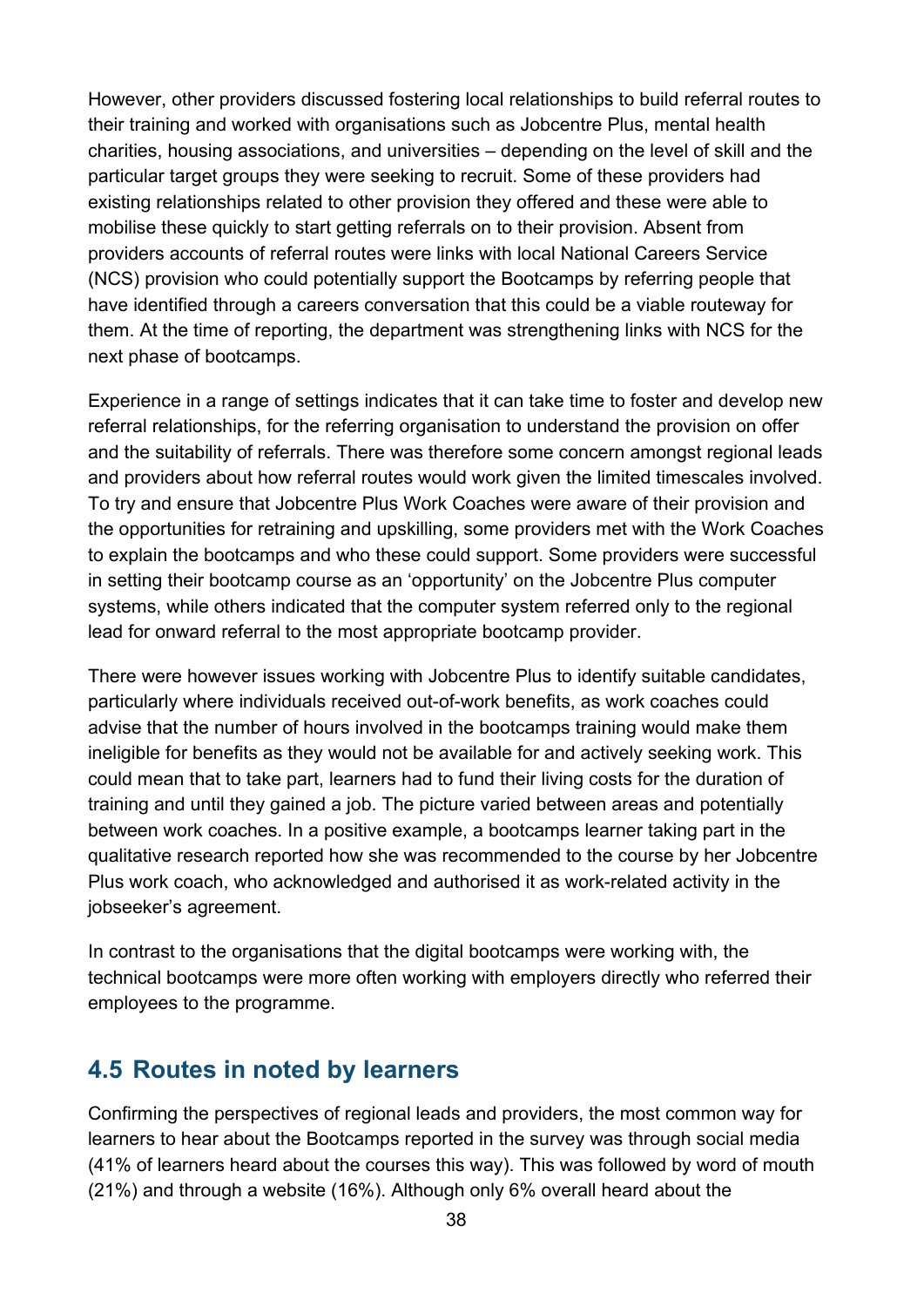bootcamps through Jobcentre Plus or an employment support provider, among those who were unemployed before they started their Bootcamp this proportion was 16% which demonstrates how Jobcentre Plus was actively engaged in some areas.

Learners in WMCA were more likely to have heard about the bootcamps via social media (73%). Learners in HotSW were more likely to have heard about the bootcamps through Jobcentre Plus or an employment support organisation (13%), while learners in Leeds were more likely to have heard through a website (42%).



#### **Figure 1: How learners heard about Bootcamps**

Source: Learner survey. Base: All respondents (354)

Learners taking part in the qualitative interviews also indicated that they had seen the bootcamps advertised online primarily via social media including Instagram, Facebook and Reddit. The adverts were posted by the training provider, or their representatives, or the regional lead and highlighted key information about the bootcamp length and funding, sometimes referring to the types of skills learners would gain and the jobs the course would prepare them for. Adverts also referred to the target demographic (e.g., women, black, Asian and minority ethnic people, disabled people/those with long-term health conditions, or people who are neuro-diverse) where relevant. Other online sources included job listing site Indeed and a University Careers service, which given that participants included unemployed and underemployed graduates could be further explored by providers as a referral route. Employed learners were recommended the course by colleagues or their employer.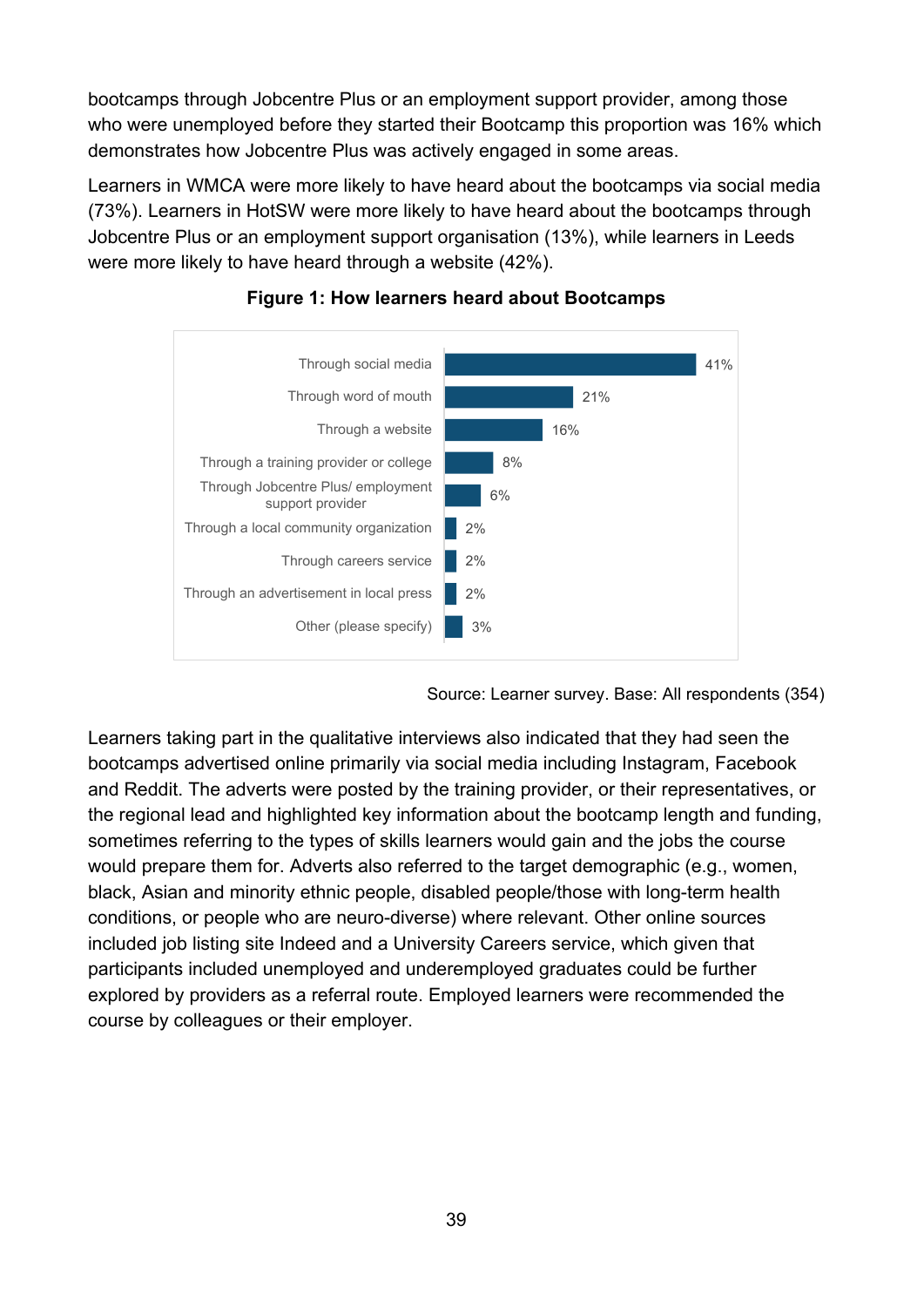### **4.6 What learners were doing prior to bootcamps**

Over three-in-five of the survey respondents were working immediately before starting their course, including 42% who were working full time<sup>6</sup>. It is possible that some of these learners could have been furloughed but still employed. Just over a quarter (27%) were unemployed, which was made up of 20% unemployed for less than 12 months and 7% unemployed for more than 12 months.

White learners were more likely to be working immediately before they began their course (65%), while BAME learners were more likely to be unemployed (43%).

Unlike the survey respondents, the majority of learners taking in part in the qualitative research interviews were unemployed and looking for work prior to the bootcamps. This included people who were made redundant or were put on furlough due to COVID-19, as well as recent University graduates. Those who had been employed recently were looking for career changes. They often had little to no previous experience in the digital or technical skills but typically were teaching themselves and/or developing their interest. For example, a learner had taken up a voluntary role in digital marketing, and other learners had recently undertaken other similar digital bootcamps or shorter training courses such as coding in a day. A few learners were actively employed in fields requiring some digital skill.

Unemployed learners and those looking for a career change reported it very difficult to find jobs, especially during the pandemic. With many people looking to change careers, recruitment for entry level jobs was very competitive, demanding the right mix of skills and experience. However, a number of learners reported that there seemed to be more vacancies in IT and digital compared to other fields, especially in big cities like Leeds. Liverpool and Manchester. They also believed that vacancies were increasing in digital marketing and social media especially since the pandemic. Careers advice during the selection process could serve to confirm or disprove these beliefs,

### **4.7 How learners were assessed for their place**

The qualitative interviews with learners explored the process of being accepted onto bootcamps. This was overwhelmingly simple and straightforward according to their accounts. Learners answered selection questions through online registration forms and/or via informal phone interviews. Confirming the approach indicated by providers (see section 4.2) questions were primarily aimed to assess their likelihood of completing the bootcamp, focussing on their soft skills, motivations, and interest in the training and relevant careers. This was sometimes, but not always, accompanied by a requirement to supply a CV or information about existing experience. Telephone interviews were a

<span id="page-39-0"></span> $6$  The MI records that 67% of learners were in work (see Chapter 2)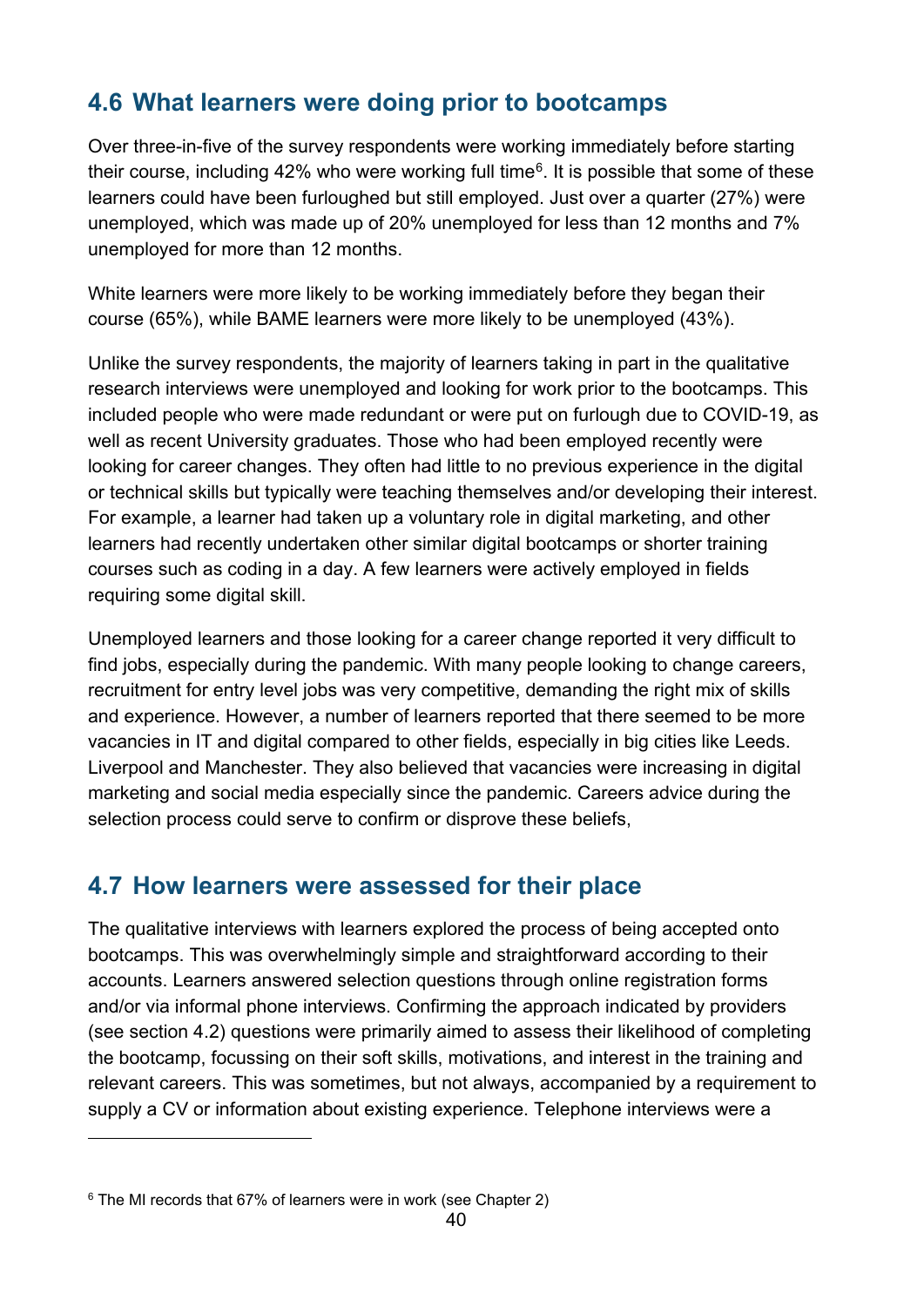chance for providers to explain more about the course and give learners assistance in the application process, rather than an assessment.

Technical knowledge was directly assessed for a few courses, in some instances to decide which course to place learners on. For example, learners applying for a developers course were asked to complete multiple-choice tests to assess their existing knowledge of programming. Following this they were asked to complete a pre-training course, although it did not appear that completion of this was mandatory as some of the learners believed their course colleagues had not completed it.

Generally, unless they had been involved in some form of test, learners believed the bootcamps had no technical prerequisites beyond demonstrating a basic understanding of the bootcamp topic and none reported finding the application process difficult.

### **4.8 Recruiting existing employees for bootcamps**

The short time-period between Bootcamps being contracted and starting (in some cases it seems that delivery may have started before contracts were in place) was a barrier for some employers to put their staff onto the training, particularly as this fell over the Christmas holiday period. Employers and providers both reported that a normal lead-in time to training for employees would be 4-6 weeks, rather than a matter of days. This was compounded by the intensity and duration of the bootcamps which in some cases, required several hours learning each day over an eight to 12-week period. This meant that employers needed to cover the time staff spent on training which caused a need to back-fill or reallocate work. To do this at the same time as being in lockdown was not seen as realistic. However, the upskilling value of the training offer was such that many employers overcame these hurdles and released staff to participate.

There were some examples where employers indicated that they did not have a full understanding on bootcamp content prior to signing up staff and these said that, in some cases, provision was not well matched to staff capabilities or their needs. This was likely to have resulted from the limited time to implement the bootcamps; in light of the very positive feedback where employers were involved in co-designing training, it suggests that more time in the design and development period of bootcamps would overcome this issue. Accordingly, providers said they wanted more time to work with employers to ensure that the employers felt confident in the provision, could identify the right people for the training and could make time for them to attend.

### **4.9 Motivations amongst learners**

In the survey, learners were asked to select, from a list, their motivations for enrolling on the bootcamps. They could select multiple options. The most commonly mentioned motivation was 'to gain new skills' (selected by 88% of respondents), followed by 'to gain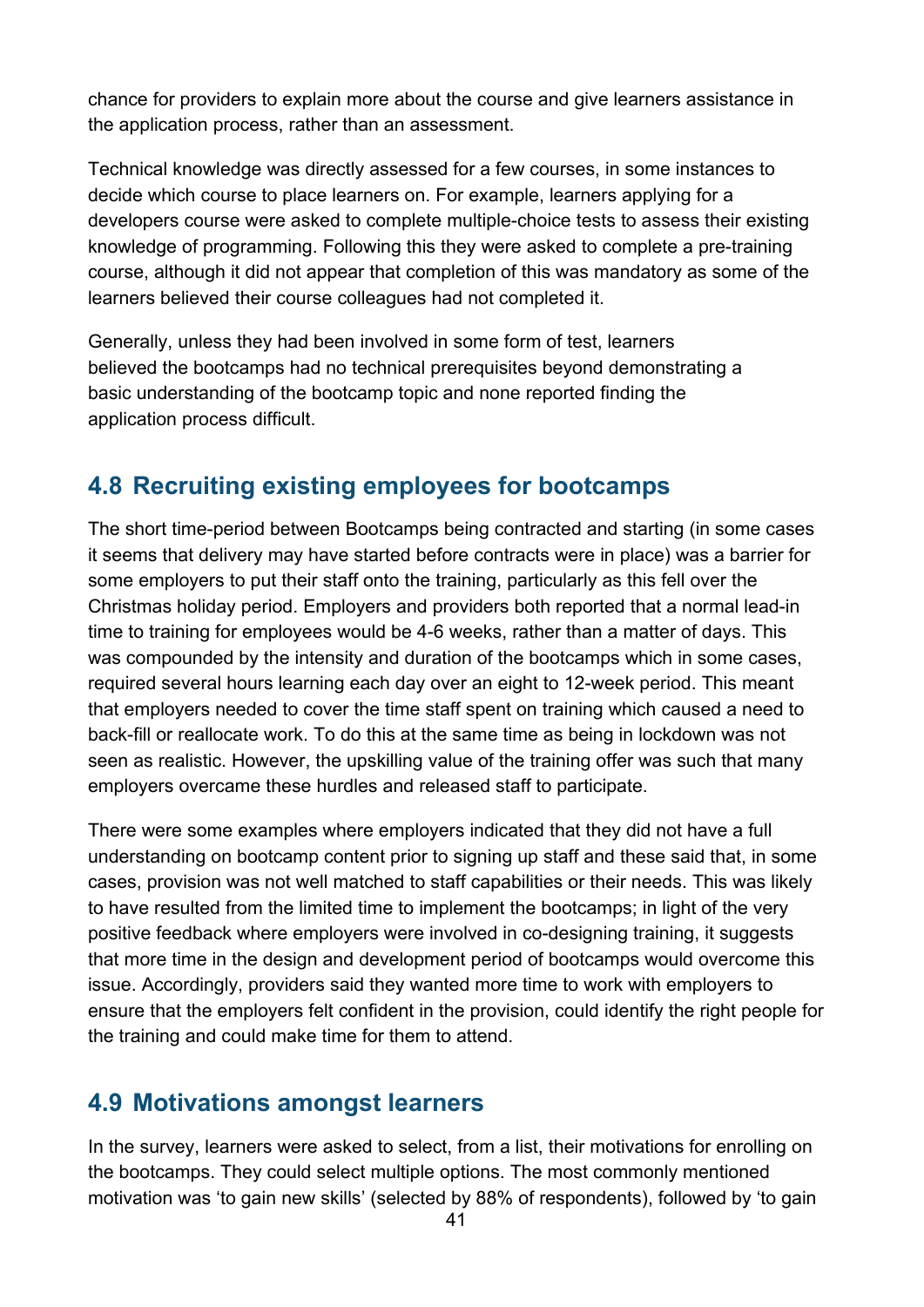new qualifications' (55%), 'to gain employment in another industry' (51%) and 'to find out about a different career' (43%).

Learners who were unemployed when they started their course were more likely to select 'to gain employment in another industry' (68%), which aligns with bootcamps providing a reskilling pathway, although 'to gain new skills' was still the most commonly selected (87%).

'To gain new skills' was the most commonly selected motivation in all areas except WMCA, where it was a close second to 'to gain employment in another industry' (62%) and 68% respectively). All learners surveyed in GMCA selected 'to gain new skills'. Learners in D2N2 were more likely to select 'to gain new qualifications' (66%) and those in WYCA were more likely to select 'to find out about a different career' (65%).



#### **Figure 2: Motivations for enrolling**

Source: Learner survey. Base: All respondents (354)

These views were reflected in the qualitative interviews with learners. The bootcamps were seen as an opportunity to gain skills to increase employability, especially for unemployed learners looking to enter the digital sector. They noted that fields such as digital marketing and cybersecurity were growing and had high demand, offering more job opportunities. Many learners were seeking a career change, either prompted or accelerated by unemployment and furloughing resulting from the pandemic. These learners in particular highlighted that entering a digital occupation would lead to a more stable and future-proof career with clear progression opportunities. Another attractive feature of jobs in this field was they were more likely to be offered with flexibility, including remote-working, which was seen as an increasingly important factor since the pandemic. Since entry level tech jobs are increasingly competitive and require some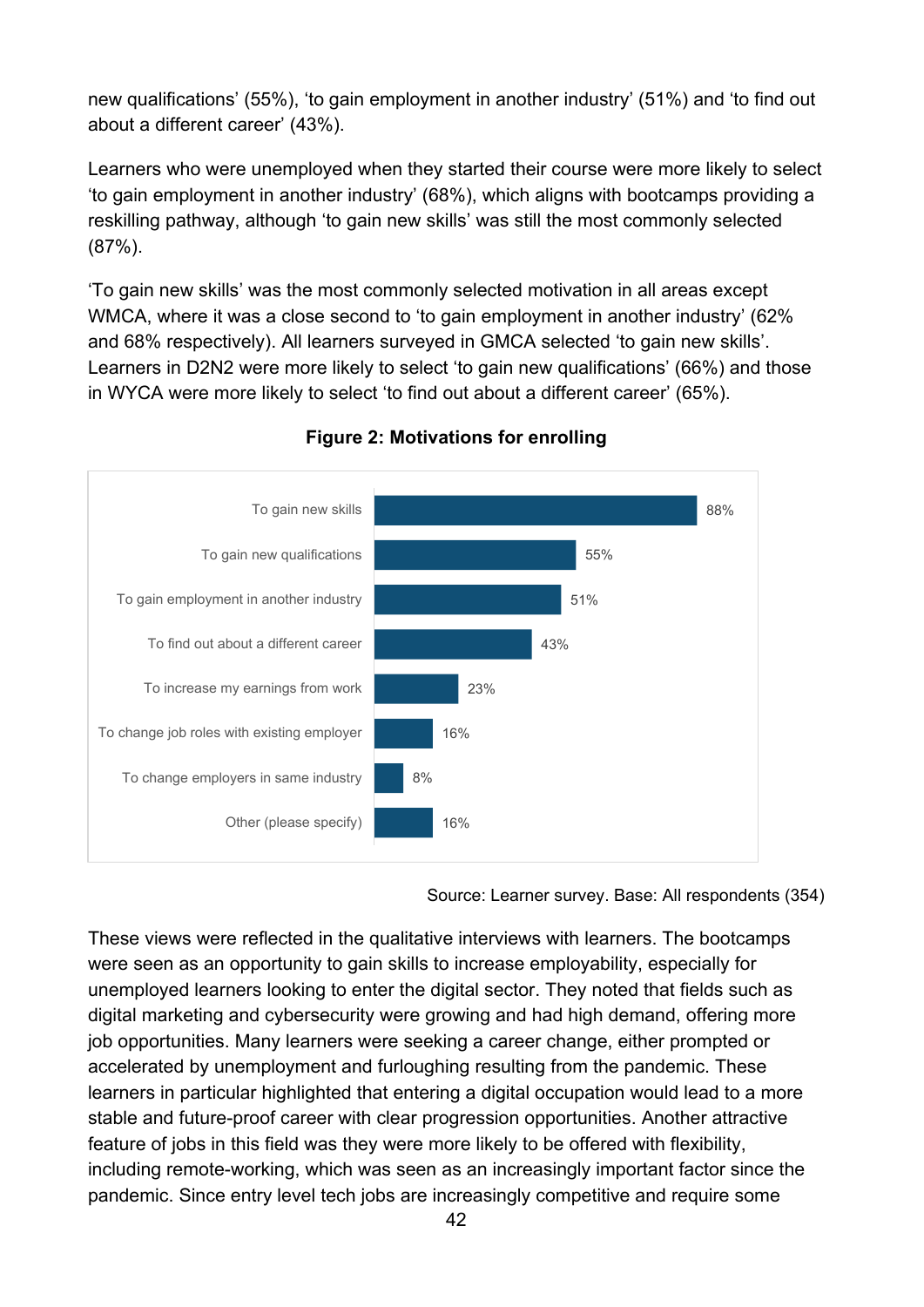existing skill and experience, bootcamp training is desirable. Employed learners were interested in upskilling to gain promotion or new job opportunities, and other learners were seeking upskilling to help start a business or engage in freelance opportunities.

The potential for contact with employers and industry experts, as well as experience and exposure in the field was important across learners. For some learners in the qualitative research, the guaranteed interview was the main reason for taking part. Many approached the bootcamp seeking to increase their understanding of the sector including the jobs available.

Financial considerations played a large part in learners' decisions to take part. The courses being fully funded courses was hugely attractive. Some learners said would have paid for another training course if the digital bootcamp was not available, whereas those who could not have afforded training otherwise would have relied on self-teaching only, job seeking in a different field or trying to find an apprenticeship.

Learners considered the outcomes from the training when reaching decisions to apply. For example, some saw that the accreditation they would gain at the end of the bootcamp was necessary for the job they were interested in. For others, the shorter, focused skills training provided a cheaper and rapid-return alternative to a computer science related degree.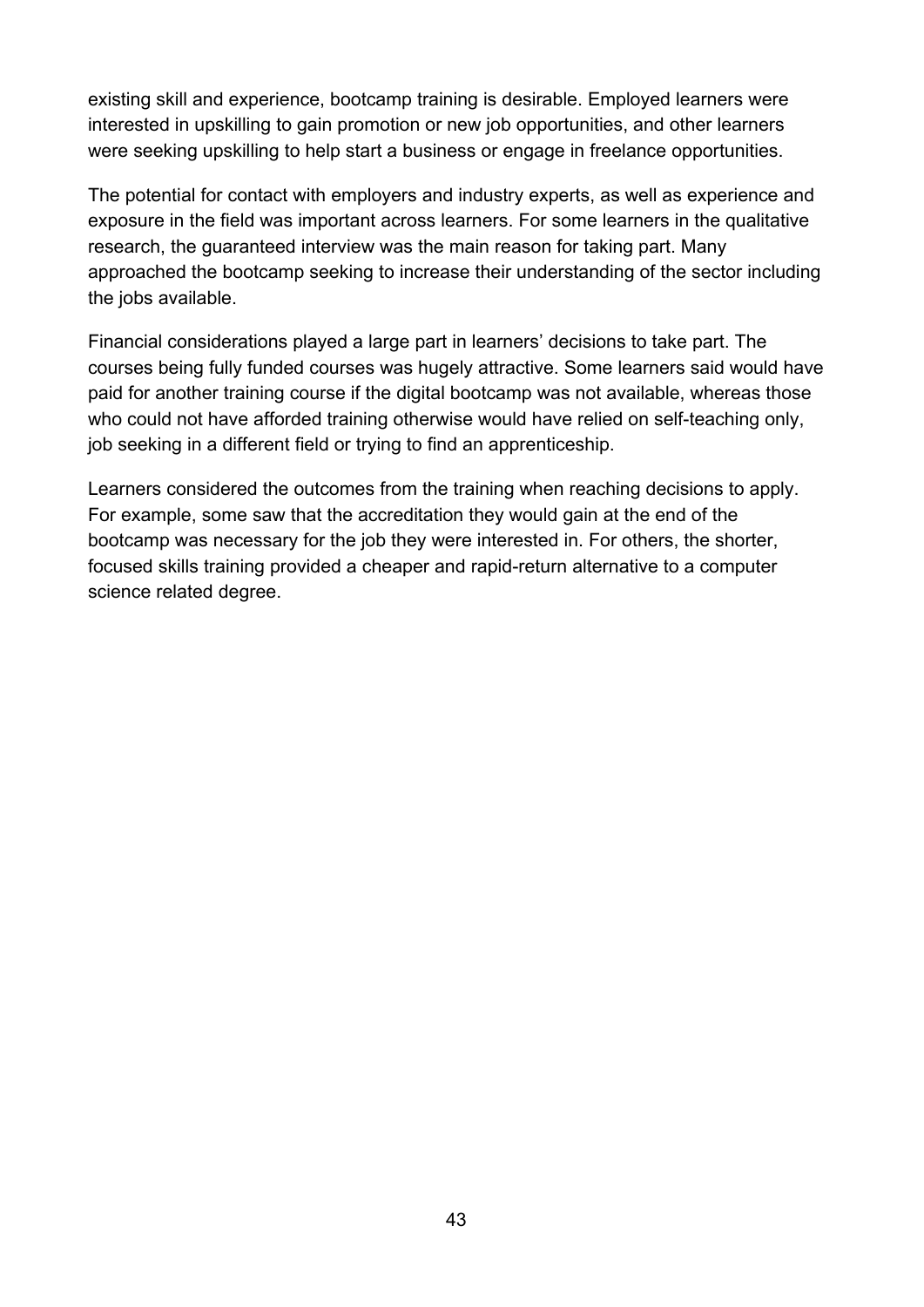# **5 Delivery**

This section explores the delivery of bootcamps and specifically how learning and support were configured and how bootcamp provision addressed employability. It first covers the impacts of the pandemic on the training experience.

## **5.1 Impact of Covid**

All bootcamps were initially designed predominantly for face-to-face delivery. The COVID-19 containment strategies pre-Christmas and the third national lockdown in late December 2020 meant that bootcamps had to shift rapidly into remote delivery modes or change tack and delay delivery. It proved to be more possible for the digital bootcamps to be delivered in remote mode, whereas technical bootcamps had to be paused until government advice made it possible for delivery to commence.

The digital bootcamps were suitable for online delivery due to the computer-based nature of the course work. Some providers already had experience by this point of re-designing courses to be delivered online due to previous lockdowns in 2020. Where they did not have this experience, there could be some concerns about how courses could be delivered online only. These providers were more likely to say that they would prefer face-to-face delivery in future.

The third lockdown included school closures, which meant that some learners unexpectedly had children at home while they were supposed to be engaged in training. Where bootcamps were being delivered in a couple hours a day, in the evening or at weekends this was less of an issue. However, some Bootcamps had an expectation that learners would be undertaking fuller days of online learning. Overall providers worked hard to increase the flexibility of delivery and learners could access lessons later point.

The COVID-19 pandemic also had an impact on teaching staff, leading to some staff absences, increased stress levels and negative effects on mental health and wellbeing. Therefore, in addition to the support measures and adaptations that the delivery providers had put in place for the learners, they also had to consider how they were supporting their staff.

Alongside these challenges, the move to pure online delivery had some positive effects: providers were able to attract learners at a greater distance from learning centres because concerns about travel/commuting time in addition to training time were minimised. Online delivery also helped to cement the basic digital skills that employers would be looking for in the workplace, and allowed employers from other areas (and countries) to be involved in learning delivery that would not have been possible in faceto-face delivery. Some providers could increase the number of learners they had on their courses as being online there were no physical restrictions to the number of people they could have in a classroom and no need for social distancing. However, a few providers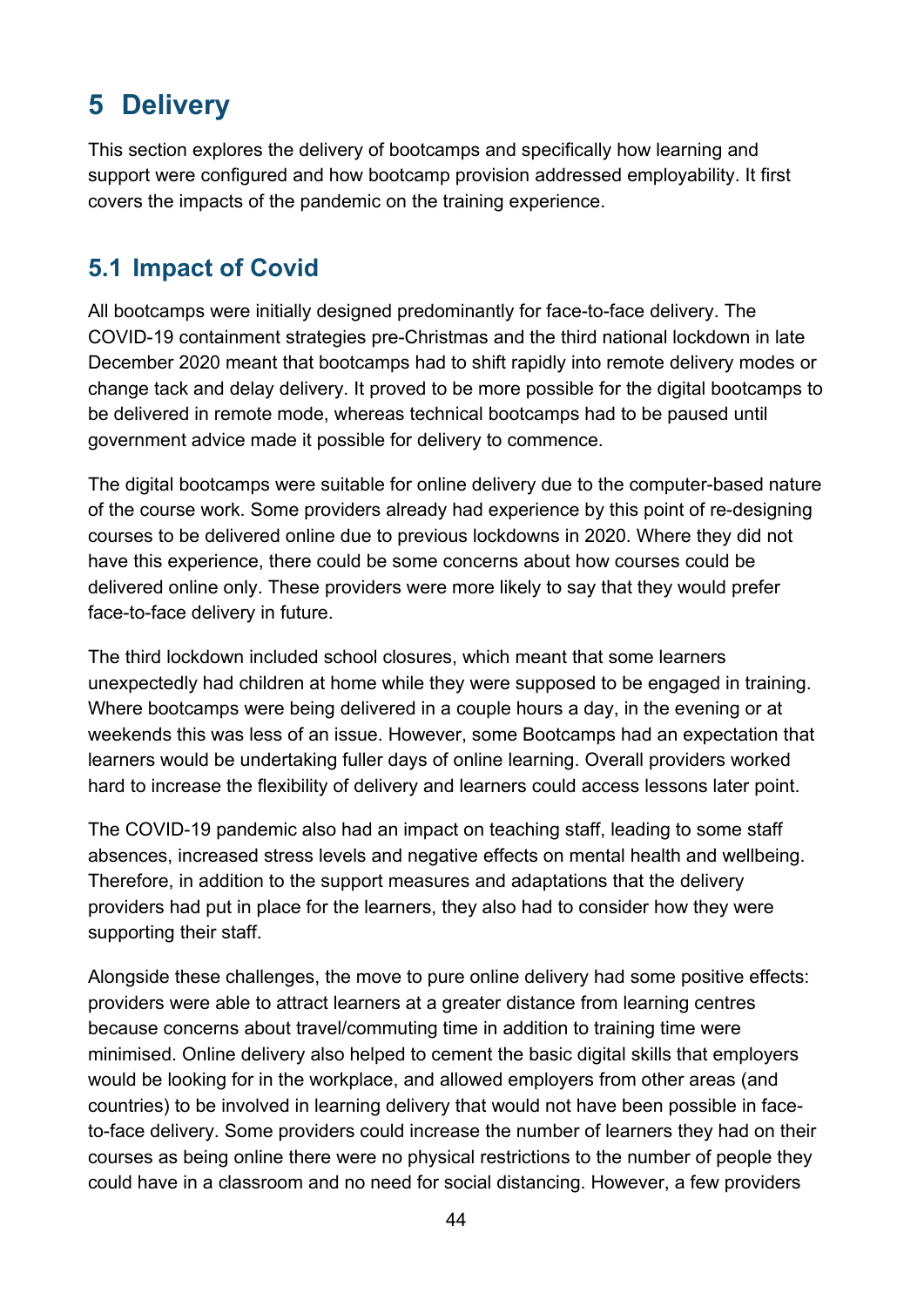cautioned against increasing class sizes too far due to quality factors concerned with individualised inputs with learners and the increased burden for staff proving support and feedback to more learners.

The case study below illustrates how provision responded and the benefits this could derive for learners.

#### **Case study: D2N2**

The national lockdown necessitated a move to fully online learning for the delivery of the Bootcamps. However, providers and learners we spoke to in the Derby, Derbyshire, Nottingham and Nottinghamshire LEP area were very positive about this move. For learners, it reduced travel costs and time and meant that they could have more flexibility around other commitments, such as childcare or work. Providers felt that they were able to deliver high quality online content and supplement this tailored one-to-one support. Employers were engaged as tutors, delivering content, as well as providing feedback on industry use of skills being learned based on their needs as an employer.

### **5.2 Revised delivery models**

Digital bootcamps provision was generally being delivered by tutors using synchronous technologies to lead **group classes** supplemented by additional one-to-one meetings and self-guided learning. As noted, in some cases there were bigger than anticipated class sizes (due to over-recruitment in response to fears of increased attrition due to the pandemic as well as more positively, the ability to offer more places in pure online mode), and more flexibility than might have evolved under original plans meaning that classes and tutorial support were delivered at different times of the day, including evenings and at the weekends.

Group messaging apps such as Slack and WhatsApp could be used to simulate the **group chat and networking** that would happen as part of classroom-based teaching. The changes to delivery could also affect course duration. In some cases, it had been possible to increase intensity and reduce course duration to around six weeks, which some providers indicated better suited their learners and helped to sustain their engagement.

*[There has been]… some really high-quality outputs from the students. That's a result of the intensive tuition they've had, both in the 3-hour sessions and the wrap around.*

Provider

Probing **satisfaction with the duration of training**, the learner survey showed that just under three-quarters (72%) of learners perceived the length of their course to be 'about right'; a little over one-in-five (22%) thought it was too short, while the remaining 6% thought it was too long. Notably, male learners were more likely to think their course was too short (27%, compared to 17% of female learners) as did learners aged 41-50 (32%).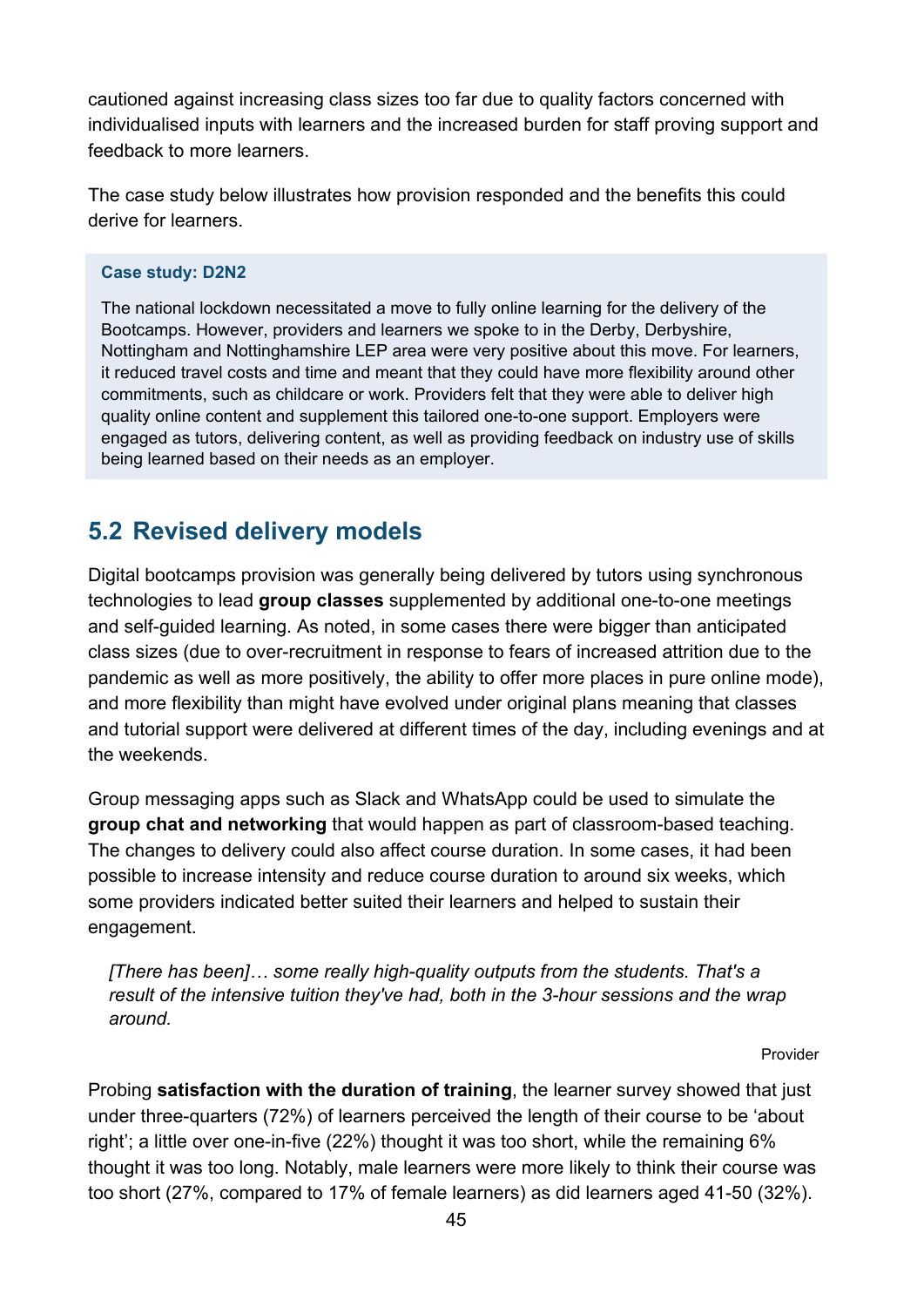Learners who were working were a little more likely to think their course was too long (8%). There were few area differences in these views, although learners in HotSW are less likely to think their course is 'about right' (47%), and are both more likely to think it is too short (42%) and too long (12%).

This chimed with some findings from the qualitative research around working alongside training. There were two dimensions to this. Firstly, where learners were training for a career change and undertaking a job that had some degree of flexibility (including zero hours contracts), the increased flexibility resulting from the pure online training model meant they could study around their working hours – and this could work well. Similarly, where training shifted to evening and/or weekend delivery that worked well for those learners with 9am to 5pm type jobs. A contrasting view was held by an employer using bootcamps to train existing employees and concerned the intensive training models used by some providers. Here, the amount of time required off-the-job meant that the employer would have preferred longer duration, less intense training, and options to involve staff over waves of training rather than all at once.





Source: Learner survey. Base: Where completed training, still training, or dropped out (353)

Alongside the provider-led inputs (classes, tutorials and mentoring sessions), learners were required to engage in **self-directed study** which often increased in extent as the course developed, starting with a few hours week at the beginning of the course), and to undertake assignments, group work and presentations. This was supplemented with employer-led projects, the outputs from which could be used by learners to form the basis of portfolios to use in employment applications. Some providers also included options for additional 'modules' as part of the bootcamp for those learners with capability to be stretched; these typically focused on industry standards and high demand skills that were well-regarded by the sector.

Providers also described that they incorporated **employability support**, often towards the end of bootcamps courses – this covered information about networking with employers and how to find work in the sector, CV writing support and preparation for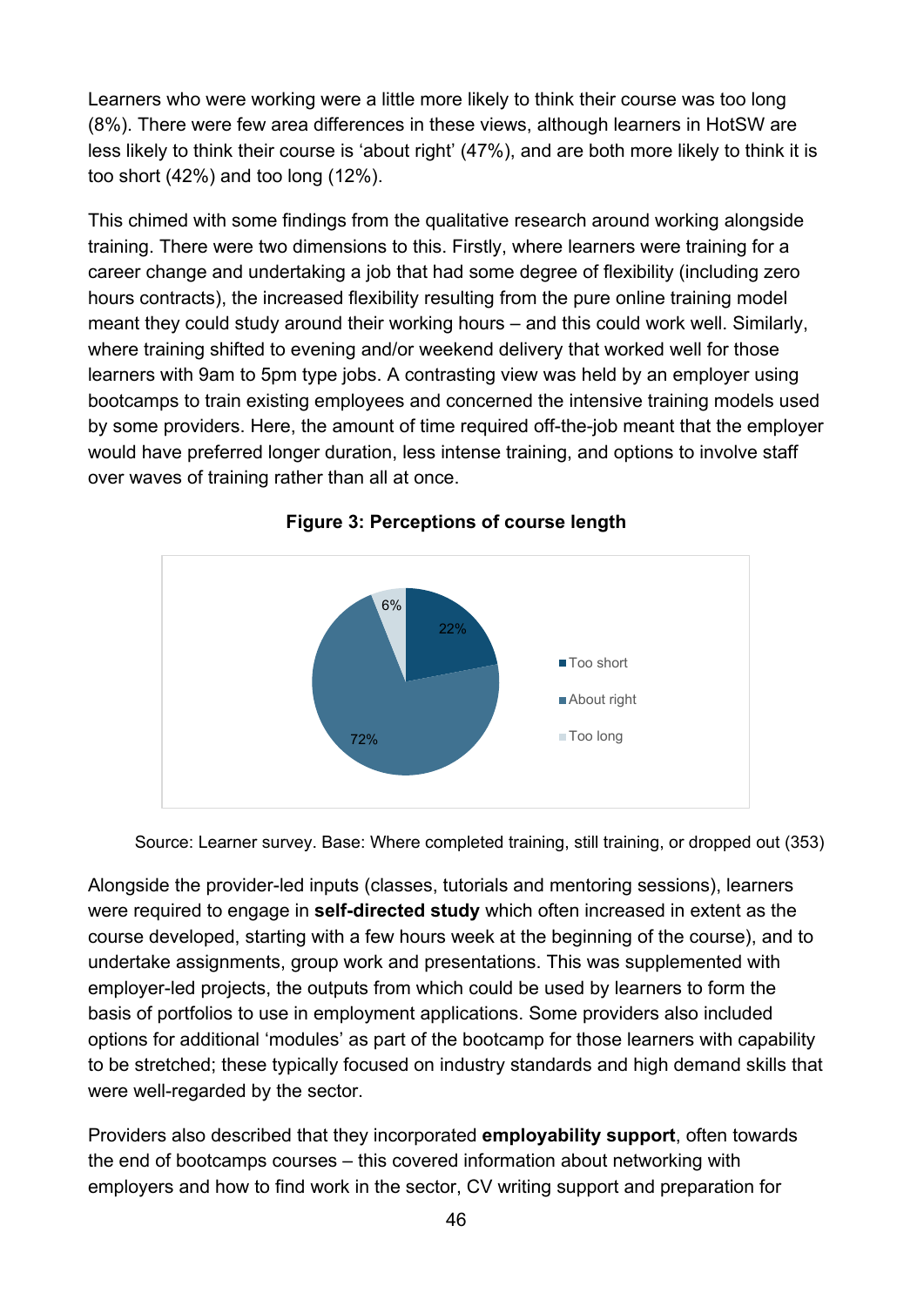interviews, as well as mock interviews with employers. Support for job searching by most of the providers, in some case light-touch jobs postings on virtual message boards and in other cases employability support incorporated throughout the bootcamp training. However, in a few cases this was not incorporated and learners were referred to other organisations to get support with looking for a job – employability services or recruitment agencies, this could also include professional careers support for impartial advice and guidance. Where learners were self-employed or sole traders, mock interviews could be focused on winning work from a new client rather than getting a permanent job. Some providers continued this employability support beyond course completion engaging with learners through the Slack and WhatsApp groups that were created as part of courses, circulating new vacancies and continuing to focus on industry needs and how learners' new skills addressed these.

Finally **pastoral support** was configured through the tutorial and mentoring elements. In some cases, providers reported learners with higher needs than they themselves could support (such as experiences of domestic abuse) and in these instances, they referred or signposted learners to local services and charities.

Providers had initially feared courses would be subject to higher levels of drop-out due to lack of engagement with a solely online format. The problems cited included digital poverty including problems with data connectivity, lack of access to devices, and wider factors including the difficulties of juggling childcare and home schooling with their own learning, not enough support for people without English as a first language, and the difficulty of sustaining motivation to learn online for the whole 12 weeks. Providers' support for learners to access devices and data, flexibility in delivery models, plus increased pastoral support, were instrumental in managing this. In some cases, learners had been able to access equipment to carry on their learning remotely, either from the provider or other local schemes. The MI data available suggested that fears about dropout were not borne out in the course experience with around 10% of learners leaving courses early (see Table 6.4)

The challenges brought about by the pandemic were greater for the technical bootcamps. The third lockdown in January 2021 meant that face-to-face delivery could not happen, and the courses did not lend themselves to be delivered online. Some technical bootcamps were able to commence in spring, where they engaged with learners considered 'critical workers' or with social distancing in place and a reduced number of learners per class. These classroom-based courses were all different depending on the technical skills that they are focussed on. Some were delivering training to enable learners to pass tests for particular 'tickets' or licences to practice, health and safety provision, and specialist skills course such a working on overhead lines in the rail industry or fibre optics.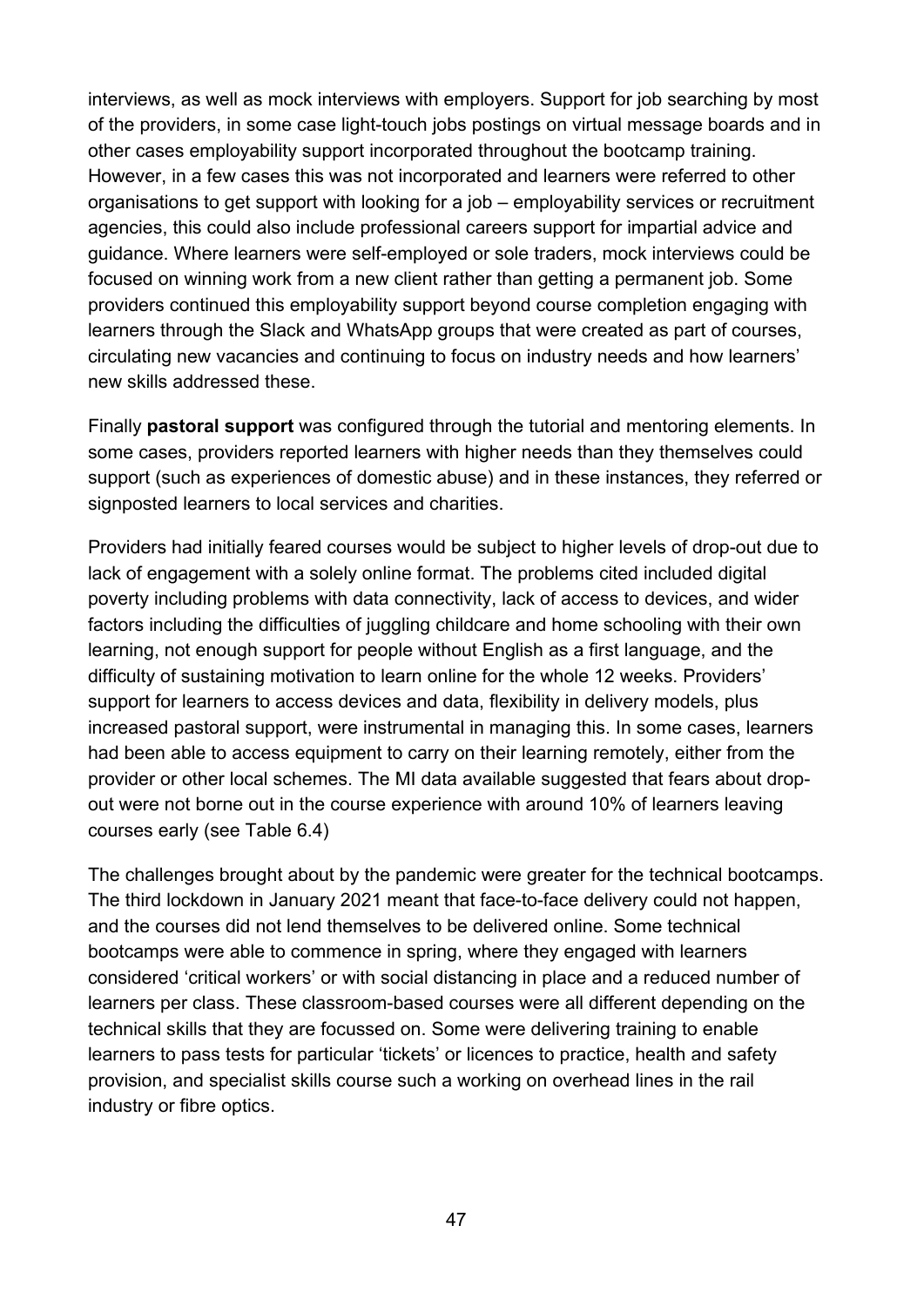## **5.3 Importance of flexibility in delivery**

The flexibility offered to learners when undertaking their courses was important. The qualitative interviews with learners suggested that those afforded flexibility in when they were able to learn reported finding the courses more manageable in terms of workload, and that their courses were successfully meeting their needs. This also was supportive where learners were working alongside training, as noted above. When a course did not offer flexibility, this could lead to learners feeling less able to stick with their programmes, particularly those with unexpected responsibilities for childcare and home-schooling due to the requirements of lockdown 3.

Learners appreciated being able to access to the materials required to prepare for each class in advance, and with time to allow them to build study time into their other commitments. They also appreciated task deadlines that offered enough time for them to be able to complete them around their other commitments. The availability of recordings of the taught sessions was an important aspect of learning the course content, enabling learners to go back to it, replay it and absorb it fully.

Overall, few of the learners in the interviews reported any IT challenges although some did. Sometimes this related to the app used for classes updating and then no longer connecting. These technical problems were frustrating and were problematic particularly to those learners who felt short on time to dedicate to training.

### **5.4 The role of learner support**

Many providers believed that the support they had made available to learners was what had made their Bootcamp provision a success.

*I think it's because of the extra pastoral support. I have a relationship with every one of those participants.*

Provider

Some providers described wrap-around support delivered by non-teaching staff that covered a variety of needs: technical assistance with getting online, or with course content, additional learning; building confidence, career plans and checking on plans for progression; welfare and personal issues, for example issues with childcare mental health and welfare benefits.

The example below shows how one area was configuring employment support to help support the best outcomes for learners.

#### **Case study: WMCA**

Providers we spoke to in the West Midlands area had developed a range of supplementary approaches to increase the chances of employment for their participants. Several providers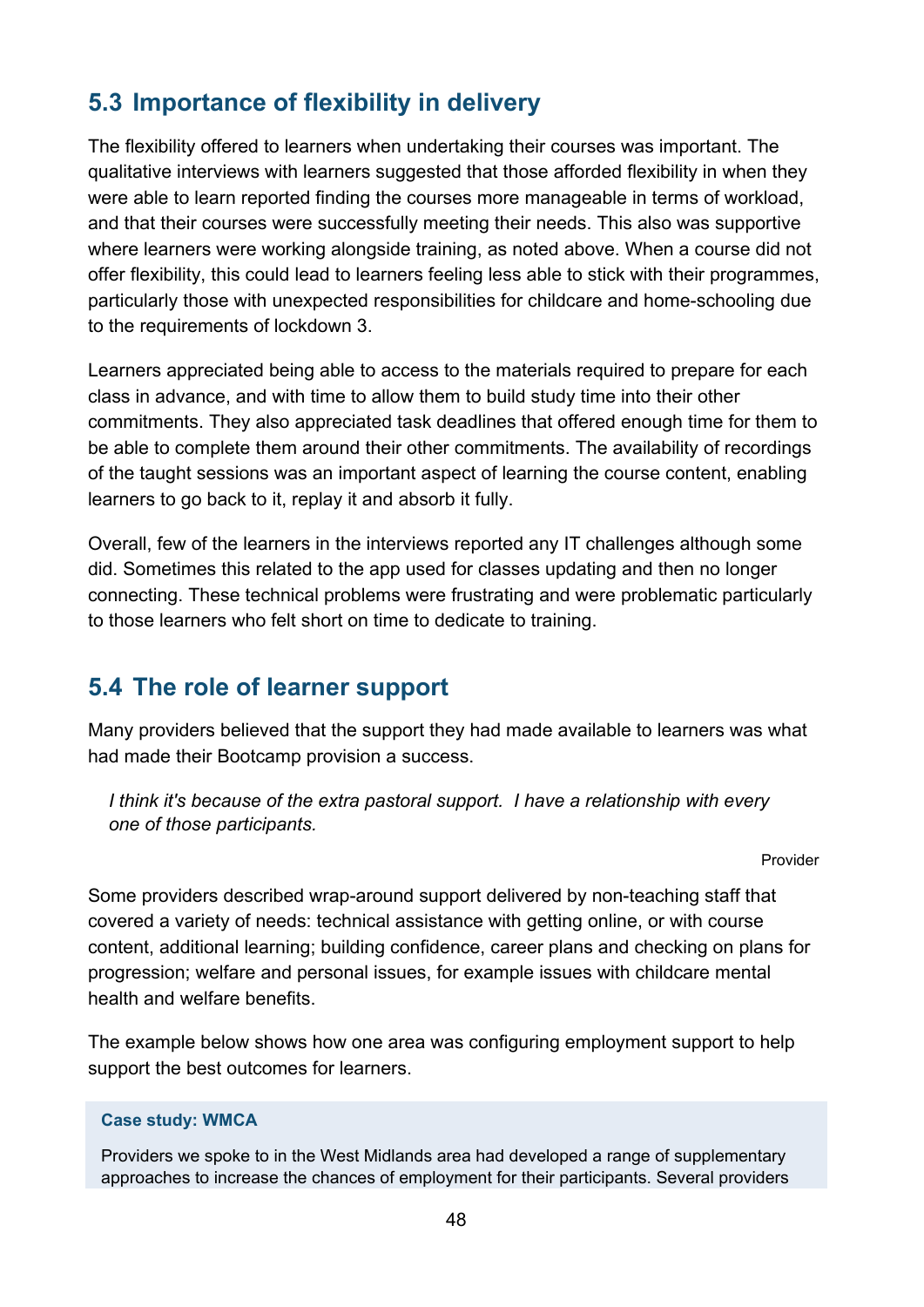spoke of the importance of employer connections and the need to 'pester' these contacts during the programme to keep them engaged and ensure that employment opportunities were monitored in real-time. One provider established a mentoring service to support their learners to secure work. Another sought to equip learners with entrepreneurial skills that they could utilise to develop their own businesses e.g., website building. There were also examples of providers utilising referral partners and initiatives, such as the Princes Trust and the Restart scheme to provide ongoing support for learners following their completion of the Bootcamp training.

Other support included recording virtual classroom sessions so that if learners were unable to attend, they could catch up at a later point. One provider explained that they had in place extra one-to-one support for participants with learning disabilities. Providers also encouraged peer support through using group chat apps including WhatsApp groups or Slack. They reported that these had been very successful as a way for learners to ask questions and get answers from peers or the bootcamps staff.

Over three-quarters (78%) of learners responding to the survey were satisfied with the level of support available to them from their bootcamp provider. This included 43% who strongly agreed and a further 36% who agreed. Only 9% disagreed with this statement.

Learners who had stopped attending their course before it was completed were more likely to disagree (30%) as were learners whose highest level of education attainment was level 4 or above, although to a lesser degree (12%). There were no statistically significant differences in satisfaction with support by whether the learners identified as having a disability or caring responsibilities. In respect of area differences, learners in WYCA were more likely to agree with the statement (94%), while those in HotSW were a little more likely to disagree (16%).



### **Figure 4: Perceptions of provider support**

Source: Learner survey. Base: Where completed training, still training, or dropped out (353)

### **5.5 Whether learners' needs were met**

Three-quarters of the respondents to the learners survey believed that their training met or was meeting their needs. This included 31% who strongly agreed and a further 43%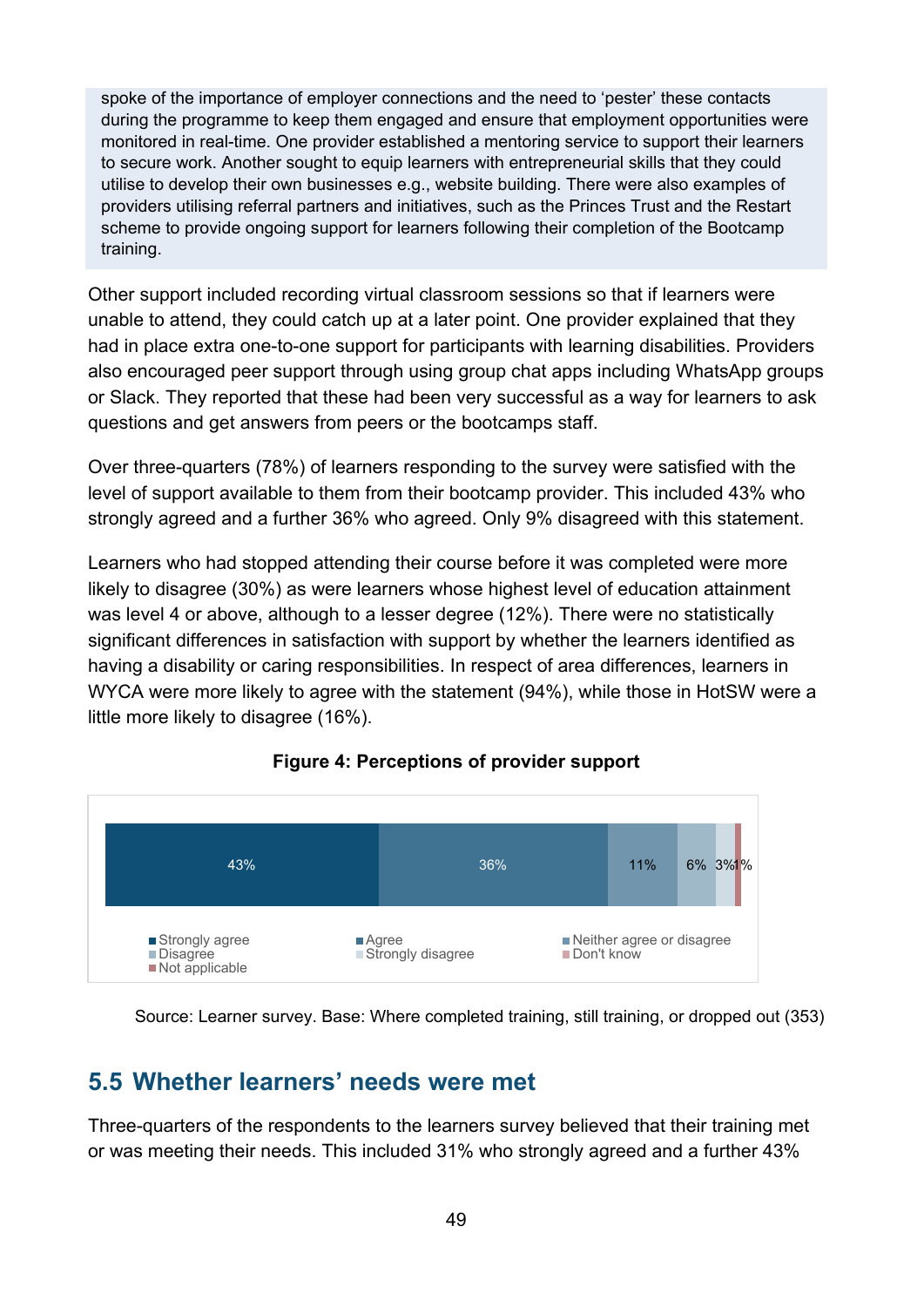who agreed. Less positive views were expressed by 12% of respondents who disagreed or strongly disagreed with this question.

Learners who had completed their course at the time of the survey were more likely to say that it met their needs (84% either agree or strongly agree), as were those who were still on their course (78%). Perhaps unsurprisingly, those who had stopped attending their course were less likely to agree it was meeting their needs (27%).

There were some variations by area. Learners in WYCA were more likely to agree that their course has met or is meeting their needs (88%), whereas those in HotSW were less likely to agree (60%) and more likely to disagree (23%).



### **Figure 5: Perceptions of training meeting needs**

Source: Learner survey. Base: Where completed training, still training, or dropped out (353)

### **5.6 Learners' acquisition of new skills**

Nearly all learners agreed that their course was helping or had helped them to develop new skills. Just under half (49%) agreed strongly with this statement, while a further 40% agreed. Only 5% disagreed. Perhaps unsurprisingly, those who stopped attending their course before completion were less likely to agree it helped them to develop new skills (45%). Learners whose highest level of education attainment was Level 2 were also a little less likely to agree that their training had helped them to develop new skills (78%), but they were no more likely to disagree with this statement.

All learners in GMCA agreed with the statement, whereas learners in HotSW were a little more likely to disagree (10%).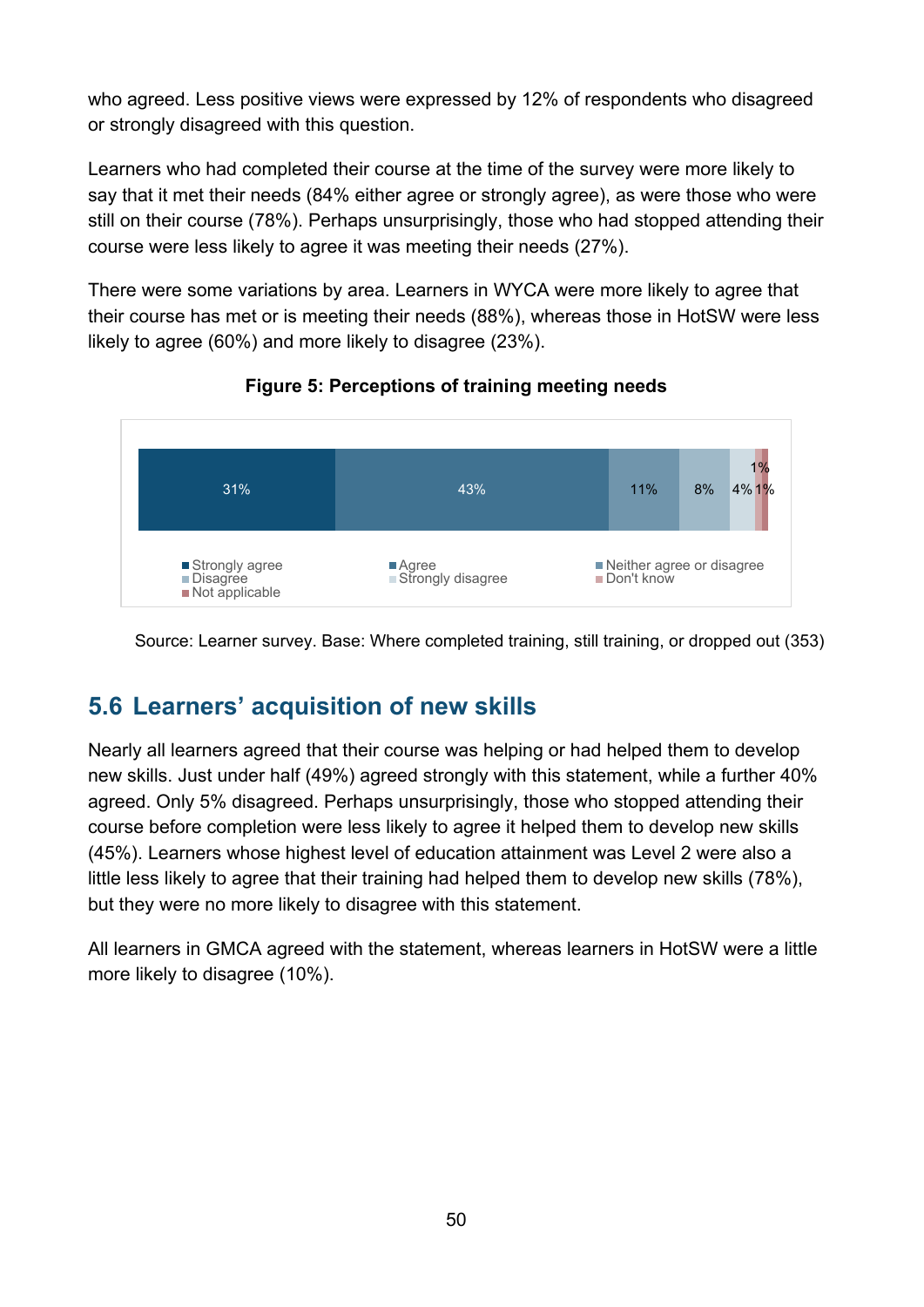

#### **Figure 6: Perceptions of training helping to develop skills**

Source: Learner survey. Base: Where completed training, still training, or dropped out (353)

## **5.7 Understanding the quality of provision**

The providers were generally confident about the quality of their provision, as it was **employer-led and met employers' needs** – which was a quality indicated they prioritised. Some had built on existing provision that they had developed in collaboration with employers and others developed new course content based on employer needs. As noted, many did not have time to involve employers in co-designing course content in Wave 1 however amongst these were some that had previously engaged with employers during the prior pilot bootcamps and delivering employer-responsive training, which helped to overcome this.

The **profile of the delivery staff** was another indicator of quality for the providers. They had staff delivering the training who had substantial industry experience, many also holding teaching qualifications. Some providers had specialists working as trainers supported by other tutors that had less of the specialist knowledge but who were qualified and experienced in supporting learners – this provided the mix that they believed learners required. Some providers reported that specialist trainers brought prestige to the bootcamp and were additional signs of quality for employers looking at recruiting from the courses. Learners were also able to use these trainers as referees when applying for jobs or as part of their portfolios, which again gave credibility to their training.

*We are the best people to be teaching you how to do it*

Provider

Learners were given opportunities to **feedback** at the end of their sessions and give their views on the quality, suggest improvements, and ask questions. This was through apps such as Survey Monkey and Jamboard. There were also plans for end-of-course evaluation questionnaires.

Learners' feedback was reviewed by staff and acted on where necessary and providers reported that the feedback would be taken into account in the design of courses for future bootcamps. Some providers that also delivered adult education budget provision or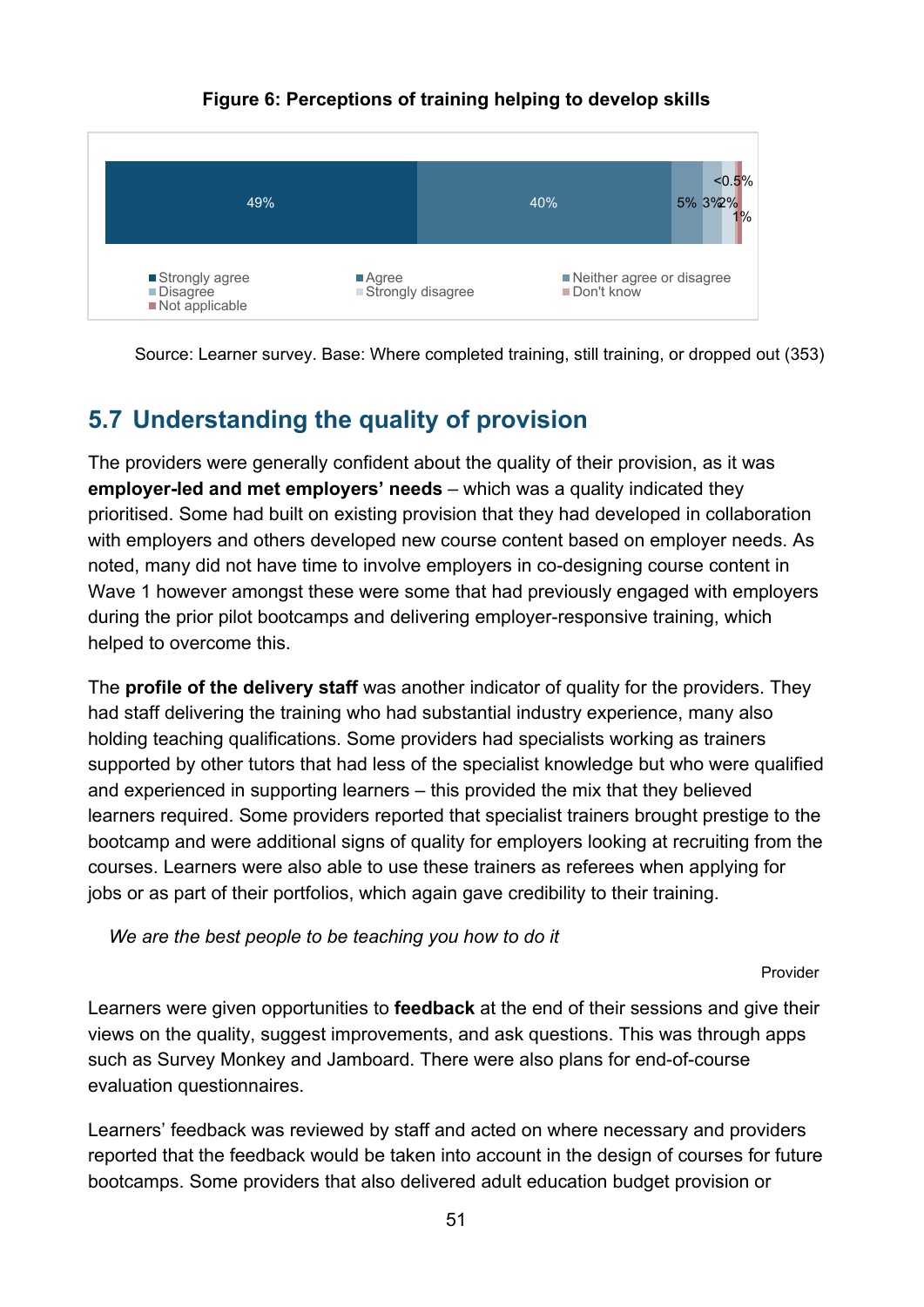Apprenticeships had established processes for quality improvement and lesson observations, since their other provision was under the remit of Ofsted.

Where learners were referred to bootcamps by their employer, providers also gave their employers opportunity to give feedback on the quality of the provision through regular phone catch-ups.

Learners responding to the survey indicated satisfaction with the quality of training. Just under three-quarters (74%) agreed that they were satisfied with the *quality of the teaching they received*, 14% disagreed and unsurprisingly, those who did not complete their course were more likely to disagree (45%). Learners aged 41-50 were more likely to disagree that they were satisfied with the quality of teaching (26%), as were those whose highest level of educational attainment is level 4 or above (17%). Learners in HotSW were the most likely to disagree they were satisfied with the quality of teaching (35%), followed by learners in GMCA (24%). No learners in WYCA disagreed with the statement, and only a small minority did in LCR and D2N2 (2% and 5% respectively).



#### **Figure 7: Perceptions of quality of teaching**

Source: Learner survey. Qexpqual1. Base: Completed training, still training, or dropped out (353)

Just over three-quarters (76%) of respondents agreed that they were satisfied with the *quality of the content of their training*. This included a third (33%) who strongly agreed, while 12% disagreed and 11% selected neither agree nor disagree. Learners who did not complete their course were again less likely to agree with this statement (36%), and more likely to disagree (39%). Finally, learners in HotSW were less likely to agree that they were satisfied with the quality of the content of their training (60%), and more likely to disagree (26%) whereas learners in GMCA were more likely to agree (93%), with just under half (49%) strongly agreeing.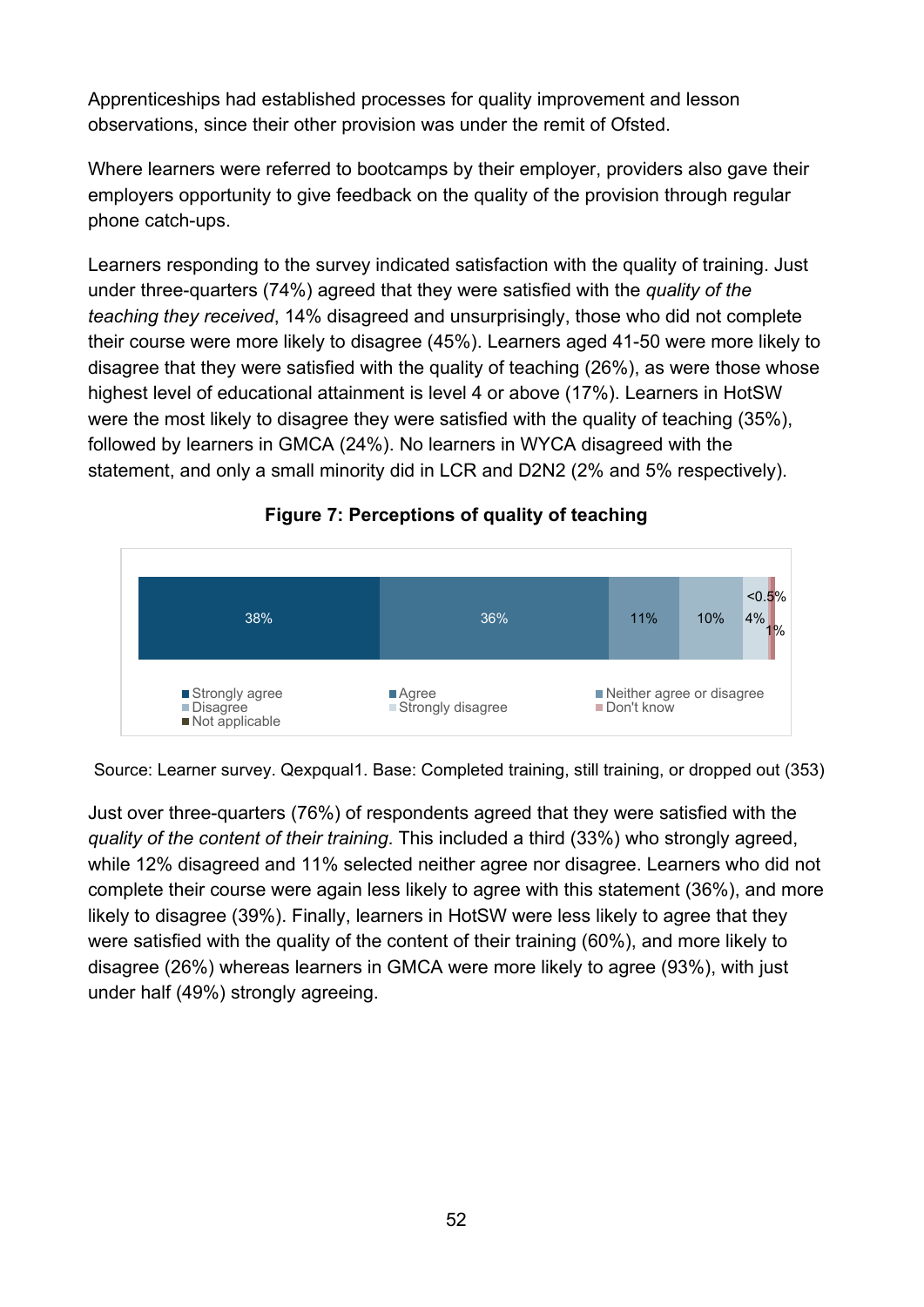

### **Figure 8: Perceptions of quality of training content**

Source: Learner survey. Base: Where completed training, still training, or dropped out (353)

Learner satisfaction with their training is another marker of quality. The survey showed that nearly four-in-five (79%) were *satisfied with their course* overall. This included over a third (34%) who were very satisfied, and 45% who were satisfied, while 12% were dissatisfied, including 3% who were very dissatisfied.

Those who had completed their courses were more likely to be satisfied (90%, compared to 82% for those who were still on their course). Unsurprisingly, those who stopped attending their course are less likely to be satisfied (27%), and more likely to be dissatisfied (55%). Learners aged 41-50 were more likely to be dissatisfied (19%), but BAME learners were more likely to be satisfied (87%).

Learners in WMCA and WYCA were the most likely to be satisfied (92% and 90% respectively) whereas learners in HotSW were the least likely to be satisfied (58%), and more likely to be dissatisfied (29%).



### **Figure 9: Satisfaction with course**

Source: Learner survey. Base: Where completed training, still training, or dropped out (353)

A final quality factor is whether learners would recommend bootcamps training to others. Just over three-quarters (76%) of learners in the survey would *recommend their course to others aiming to find employment in the industry*. This consisted of 36% who strongly agreed and 40% who agreed. Fewer than one-in-ten (9%) disagreed with this statement.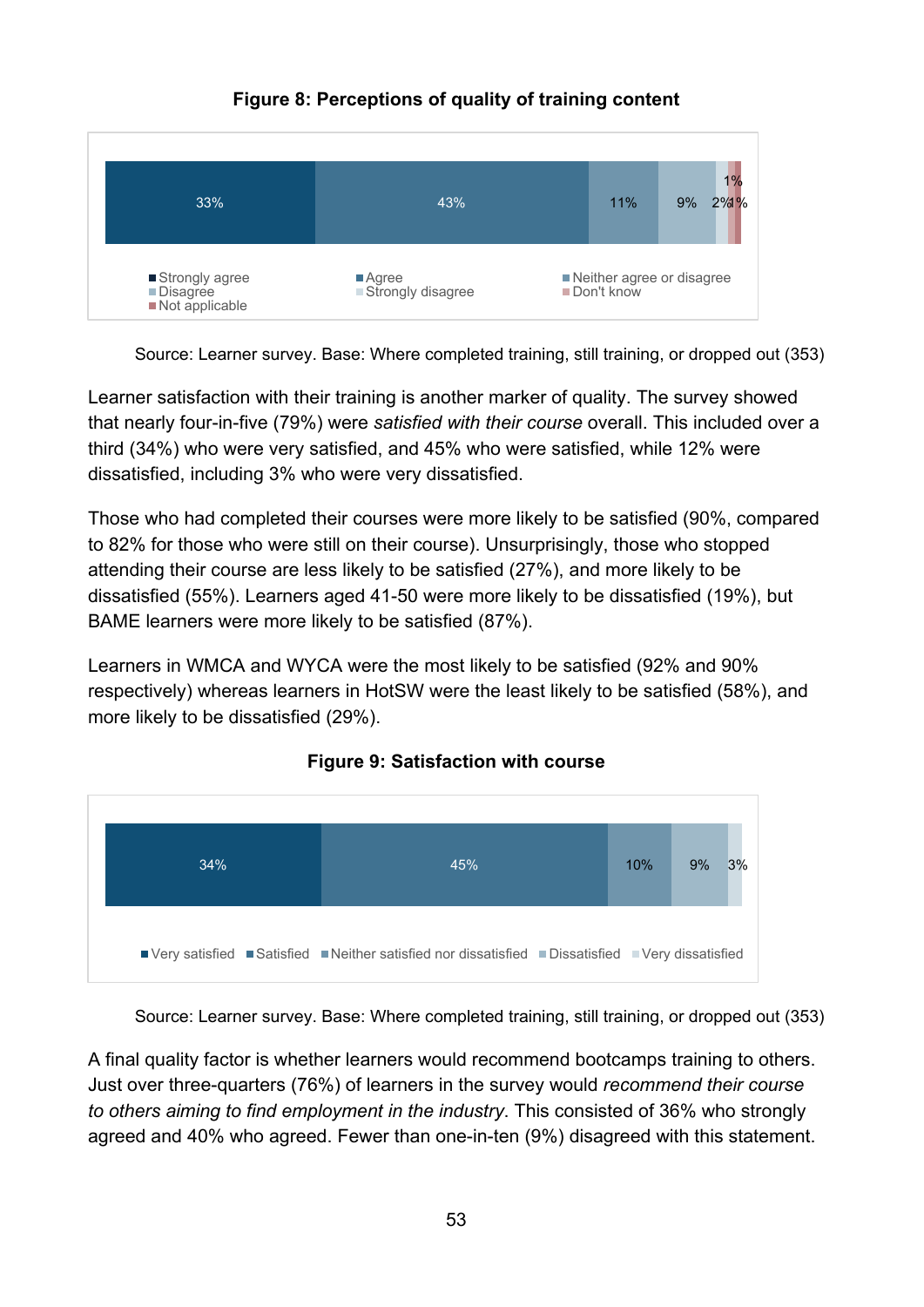Unsurprisingly, those who stopped attending their training before completing their course were less likely to agree (39%), and more likely to disagree (30%). Learners aged 41-50 were a little more likely to disagree (16%), but were no less likely to agree. BAME learners were more likely to agree (85%).

Learners in D2N2 were more likely to agree overall (86%), and learners in GMCA and LCR were more likely to strongly agree (51% and 53% respectively). Nearly a quarter of learners in HotSW (24%) disagreed, including 10% who strongly disagreed. Consequently, learners in HotSW were less likely to agree with the statement (53%).



#### **Figure 10: Whether would recommend course**

Source: Learner survey. Base: Where completed training, still training, or dropped out (353)

The qualitative interviews demonstrated that the quality of the teaching available as part of bootcamps was key to understanding how they experienced the course. Where learners reported positive experiences of their courses, it was often related to the teaching style, or an individual trainer. This was particularly true when trainers went the 'extra mile' in the service that they provided.

*He would call me if there was a problem, and we could go through it together in our time.*

Learner

Where learners were dissatisfied with their courses, teaching was often mentioned as a cause. This appeared to relate to whether the learners felt a rapport with their trainers and whether the training approach was well-matched to the individual's learning style.

The focus on quality is illustrated in the case study below.

#### **Case study: WYCA**

In West Yorkshire and Leeds, the Project Manager encouraged providers to seek regular feedback from their learner cohorts, to monitor satisfaction and quality of their training. One provider set up an interactive whiteboard at the end of every training session, gathering realtime feedback from participants. Trainers at another provider actively supported one another in delivery sessions and regularly met up online to share issues and consider potential areas for improvement to delivery. There was also an example of a provider liaising with a specialist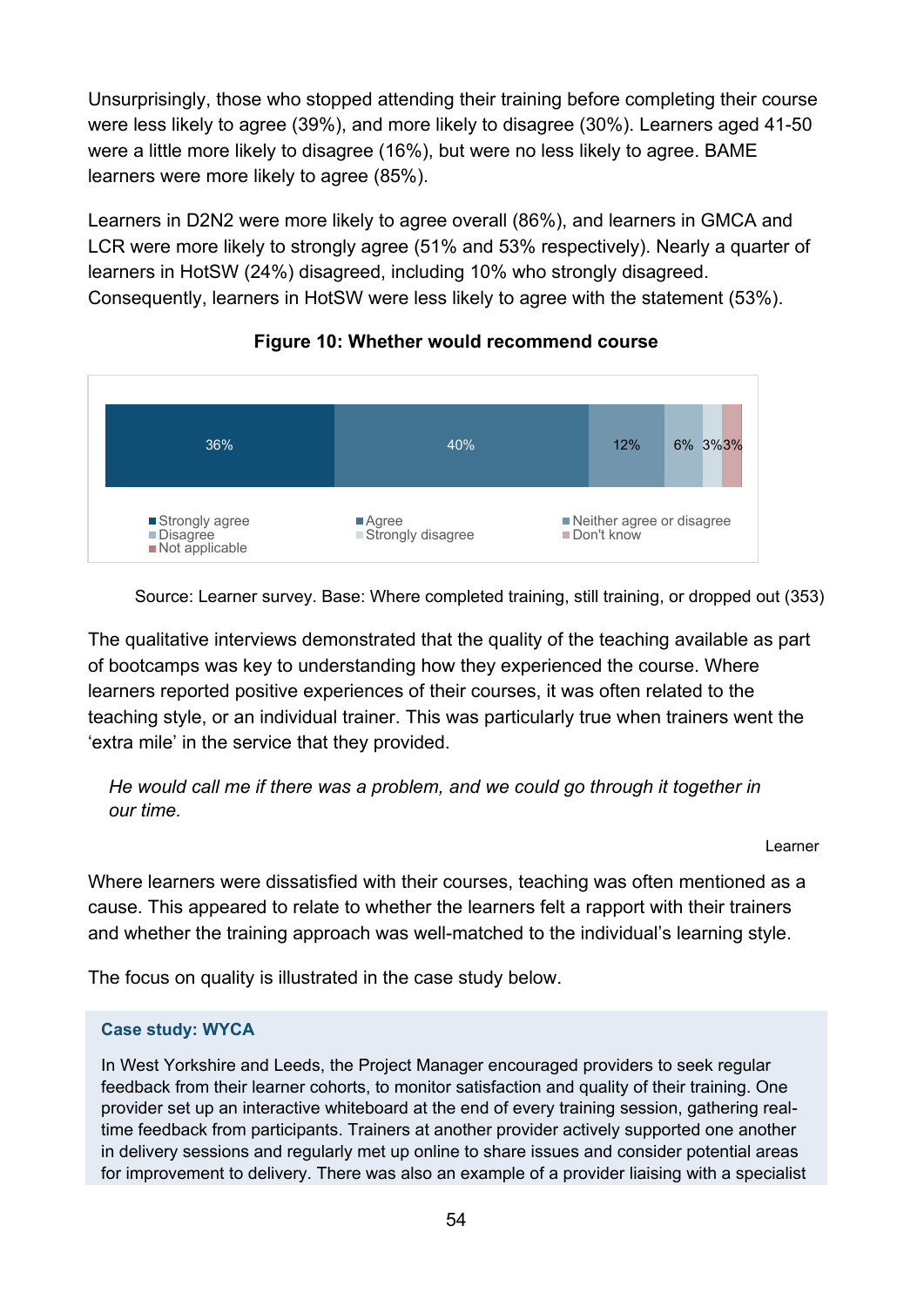referral partner throughout delivery to gain a better understanding of the perspectives of a specific learner cohort and ensure that the programme was fully accessible to them.

### **5.8 Spotlight on employer involvement**

This section looks at the MI data submitted by providers (i.e., those data that were of sufficient quality to analyse), please refer to 'Problems with quality of MI data' in 1.2 when utilising these findings. Of the data collected and analysed, just over three-quarters of the involved employers were small or medium sized (Table 5.1), which exceeded the target of 60% set by employers. Just under a third had fewer than nine employees; 19 per cent had more than 750 employees.

|                       | <b>Number</b> | $\%$ |
|-----------------------|---------------|------|
| 1-9 employees         | 105           | 31.5 |
| 10-149 employees      | 115           | 34.5 |
| 150-249 employees     | 33            | 9.9  |
| 250-749 employees     | 19            | 5.7  |
| 750 or more employees | 61            | 18.3 |

Source: Bootcamps MI 2021

The employer size explained the number of vacancies offered by each employer. Almost 300 vacancies were potentially on offer to the digital bootcamps learners (Table 5.2). Most employers (60%) offered one vacancy, followed by 20% who offered 2 or 3 vacancies. A small proportion of employers offered more than 10 vacancies while almost 10% did not offer any vacancies. While not recorded in the data, this might indicate other forms of involvement in the bootcamps (see later).

| Table 5.2: Number of vacancies on offer by employer |
|-----------------------------------------------------|
|-----------------------------------------------------|

|                | <b>Number</b> | ℅    |
|----------------|---------------|------|
| No vacancies   | 27            | 9.1  |
| 1 vacancy      | 184           | 61.7 |
| 2-3 vacancies  | 59            | 19.8 |
| 4-10 vacancies | 16            | 5.4  |
| 10+ vacancies  | 12            | 4.0  |

Source: Bootcamps MI 2021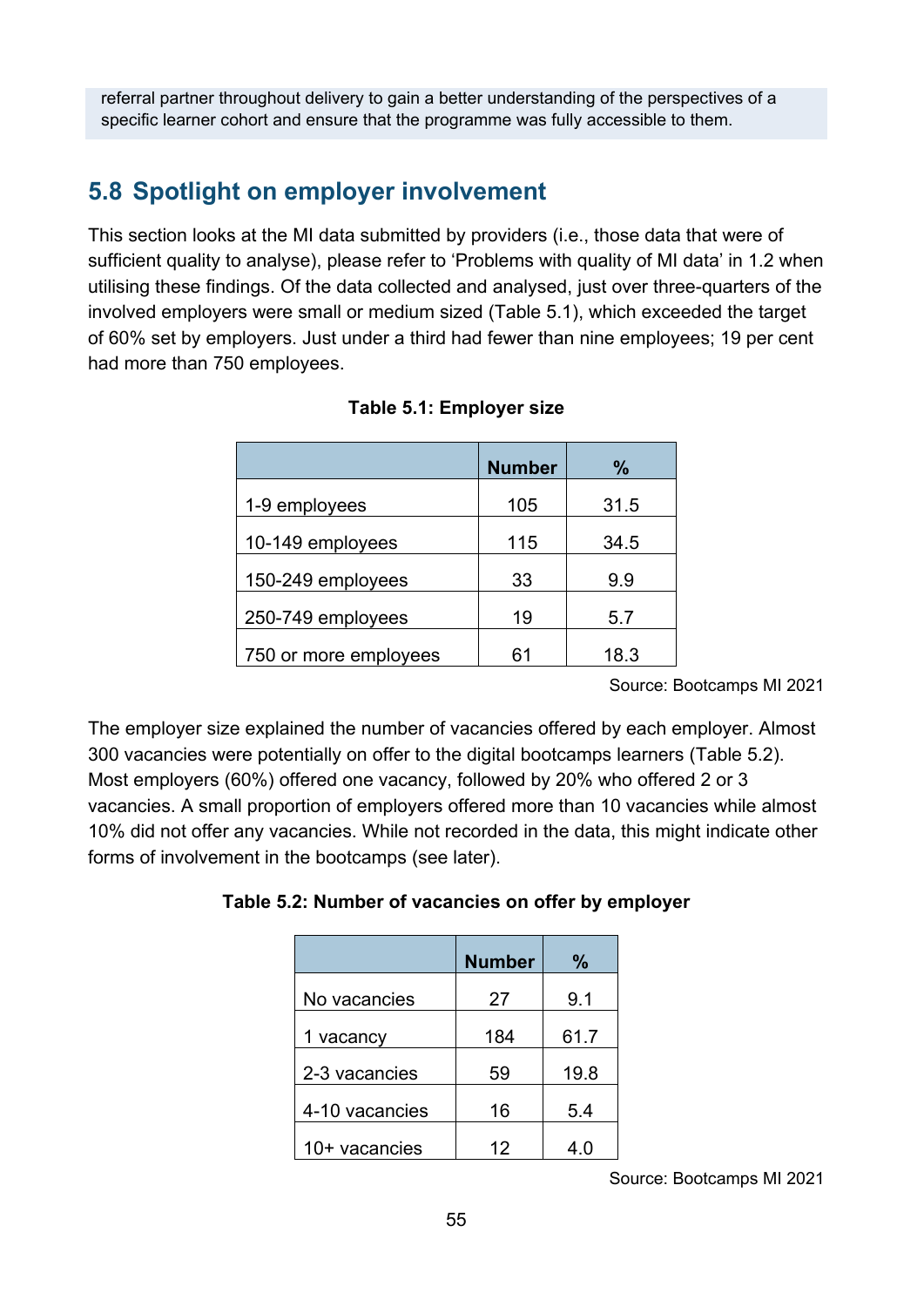Data suggest that the sectors with the largest numbers of employers were information and communication (17%), professional/ scientific/ technical (17%), production (10%), education (10%), and retail (11%) (Table 5.3)

|                                        | <b>Number</b>  | $\%$ |
|----------------------------------------|----------------|------|
| <b>Accommodation and Food Services</b> | 19             | 5.7  |
| Art                                    | 11             | 3.3  |
| <b>Business Admin</b>                  | 5              | 1.5  |
| Construction                           | 19             | 5.7  |
| Education                              | 34             | 10.1 |
| Finance/Insurance                      | 9              | 2.7  |
| Health                                 | 22             | 6.6  |
| Information and Communication          | 57             | 17.0 |
| Legal                                  | 2              | 0.6  |
| <b>Motor Trades</b>                    | 5              | 1.5  |
| Production                             | 35             | 10.4 |
| Professional/Scientific/Technical      | 56             | 16.7 |
| Property                               | 9              | 2.7  |
| Retail                                 | 38             | 11.3 |
| Tech                                   | $\overline{2}$ | 0.6  |
| <b>Transport and Storage</b>           | 8              | 2.4  |
| Wholesale                              | 5              | 1.5  |

**Table 5.3: Main industries involved employers are operating in**

Source: Bootcamps MI 2021

Employers were engaged informally through the professional networks of the provider staff – for example, trainers who were still working in industry or had good industry links and employer networks. More formally, some providers created 'memorandums of understanding' with employers to establish what commitment they would give to the Bootcamps courses such as number of job interviews they would be prepared to offer.

There was engagement with SMEs, start-ups and larger businesses. While large employers were more likely to have longer term training and recruitment plans, smaller businesses and start-ups were described by providers as looking to recruit smaller numbers, but more quickly.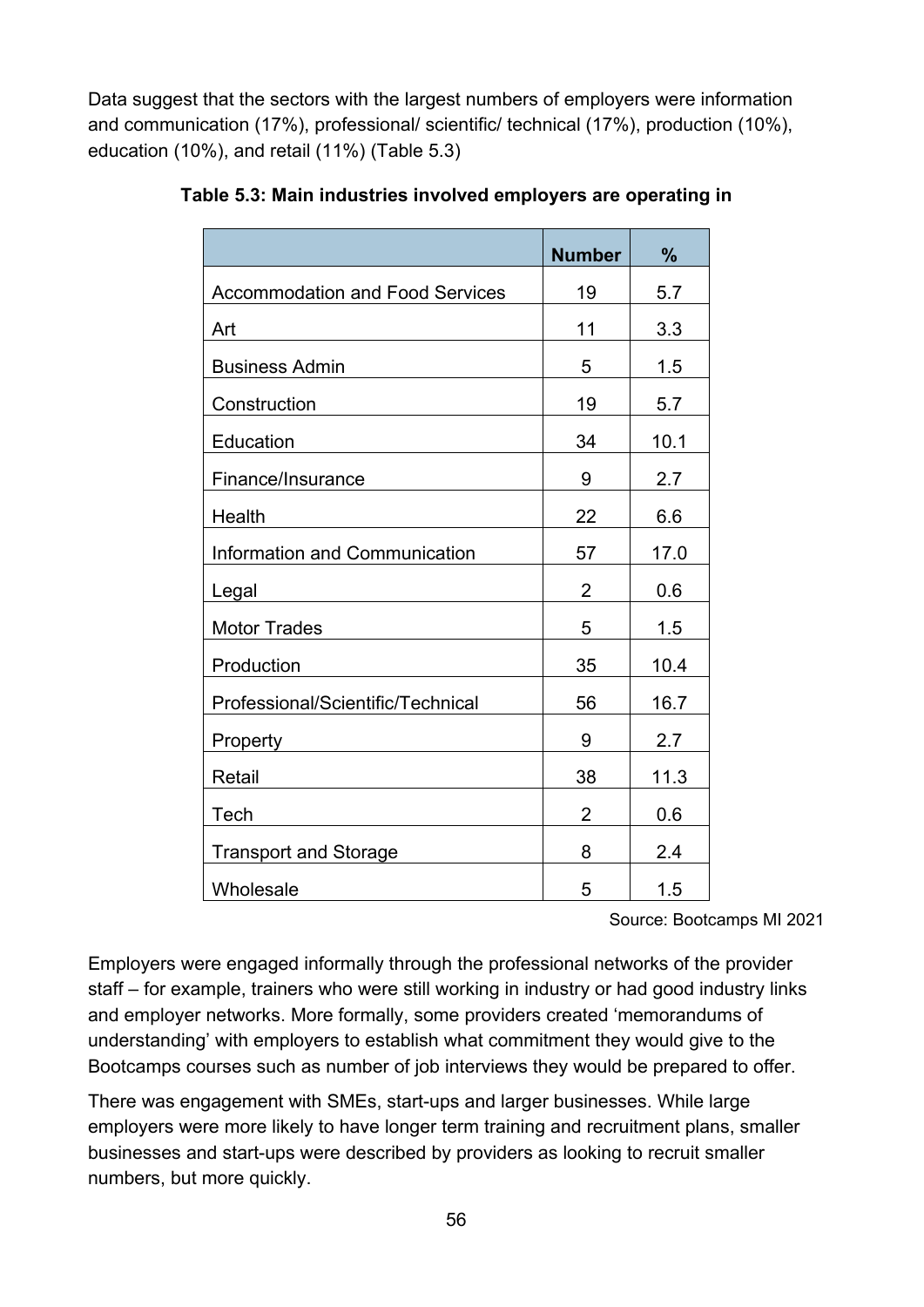*Sometimes smaller employers can work much quicker than larger employers. They can be more agile and take people on and move more quickly.*

Provider

Some providers that were new to the geographies that they were delivering in spent more time developing their employer networks from scratch.

Employers were described by providers as investing time rather than financially in the Bootcamps, this took many forms:

- **supporting delivery**: presenting talks to learners, delivering masterclasses, setting project briefs, expert insights for curriculum development, referring their staff to the programme, financial contributions
- **supporting learners**: mentoring individual learners
- **recruitment and employability support**: attending jobs fairs, advice on CVs, guaranteed job interviews, advice on job interviews and conducting mock interviews, work placements, job offers, referrals to their networks for jobs.

Live project briefs set by employers were a regular feature of many of the digital bootcamps. These gave learners an opportunity to develop their skills and portfolio and for employers to see how they would respond in a more formal work environment. Additionally, in some cases, employers were said to be involved in mentoring bootcamp learners, and supporting them one-to-one with discussions about what it is like to work in the digital sector

One provider described employers making a financial contribution for course delivery but overall this appeared rare.

Employers were often reported as engaged with the bootcamps as a pipeline for recruitment and some were specifically looking to recruit to their apprenticeship schemes. In either case, this led to providers acting like recruitment agencies, identifying suitable candidates and charging a recruitment fee where employers took on learners, which in turn could be re-invested into the training. Providers reported that this model worked well with large employers that had predictable business models and existing skills development plans, and where training was designed to meet common entry level skill criteria for work in sectors – which could overcome challenges for small employers anticipating the vacancies they might have in a few months.

This was reflected in the employer MI (Table 5.4), which revealed that over threequarters of the employers involved had given their time to the bootcamp – which could cover inputs to the design and delivery of bootcamp, and potentially in respect of interviewing learners. Notably, fewer than 2% of employers had paid a fee for successful recruitment of bootcamp learners. The caveats about these data being illustrative only should be borne in mind.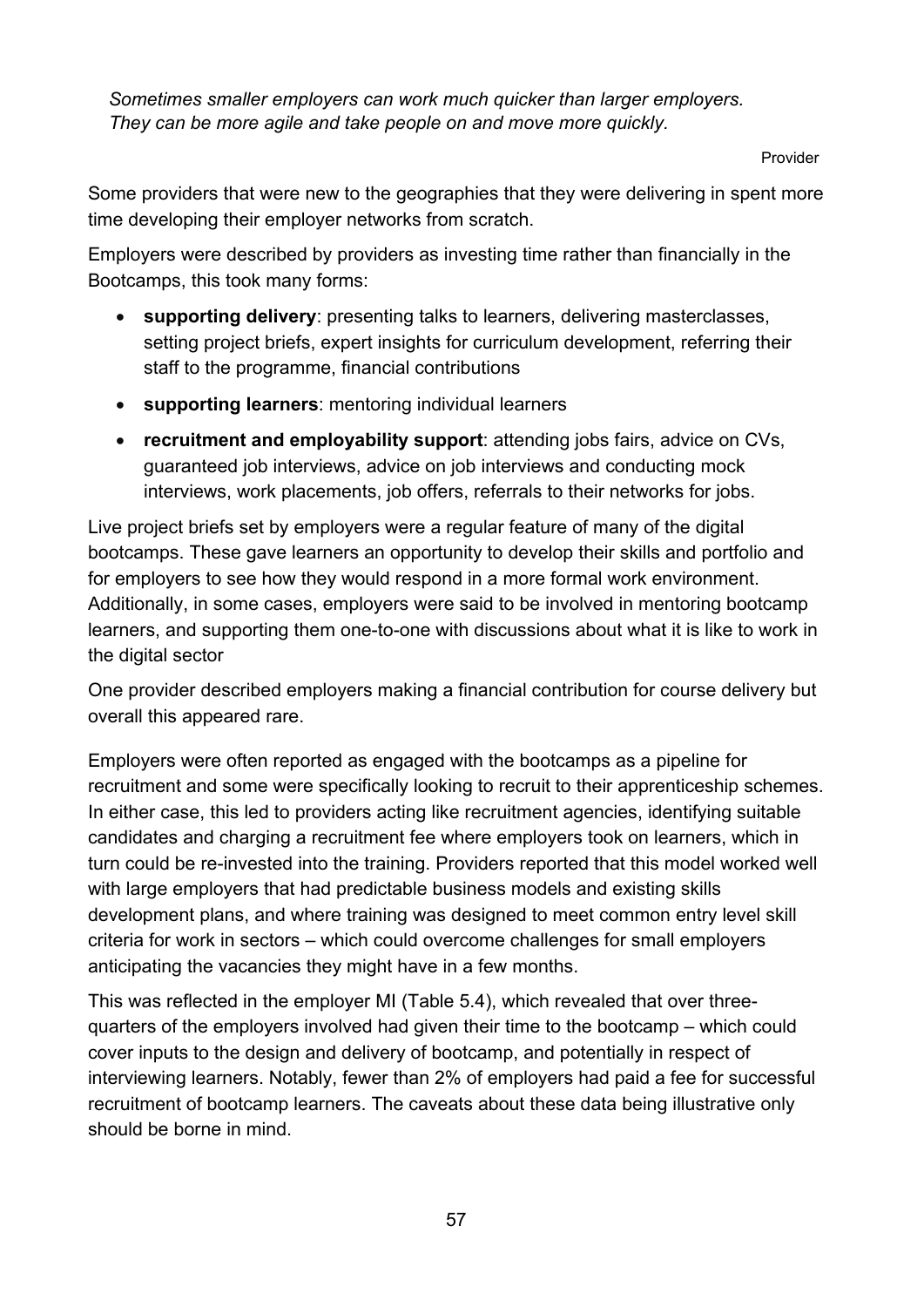#### **Table 5.4: Type of co-investment**

|                                           | <b>Number</b> | $\%$ |
|-------------------------------------------|---------------|------|
| Other*                                    | 50            | 17.7 |
| Payment in kind: Time given               | 219           | 77.4 |
| Payment in kind: Venue or Equipment       | 9             | 3.2  |
| Recruitment Fee on successful recruitment | 5             | 1 8  |

\* there was no additional information about what this covered

Source: Bootcamps MI 2021

There was only one example in the provider interviews of the bootcamp not involving employers in some way, and this was attributed to the commissioning process not specifying this. This meant the provider was not guaranteeing job interviews for their learners. However, this did not appear to be a systematic issue as other providers in the same area reported good levels of employer engagement by referring staff to training and delivering expert sessions.

In respect of **guaranteeing job interviews** there were different approaches, and the speed at which employers needed to recruit could mean vacancies were not lined up when courses commenced. Instead, some providers focused on making sure learners had the skills digital employers required for entry level jobs – which meant providers needed to have excellent industry links and insights to understand this. Once learners were nearing the end of the courses, providers might then hold presentation days and invite multiple employers to meet learners. This could lead to bootcamps being seen as the preferred route to recruitment by employers.

To guarantee interviews as part of provision, some providers lined up mock interviews in order that learners would be well prepared for live vacancies, and as noted earlier, some lined up mock 'pitches' for self-employed learners and sole-traders to help them prepare to win new lines of work from clients – which was viewed as more appropriate to their needs.

Providers described how COVID-19 had predominantly affected the recruitment activities that employers were intended to be involved in; specifically, guaranteed job interviews and having roles available for bootcamp graduates. Some providers had operated similar models before and in comparison to those earlier programmes, said the level of employers engagement was much reduced.

Moreover, some providers described employers as being nervous about recruiting during the pandemic and not having time available to support the bootcamps since they had to dedicate time to 'fire-fighting' in their own businesses, which particularly affected smaller employers.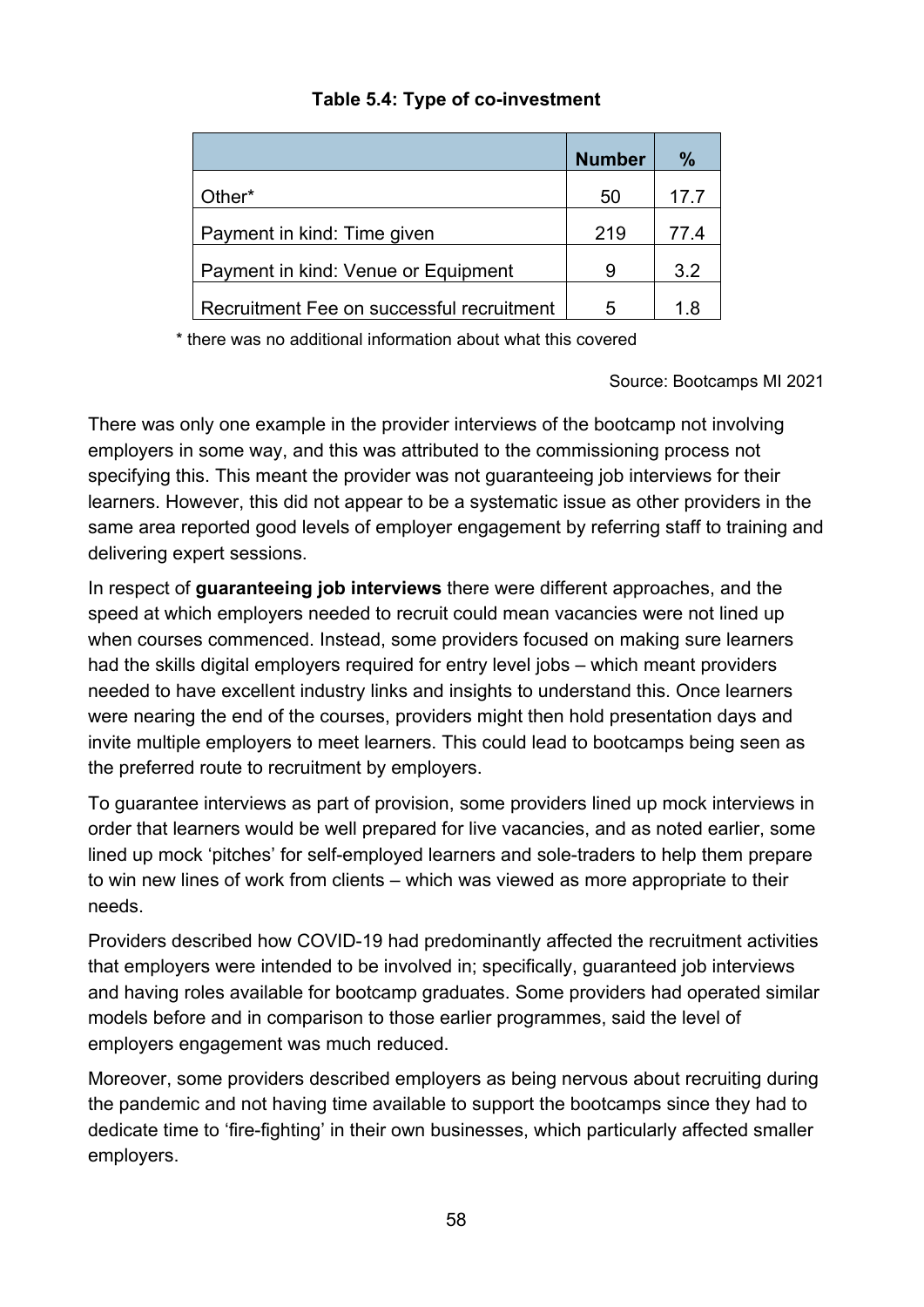Over time and different cohorts, providers said employers became more engaged and where recruitment had been put on hold at the beginning of 2021, this was now picking up. One provider, reflecting on experiences in the prior pilot phase, described how employers had rapidly withdrawn entry level roles (which were suitable for bootcamp learners) in lockdown 1, and it had taken the best part of the year for these roles to reemerge but that now over 75% of their bootcamps graduates had gained work.

Learners' views of employer involvement were explored in the survey and responses were quite varied – although the majority of learners were either positive or neutral on this point. Just over a third (35%) agreed that their training had enough involvement from employers. Just under a quarter (24%) disagreed and a similar proportion (25%) neither agreed or disagreed, 10% answered 'don't know' and 5% said this statement was not applicable to their course. This could reflect a number of things including limited involvement of employers in training, or training being part of existing employment, or not relevant to self-employment.

The results on this question did not differ between those who had completed their courses and those who were still undertaking training. However, those who stopped attending their course before it was completed were less likely to agree with this statement (18%), but were no more likely to disagree. Learners in LCR were the most likely to agree (62%), while those in HotSW were less likely to agree and more likely to disagree (20% agree, 33% disagree).



#### **Figure 11: Perceptions of involvement from employers**

Source: Learner survey. Base: Where completed training, still training, or dropped out (353)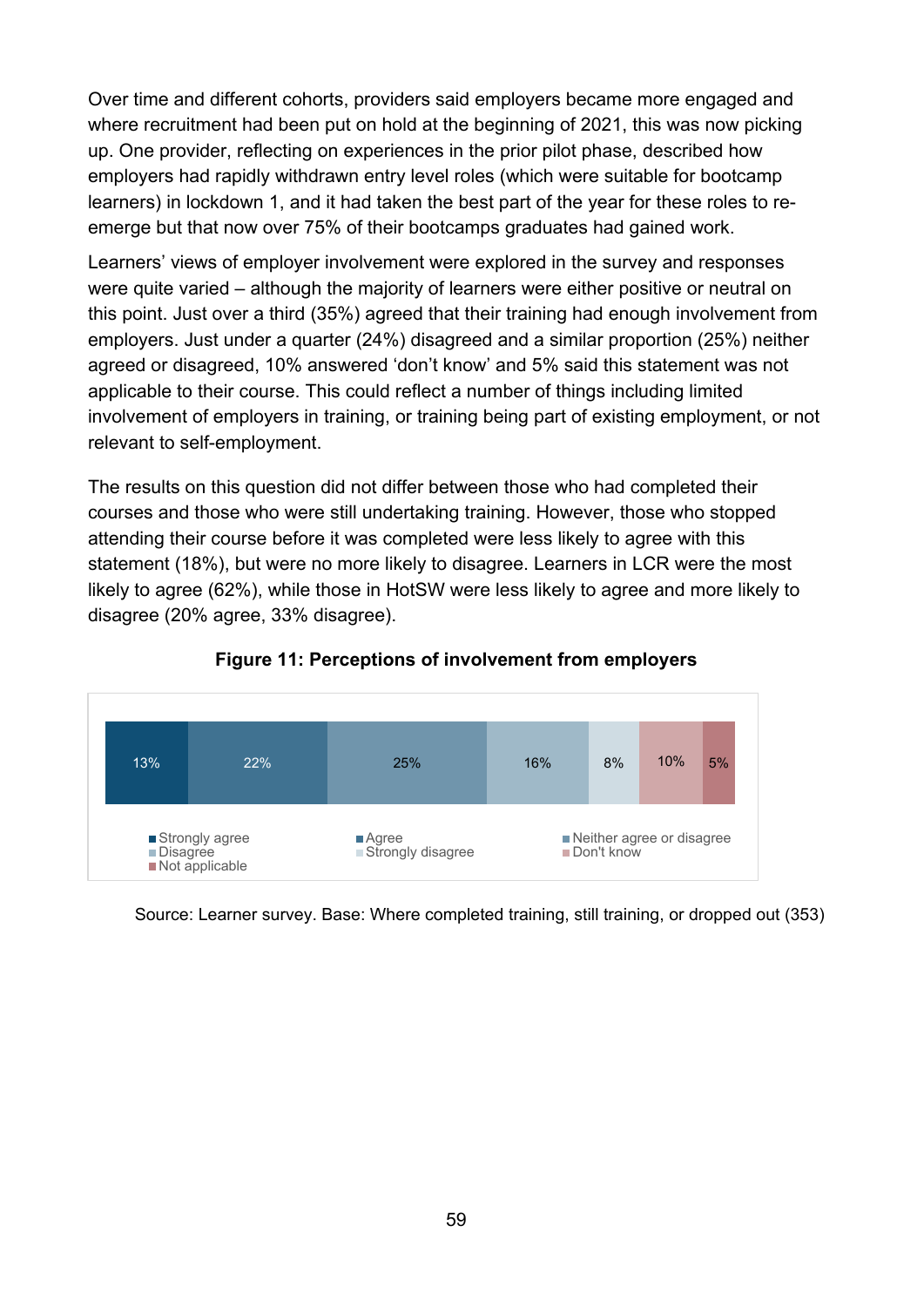# **6 Progression and job outcomes**

This section covers the available data on learners' outcomes, including progression in work, new jobs and gains such as in confidence and feelings of capability to take on work in a new industry. While the MI should have provided quantitative information on job and salary outcomes, it seemed likely that these data had not been completed consistently (if at all) by providers, since there was no data on starting salaries and three learners were recorded as gaining a job. Equally, employment outcomes could be reported up to six months following the start of training so this may have represented outcomes not yet being achieved, or providers not yet being able to evidence them.

### **6.1 Measuring and reporting planned outcomes**

The outcome reporting process set in place for the bootcamps allows for positive outcomes to be recorded up to 90 days after course competition and this was thought by providers to be reasonable to account for the longer time it was taking for learners to get into work in the COVID-19 context, alongside the ever-present difficulties of getting the evidence for job outcomes. The outcomes that the Department specified should be captured were job entry and salary increase.

Many interviewees described positive outcomes that were wider than the measures identified by the Department. This included moving into self-employment in a digital role or improving skills for an existing self-employed business. Providers reported that job interviews and job outcomes were not the right indicator for these groups. Similarly, a few providers raised questions about how appropriate guaranteed interviews were for digital bootcamp learners, as all had slightly different career preferences that could not be anticipated fully at the start of training. Similarly improved pay was not seen as the right outcome for all bootcamp graduates, and particularly career changes and those moving from declining sectors. Providers noted that bootcamp graduates could move into new jobs which attracted a lower pay rate than their existing or most recent job, but that would lead to better careers prospects in the longer term.

Some providers of digital bootcamps saw demand for progression to apprenticeships from their learners – and where providers were also apprenticeship providers they could use their existing teams to support learners to find and secure apprenticeships.

Perhaps due to the challenges for the labour market stemming from the pandemic, some digital bootcamp providers described how they were not yet meeting their targets for job outcomes but they expected that they would be able to get closer to these as the jobs market was expected to pick up as lockdown restrictions eased. Most thought it was unlikely that they would reach their full job outcome targets, given the impacts of the pandemic. A final point related to outcomes was the suitability of the measures for learners already in employment and particularly where the skills acquired would be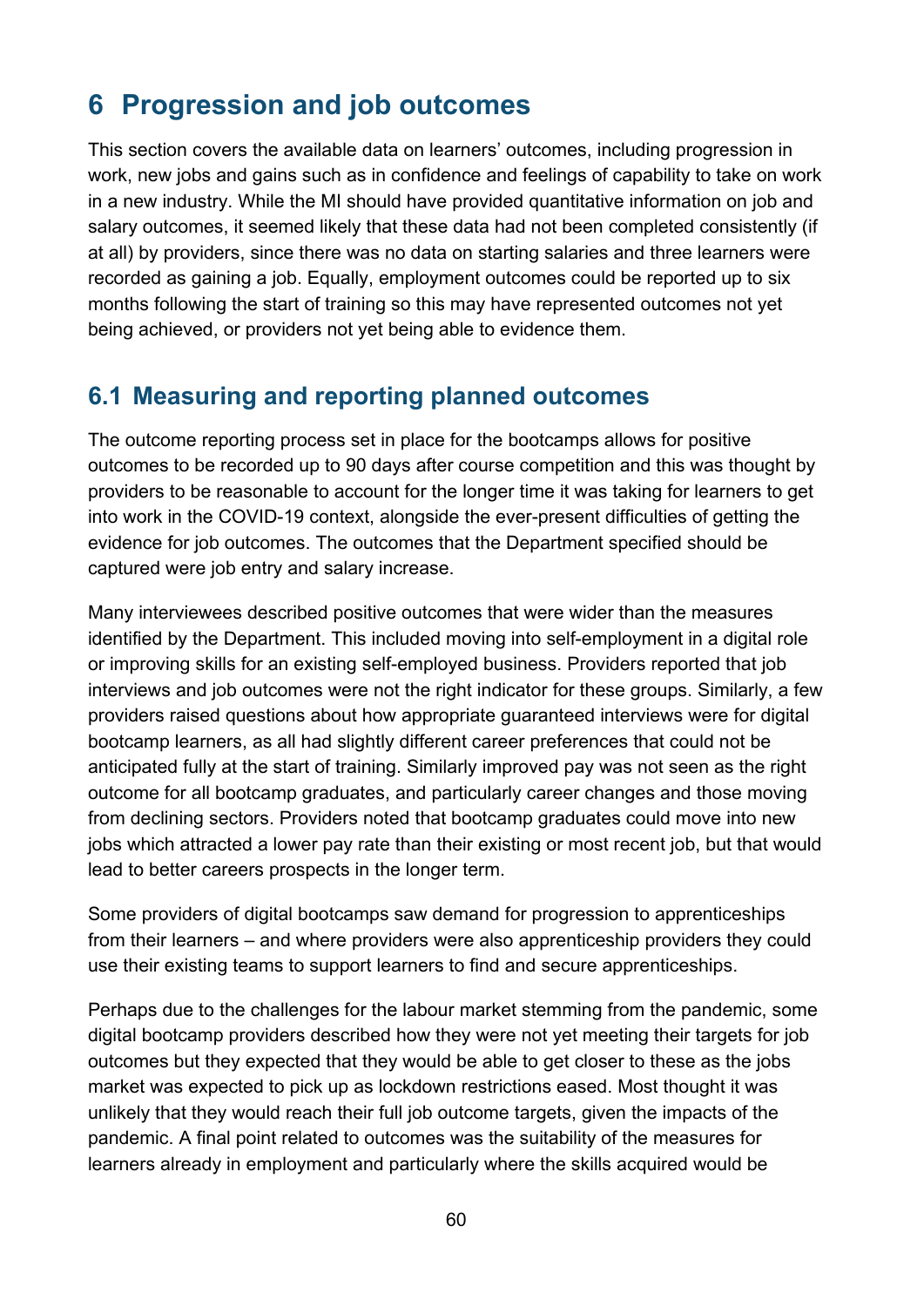applied in their existing role. Some providers feared they would not be able to claim outcome payments for this group.

Providers involved in delivering the technical bootcamps were more positive about the possibility of meeting their outcome targets because of the tight association between the accreditations that they offered that are required to work in the roles and because of the level of employer engagement they had secured.

In both the digital and technical Bootcamps, providers noted that some 'employees' referred to bootcamps were freelance or self-employed which also increased the challenges of gathering evidence on positive outcomes as defined, in the same ways as the other self-employed groups.

In a couple of bootcamps, and related to some providers building continuing relationships with learners who had graduated, some providers offered learners the opportunity to undertake life briefs following course completion. This meant that learners had opportunities to practice the skills they had required and add industry experience to their CV and portfolios to further enhance their job applications.

### **6.2 Other planned outcomes from bootcamp training**

There was no requirement for digital or technical bootcamps to include formal accreditation as part of courses. As such, many bootcamps courses, particularly those offered at Level 3 led to a course completion certificate supplied by the provider. Providers reported the reason for not including accreditation related to being agile and adapting to employers' needs rather than being tied to a specific curriculum for a specific qualification or accreditation. One employer described the difficulties for national qualification schemes to remain aligned to the fast pace of change in skills demands in the digital industry. The time needed to validate and accredit new training standards and qualifications led to a lag in respect of employers' needs; as such, graduates needed on the job training when recruited before they could be fully productive for employers. Accordingly, providers reported that they did not have time to get their courses accredited before delivery, although some intended to consider this for future cohorts.

However, some digital bootcamp providers were offering accreditations as part of their courses based on what would be attractive to employers. These accreditations covered examples such as the Python Institute, British Computer Society (BCS), Microsoft engineer accreditation, Azure, Cloud practitioner certificate, NetAcad, and digital marketing. One partner organisation working with bootcamp providers expressed a preference to see such qualifications attached to courses as this was a good indicator of learner progress although a provider pointed to the additional costs of embedding accreditations, which increased the price of bootcamps.

Another output from the digital bootcamps was for learners to develop a portfolio of work that they could use either when applying for jobs or for freelancing opportunities. Working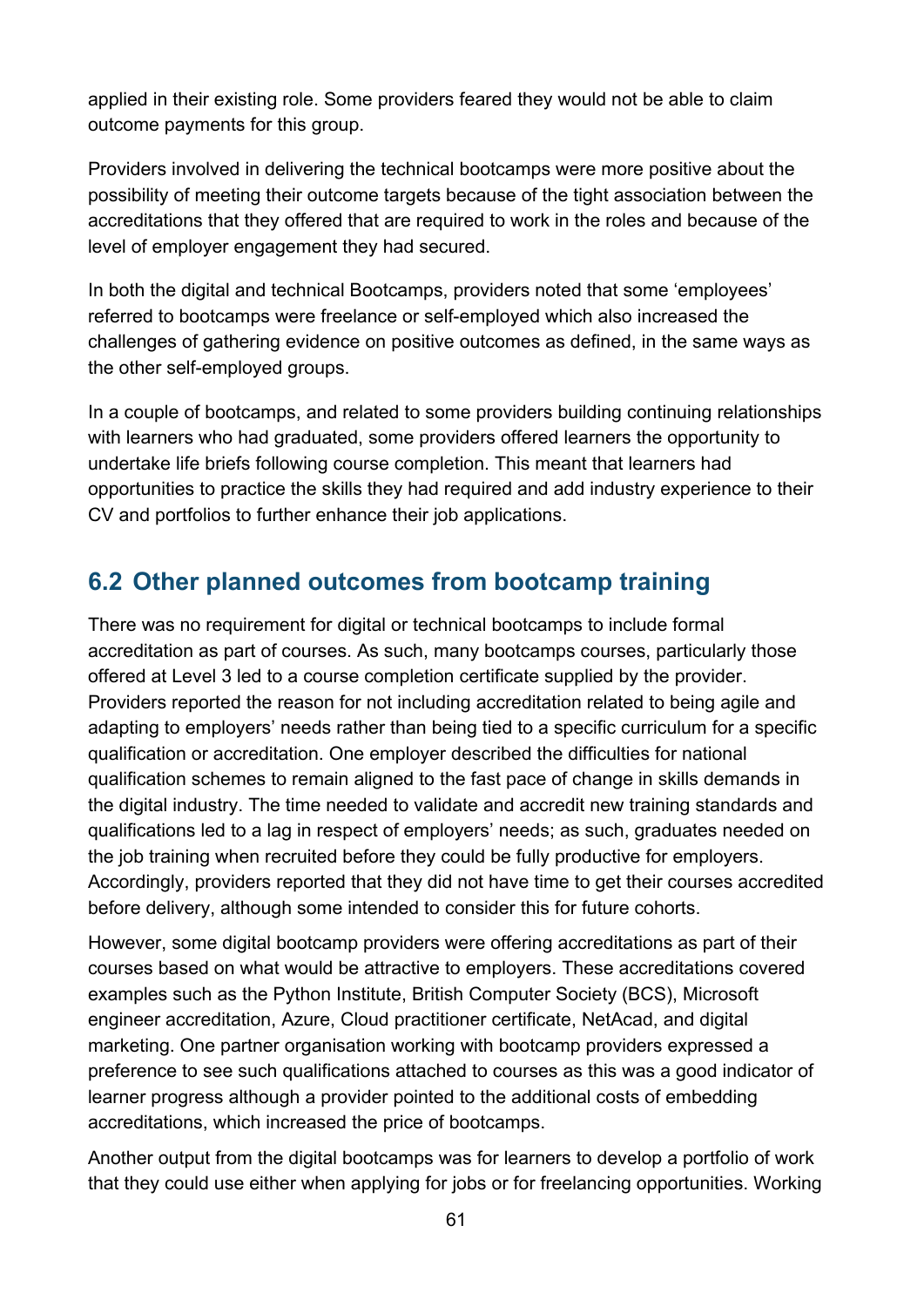on live client briefs from the employers during bootcamps and other project work helped to build this portfolio. Depending in the type of provision, some learners had uploaded their work to Instagram, others had WordPress blogs to record their work.

## **6.3 Course completions**

7

The providers collected **MI on course participation indicators**, such as whether learners dropped-out early or completed the course, completed all their assessments and assignments, and passed all their assessments (Table 6.1). As noted throughout, these data need to be treated with some caution given the quality issues encountered, please refer to 'Problems with quality of MI data' in 1.2 when utilising these findings.

Data collected and analysed as part of this evaluation suggests that the average attendance rate was close to 65%. Nonetheless, 84% of the learners successfully completed all their assessments and assignments and 81% successfully passed their assessments, meaning that even though attendance did not appear very high, a large proportion of learners still managed to successfully complete their courses and meet the planned learning outcomes. Even though most learners were actively engaging with the assignments and passing their assessments, 10% dropped out of their courses before completion which was similar to the rate seen in adult Level 3 courses<sup>[7](#page-61-0)</sup>.

|                                       | $\%$ | N               |
|---------------------------------------|------|-----------------|
| Average attendance rate               | 63.5 | 725             |
| Completed all assessments/assignments | 84.1 | 555             |
| Passed all assessments                | 80.9 | 429             |
| Exited course before completion       | 10.5 | 43 <sub>1</sub> |

#### **Table 6.1: Course participation indicators**

Source: Bootcamps MI 2021

It should be noted that the course participation indicators were recorded consistently in GMCA; LCR; and WMCA with data being more variably in terms of completion in the other three areas. HoTSW collected some information but not enough to report reliably, and WYCA and D2N2 did not provide any figures on this.

Exploring the course participation indicators by area, there was great variation of in attendance rates. Even though LCR showed the lowest attendance rate, it had the

<span id="page-61-0"></span>https://assets.publishing.service.gov.uk/government/uploads/system/uploads/attachment\_data/file/874731/ NARTs statistical release 201819.pdf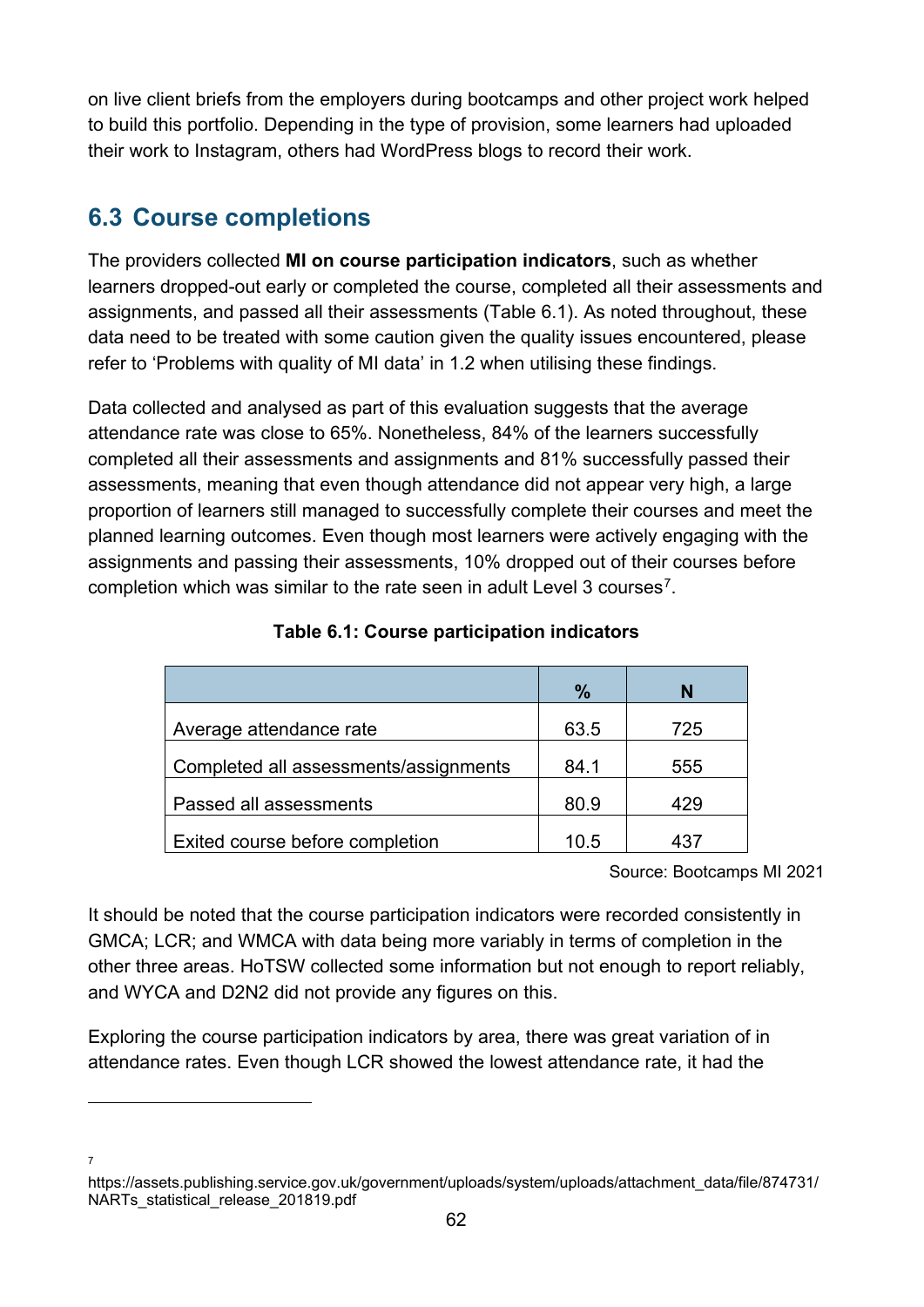highest rate of assessment and assignment completion and the highest rate of assessments being passed. However, this needs to be treated with caution as different levels of courses would in likelihood show different rates of completion and assessments being passed. While bootcamps in GMCA and LCR had early exit rates around 10%, the rate was higher in bootcamps in WMCA had a 17% early exit rate.

|             | <b>Attendance rate</b> |     | <b>Completed all</b><br>assessments |     |                    | <b>Passed all</b><br>assessments | <b>Exited course</b><br>before<br>completion |     |
|-------------|------------------------|-----|-------------------------------------|-----|--------------------|----------------------------------|----------------------------------------------|-----|
|             | $\frac{9}{6}$          | N   | $\frac{1}{2}$<br>N                  |     | $\frac{9}{6}$<br>N |                                  | $\frac{9}{6}$                                | N   |
| <b>GMCA</b> | 68.0                   | 350 | 81.8                                | 291 | 79.5               | 259                              | 9.3                                          | 236 |
| <b>LCR</b>  | 50.2                   | 200 | 98.4                                | 128 | 98.5               | 66                               | 9.9                                          | 71  |
| <b>WMCA</b> | 63.4                   | 145 | 68.9                                | 106 | 62.2               | 74                               | 17.0                                         | 100 |

#### **Table 6.2: Course participation indicators by area**

Source: Bootcamps MI 2021

The MI captured very limited information on reasons for dropping out that was not very informative. However, examining the characteristics of those individuals shed some light on the learners who were most at risk of dropping out early or of falling behind with on the other course indicators.

Where consistent data were available course participation rates were matched with course participants (this led to a smaller sample than seen above). The analysis suggested that women had much higher attendance rates than men, were more likely to complete all the assignments and assessments, and were much more likely to pass all the assessments (Table 6.3). Differences in these three participation indicators by gender were substantial and may indicate how bootcamps can 'pump prime' greater representation of women in digital industries and high skills occupations through widening the talent pool for employers to recruit from. There was no difference in early leaving by gender, as both men and women were equally likely to drop out.

| Table 6.3: Course participation indicators by gender |
|------------------------------------------------------|
|------------------------------------------------------|

|        | <b>Attendance rate</b> |     |               |     | <b>Completed all</b><br>assessments |     | <b>Passed all</b><br>assessments |     | <b>Exited course</b><br>before<br>completion |  |
|--------|------------------------|-----|---------------|-----|-------------------------------------|-----|----------------------------------|-----|----------------------------------------------|--|
|        | $\%$                   | N   | $\frac{0}{0}$ | N   | $\%$                                | N   | $\%$                             | N   |                                              |  |
| Female | 70.0                   | 158 | 93.7          | 158 | 92.5                                | 133 | 6.7                              | 104 |                                              |  |
| Male   | 54.6                   | 133 | 73.7          | 133 | 56.4                                | 78  | 6.4                              | 63  |                                              |  |

Source: Bootcamps MI 2021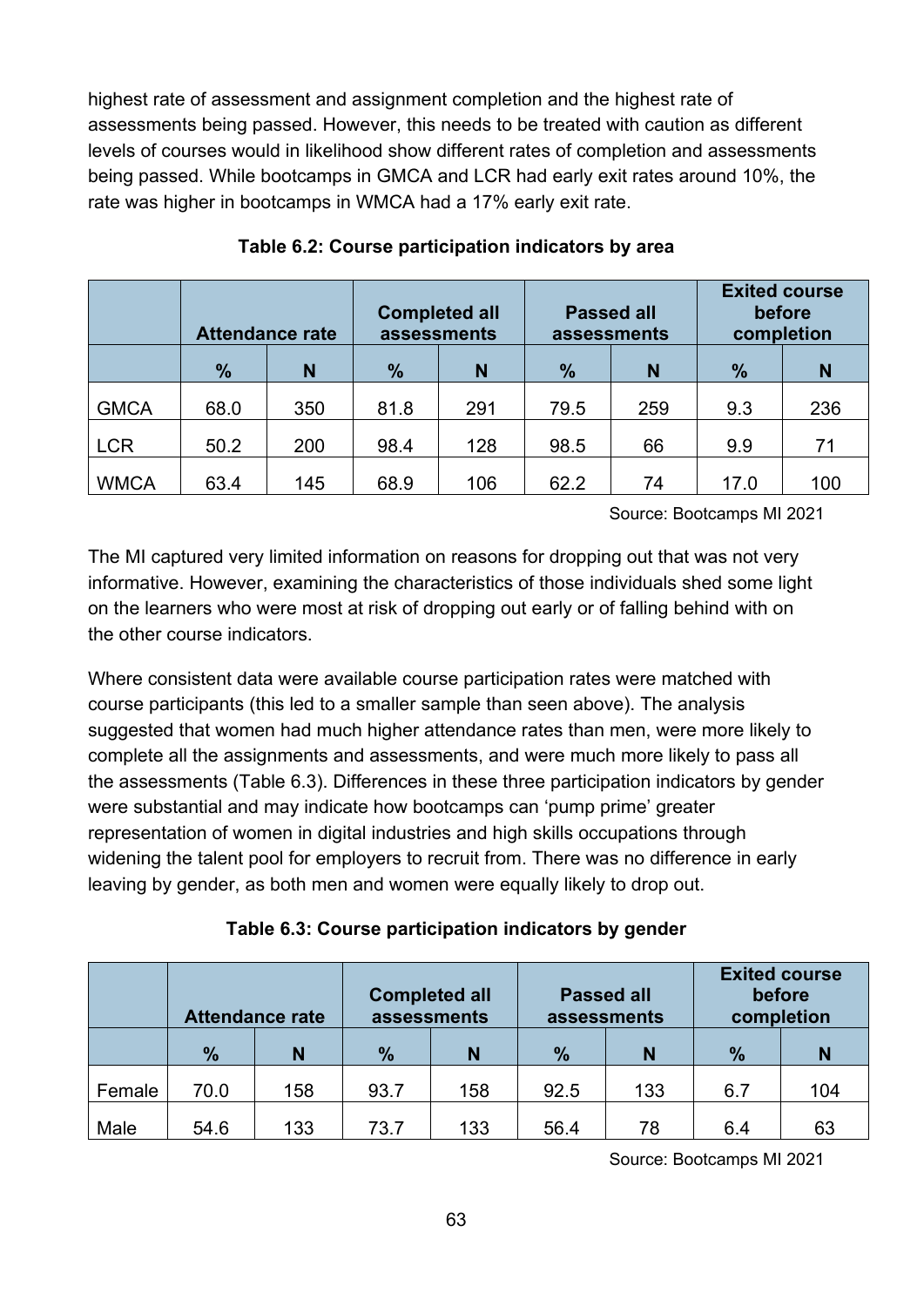Learners aged 36-45 were more likely to attend all sessions compared to younger age groups. All groups had a high rate of completion of assignments and assessments, while the youngest group (16-25 years old) and relatively older cohort (36-45 years old) were almost 6 times more likely, than 26-35 year olds, to drop-out.

|                        | <b>Attendance rate</b> |     | <b>Completed all</b><br>assessments |     | <b>Passed all</b><br>assessments |    | <b>Exited course</b><br>before<br>completion |    |
|------------------------|------------------------|-----|-------------------------------------|-----|----------------------------------|----|----------------------------------------------|----|
|                        | $\frac{9}{6}$          | N   | $\%$                                | N   | $\%$                             | N  | $\frac{9}{6}$                                | N  |
| $16 - 25$<br>years old | 64.5                   | 57  | 84.2                                | 57  | 80.4                             | 46 | 9.8                                          | 41 |
| 26-35<br>years old     | 62.3                   | 106 | 81.1                                | 106 | 72.9                             | 70 | 1.7                                          | 58 |
| 36-45<br>years old     | 70.8                   | 63  | 85.7                                | 63  | 79.6                             | 44 | 10.8                                         | 37 |

**Table 6.4: Course participation indicators by age group**

Notes: 45+ year olds are excluded due to small sample size restrictions.

Source: Bootcamps MI 2021

The analysis of MI data (which may only be considered illustrative due to quality issues please refer to 'Problems with quality of MI data' in 1.2 when utilising these findings) suggested substantial variation in terms of attendance rates by ethnic group. Asian/Asian British learners had almost 1.5 times higher attendance rates compared to White British learners. The other ethnic groups had similarly low attendance rates, although sample sizes were quite small. There did not appear to be any substantial differences in rates of completion or passing assessment by ethnic group.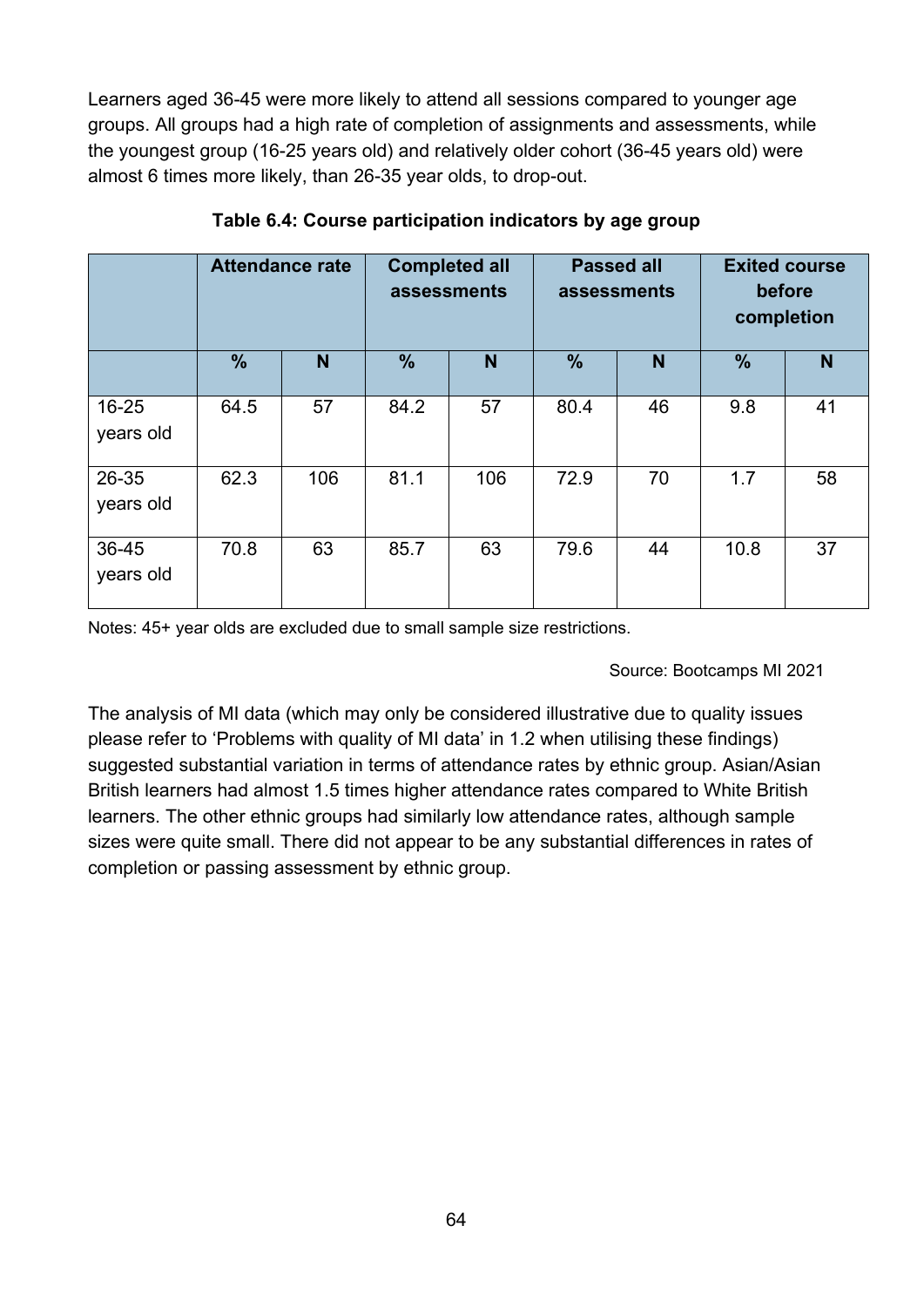|                                   | <b>Attendance rate</b> |     | <b>Completed all</b> | assessments | <b>Passed all</b><br>assessments |    |
|-----------------------------------|------------------------|-----|----------------------|-------------|----------------------------------|----|
|                                   | $\frac{9}{6}$          | N   | $\frac{9}{6}$        | N           | $\frac{0}{0}$                    | N  |
| <b>White British</b>              | 57.2                   | 142 | 84.5                 | 142         | 77.6                             | 98 |
| Mixed / multiple ethnic<br>groups | 53.9                   | 15  | 86.7                 | 15          | 83.3                             | 12 |
| Asian / Asian British             | 82.1                   | 64  | 81.3                 | 64          | 78.9                             | 52 |
| Black / African / Car             | 45.4                   | 21  | 81.0                 | 21          | 75.0                             | 16 |
| Other ethnic group                | 57.2                   | 37  | 91.9                 | 37          | 88.5                             | 26 |

#### **Table 6.5: Course participation indicators by ethnic group**

Notes: The exit rates are excluded due to small sample size restrictions.

Source: Bootcamps MI 2021

Carers (including people with dependent children at home) had higher attendance rates than non-carers. They were also almost half as likely as non-carers to drop out early from the courses.

Notably, data suggests that 66% of the carers in the sample were women compared to 48% of non-carers, and 58% of the carers are between the ages 36-45 compared to 16% of the non-carers. Both of these groups had the highest ratings in the course participation indicators although the limitations of this sample (the skew created by inconsistencies in data completeness between areas) means these findings may not be fully reliable.

|  | Table 6.6: Course participation indicators by carer status |  |  |
|--|------------------------------------------------------------|--|--|
|--|------------------------------------------------------------|--|--|

|                | <b>Attendance rate</b> |     | <b>Completed all</b><br>assessments |     | <b>Passed all</b><br>assessments |     | <b>Exited course</b><br>before<br>completion |     |
|----------------|------------------------|-----|-------------------------------------|-----|----------------------------------|-----|----------------------------------------------|-----|
|                | %                      | N   | $\frac{9}{6}$                       | N   | $\frac{1}{2}$                    | N   | $\frac{9}{6}$                                | N   |
| Not a<br>carer | 58.5                   | 203 | 81.8                                | 203 | 74.7                             | 142 | 7.0                                          | 114 |
| Carer          | 71.6                   | 90  | 88.9                                | 90  | 86.1                             | 72  | 3.7                                          | 54  |

Source: Bootcamps MI 2021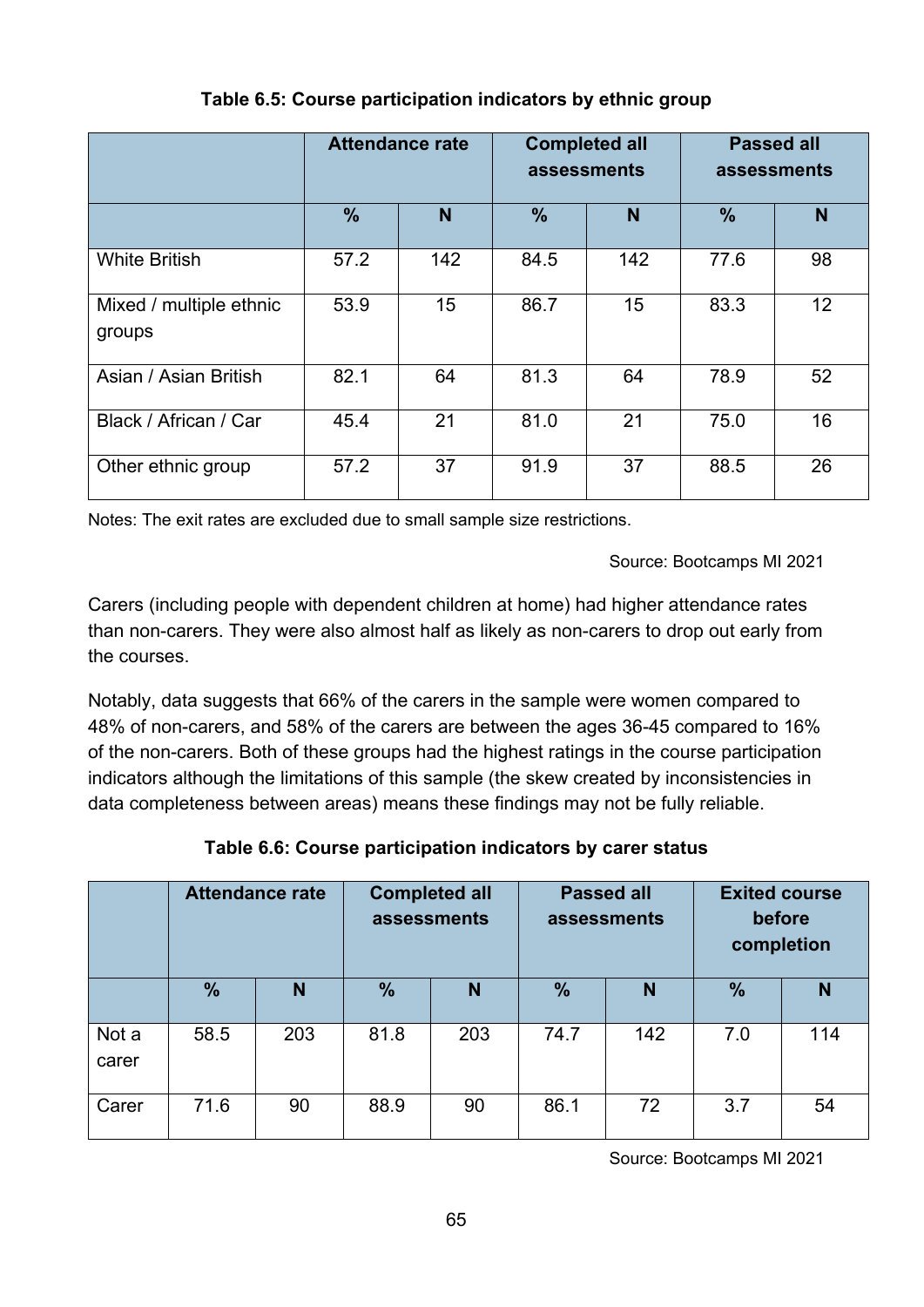Data collected and analysed suggests that t bootcamp course attendance rate was 51% learners who were working full-time; 55% for learners who are working part-time; and 70% for self-employed learners and unemployed learners (Table 6.7). This suggests that work responsibilities might be creating constraints when it comes to participating at the courses. Nine in ten (90%) of unemployed learners completed all assessments and this group was more likely than the other groups to pass all their assessments. However, together with part-time workers, they were much more likely than full-time and selfemployed workers to exit the course before completion.

Unfortunately the data sample is too small to look at the participation rates by educational level and disability status.

|                                        | <b>Attendance rate</b> |     | <b>Completed all</b><br>assessments |     | <b>Passed all</b><br>assessments |     | <b>Exited course</b><br>before<br>completion |     |
|----------------------------------------|------------------------|-----|-------------------------------------|-----|----------------------------------|-----|----------------------------------------------|-----|
|                                        | $\%$                   | N   | $\frac{9}{6}$                       | N   | $\frac{9}{6}$                    | N   | $\frac{9}{6}$                                | N   |
| Employed,<br>full-time                 | 50.6                   | 191 | 87.1                                | 170 | 83.2                             | 131 | 1.7                                          | 118 |
| Employed,<br>part-time                 | 54.7                   | 74  | 89.1                                | 55  | 86.1                             | 43  | 12.5                                         | 32  |
| Self-<br>employed                      | 69.9                   | 47  | 87.2                                | 39  | 84.4                             | 32  | $\overline{4}$                               | 25  |
| <b>Not</b><br>employed/<br>not working | 70.0                   | 240 | 91.7                                | 169 | 88.6                             | 114 | 10.7                                         | 140 |

#### **Table 6.7: Course participation indicators by employment status**

Source: Bootcamps MI 2021

Over **two-thirds of the learners surveyed (71%) had not completed their course** at

the time of survey. As such, evaluation of learner outcomes based on these data was somewhat constrained. Just under one in five (19%) had completed their course, while a little under one in ten (9%) had stopped attending their training before the end of their course. Less than half a per cent indicated their training had not yet begun. Learners in WMCA were more likely to have completed their course (49%). Learners in HotSW were the most likely to say they had stopped attending before the end of their course (18%).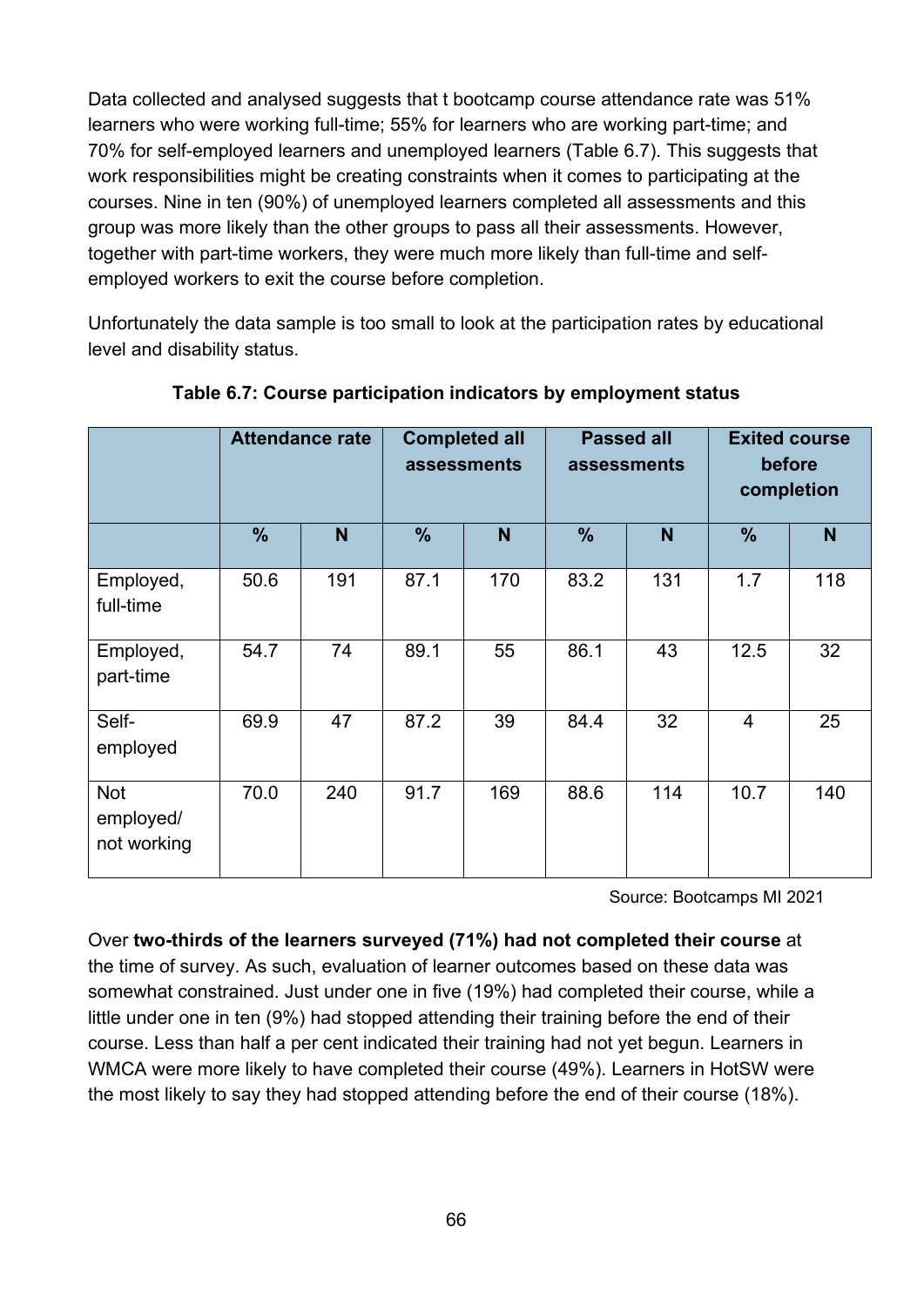#### **Figure 12: Whether completed course**



Source: Learner survey. Base: All respondents (354)

Learners who had not yet completed their course were asked to give an estimation of how far through their course they were at the time of interview. The majority indicated they were at least half-way through, including just under half (47%) who said they were more than half way through and 35% who were nearly finished. Only 4% had just started or were less than a quarter of the way through.

Learners in HotSW were more likely to be less than half way through their course, with 11% having just started or being less than a quarter of the way through, and a further 30% being between a quarter and half-way through their course.



**Figure 13: Progress on course**

Source: Learner survey. Base: Where still on course (251)

Providers generally reported being content with the levels of attendance and completion rates, and said there had been relatively few withdrawals in the context; a view that was necessarily affected by the pandemic and its effects on individuals and the economy. As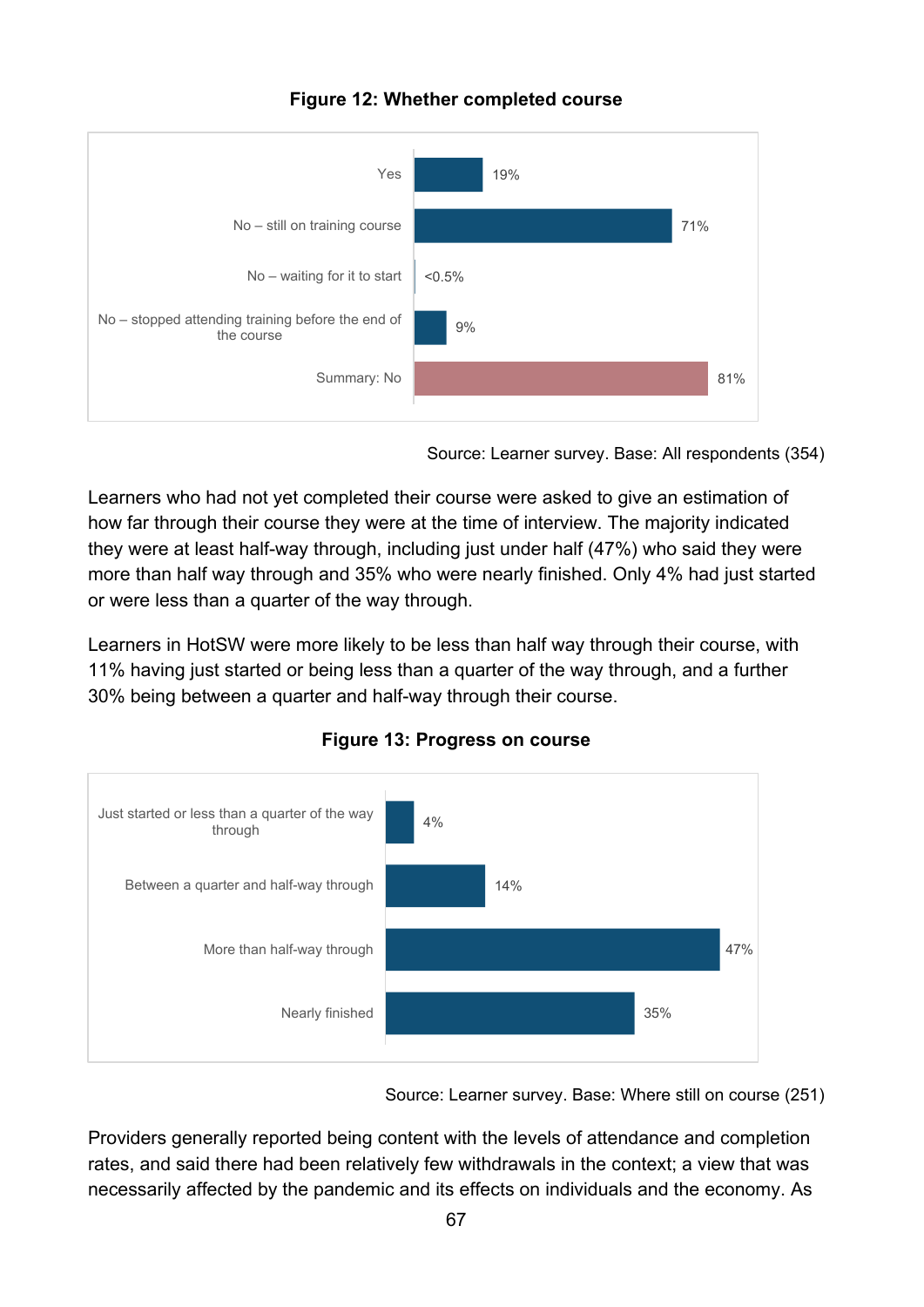such, providers noted that some learners who had dropped out were those who had been on furlough when they signed up to the course and who had been called back to their jobs. Moreover, schools closing at short notice when lockdown 3 was introduced meant that parents had responsibilities for childcare and home-schooling they had not anticipated when they signed up for training. However, despite this being more likely to affect mothers than fathers according to other commentary on the impacts of the pandemic, this was not borne out in survey findings where rates of non-completion were very similar by gender. Other reasons for non-completion included ill-health, people starting new jobs having been unemployed and so no longer being able to commit the time to the course, and current work or jobs becoming busier.

Some providers were able to offer flexibility in when the courses were delivered or accessed online so to support completion around working hours, which had enabled some learners to continue on their courses. The tutor led-approach rather than relying on self-guided online learning was also seen by providers to be a key to reducing withdrawals as this approach mirrored most closely the classroom based training that many learners were used to. A lack of flexibility resulted in some learners dropping out of their respective courses. Women, particularly in the middle-aged demographic were reported to have struggled according to those taking part in interviews due to external caring responsibilities and therefore were not able to keep up with the reading materials.

### **6.4 Challenges experienced by learners**

In the qualitative interviews, learners discussed factors that had led to difficulties in the training experience. It was relative common for learners to discuss missing the sociability and face-to-face interaction offered from in-person education. However, some learners reported positive experiences when offered the opportunity to interact with other learners on their courses through apps and social media platforms such as Slack, WhatsApps groups or LinkedIn. When these services were not offered, learners referenced a lack of interaction or opportunity for group discussion as a downside to their respective courses.

Online classes by their nature meant that a lot of learners missed out on practical experiences and on additional resources and facilities could be provided as part of classroom based training. Perhaps related to this, there was a strong preference for trainers who had practical experiences, and who could talk learners through the practical application of the new skills they were acquiring, rather than those who focused more on general theory. Learners really appreciated hearing from trainers who were experienced in the industry and employers. Trainers and employers helped make the skills real and practical which was particularly appreciated.

*It was good to meet people that've actually done [the job] as opposed to talking about the theory of writing a script, we've got the script writer there's who's scripted a movie that's on TV now.*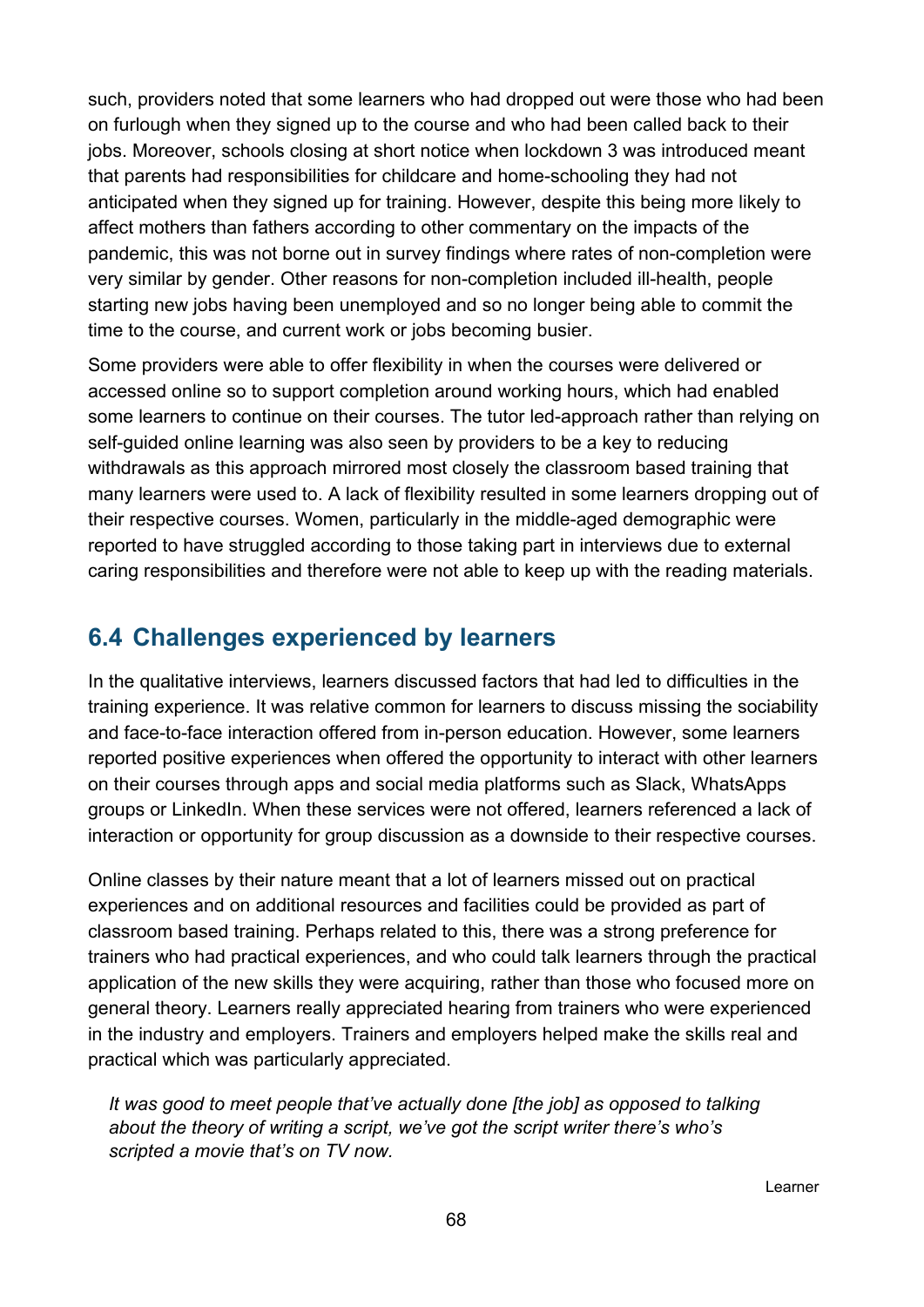*I think the content worked well, the teacher was really good, the group work was really good, you learnt a lot practically working with others even if it was remote […] obviously I think it would be a lot better if it was in person*

Learner

There could be frustrations in respect of the resources used in some courses where learners did not understand they would need to purchase licenses and free trials were of too short duration to support their full course experience.

## **6.5 Changes in work status since getting involved in training**

There had been very little change in working status for survey respondents. At the point of the fieldwork, 63% were employed, including 43% who were employed full-time, and 21% were unemployed. However, as the majority of learners had not yet completed their course it was possible that the working status of some learners could have changed in the period following the survey and course completion.

The ethnicity split replicated that seen for current working status, with white learners more likely to be employed (66%) and BAME learners more likely to be unemployed (33%), although notably the proportion for BAME learners who were unemployed was lower than seen immediately prior to course start (43%).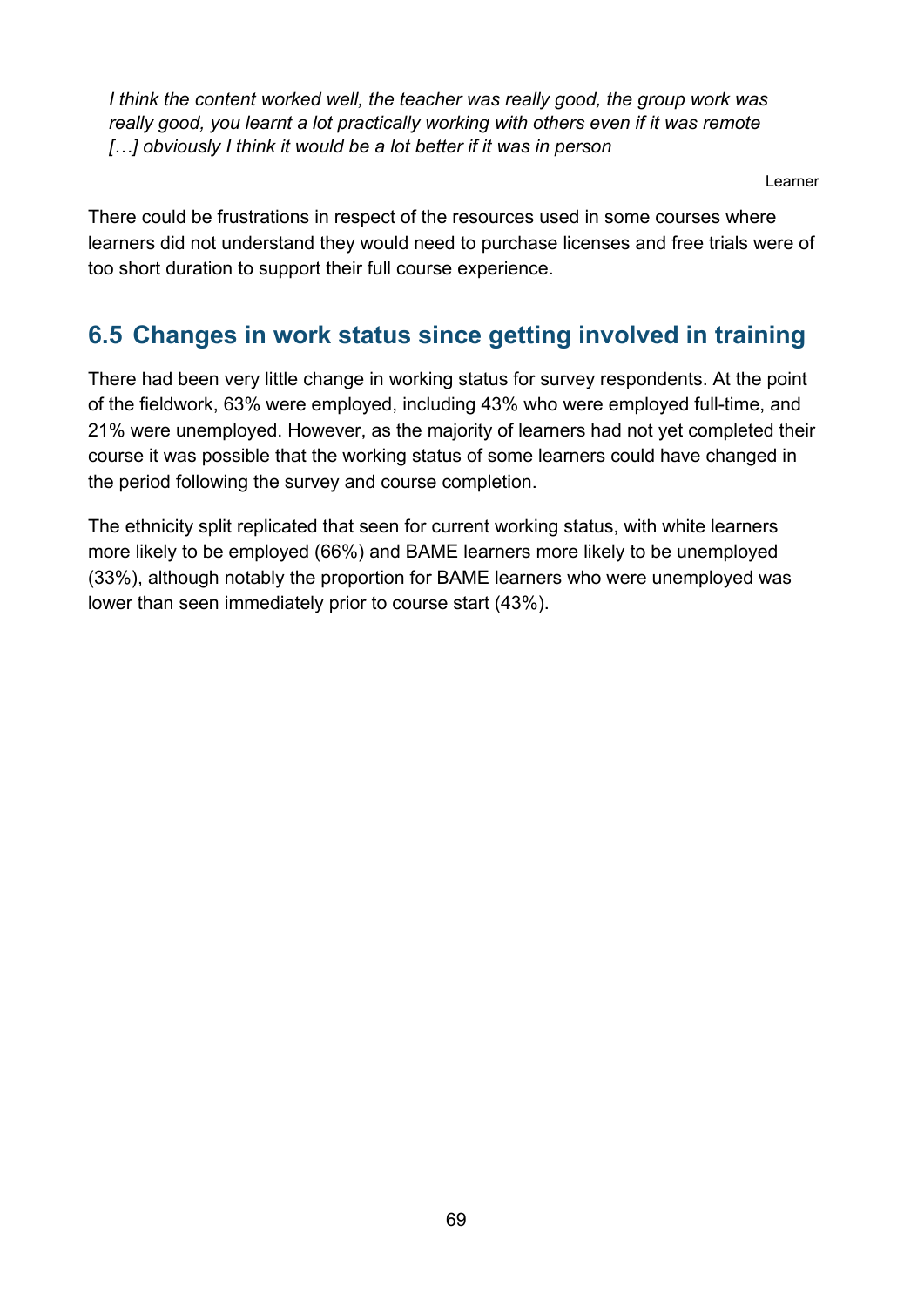

**Figure 14: Change in working status**

Source: Learner survey. Base: All respondents (354)

Table 6.8 summarises working status immediately prior to learners beginning their course and at the point of being surveyed split by pilot area. The area with the most notable change in working status in WYCA. Half of learners were working immediately prior to beginning their course, and this rose to 60% at the time of fieldwork. Conversely, while 40% in WYCA were unemployed immediately prior to beginning their course, this had fallen to 23% at the time of the survey. Changes in other areas were less notable. although a small reduction in the proportion of learners that were unemployed could be seen across the board.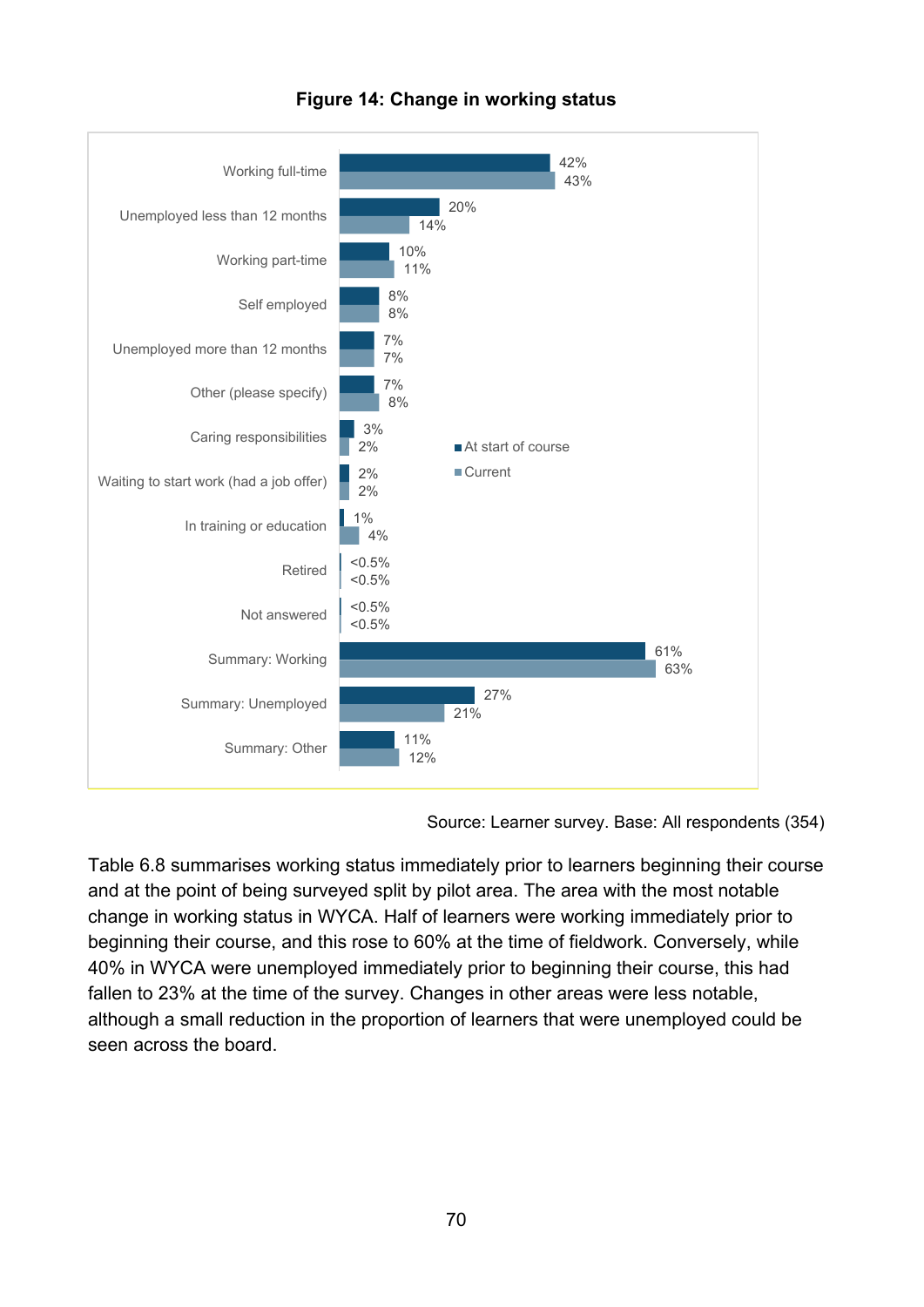|                        | <b>D2N2</b>   | <b>GM</b> | <b>HotSW</b>  | <b>LCR</b>    | <b>WMCA</b>   | <b>Leeds</b>  |
|------------------------|---------------|-----------|---------------|---------------|---------------|---------------|
|                        | $\frac{9}{6}$ | $\%$      | $\frac{9}{6}$ | $\frac{9}{6}$ | $\frac{9}{6}$ | $\frac{9}{6}$ |
| Working – pre          | 77            | 37        | 67            | 59            | 49            | 50            |
| Working - current      | 77            | 41        | 72            | 51            | 46            | 60            |
| $Unemployd - pre$      | 11            | 44        | 24            | 30            | 32            | 40            |
| Unemployed - current   | 8             | 41        | 17            | 27            | 27            | 23            |
| Other $-$ pre          | 9             | 17        | 8             | 11            | 16            | 10            |
| <b>Other</b> - current | 11            | 10        | 8             | 16            | 22            | 15            |

**Table 6.8: Change in working status by pilot area**

Source: Learner survey. Base: All respondents (354), HotSW (87), WYCA (47), D2N2 (96), GMCA (41), LCR (45), WMCA (37)

Where learners indicated they were employed immediately prior to beginning their course and at the time of being surveyed, they were asked to confirm if their current job was the same as the one they had when they started the course. The vast majority (89%) indicated that this was the case. Those who were still on their course were more likely to say they had the same job as when they started (92%), although of those who had completed their course the proportion in the same job was still high (76%).



**Figure 15: Whether in same job**

Source: Learner survey. Base: All working before and at time of interview (195)

Learners who were working or waiting to start work were asked to classify their occupation into the Standard Occupational Classification major groups. The most commonly selected were professional occupations (24%) and managers, directors and senior officials (20%), followed by administrative and secretarial occupations (16%) and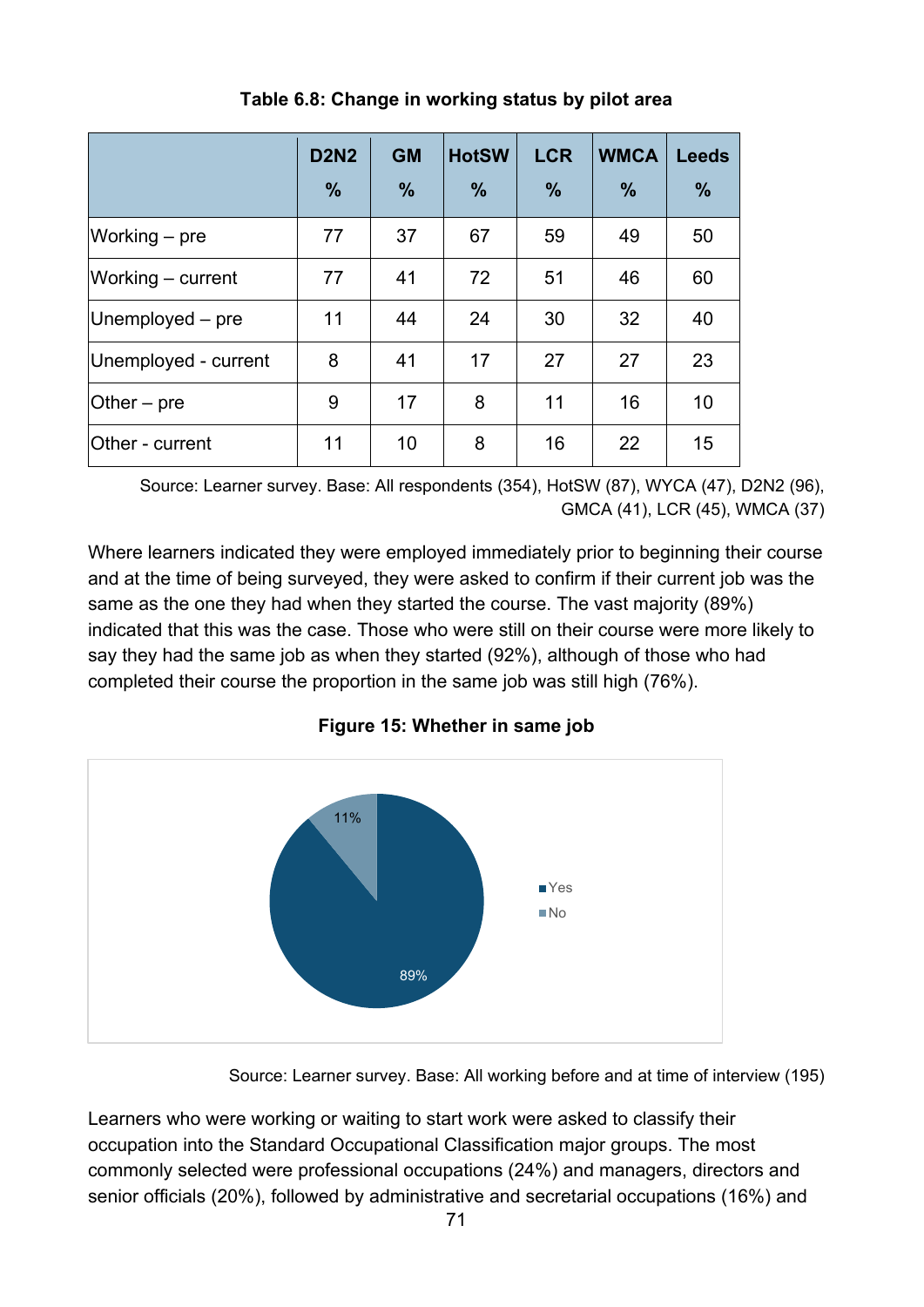associate professional and technical occupations (14%). It is important to note that respondents entered these classifications themselves and so not all roles may have been correctly classified by the learners.

Learners in D2N2 were more likely to classify themselves as manager, directors and senior officials (29%).



**Figure 16: Current occupational classification**

Source: Learner survey. Qcursoc. Which of these best describes your current occupation? Base: Where currently working or waiting to start work (219)

### **6.6 Learners' self-reported outcomes**

The survey also captured employability outcomes amongst learners including achievement of accreditations and whether they had been involved in job interviews. It also explored entry into new jobs.

### **Certificates and accreditations**

Nearly two-thirds (62%) of the small number of respondents who had completed their course at the time of the survey (n=69) said they obtained a certificate or qualification from the training. Those who were working immediately prior to commencing the training were more likely to have gained a qualification or certificate (74%) although there was no indication in the other data why this should be.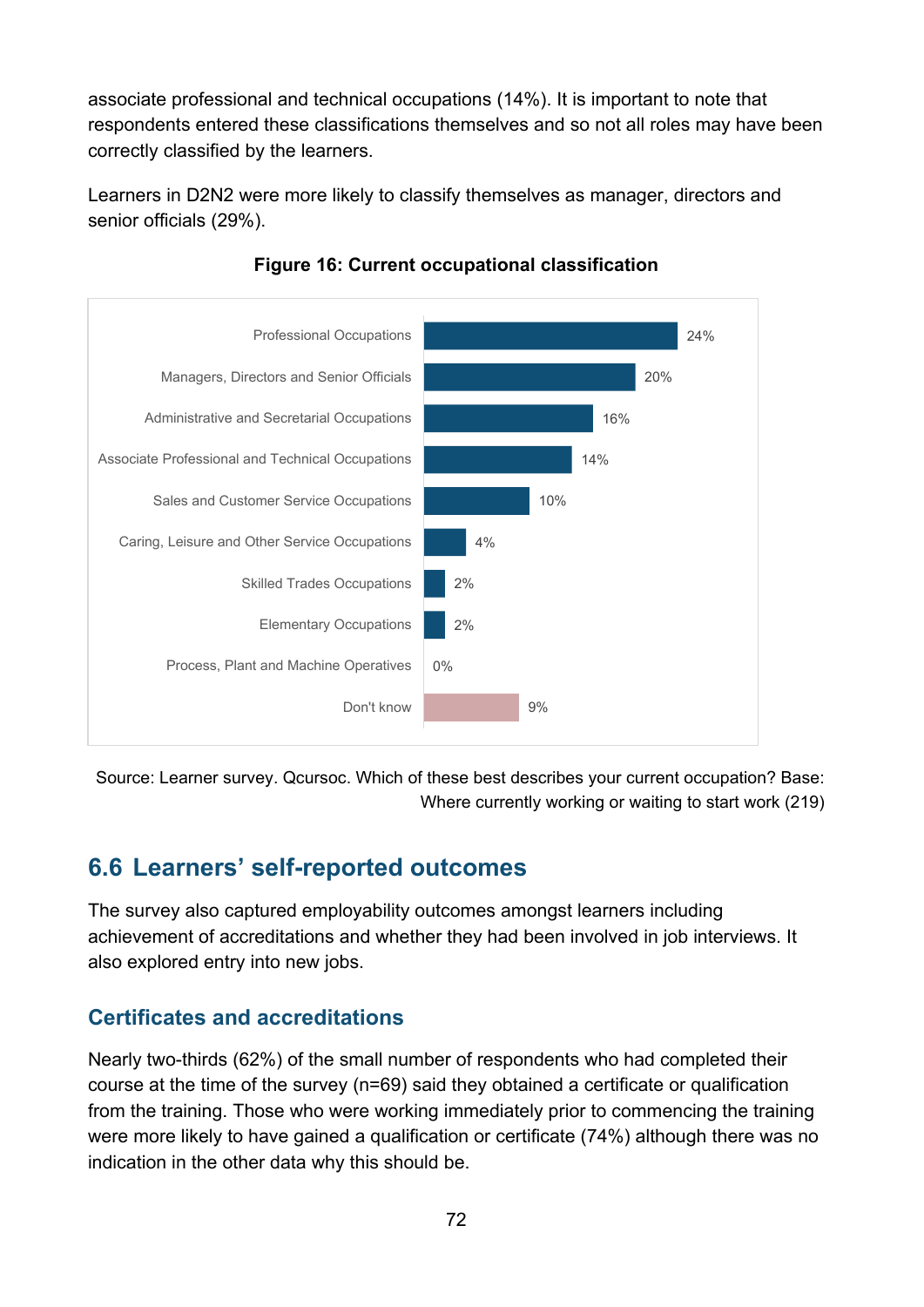

**Figure 17: Whether gained a qualification or certificate**

Source: Learner survey. Base: Where completed training (69)

Additionally, just under three-in-five (59%) of all respondents agreed that their bootcamps training would give or had given them a certificate, portfolio or accreditation that is valued by employers. This consisted of 24% who strongly agreed and 35% who agreed. Fewer than one-in-ten (9%) disagreed. One-in-six (16%) however did not know if completing and passing the training would give them a certificate, portfolio or accreditation that is valued by employers, and a further 4% thought this question was not applicable to them.

Learners who had completed their course were more likely to agree with this statement (74%), suggesting that the value of qualifications and accreditations obtained may not be as evident while the training is still ongoing. Learners in D2N2 were more likely to agree with this statement (69%), while those in HotSW were less likely to agree (47%), and more likely to disagree (15%).



#### **Figure 18: Perceptions of training credibility**

Source: Learner survey. Base: Where completed training, still training, or dropped out (353)

It was common for learners in the qualitative interviews to seem somewhat indifferent to the opportunity to earn a recognised accreditation. Instead, they cited the value of applied experience and demonstrable skills to themselves and employers. Learners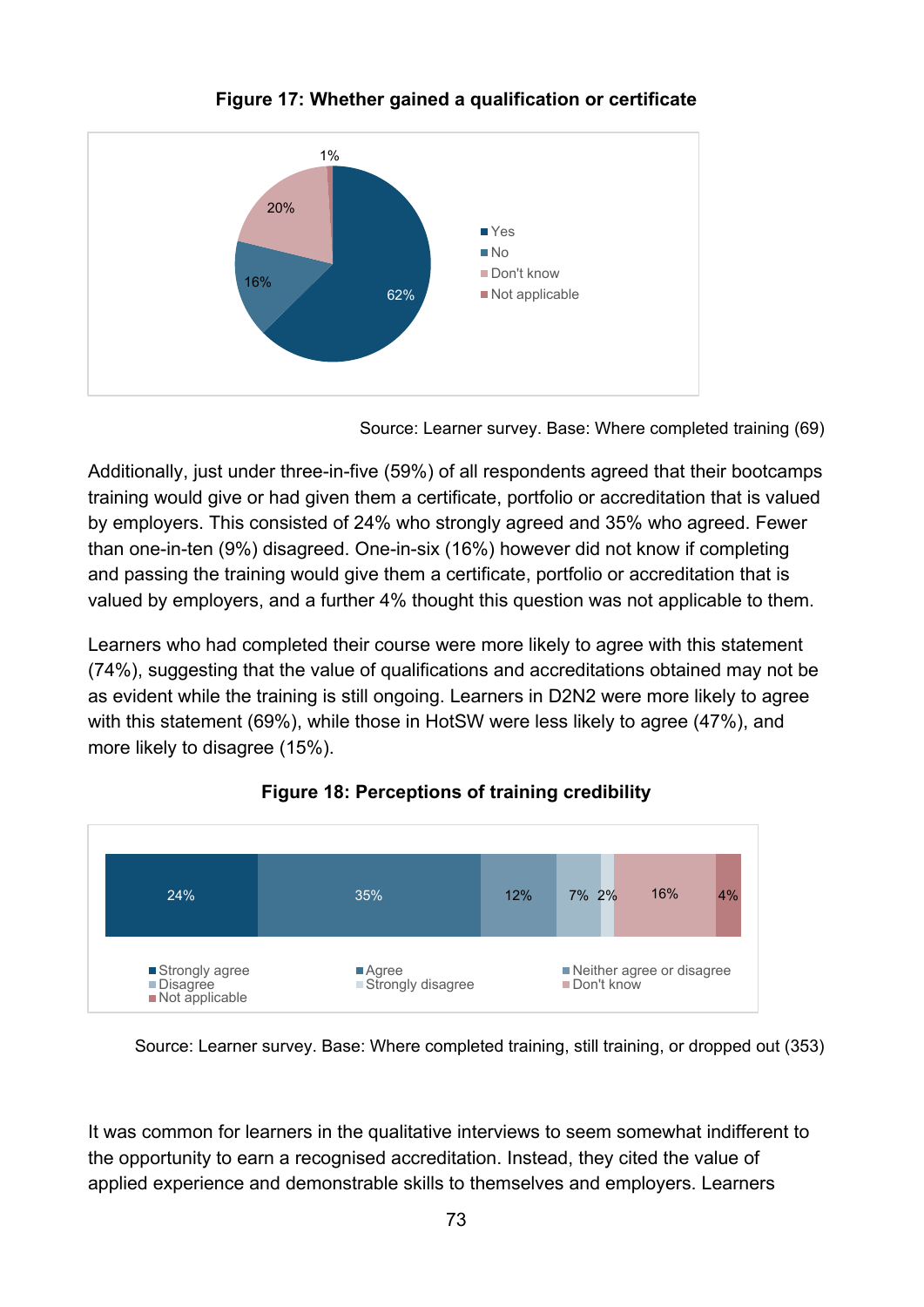appeared to have a good understanding that their intensive courses were quite different from educational qualification courses and therefore did not have particular expectations in respect of gaining qualifications.

*Not super important because it seems like employers mostly look for skills and experience and not so much specific qualifications. Just having completed a bootcamp is enough to get some interviews for junior roles.* 

Learner

Nonetheless, learners were satisfied when a formal accreditation was offered, particularly those undertaking advanced IT courses. For the advanced training courses, the possibility of leaving with a world-recognised accreditation was a primary motivation for learners.

Some learners discussed creating a portfolio as a substitute to a formal qualification and the tangible examples this meant that they had to offer employers of their skills. These portfolios were valuable to learners beyond the course, and some hoped to continue producing work for their portfolios to build up a recorded work history in the area.

*That's my qualification as far as I'm concerned.* 

Learner

*Next for me from this course I aim to do a few more UX portfolio projects and then really take the step to change my career and apply for a UX job or continue freelancing.* 

Learner

### **Offer of job interviews**

Survey respondents who had completed their course – which was a small number given the timing of the survey and the response rate relative to the overall intake to bootcamps - were asked if they were offered an interview with an employer at the end of the training and 9% said they had, while 81% said they had not. The remaining 10% did not know. Of the 6 learners who said they were offered an interview, 3 were offered a job from that interview; 1 was not offered a job and the remaining 2 were waiting to hear the outcome of their interview. Information from providers indicated that they did not book interviews and recruitment events until the end of training so this may have affected this result, furthermore some providers did not use the guaranteed interview model.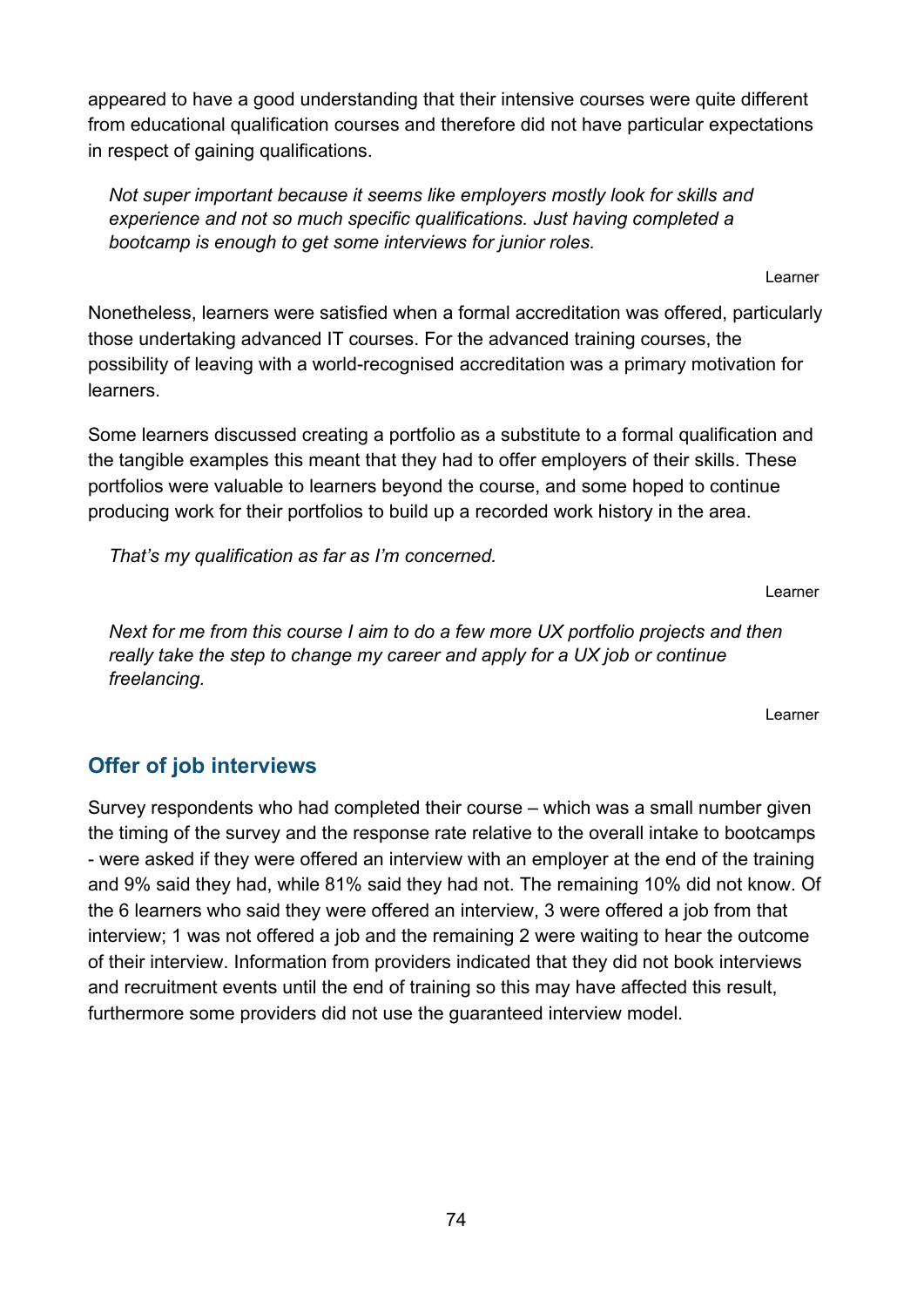

**Figure 19: Whether offered an interview with an employer**

Source: Learner survey. Base: Where completed training (69)

Learners who had yet to complete their course at the time of survey were asked if they had been told there would be a job interview with an employer at the end of the training. A little over a quarter (28%) said that they had been told this, while a little under a half (46%) said they had not. A relatively high proportion did not know (17%) or thought this was not applicable to them (9%).

Learners who were working immediately prior to the commencement of their training were more likely to say the offer of a job interview was not applicable to them (13%) – possible due to training being for their existing employer or related to their selfemployment. Similarly, those aged 51-60 were also more likely to say a job interview was not applicable to them (23%); as were learners in D2N2 (18%).



**Figure 20: Whether expecting an interview with an employer**

Source: Learner survey. Base: Where still training (251)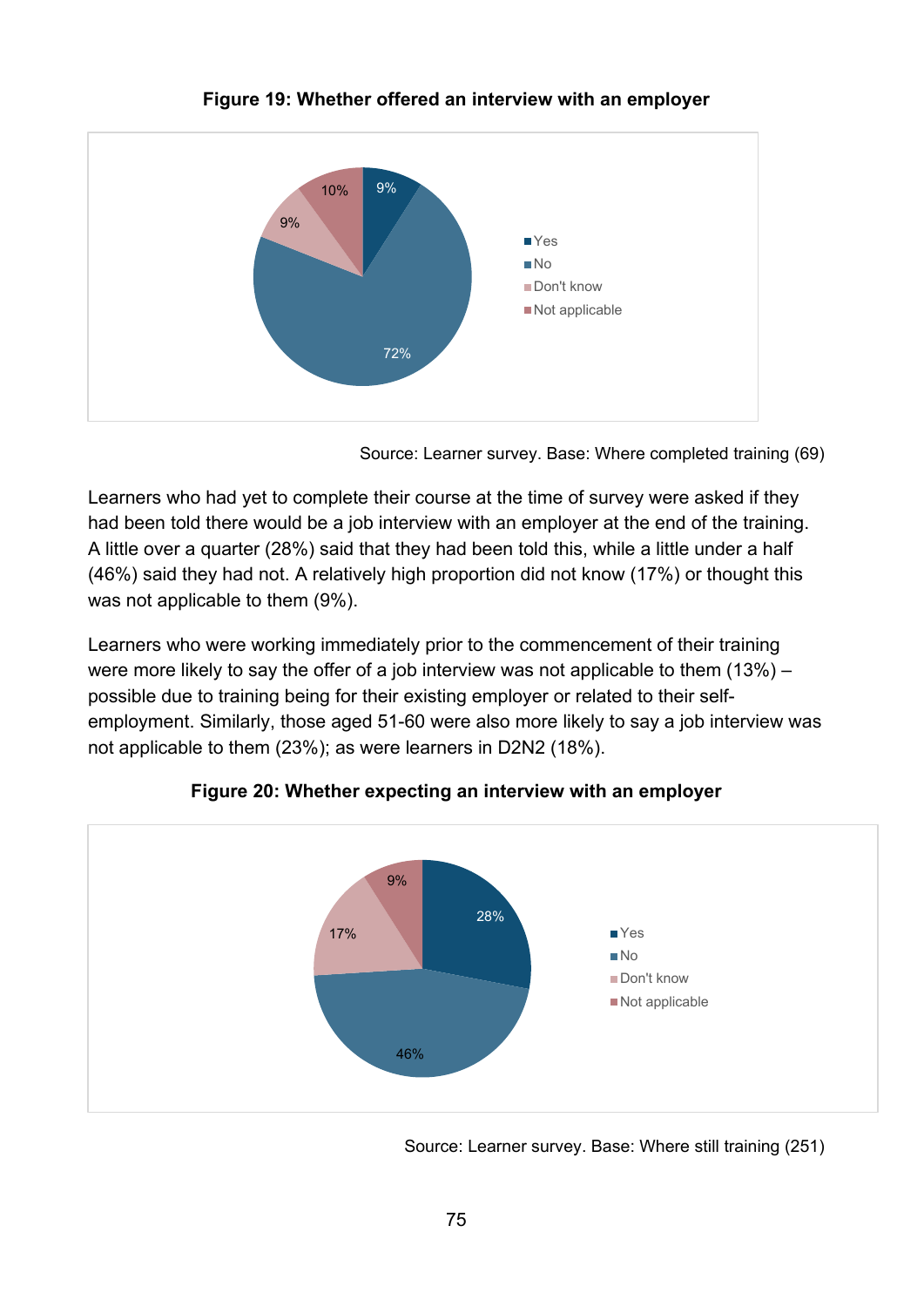At the time of the qualitative interviews, learners were typically reaching the end of training, but few had completed it. As a result, they were often unsure about the prospect of interviews or ongoing job search support. Some were optimistic about ongoing support from their providers. However, there was a very mixed picture on whether job interviews happened within the timeframe of courses, and some learners felt that more than one opportunity for each learner was necessary.

Nonetheless, learners in the interviews reported that providers sent out their CVs to recruiters, or put learners in touch with recruiters, which had led to job interviews in some cases. Additionally, some learners had been offered support to gain an apprenticeship which they welcomed.

Learners who aimed to use their skills for self-employment were not interested in formal interviews. For some bootcamps which were advertised as suitable for start-up businesses, learners said job interviews would have been inappropriate. Instead, the potential freelance opportunities for learners through employer engagement during the training, were more valuable.

Other job searching support varied according to the learners who took part in interviews. Where trainers offered learners guidance, references and curated lists of vacancies this was very much appreciated. Careers advice in training sessions throughout the bootcamp and workshops focused on CV building or developing a LinkedIn network, could be very helpful for job seekers. These sessions helped to clarify for learners what type of jobs or extra training they should apply for. Some who were seeking to set themselves up as self-employed appreciated other forms of support where relevant such as information on how to get funding to support business start-up; where this was not delivered it was reported as a gap in the training that should be plugged. Employability support therefore needed to be tailored from the learners' perspectives so that those seeking to be employed would receive something different from those setting up their own businesses.

Some learners reported how the content of their training had prepared for employment, including one that noted recruiters in their industry had hired from bootcamps before. For other learners, the realisation emerged that they would need further training to secure the job they were aiming for. Nonetheless, they recognised the value of the bootcamp as a starting point.

#### **Is training sufficient to find work**

A little over two-in-five (44%) survey respondents agreed that their training and provision would be sufficient for them to apply for a job in their industry. This included 14% who strongly agreed and just under one-in-five (18%) disagreed with this statement. A fifth (20%) said either that they did not know or that this statement was not applicable to them, perhaps reflecting the relatively large proportion who had not changed roles and may not be looking to change role in the near future.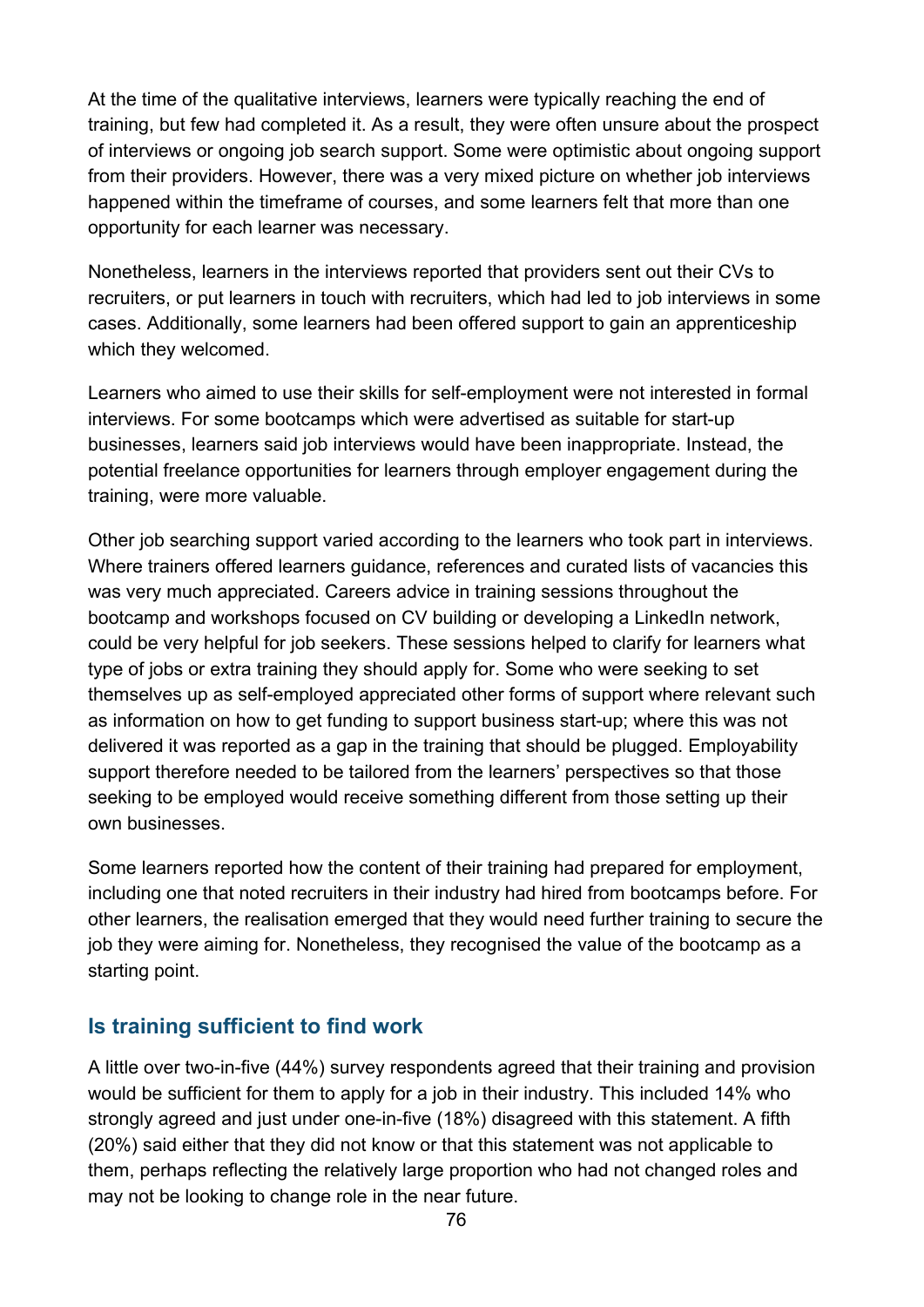Those who did not complete their course were less likely to agree with this statement (12%) and were more likely to either strongly disagree (18%) or say it was not applicable to them (30%).

Learners aged 21-24 were more likely to agree with the statement (59%), as were those whose highest educational attainment is level 3 (55%) and those with a disability (57%). Lastly, learners in D2N2 were more likely to agree the training and provision would be sufficient for them to apply for a job in their industry, while those in HotSW were more likely to disagree (28%).



**Figure 21: Perceptions of how qualified they are/will be to apply for a job**

Source: Learner survey. Base: Where completed training, still training, or dropped out (353)

### **Views and satisfaction with outcomes**

Learners taking part in the qualitative research were generally positive about their outcomes at the end of their courses. While many had not yet finished their training at the time of interview, they believed the bootcamps would add to their repertoire of skills and allow for future success. Where learners favoured self-employment or further education over getting a job, they reported the learning as improving the opportunities of their selfemployment or opening the door for further educational pathways.

Those undertaking bootcamps programs to upskill in their existing role reported generally feeling positive about their positions, including improved competency for their existing role, or a better understanding of their co-workers' roles who were perhaps more involved in technology.

*I've been doing things differently. I understand now how to use things like Excel and databases to make things easier and quicker for me.* 

Learner

#### **Interest in apprenticeships**

Attitudes towards possibly committing to a shortened apprenticeship if the opportunity arose were a little more varied. Those less interested in this pathway generally reported the possibility of low earnings and having to undergo further education and training as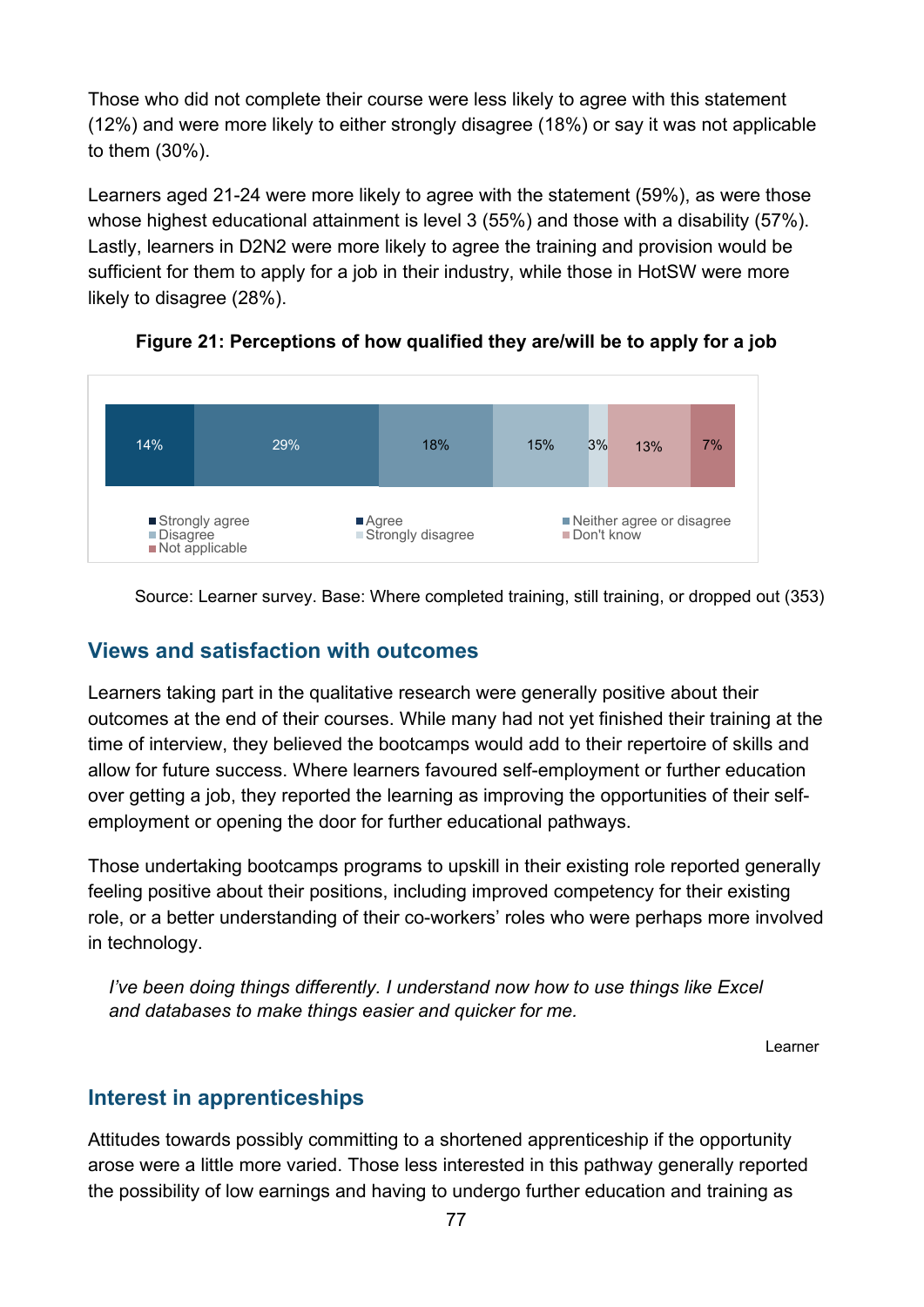reasons for preferring a different pathway. Conversely, others cited the ability to learn practical skills and be more 'hands-on', if the duration of the apprenticeship could be shorted in recognition of their training.

*Having gone through University you get quite a few transferable skills but on the other hand you get very few practical skills, and no matter what role you want you are still very much learning on the job.* 

Learner

*Yes, I think it would [take up a shortened apprenticeship]. The reason I say that is because I've already done an A-level equivalent, so I've already got the Level 3, but I have to do a Level 3 apprenticeship to move onto the Level 4 and then move onto a degree. Shortening the length would be very helpful.* 

Learner

Furthermore, those who felt that an apprenticeship would not be beneficial for them personally often saw it as a good idea for others.

*It would be absolutely perfect for apprentices in any career in any field to be able to meet people who are actually doing the job that they are doing and having the opportunity to learn all aspects of the job and how it is.*

Learner

The example below draws on the experience of learners in one of the delivery areas.

#### **Case study: GMCA and Lancashire LEP**

Although it was a little early to fully assess progression and job outcomes, with learners yet to complete their courses, several we spoke to in the Greater Manchester and Lancashire area felt that they had gained new confidence, valuable skills and, in some cases, accreditations. Some of the courses provided skills that enabled learners to follow self-employment or freelancing routes, with one course involving a pitch to several potential customers (employers). Learners were particularly positive about courses which led to recognised qualifications, giving them increased confidence about potential job outcomes.

#### **Whether course helped learners to find work**

Three-in-ten learners (30%) who were currently working or waiting to start work said their course had contributed to them finding employment. This included 12% who said it had significantly helped and 19% who said it had helped somewhat. A little under a quarter (22%) said it did not make any difference in them finding employment, while nearly half (47%) said they were unsure of the contribution.

Where learners had completed their course, a greater proportion said it had contributed to finding employment (25% significantly and 18% somewhat) suggesting that completing the course gives the full sightline to the benefits, although a similar proportion said it has not made any difference (25%). Notably, BAME learners were more likely to say their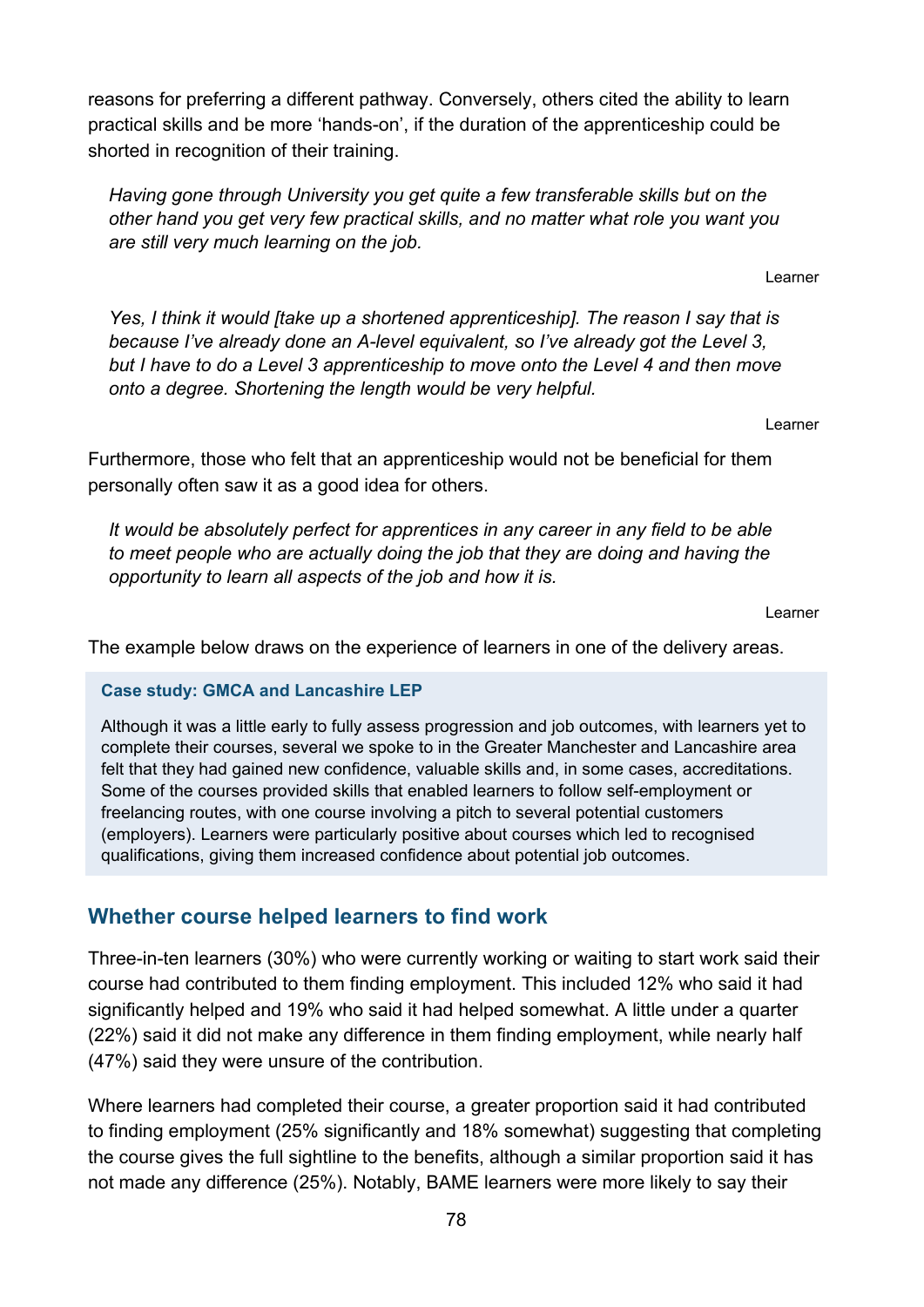course has contributed to them finding employment (53%). This group was more likely to be unemployed on joining training which suggests a substantial difference made by the training.



**Figure 22: Contribution of course to finding employment**

Source: Learner survey. Base: Where currently working or waiting to start work (227)

Just under a quarter (23%) of learners who were currently working or waiting to start work agreed that the training and support helped them to find a new job. A third (33%) said this statement was not applicable to them and a further 6% said they did not know. 15% disagreed with this statement. Unsurprisingly, none of the learners who did not complete their course agreed with this statement.

BAME learners were more likely to agree with this statement (43%, including 28% who strongly agree).



**Figure 23: Perceptions of whether the training helped them find a job**

Source: Learner survey. Base: Where currently working or waiting to start work (227)

### **6.7 Post-training recruitment of bootcamp learners**

As noted earlier, some employers were involved in the bootcamps primarily as a source of new recruits. While this may have been lessened due to the pandemic limiting recruitment, there was genuine interest and intent among some employers interviewed to recruit bootcamp learners. While some employers were no longer able to recruit at the end of the bootcamps due to the pandemic shrinking their organisations and preventing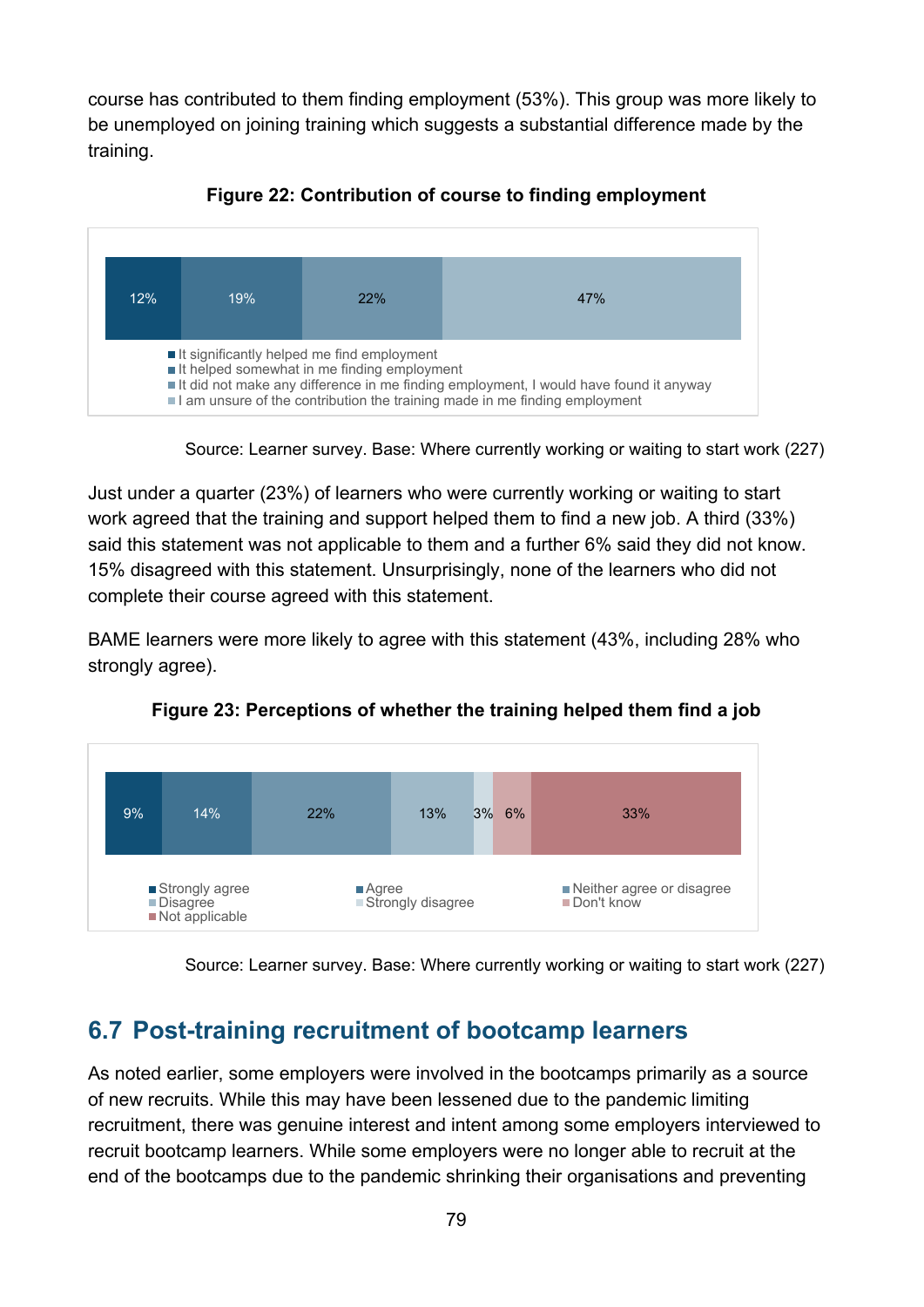recruitment at that time, other employers remained hopeful of doing so. For example, a digital agency employer had short-listed four bootcamp learners for interview and was confident they would be able to appoint from these. They felt there was no other provider in their area that trained learners in the practical skills and commercial awareness they required in junior staff to have.

# **6.8 Value of bootcamps for employers**

There were a few key aspects of the bootcamps that served as attractors to employers. In IT and digital, the technology can develop at a pace faster than traditional training providers and colleges are able to keep up with. For some employers, bootcamps could respond better and were considered to be at the cutting edge of training.

*[Provider] is great because they're the only apprentice training provider company we've ever come across that have a sufficient level of ability for apprentices in terms of coding. And the Bootcamps provide that rigour and that up-to-date, cutting edge development work for what's needed in a commercial arena.* 

Employer

Another attraction was the reputation of the training providers, both in terms of employers wanting to recruit learners from the bootcamps due to the training provider's professional reputation, as well as encouraging employers to work with the training provider in delivering the bootcamps.

*Leeds, outside of London, is the place to go for what we do, digital, so for us having a company that has got a big presence here is incredibly handy* 

Employer

For some employers the ability to get to know learners, which might open-up recruitment opportunities, was limited due to the online delivery instead of planned face-to-face delivery although other evaluation data suggested providers had found strategies to provide these opportunities. Other employers felt that networking opportunities with other organisations involved in the bootcamps were gained and would be utilised in the future.

*It's opened quite a few doors for us as a charity, which I'm hoping to fully utilise once we get some of our civil liberties back!* 

Employer

As discussed, some bootcamps provided industry recognised accreditations that were valued by employers. For example, an employer in the qualitative research had engineering staff on an accredited cyber security bootcamp to help them meet the changing needs of their clients. This accreditation was valued by the employer who was therefore accommodating of the high number of learner hours employees needed to dedicate to the training in order to complete it.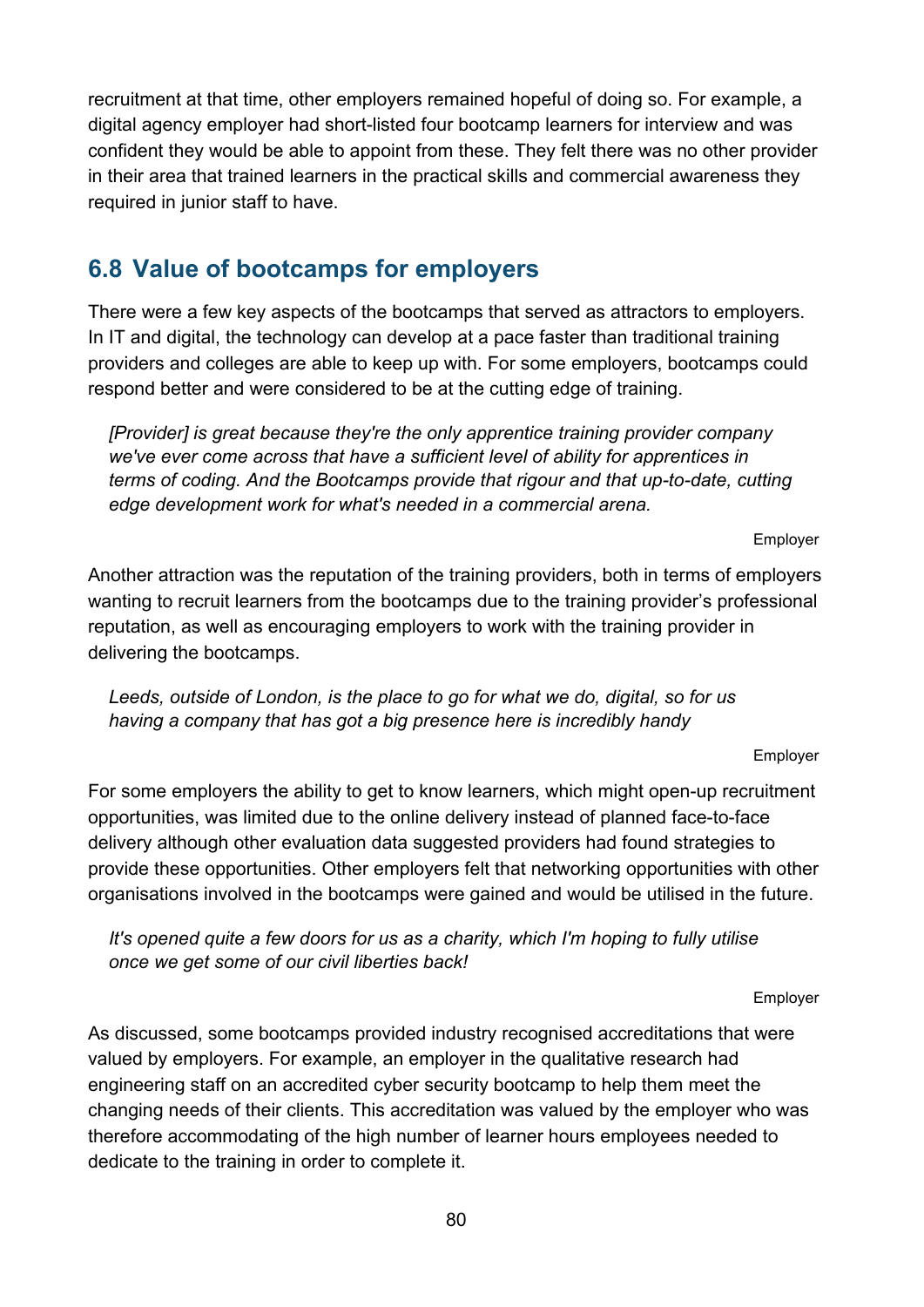# **6.9 Employer views on proposed Wave 2 payment model**

Employers were asked for their views on how an introduction of a payment model (of around 30% of course costs) for employers who put staff onto bootcamp training would affect delivery in the future. Generally, employers involved with the bootcamps in some way reported being happy to contribute towards cost of training in the future, even if they may not have been able to for the most recent bootcamps due to limited finances during the pandemic. The self-employed/sole traders who were interviewed were more hesitant, with one explaining it would depend on weighing up the benefit of future training versus cost, and the other unable to pay for training. In respect of implementing this policy, this suggests that different approaches will be needed for large and small employers, similar to the different policies for employer contributions to apprenticeships.

In responding on the contributing to costs in the future, employers considered a range of factors including training people on the job, and the costs of graduate schemes and the lead-in time to seeing full productivity in individuals. Digital employers particularly are regularly recruiting, and this is a large cost to businesses. Hence for large employers, particularly, contributing to the costs of provision which supplied people for entry level roles who they could grow onwards into more specialised roles made a lot of sense.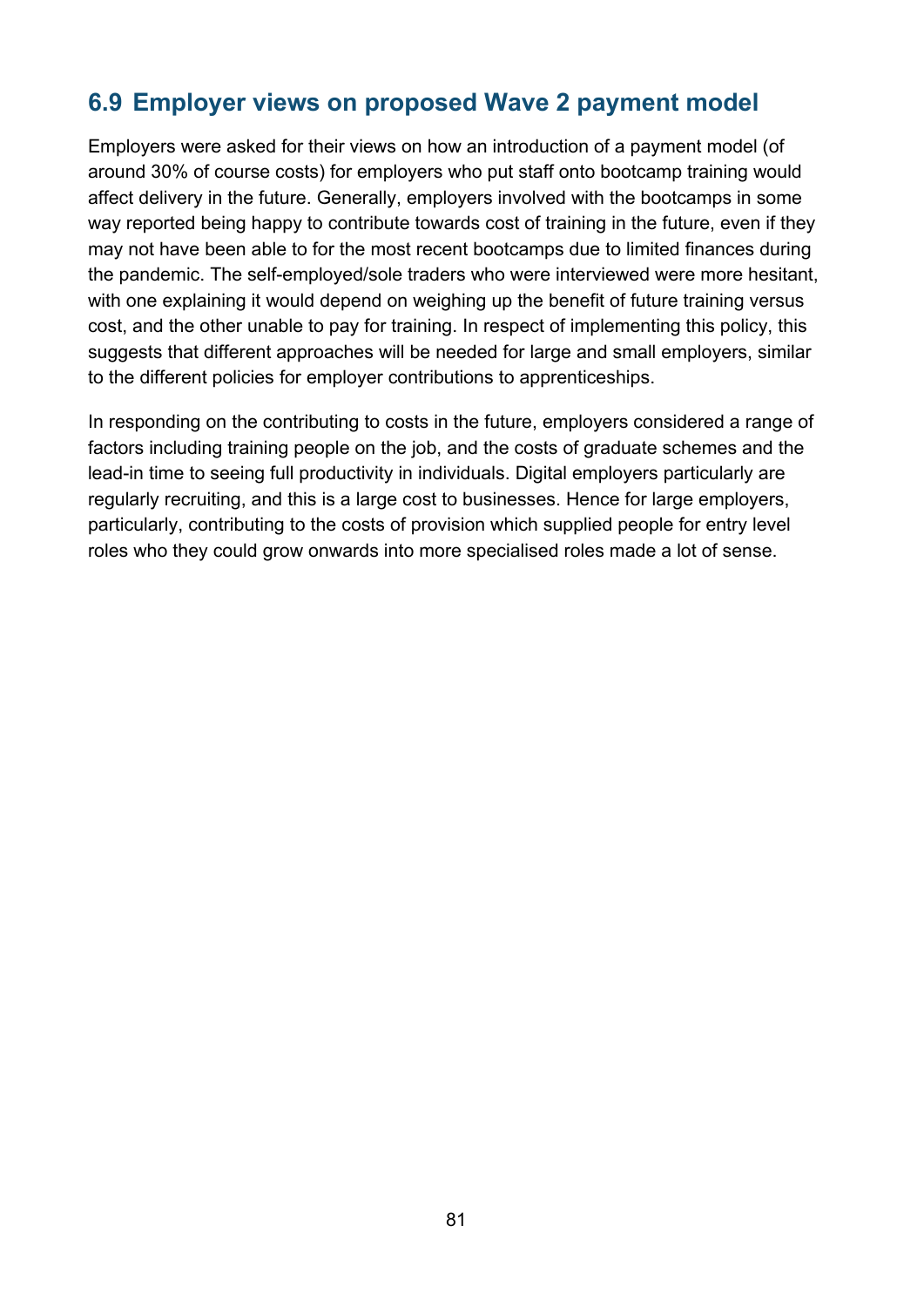# **7 Conclusions**

The bootcamps have been well received by all stakeholders engaged in the evaluation. This includes by a large majority of learners, demonstrated by the survey findings, and by employers who took part in qualitative interviews. Regional leads see a clear role for this form of training linked to local industrial and local inclusive growth strategies. Rising needs for digital skills particularly caused by the trend for automation and more recently by the changes wrought by the pandemic mean that all stakeholders see the importance improving the supply of these skills as well as ensuring a route to satisfying and sustainable careers for individuals. Regional leads and providers mobilised bootcamps rapidly and saw high demand for their courses, which were tailored to industry needs and, in some cases, bespoke designed for some particular employers or occupations.

Bearing in mind the limitations of the data available, the management information data (MI) suggested high rates of completion (84%) alongside learners passing the planned assessments and assignments (81%). It was notable within the data available that women saw high rates of success in courses, and despite the impacts of the pandemic on carers (including those looking after dependent children) this did not appear to have a substantial effect on outcomes.

There is overwhelming support for bootcamps to continue to be offered amongst those involved in the evaluation.

### **7.1 Successes and challenges**

A key success and one of the main challenges was the speed at which the bootcamps needed to be implemented. While with more time, increased co-design and employer involvement might have evolved. Nonetheless, the courses were seen as pertinent and delivering the skills employers need. Increasing engagement with employers and working with them to build their knowledge of training content will underpin further success in future delivery.

At a practical level, the digital bootcamps for the large part, successfully transferred to remote delivery in response to the COVID-19 containment restrictions. The change of mode brought further changes – many of which were positive, in respect increased flexibility in the timing of classes and expectations for independent study, and in the intensity of delivery which could shorten the duration of courses to enable learners to more quickly enter the labour market. Apps that supported group interaction and messaging helped to replace the course community that would be established in classroom-based learning and supported ongoing connections between learners as well as with providers beyond course completion. Some learners encountered issues with digital inclusion issues but for the large part these were overcome by providers and regional leads.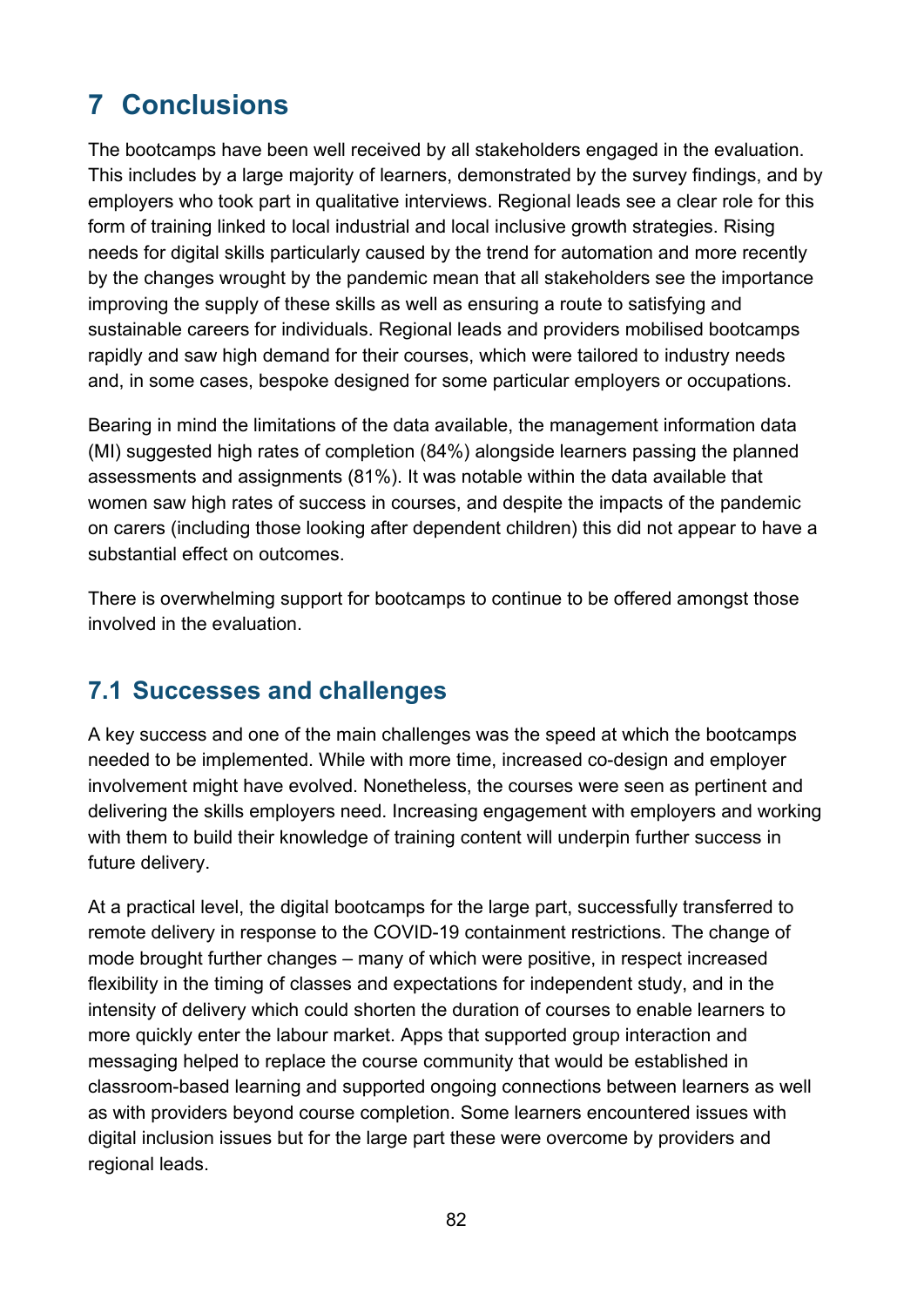It was less possible for technical bootcamps to move into the remote mode; consequently, these courses had to be delayed until conditions allowed for delivery with social distancing. These courses were typically designed for and delivered with specific employers and this close collaboration was supportive in enabling the shift in timetable and reduction in the numbers who could be accommodated in courses necessitated by COVID restrictions.

Beyond this, the flexibility of the provision was seen as a key success. The provision was not tied to particular qualifications or training standards which meant it could be dynamic and respond to employers' needs. Some employers noted that skills needs in the digital sector were subject to rapid development and change. The bootcamps could respond to this, whereas traditional qualifications with lengthy approvals processes would always lag behind, in some cases by years. Employers appreciated the preparation of learners for entry level roles by trainers who were often industry experts. Providers highlighted that while learners might enter entry level roles, their skills would lead to rapid progression and better pay.

#### *The actual concept is brilliant. It's something that can be used in the future as a quick response programme.*

Provider

While due to the timeline for implementation it had been challenging to engage employers systematically in design, many bootcamps nevertheless engaged them in aspects of delivery. This could involve talks about the industry, as well as setting project briefs and being part of assessment of these. Some providers invited employers to attend 'demo' days where learners could show the portfolios and projects they had developed, and this could prove an effective route to recruitment. The quality of the skills learners gained meant that the bootcamp could become the preferred recruitment source for entry level roles. Some providers were delivering bespoke bootcamps for some employers and again this meant that employers were assured they would have access to the skills they needed.

Learners gained much in confidence, industry knowledge and skills, as well as in respect of employability. Alongside this the certificates, industry accreditations and/or portfolios were seen as valuable evidence of their skills and capabilities. Learners believed their courses were of good quality, measuring this in terms of the quality of teaching, of training staff, and the support offered. There was some variability in whether they were aware a job interview would be offered, although this did not change overall views of satisfaction with the training.

There are some notable messages in respect of the difference made to BAME learners. While the survey showed they were more likely to be unemployed on joining bootcamps, it also indicated that they saw better rates of outcome and employability. This group were also amongst the most likely to say they would recommend their training to other people.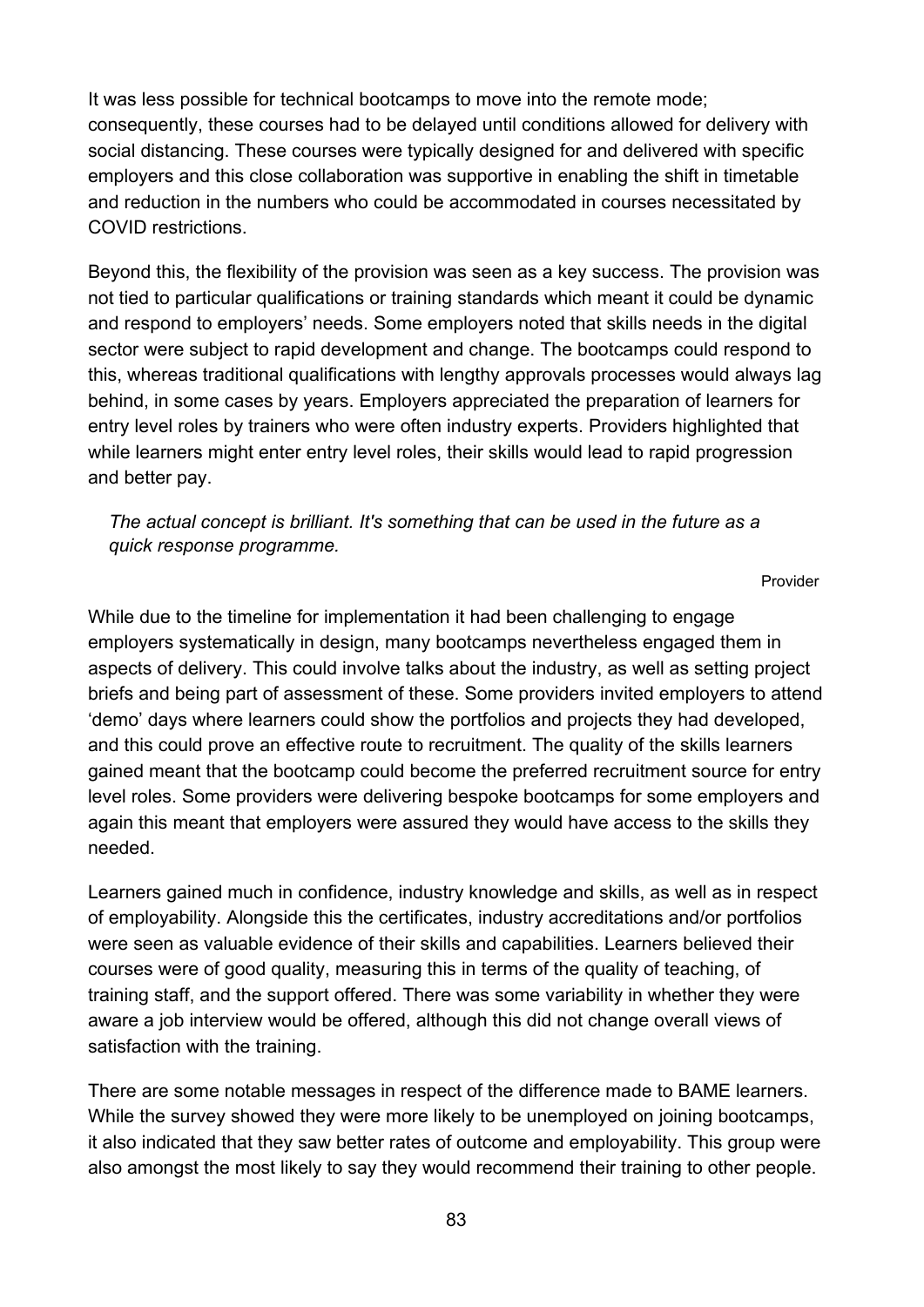The pandemic did have an effect in respect of delivery models but also on withdrawals from training. People on furlough could be required to return to their jobs, and parents found themselves with childcare and home-schooling responsibilities they had not anticipated. This therefore complicates reaching firm judgements on the suitability of this model of learning, although levels of satisfaction suggest it is well matched to learners and employers preferences and worth testing in a context which is more supportive of people being able to focus on their career and retraining goals.

# **7.2 Lessons for the future**

The Wave 1 findings indicate that the critical success factors (CSFs) of the bootcamp coalesce around their flexibility (responsiveness in learning mode and training curriculum, and enabling people to train alongside work), employer engagement and providers and trainers recognised as industry experts. A focus on these will be important to future bootcamps.

Some key lessons from Wave 1 findings which indicate how these CSFs can be extended include:

- Flexibility of start dates to respond better to employer needs; as providers work more closely with employers on delivery, increased flexibility on delivery dates will ensure they can optimise training for recruitment rounds or demand peaks
- Flexibility in duration and intensity of training; the move into remote mode led to increased intensity and shorter duration of training in some courses, and providers reported this could increase retention and completion
- Flexibility in what counts as a positive outcome; a job interview or salary increase is not necessarily a suitable outcome for all learners. Those training to upskill for an existing role would not count as a success by these measures; similarly, those in self-employment would not be seeking employment. Finally, in making career changes learners may move to lower salaried jobs, but stakeholders with experience in digital industry indicated, that subject to good performance, they would see rapid increases in salary within the industry.
- The data suggested that the bootcamps could readily be scaled up, but it was important to their impact that they remain responsive to industry and employers' needs and do not standardise – this flexibility in design is crucial.
- Employer involvement is key to learner satisfaction and delivered the live insight into the industry and helped learners build networks. It was especially effective where employers were involved in co-designing curricula which built their knowledge of the training and buy-in as well as learners' confidence in the relevance of training.
- To boost employer engagement, gaining support of anchor organisations within local areas and particularly the public sector would provide role models for taking on Bootcamp graduates.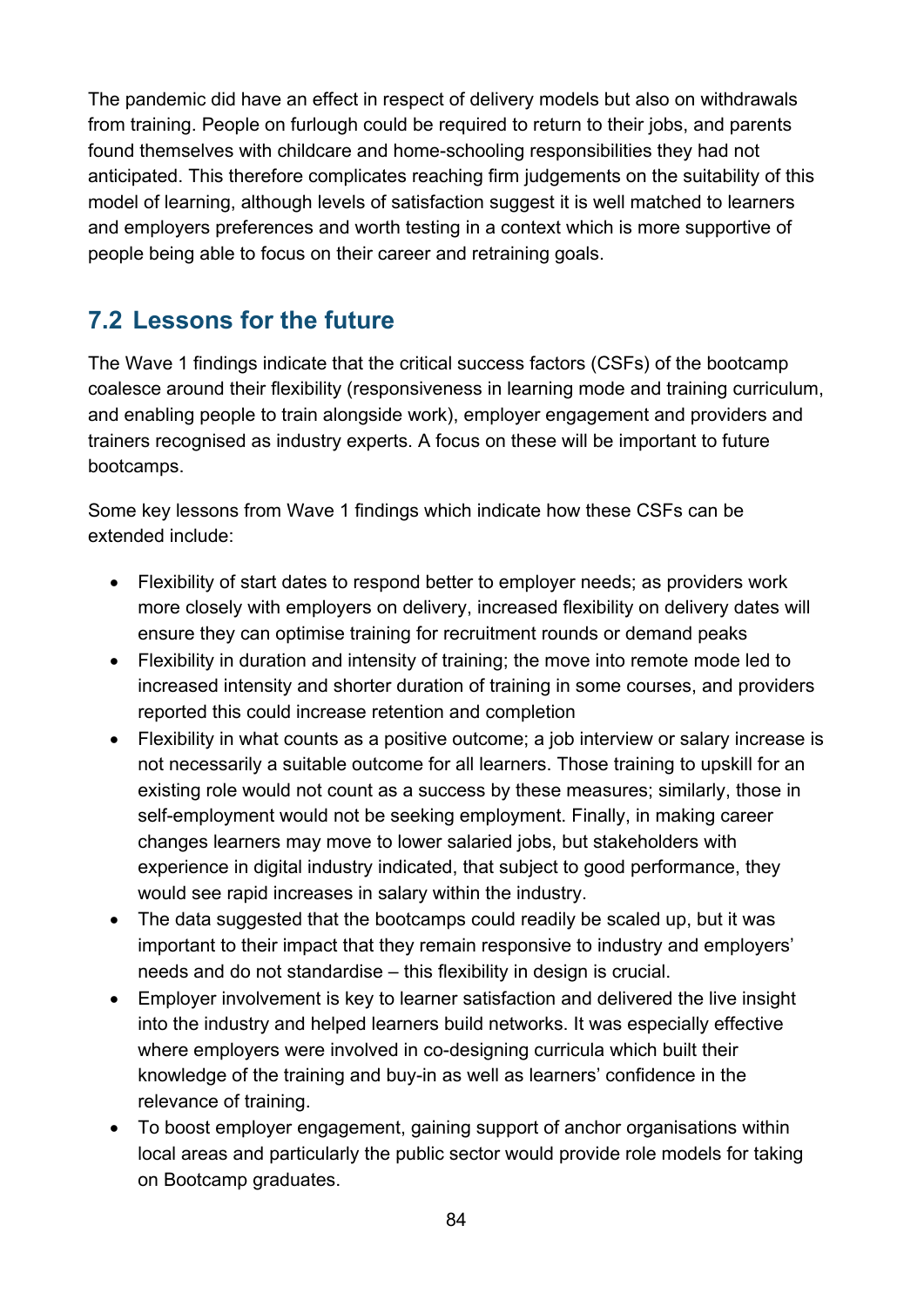- Working with training providers specialised in digital skills who have expert trainers has increased the credibility of the bootcamps with learners and employers. Ensuring this facet of quality – which concerns detailed industry insight alongside curricula that meet employers' needs rather than national training standards - is maintained will be important in the future success.
- Systematically incorporating professional careers guidance and services, including NCS both as a referral source and to support retention. This would help individuals better understand their career options and make the optimal course choices. Within a referral capacity, careers advisers could refer individuals who are well-motivated and knowledgeable about the careers paths they want to take and how a skills bootcamp can support this. University careers services could also be a rich source of referrals of the unemployed and underemployed graduates who are represented in current cohorts.
- To ensure that the management information datasets are of a suitable quality to monitor performance and for evaluation purposes, amendments need to be made to the data collection sheets given to the providers. This would include 'locking' cells so that only certain responses or categories of data can be input; allocating unique identification numbers for all applicants that stay with them from the application stage through to participation; and ensure completeness of data in particular in categories that can be used to match to other datasets for longitudinal outcomes tracking. Clear instructions should be given for how these will be used and the importance of clear, accurate, and timely information
- In order for researchers to be confident in that participants have given permission to be contacted for the voluntary aspects of the evaluations going forward, providers' contracts must set out that they will record the consent status for learners and employers so that they can be contacted for evaluation purposes.

On the national policy agenda, improving alignment between skills and welfare systems will ensure that people on unemployment benefits can access the courses and gain high quality skills, and receive their benefits. Flexibility on course duration and intensity, in addition to employer engagement, may make this more possible. As the policy moves to a co-funding model with employers, building in funding differentials for larger and small employers will be important to retaining employer support and involvement.

### **7.3 Next steps for the programme**

The Department is continuing the bootcamps for a further period. This includes extending some of the Wave 1 bootcamps reported here, as well as expanding the offer to all regions of England through new commissioning. Some local areas intend to add in funding to extend the scale of the offer as well. The approach to extension will allow new entrants to the bootcamps market as well as existing providers to continue to grow and develop their offer and further lessons may emerge as a result.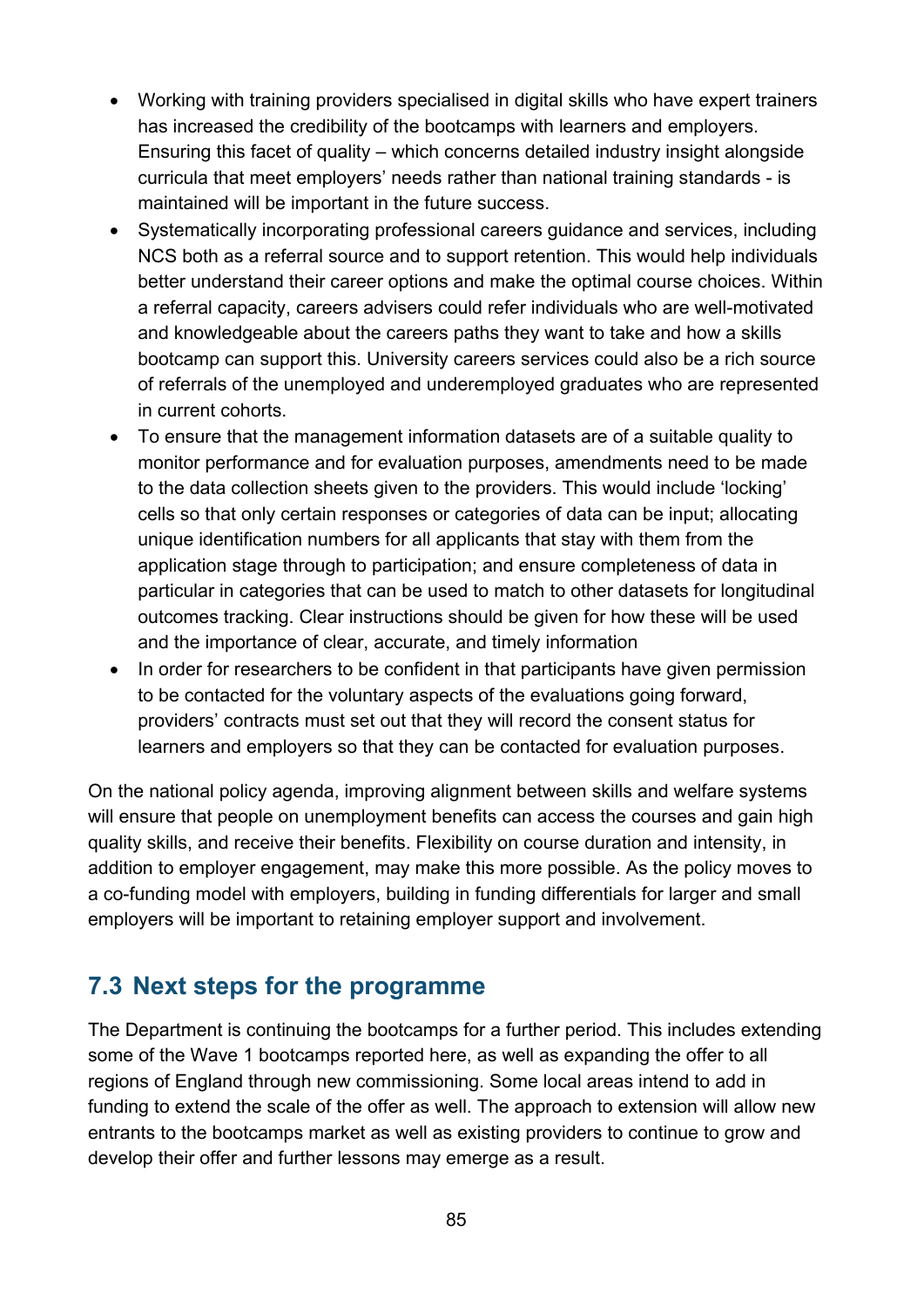The Department is aiming to test the impact of bootcamps on employment as part of the future implementations through a randomised controlled trial. Alongside further primary data collection, this should lead to new learning about the value of bootcamps and their position within adult learning funding regime and overall training provision in England. The information gathered for the Wave 1 process evaluation indicates firm commitment to the model from the range of stakeholders, and bootcamps are seen as suited to adults who are seeking to upskill or retrain.